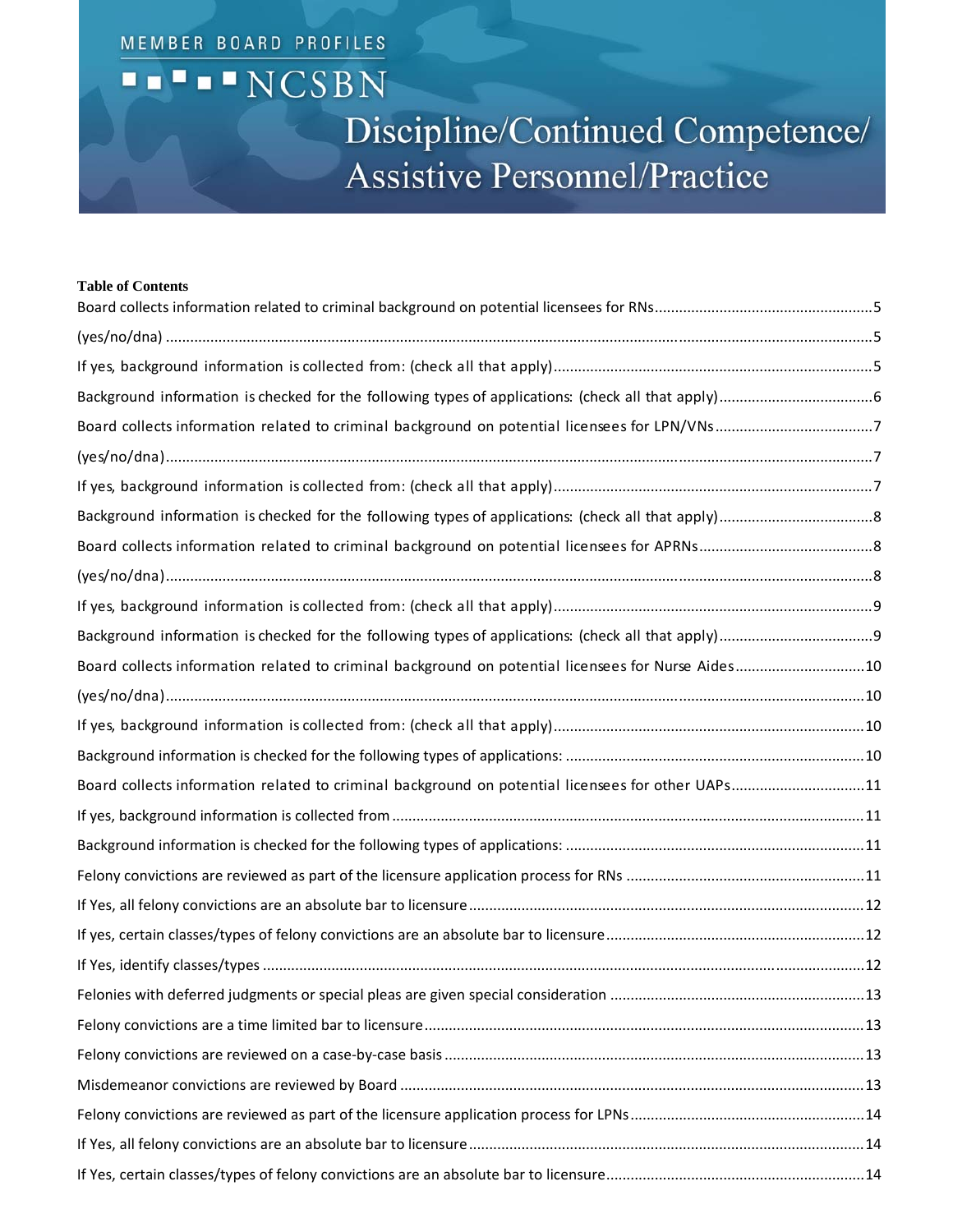| Reporting violations of the nurse practice act to the Board of nursing is mandatory in this jurisdiction              |  |
|-----------------------------------------------------------------------------------------------------------------------|--|
|                                                                                                                       |  |
|                                                                                                                       |  |
|                                                                                                                       |  |
| The Board receives malpractice payment reports as a result of insurers reporting to the National 22                   |  |
|                                                                                                                       |  |
|                                                                                                                       |  |
|                                                                                                                       |  |
|                                                                                                                       |  |
| Individuals under investigation can be required to undergo evaluation for chemical dependency, physical and/or mental |  |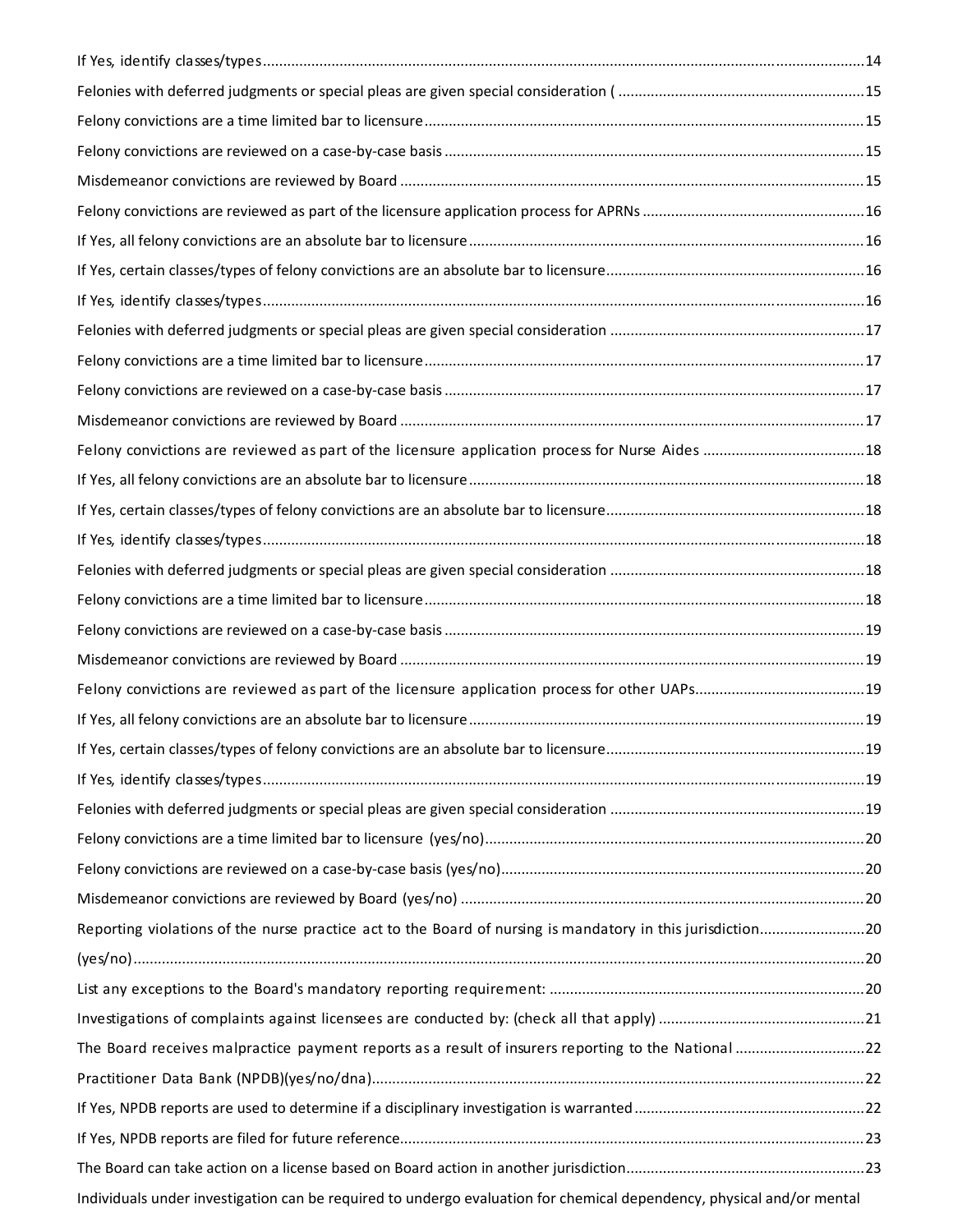| health related problems w hen "probable cause" exists that a violation involving one or more of these elements has                                                                                                                         |  |
|--------------------------------------------------------------------------------------------------------------------------------------------------------------------------------------------------------------------------------------------|--|
| The Board's standard of proof is the following (clear and convincing evidence, preponderance of evidence, substantial                                                                                                                      |  |
| The Board can use the following non-disciplinary alternative disciplinary approaches that do not result in formal                                                                                                                          |  |
| Formal disciplinary proceedings are presided over by: (hearing examiner, administrative law judge, full Board, panel                                                                                                                       |  |
| Formal disciplinary proceedings are heard by: (hearing examiner, administrative law judge, full25                                                                                                                                          |  |
|                                                                                                                                                                                                                                            |  |
|                                                                                                                                                                                                                                            |  |
| The Board is required to take disciplinary action via "social legislation" in the following cases: Check all that apply27                                                                                                                  |  |
|                                                                                                                                                                                                                                            |  |
| The Board has the option of including the following as conditions of probation: Check all that apply28                                                                                                                                     |  |
|                                                                                                                                                                                                                                            |  |
|                                                                                                                                                                                                                                            |  |
|                                                                                                                                                                                                                                            |  |
|                                                                                                                                                                                                                                            |  |
|                                                                                                                                                                                                                                            |  |
|                                                                                                                                                                                                                                            |  |
| The Board may recognize the practice hours a licensee voluntarily provides to an organization such as the American<br>Red Cross, disaster relief, CPR, etc. as contributing towards the continued competence practice requirement (yes/no) |  |
| Continuing education by subject matter is required as part of licensure maintenance (yes/no)32                                                                                                                                             |  |
|                                                                                                                                                                                                                                            |  |
| Is your Board considering implementing any continued competence mechanisms (yes/no)?33                                                                                                                                                     |  |
|                                                                                                                                                                                                                                            |  |
|                                                                                                                                                                                                                                            |  |
|                                                                                                                                                                                                                                            |  |
|                                                                                                                                                                                                                                            |  |
|                                                                                                                                                                                                                                            |  |
|                                                                                                                                                                                                                                            |  |
|                                                                                                                                                                                                                                            |  |
|                                                                                                                                                                                                                                            |  |
|                                                                                                                                                                                                                                            |  |
|                                                                                                                                                                                                                                            |  |
|                                                                                                                                                                                                                                            |  |
|                                                                                                                                                                                                                                            |  |
| The Board of Nursing is responsible for the competency evaluation of assistive personnel employed37                                                                                                                                        |  |
|                                                                                                                                                                                                                                            |  |
|                                                                                                                                                                                                                                            |  |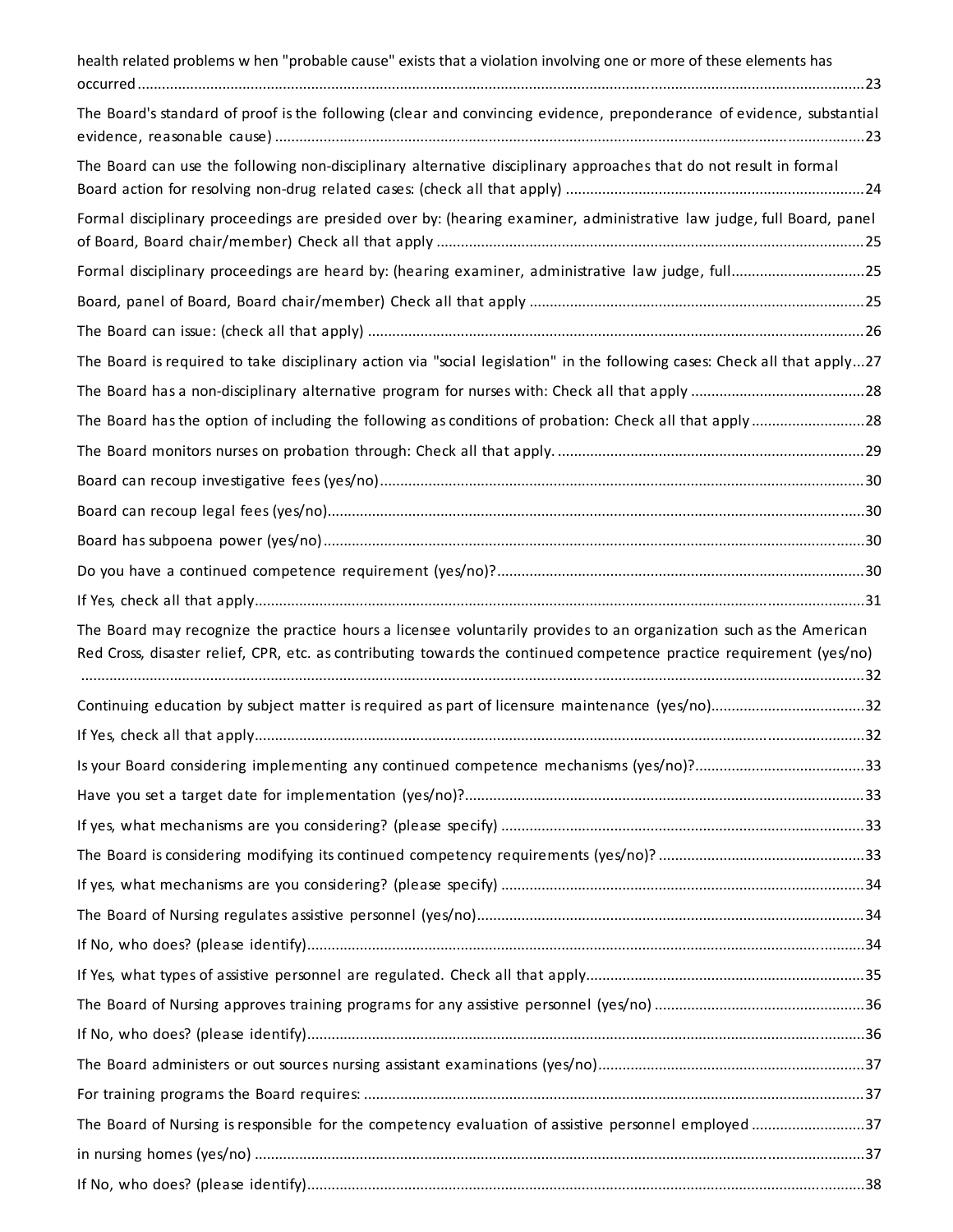| Are there specific references to tele-nursing in your Nurse Practice Act or Rules and Regulation 48<br>Is state licensure or authorization to practice required to care for clients in your state through tele-nursing (yes/no)?<br>The Board of Nursing has a plan in place that would allow RNs to expand their scope of practice in disaster situation |
|-----------------------------------------------------------------------------------------------------------------------------------------------------------------------------------------------------------------------------------------------------------------------------------------------------------------------------------------------------------|
|                                                                                                                                                                                                                                                                                                                                                           |
|                                                                                                                                                                                                                                                                                                                                                           |
|                                                                                                                                                                                                                                                                                                                                                           |
|                                                                                                                                                                                                                                                                                                                                                           |
|                                                                                                                                                                                                                                                                                                                                                           |
|                                                                                                                                                                                                                                                                                                                                                           |
| If No to all the above referenced options: The act of "delegation" is inferred in your Nurse Practice48                                                                                                                                                                                                                                                   |
|                                                                                                                                                                                                                                                                                                                                                           |
|                                                                                                                                                                                                                                                                                                                                                           |
|                                                                                                                                                                                                                                                                                                                                                           |
|                                                                                                                                                                                                                                                                                                                                                           |
| If assistive personnel are required to pay any of the following fees - please provide the amount - Reinstatement46                                                                                                                                                                                                                                        |
| If assistive personnel are required to pay any of the following fees - please provide the amount - Verification45                                                                                                                                                                                                                                         |
| If assistive personnel are required to pay any of the following fees - please provide the amount - Listing fee45                                                                                                                                                                                                                                          |
| If assistive personnel are required to pay any of the following fees - please provide the amount.-Late renewal45                                                                                                                                                                                                                                          |
| If assistive personnel are required to pay any of the following fees - please provide the amount.- Renewal fee45                                                                                                                                                                                                                                          |
|                                                                                                                                                                                                                                                                                                                                                           |
| If assistive personnel are required to pay any of the following fees - please provide the amount.- Application fee for                                                                                                                                                                                                                                    |
|                                                                                                                                                                                                                                                                                                                                                           |
|                                                                                                                                                                                                                                                                                                                                                           |
|                                                                                                                                                                                                                                                                                                                                                           |
|                                                                                                                                                                                                                                                                                                                                                           |
|                                                                                                                                                                                                                                                                                                                                                           |
|                                                                                                                                                                                                                                                                                                                                                           |
| The Board of Nursing maintains a registry of assistive personnel employed in home health care agencies (yes/no)41                                                                                                                                                                                                                                         |
|                                                                                                                                                                                                                                                                                                                                                           |
| The Board of Nursing maintains a registry of assistive personnel employed in nursing homes (yes/no) 40                                                                                                                                                                                                                                                    |
|                                                                                                                                                                                                                                                                                                                                                           |
|                                                                                                                                                                                                                                                                                                                                                           |
| The Board of Nursing is responsible for the competency evaluation of assistive personnel employed in home health                                                                                                                                                                                                                                          |
|                                                                                                                                                                                                                                                                                                                                                           |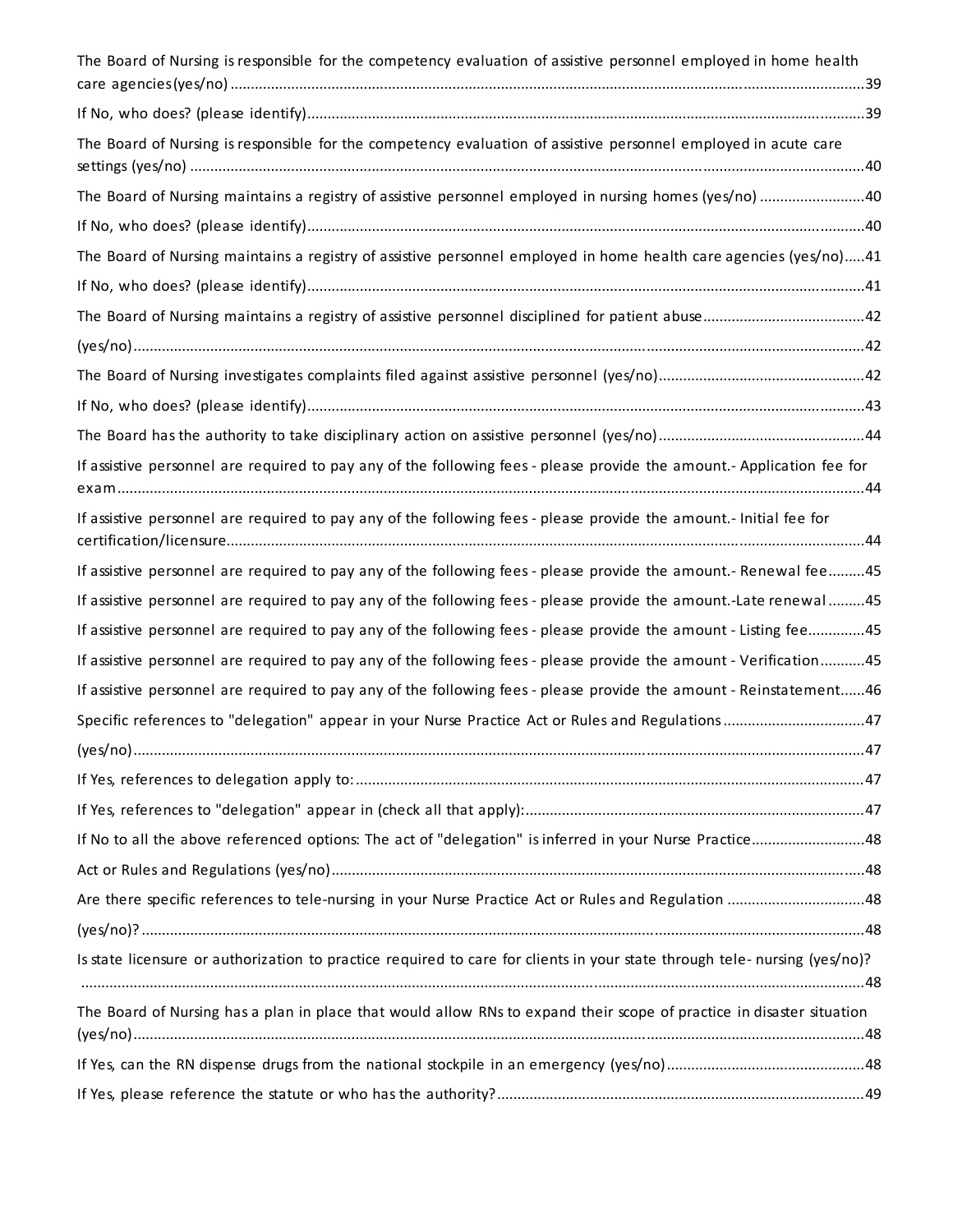| Board collects information related to criminal background on potential licensees for RNs |                                                                                                                                                                                                                                                                                                                                                                                                                                                                                                                                                                                                                                          | <b>Response</b> |
|------------------------------------------------------------------------------------------|------------------------------------------------------------------------------------------------------------------------------------------------------------------------------------------------------------------------------------------------------------------------------------------------------------------------------------------------------------------------------------------------------------------------------------------------------------------------------------------------------------------------------------------------------------------------------------------------------------------------------------------|-----------------|
| (ves/no/dna)                                                                             |                                                                                                                                                                                                                                                                                                                                                                                                                                                                                                                                                                                                                                          | <b>Total</b>    |
| <b>Yes</b>                                                                               | NORTHERN MARIANA ISLANDS, AMERICAN SAMOA, MARYLAND, MASSACHUSETTS,<br>MICHIGAN, MINNESOTA, DELAWARE, RHODE ISLAND, VERMONT, MISSOURI, NEW<br>JERSEY, NORTH CAROLINA, OHIO, CALIFORNIA-RN, OKLAHOMA, PENNSYLVANIA,<br>SOUTH CAROLINA, VIRGINIA, GEORGIA-RN, LOUISIANA-RN, NEW MEXICO, HAWAII,<br>UTAH, ARKANSAS, MAINE, TEXAS, INDIANA, ILLINOIS, WISCONSIN, NEW HAMPSHIRE,<br>WEST VIRGINIA-RN, WASHINGTON, IOWA, NORTH DAKOTA, SOUTH DAKOTA, KANSAS,<br>CONNECTICUT. FLORIDA. DISTRICT OF COLUMBIA. KENTUCKY. TENNESSEE.<br>ALABAMA, MISSISSIPPI, OREGON, VIRGIN ISLANDS, IDAHO,<br>WYOMING, NEVADA, ALASKA, COLORADO, ARIZONA, MONTANA | 52              |
| $\mathbf{N}\mathbf{0}$                                                                   | NEBRASKA, GUAM                                                                                                                                                                                                                                                                                                                                                                                                                                                                                                                                                                                                                           |                 |
| <b>DNA</b>                                                                               | CALIFORNIA-VN, GEORGIA-PN, LOUISIANA-PN, WEST VIRGINIA-PN                                                                                                                                                                                                                                                                                                                                                                                                                                                                                                                                                                                |                 |

|                                                                                     | If yes, background information is collected from: (check all that apply)                                                                                                                                                                                                                                                                                                                                                                                                                                                                                                                                       | <b>Response</b><br><b>Total</b> |
|-------------------------------------------------------------------------------------|----------------------------------------------------------------------------------------------------------------------------------------------------------------------------------------------------------------------------------------------------------------------------------------------------------------------------------------------------------------------------------------------------------------------------------------------------------------------------------------------------------------------------------------------------------------------------------------------------------------|---------------------------------|
| Licensure<br>application self<br>report                                             | NORTHERN MARIANA ISLANDS, AMERICAN SAMOA, MARYLAND, MASSACHUSETTS,<br>MICHIGAN, MINNESOTA, DELAWARE, VERMONT, MISSOURI, NORTH CAROLINA, OHIO,<br>CALIFORNIA-RN, OKLAHOMA, PENNSYLVANIA, SOUTH CAROLINA, VIRGINIA,<br>GEORGIA-RN, LOUISIANA-RN, NEW MEXICO, HAWAII, UTAH, ARKANSAS, MAINE,<br>TEXAS, INDIANA, ILLINOIS, WISCONSIN, NEW HAMPSHIRE, WEST VIRGINIA-RN,<br>WASHINGTON, IOWA, NORTH DAKOTA, SOUTH DAKOTA, KANSAS, CONNECTICUT,<br>FLORIDA, DISTRICT OF COLUMBIA, KENTUCKY, TENNESSEE, ALABAMA, MISSISSIPPI,<br>OREGON, VIRGIN ISLANDS, IDAHO, WYOMING, NEVADA, ALASKA, COLORADO,<br>ARIZONA, MONTANA | 50                              |
| <b>FBI</b>                                                                          | NORTHERN MARIANA ISLANDS, MARYLAND, DELAWARE, MISSOURI, NORTH<br>CAROLINA, OHIO, CALIFORNIA-RN, OKLAHOMA, SOUTH CAROLINA, GEORGIA-RN,<br>LOUISIANA-RN, NEW MEXICO, UTAH, ARKANSAS, TEXAS, ILLINOIS, NEW<br>HAMPSHIRE, WEST VIRGINIA-RN, WASHINGTON, IOWA, NORTH DAKOTA, SOUTH<br>DAKOTA, KANSAS, FLORIDA, DISTRICT OF COLUMBIA, KENTUCKY, TENNESSEE,<br>OREGON, IDAHO, WYOMING, NEVADA, ALASKA, ARIZONA                                                                                                                                                                                                        | 33                              |
| <b>National</b><br><b>Clearinghouse</b> of<br><b>Information on</b><br>Crime (NCIC) | NEW JERSEY, NEW MEXICO, UTAH, TEXAS, KENTUCKY, TENNESSEE, OREGON,<br><b>IDAHO, NEVADA</b>                                                                                                                                                                                                                                                                                                                                                                                                                                                                                                                      | $\overline{Q}$                  |
| <b>State</b><br>criminal/law<br>enforcement<br>agency                               | NORTHERN MARIANA ISLANDS, MARYLAND, MASSACHUSETTS, DELAWARE, RHODE<br>ISLAND, MISSOURI, NEW JERSEY, NORTH CAROLINA, OHIO, CALIFORNIA-RN,<br>OKLAHOMA, SOUTH CAROLINA, GEORGIA-RN, LOUISIANA-RN, NEW MEXICO, UTAH,<br>ARKANSAS, TEXAS, ILLINOIS, WISCONSIN, NEW HAMPSHIRE, WEST VIRGINIA-RN,<br>WASHINGTON, IOWA, NORTH DAKOTA, SOUTH DAKOTA, KANSAS, FLORIDA, DISTRICT<br>OF COLUMBIA, KENTUCKY, TENNESSEE, ALABAMA, OREGON, IDAHO, WYOMING,<br>NEVADA, ALASKA, COLORADO, ARIZONA                                                                                                                              | 39                              |
| Private agency                                                                      | SOUTH CAROLINA, TEXAS                                                                                                                                                                                                                                                                                                                                                                                                                                                                                                                                                                                          | $\overline{2}$                  |
| <b>Accurint</b>                                                                     | <b>TEXAS</b>                                                                                                                                                                                                                                                                                                                                                                                                                                                                                                                                                                                                   | $\mathbf{1}$                    |
| collaborative,<br>new legislator                                                    | SOUTH CAROLINA                                                                                                                                                                                                                                                                                                                                                                                                                                                                                                                                                                                                 | 1                               |
| Employer                                                                            | <b>AMERICAN SAMOA</b>                                                                                                                                                                                                                                                                                                                                                                                                                                                                                                                                                                                          | 1                               |
| <b>HIPDB &amp; NPDB</b><br>self query                                               | <b>WYOMING</b>                                                                                                                                                                                                                                                                                                                                                                                                                                                                                                                                                                                                 | 1                               |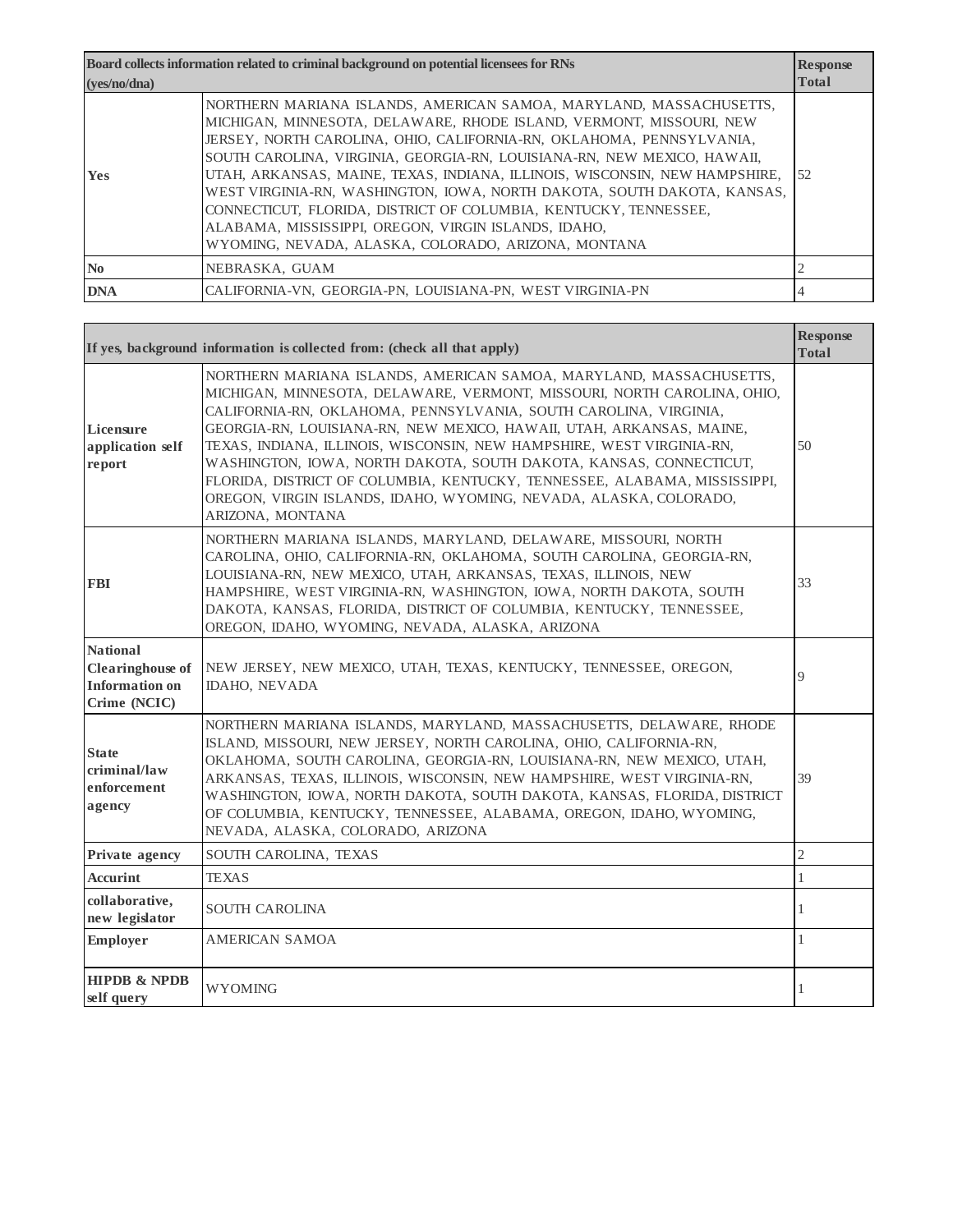|                                                                                                | Background information is checked for the following types of applications: (check all that apply)                                                                                                                                                                                                                                                                                                                                                                                                                                                                                                                           | <b>Response</b><br><b>Total</b> |
|------------------------------------------------------------------------------------------------|-----------------------------------------------------------------------------------------------------------------------------------------------------------------------------------------------------------------------------------------------------------------------------------------------------------------------------------------------------------------------------------------------------------------------------------------------------------------------------------------------------------------------------------------------------------------------------------------------------------------------------|---------------------------------|
| Licensure by<br>examination                                                                    | NORTHERN MARIANA ISLANDS, AMERICAN SAMOA, MARYLAND, MASSACHUSETTS,<br>MICHIGAN, MINNESOTA, DELAWARE, RHODE ISLAND, VERMONT, MISSOURI, NEW<br>JERSEY, NORTH CAROLINA, OHIO, CALIFORNIA-RN, OKLAHOMA, PENNSYLVANIA,<br>SOUTH CAROLINA, VIRGINIA, GEORGIA-RN, LOUISIANA-RN, NEW MEXICO, HAWAII,<br>UTAH, ARKANSAS, MAINE, TEXAS, INDIANA, ILLINOIS, WISCONSIN, NEW HAMPSHIRE,<br>WEST VIRGINIA-RN, WASHINGTON, IOWA, NORTH DAKOTA, SOUTH DAKOTA, KANSAS,<br>FLORIDA, DISTRICT OF COLUMBIA, KENTUCKY, TENNESSEE, ALABAMA, MISSISSIPPI,<br>OREGON, VIRGIN ISLANDS, IDAHO, WYOMING, NEVADA, ALASKA, COLORADO,<br>ARIZONA, MONTANA | 51                              |
| Licensure by<br>endorsement                                                                    | NORTHERN MARIANA ISLANDS, AMERICAN SAMOA, MARYLAND, MASSACHUSETTS,<br>MICHIGAN, MINNESOTA, DELAWARE, VERMONT, MISSOURI, NEW JERSEY, NORTH<br>CAROLINA, OHIO, CALIFORNIA-RN, OKLAHOMA, PENNSYLVANIA, SOUTH CAROLINA,<br>VIRGINIA, GEORGIA-RN, LOUISIANA-RN, NEW MEXICO, HAWAII, UTAH, ARKANSAS,<br>MAINE, TEXAS, INDIANA, ILLINOIS, WISCONSIN, NEW HAMPSHIRE, WEST VIRGINIA-<br>RN, WASHINGTON, IOWA, NORTH DAKOTA, SOUTH DAKOTA, KANSAS, FLORIDA,<br>DISTRICT OF COLUMBIA, KENTUCKY, TENNESSEE, ALABAMA, MISSISSIPPI, OREGON,<br>VIRGIN ISLANDS, IDAHO, WYOMING, NEVADA, ALASKA, COLORADO, ARIZONA,<br><b>MONTANA</b>       | 50                              |
| <b>Renewal</b> of<br>license                                                                   | NORTHERN MARIANA ISLANDS, MARYLAND, MICHIGAN, MINNESOTA, DELAWARE,<br>VERMONT, OKLAHOMA, PENNSYLVANIA, SOUTH CAROLINA, GEORGIA-RN, HAWAII,<br>UTAH, ARKANSAS, MAINE, TEXAS, INDIANA, WISCONSIN, NEW HAMPSHIRE, WEST<br>VIRGINIA-RN, DISTRICT OF COLUMBIA, TENNESSEE, ALABAMA, OREGON, VIRGIN<br>ISLANDS, NEVADA, COLORADO, ARIZONA, MONTANA                                                                                                                                                                                                                                                                                 | 28                              |
| Reinstatement                                                                                  | NORTHERN MARIANA ISLANDS, MARYLAND, MASSACHUSETTS, MICHIGAN,<br>MINNESOTA, DELAWARE, VERMONT, MISSOURI, NEW JERSEY, NORTH CAROLINA,<br>CALIFORNIA-RN, OKLAHOMA, PENNSYLVANIA, SOUTH CAROLINA, VIRGINIA,<br>GEORGIA-RN, LOUISIANA-RN, NEW MEXICO, UTAH, ARKANSAS, MAINE, TEXAS,<br>ILLINOIS, WISCONSIN, NEW HAMPSHIRE, WEST VIRGINIA-RN, WASHINGTON, IOWA,<br>NORTH DAKOTA, DISTRICT OF COLUMBIA, KENTUCKY, TENNESSEE, ALABAMA,<br>MISSISSIPPI, OREGON, IDAHO, WYOMING, NEVADA, ALASKA, COLORADO, ARIZONA,<br><b>MONTANA</b>                                                                                                 | 42                              |
| <b>Self report</b>                                                                             | MICHIGAN, HAWAII, ARKANSAS, MAINE, TEXAS, WEST VIRGINIA-RN, IOWA, NORTH<br>DAKOTA, SOUTH DAKOTA, KANSAS, CONNECTICUT, KENTUCKY, TENNESSEE,<br>ALABAMA, NEVADA, ARIZONA                                                                                                                                                                                                                                                                                                                                                                                                                                                      | 16                              |
| <b>ARNP</b> - in state<br>only for<br>renewal of<br>license                                    | <b>FLORIDA</b>                                                                                                                                                                                                                                                                                                                                                                                                                                                                                                                                                                                                              |                                 |
| Reactivation                                                                                   | <b>IOWA</b>                                                                                                                                                                                                                                                                                                                                                                                                                                                                                                                                                                                                                 | $\mathbf{1}$                    |
| Temp permits,<br>certification<br>applications                                                 | <b>MISSISSIPPI</b>                                                                                                                                                                                                                                                                                                                                                                                                                                                                                                                                                                                                          | 1                               |
| We check<br>Renewal of<br>license if<br>answered yes to<br>any convictions on<br>applications. | <b>KENTUCKY</b>                                                                                                                                                                                                                                                                                                                                                                                                                                                                                                                                                                                                             |                                 |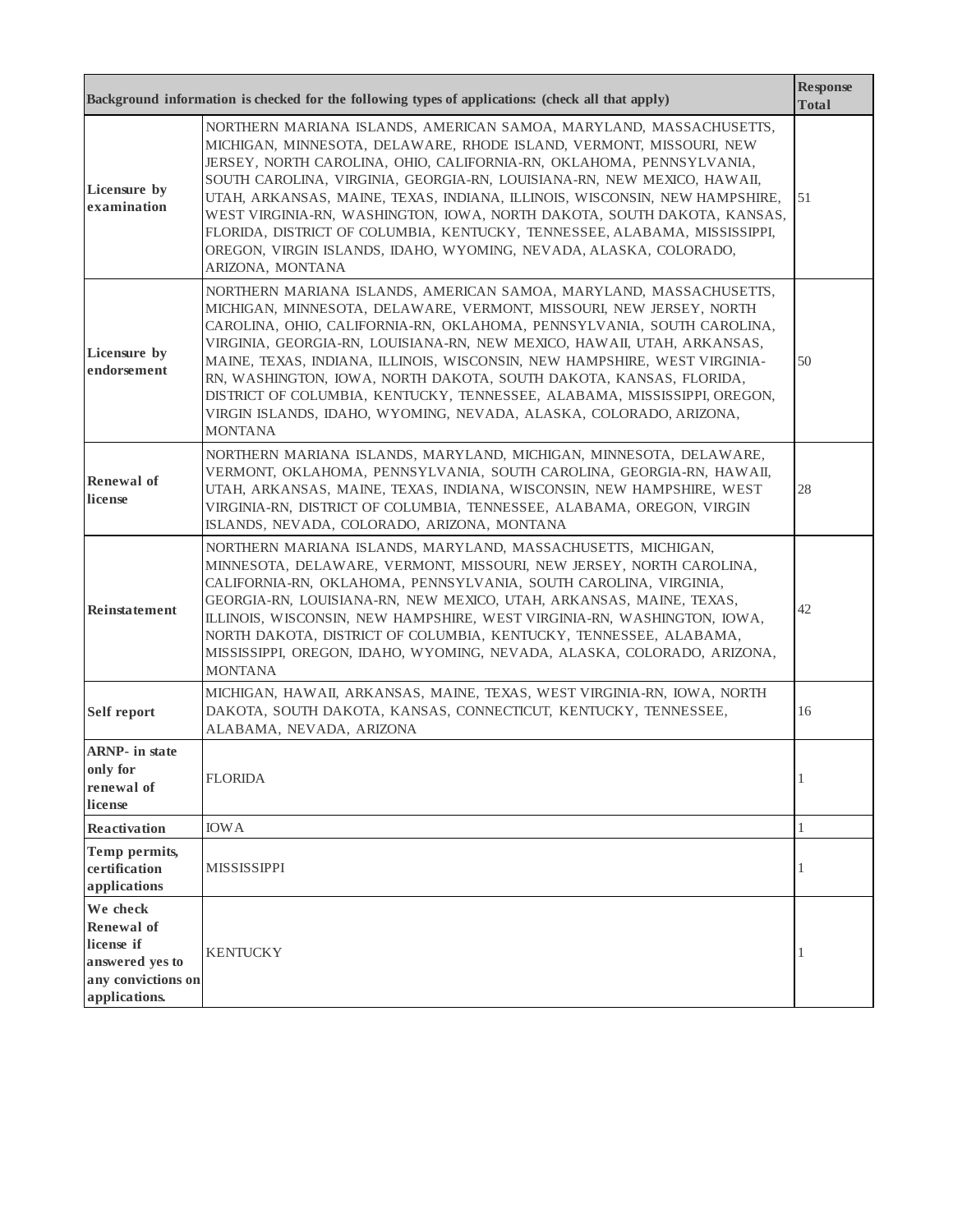| Board collects information related to criminal background on potential licensees for LPN/VNs |                                                                                                                                                                                                                                                                                                                                                                                                                                                                                                                                                                                                                                       | <b>Response</b> |
|----------------------------------------------------------------------------------------------|---------------------------------------------------------------------------------------------------------------------------------------------------------------------------------------------------------------------------------------------------------------------------------------------------------------------------------------------------------------------------------------------------------------------------------------------------------------------------------------------------------------------------------------------------------------------------------------------------------------------------------------|-----------------|
| (yes/no/dna)                                                                                 |                                                                                                                                                                                                                                                                                                                                                                                                                                                                                                                                                                                                                                       | <b>Total</b>    |
| <b>Yes</b>                                                                                   | NORTHERN MARIANA ISLANDS, AMERICAN SAMOA, MARYLAND, MASSACHUSETTS,<br>MICHIGAN, MINNESOTA, DELAWARE, RHODE ISLAND, VERMONT, MISSOURI, NEW JERSEY,<br>NORTH CAROLINA, OHIO, CALIFORNIA-VN, OKLAHOMA, PENNSYLVANIA, SOUTH CAROLINA,<br>VIRGINIA, GEORGIA-PN, LOUISIANA-PN, NEW MEXICO, HAWAII, UTAH, ARKANSAS, MAINE, TEXAS,<br>INDIANA, ILLINOIS, WISCONSIN, NEW HAMPSHIRE, WEST VIRGINIA-PN, WASHINGTON, IOWA,<br>NORTH DAKOTA, SOUTH DAKOTA, KANSAS, CONNECTICUT, FLORIDA, DISTRICT OF COLUMBIA,<br>KENTUCKY, TENNESSEE, ALABAMA, MISSISSIPPI, OREGON, VIRGIN ISLANDS, IDAHO, WYOMING,<br>NEVADA, ALASKA, COLORADO, ARIZONA, MONTANA | 52              |
| No.                                                                                          | NEBRASKA, GUAM                                                                                                                                                                                                                                                                                                                                                                                                                                                                                                                                                                                                                        |                 |
| <b>DNA</b>                                                                                   | CALIFORNIA-RN, GEORGIA-RN, LOUISIANA-RN, WEST VIRGINIA-RN                                                                                                                                                                                                                                                                                                                                                                                                                                                                                                                                                                             |                 |

|                                                                              | If yes, background information is collected from: (check all that apply)                                                                                                                                                                                                                                                                                                                                                                                                                                                                                                                                                   | <b>Response</b><br><b>Total</b> |
|------------------------------------------------------------------------------|----------------------------------------------------------------------------------------------------------------------------------------------------------------------------------------------------------------------------------------------------------------------------------------------------------------------------------------------------------------------------------------------------------------------------------------------------------------------------------------------------------------------------------------------------------------------------------------------------------------------------|---------------------------------|
| Licensure<br>application self<br>report                                      | NORTHERN MARIANA ISLANDS, AMERICAN SAMOA, MARYLAND, MASSACHUSETTS,<br>MICHIGAN, MINNESOTA, DELAWARE, VERMONT, MISSOURI, NORTH CAROLINA, OHIO,<br>CALIFORNIA-VN, OKLAHOMA, PENNSYLVANIA, SOUTH CAROLINA, VIRGINIA,<br>GEORGIA-RN, GEORGIA-PN, LOUISIANA-PN, NEW MEXICO, HAWAII, UTAH, ARKANSAS,<br>MAINE, TEXAS, INDIANA, ILLINOIS, WISCONSIN, NEW HAMPSHIRE, WEST VIRGINIA-PN,<br>WASHINGTON, IOWA, NORTH DAKOTA, SOUTH DAKOTA, KANSAS, CONNECTICUT,<br>FLORIDA, DISTRICT OF COLUMBIA, KENTUCKY, TENNESSEE, ALABAMA, MISSISSIPPI,<br>OREGON, VIRGIN ISLANDS, IDAHO,<br>WYOMING, NEVADA, ALASKA, COLORADO, ARIZONA, MONTANA | 51                              |
| <b>FBI</b>                                                                   | NORTHERN MARIANA ISLANDS, MARYLAND, DELAWARE, MISSOURI, NEW JERSEY,<br>NORTH CAROLINA, OHIO, CALIFORNIA-VN, OKLAHOMA, SOUTH CAROLINA, GEORGIA-<br>RN, GEORGIA-PN, LOUISIANA-PN, NEW MEXICO, UTAH, ARKANSAS, TEXAS, ILLINOIS,<br>NEW HAMPSHIRE, WASHINGTON, IOWA, NORTH DAKOTA, SOUTH DAKOTA,<br>KANSAS, FLORIDA, DISTRICT OF COLUMBIA, KENTUCKY, TENNESSEE, OREGON,<br>IDAHO, WYOMING, NEVADA, ALASKA, ARIZONA                                                                                                                                                                                                             | 34                              |
| <b>National</b><br><b>Clearinghouse</b> of<br>Information on<br>Crime (NCIC) | NEW MEXICO, UTAH, TEXAS, KENTUCKY, TENNESSEE, OREGON, IDAHO, NEVADA                                                                                                                                                                                                                                                                                                                                                                                                                                                                                                                                                        | 8                               |
| <b>State</b><br>criminal/law<br>enforcement<br>agency                        | NORTHERN MARIANA ISLANDS, MARYLAND, MASSACHUSETTS, DELAWARE, RHODE<br>ISLAND, MISSOURI, NEW JERSEY, NORTH CAROLINA, OHIO, CALIFORNIA-VN,<br>OKLAHOMA, SOUTH CAROLINA, GEORGIA-RN, GEORGIA-PN, LOUISIANA-PN, NEW<br>MEXICO, UTAH, ARKANSAS, TEXAS, ILLINOIS, WISCONSIN, NEW HAMPSHIRE, WEST<br>VIRGINIA-PN, WASHINGTON, IOWA, NORTH DAKOTA, SOUTH DAKOTA, KANSAS,<br>FLORIDA, DISTRICT OF COLUMBIA, KENTUCKY, TENNESSEE, ALABAMA, OREGON,<br>IDAHO, WYOMING, NEVADA, ALASKA, COLORADO, ARIZONA                                                                                                                              | 40                              |
| Private agency                                                               | SOUTH CAROLINA, TEXAS, WEST VIRGINIA-PN                                                                                                                                                                                                                                                                                                                                                                                                                                                                                                                                                                                    | 3                               |
| <b>Accurint</b>                                                              | <b>TEXAS</b>                                                                                                                                                                                                                                                                                                                                                                                                                                                                                                                                                                                                               | $\mathbf{1}$                    |
| <b>Employer</b>                                                              | <b>AMERICAN SAMOA</b>                                                                                                                                                                                                                                                                                                                                                                                                                                                                                                                                                                                                      | 1                               |
| Lexis/Nexus<br>accurint system                                               | <b>WEST VIRGINIA-PN</b>                                                                                                                                                                                                                                                                                                                                                                                                                                                                                                                                                                                                    | 1                               |
| Self-query of<br><b>HIPDB &amp; NPDB</b>                                     | <b>WYOMING</b>                                                                                                                                                                                                                                                                                                                                                                                                                                                                                                                                                                                                             | 1                               |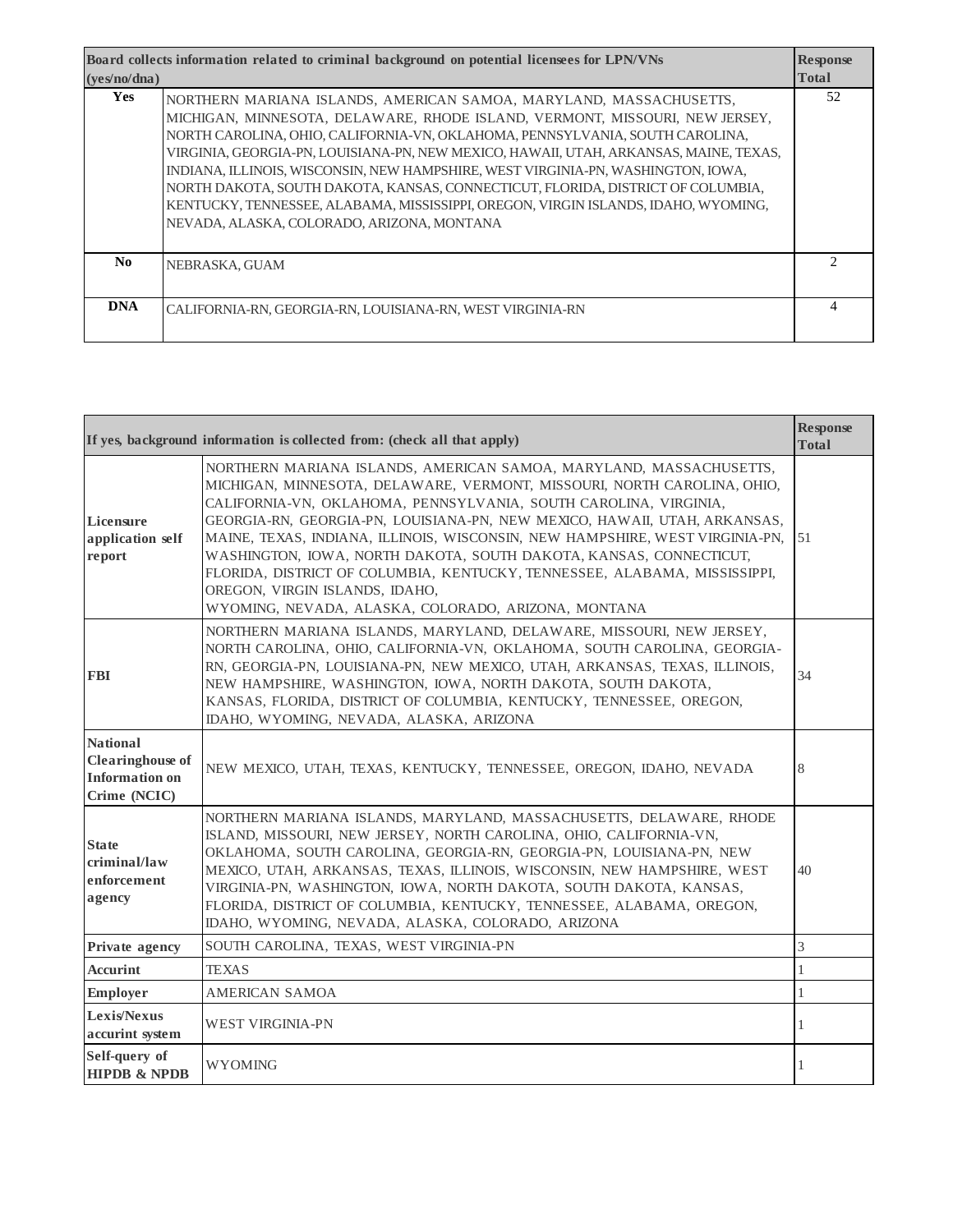|                                            | Background information is checked for the following types of applications: (check all that apply)                                                                                                                                                                                                                                                                                                                                                                                                                                                                                                                                       | <b>Response</b><br><b>Total</b> |
|--------------------------------------------|-----------------------------------------------------------------------------------------------------------------------------------------------------------------------------------------------------------------------------------------------------------------------------------------------------------------------------------------------------------------------------------------------------------------------------------------------------------------------------------------------------------------------------------------------------------------------------------------------------------------------------------------|---------------------------------|
| Licensure by<br>examination                | NORTHERN MARIANA ISLANDS, AMERICAN SAMOA, MARYLAND, MASSACHUSETTS,<br>MICHIGAN, MINNESOTA, DELAWARE, RHODE ISLAND, VERMONT, MISSOURI, NEW<br>JERSEY, NORTH CAROLINA, OHIO, CALIFORNIA-VN, OKLAHOMA, PENNSYLVANIA,<br>SOUTH CAROLINA, VIRGINIA, GEORGIA-RN, GEORGIA-PN, LOUISIANA-PN, NEW<br>MEXICO, HAWAII, UTAH, ARKANSAS, MAINE, TEXAS, INDIANA, ILLINOIS, WISCONSIN,<br>NEW HAMPSHIRE, WEST VIRGINIA-PN, WASHINGTON, IOWA, NORTH DAKOTA, SOUTH<br>DAKOTA, KANSAS, FLORIDA, DISTRICT OF COLUMBIA, KENTUCKY, TENNESSEE,<br>ALABAMA, MISSISSIPPI, OREGON, VIRGIN ISLANDS, IDAHO,<br>WYOMING, NEVADA, ALASKA, COLORADO, ARIZONA, MONTANA | 52                              |
| Licensure by<br>endorsement                | NORTHERN MARIANA ISLANDS, MARYLAND, MASSACHUSETTS, MICHIGAN,<br>MINNESOTA, DELAWARE, VERMONT, MISSOURI, NEW JERSEY, NORTH CAROLINA,<br>OHIO, CALIFORNIA-VN, OKLAHOMA, PENNSYLVANIA, SOUTH CAROLINA, VIRGINIA,<br>GEORGIA-RN, GEORGIA-PN, LOUISIANA-PN, NEW MEXICO, HAWAII, UTAH,<br>ARKANSAS, MAINE, TEXAS, INDIANA, ILLINOIS, WISCONSIN, NEW HAMPSHIRE, WEST<br>VIRGINIA-PN, WASHINGTON, IOWA, NORTH DAKOTA, SOUTH DAKOTA, KANSAS,<br>FLORIDA, DISTRICT OF COLUMBIA, KENTUCKY, TENNESSEE, ALABAMA, MISSISSIPPI,<br>OREGON, VIRGIN ISLANDS, IDAHO, WYOMING, NEVADA, ALASKA, COLORADO,<br>ARIZONA, MONTANA                               | 50                              |
| Renewal of<br>license                      | NORTHERN MARIANA ISLANDS, MARYLAND, MICHIGAN, MINNESOTA, DELAWARE,<br>VERMONT, CALIFORNIA-VN, OKLAHOMA, PENNSYLVANIA, SOUTH CAROLINA,<br>GEORGIA-RN, LOUISIANA-PN, HAWAII, UTAH, ARKANSAS, MAINE, TEXAS, INDIANA,<br>WISCONSIN, NEW HAMPSHIRE, DISTRICT OF COLUMBIA, TENNESSEE, ALABAMA,<br>OREGON, NEVADA, COLORADO, ARIZONA, MONTANA                                                                                                                                                                                                                                                                                                  | 28                              |
| Reinstatement                              | NORTHERN MARIANA ISLANDS, MARYLAND, MASSACHUSETTS, MICHIGAN,<br>MINNESOTA, DELAWARE, VERMONT, MISSOURI, NEW JERSEY, NORTH CAROLINA,<br>OKLAHOMA, PENNSYLVANIA, SOUTH CAROLINA, VIRGINIA, GEORGIA-RN, GEORGIA-<br>PN, LOUISIANA-PN, NEW MEXICO, UTAH, ARKANSAS, MAINE, TEXAS, ILLINOIS,<br>WISCONSIN, NEW HAMPSHIRE, WASHINGTON, IOWA, NORTH DAKOTA, DISTRICT OF<br>COLUMBIA, KENTUCKY, TENNESSEE, ALABAMA, MISSISSIPPI, OREGON, IDAHO,<br>WYOMING, NEVADA, ALASKA, COLORADO, ARIZONA, MONTANA                                                                                                                                           | 41                              |
| Self report                                | CALIFORNIA-VN, LOUISIANA-PN, HAWAII, ARKANSAS, MAINE, TEXAS, WEST<br>VIRGINIA-PN, IOWA, NORTH DAKOTA, SOUTH DAKOTA, KANSAS, CONNECTICUT,<br>KENTUCKY, ALABAMA, ARIZONA                                                                                                                                                                                                                                                                                                                                                                                                                                                                  | 15                              |
| check renewal if<br>report a<br>conviction | <b>KENTUCKY</b>                                                                                                                                                                                                                                                                                                                                                                                                                                                                                                                                                                                                                         | 1                               |
| <b>Employer</b>                            | <b>AMERICAN SAMOA</b>                                                                                                                                                                                                                                                                                                                                                                                                                                                                                                                                                                                                                   | $\mathbf{1}$                    |
| if certification,<br>temp permit           | <b>MISSISSIPPI</b>                                                                                                                                                                                                                                                                                                                                                                                                                                                                                                                                                                                                                      | 1                               |
| <b>Reactivation</b>                        | <b>IOWA</b>                                                                                                                                                                                                                                                                                                                                                                                                                                                                                                                                                                                                                             | 1                               |

| Board collects information related to criminal background on potential licensees for APRNs |                                                                                                                                                                                                                                                                                                                                                                                                                                                                                                                                                                  | <b>Response</b> |
|--------------------------------------------------------------------------------------------|------------------------------------------------------------------------------------------------------------------------------------------------------------------------------------------------------------------------------------------------------------------------------------------------------------------------------------------------------------------------------------------------------------------------------------------------------------------------------------------------------------------------------------------------------------------|-----------------|
| ( <b>ves</b> /no/dna)                                                                      |                                                                                                                                                                                                                                                                                                                                                                                                                                                                                                                                                                  | <b>Total</b>    |
| <b>Yes</b>                                                                                 | NORTHERN MARIANA ISLANDS, MARYLAND, MASSACHUSETTS, MICHIGAN,<br>DELAWARE, RHODE ISLAND, VERMONT, MISSOURI, NEW JERSEY, OHIO,<br>CALIFORNIA-RN. OKLAHOMA. PENNSYLVANIA. SOUTH CAROLINA. VIRGINIA.<br>GEORGIA-RN, LOUISIANA-RN, NEW MEXICO, HAWAII, UTAH, ARKANSAS, MAINE,<br>TEXAS, INDIANA, ILLINOIS, WISCONSIN, NEW HAMPSHIRE, WASHINGTON, IOWA,<br>NORTH DAKOTA, SOUTH DAKOTA, NEBRASKA, KANSAS, CONNECTICUT, FLORIDA,<br>DISTRICT OF COLUMBIA, KENTUCKY, TENNESSEE, ALABAMA, MISSISSIPPI, OREGON,<br>VIRGIN ISLANDS, IDAHO, WYOMING, NEVADA, ARIZONA, MONTANA | 47              |
| $\mathbf{N}\mathbf{0}$                                                                     | NORTH CAROLINA, GUAM, ALASKA, COLORADO                                                                                                                                                                                                                                                                                                                                                                                                                                                                                                                           |                 |
| <b>DNA</b>                                                                                 | AMERICAN SAMOA, MINNESOTA, CALIFORNIA-VN, GEORGIA-PN, LOUISIANA-PN,<br>WEST VIRGINIA-RN. WEST VIRGINIA-PN                                                                                                                                                                                                                                                                                                                                                                                                                                                        |                 |

 $\blacksquare$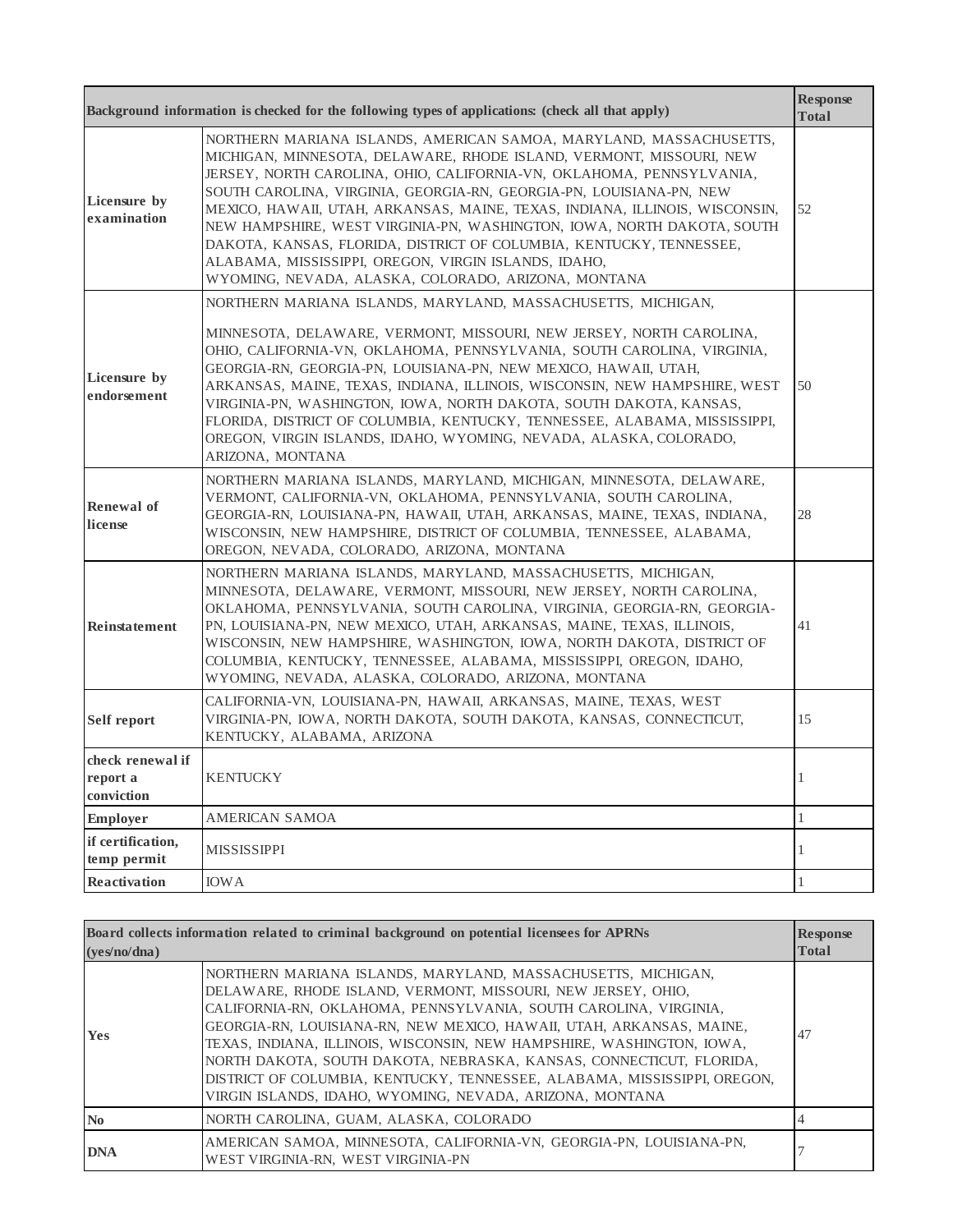|                                                                              | If yes, background information is collected from: (check all that apply)                                                                                                                                                                                                                                                                                                                                                                                                                                                              | <b>Response</b><br><b>Total</b> |
|------------------------------------------------------------------------------|---------------------------------------------------------------------------------------------------------------------------------------------------------------------------------------------------------------------------------------------------------------------------------------------------------------------------------------------------------------------------------------------------------------------------------------------------------------------------------------------------------------------------------------|---------------------------------|
| Licensure<br>application self<br>report                                      | NORTHERN MARIANA ISLANDS, MARYLAND, MASSACHUSETTS, MICHIGAN,<br>DELAWARE, VERMONT, MISSOURI, OHIO, CALIFORNIA-RN, OKLAHOMA,<br>PENNSYLVANIA, SOUTH CAROLINA, VIRGINIA, GEORGIA-RN, LOUISIANA-RN, NEW<br>MEXICO, HAWAII, UTAH, ARKANSAS, MAINE, TEXAS, INDIANA, ILLINOIS, WISCONSIN,<br>NEW HAMPSHIRE, WASHINGTON, IOWA, NORTH DAKOTA, SOUTH DAKOTA, NEBRASKA<br>KANSAS, CONNECTICUT, FLORIDA, DISTRICT OF COLUMBIA, KENTUCKY, TENNESSEE,<br>ALABAMA, MISSISSIPPI, OREGON, VIRGIN ISLANDS, IDAHO,<br>WYOMING, NEVADA, ARIZONA, MONTANA | 45                              |
| <b>FBI</b>                                                                   | MARYLAND, DELAWARE, MISSOURI, NEW JERSEY, OHIO, CALIFORNIA-RN,<br>OKLAHOMA, SOUTH CAROLINA, GEORGIA-RN, LOUISIANA-RN, NEW MEXICO, UTAH,<br>ARKANSAS, TEXAS, ILLINOIS, NEW HAMPSHIRE, WASHINGTON, NORTH DAKOTA,<br>SOUTH DAKOTA, NEBRASKA, KANSAS, FLORIDA, DISTRICT OF COLUMBIA,<br>KENTUCKY, OREGON, IDAHO, WYOMING, NEVADA, ARIZONA                                                                                                                                                                                                 | 29                              |
| <b>National</b><br><b>Clearinghouse</b> of<br>Information on<br>Crime (NCIC) | NEW MEXICO, UTAH, TEXAS, KENTUCKY, OREGON, IDAHO, NEVADA                                                                                                                                                                                                                                                                                                                                                                                                                                                                              | 7                               |
| <b>State</b><br>criminal/law<br>enforcement<br>agency                        | MARYLAND, MASSACHUSETTS, DELAWARE, RHODE ISLAND, MISSOURI, NEW JERSEY,<br>OHIO, CALIFORNIA-RN, OKLAHOMA, SOUTH CAROLINA, GEORGIA-RN, LOUISIANA-RN,<br>NEW MEXICO, UTAH, ARKANSAS, TEXAS, ILLINOIS, WISCONSIN, NEW HAMPSHIRE,<br>WASHINGTON, NORTH DAKOTA, SOUTH DAKOTA, NEBRASKA,<br>KANSAS, FLORIDA, DISTRICT OF COLUMBIA, ALABAMA, OREGON, IDAHO,<br>WYOMING, NEVADA, ARIZONA                                                                                                                                                       | 32                              |
| Private agency                                                               | SOUTH CAROLINA, TEXAS                                                                                                                                                                                                                                                                                                                                                                                                                                                                                                                 | $\mathbf{2}$                    |
| <b>Accurint</b>                                                              | <b>TEXAS</b>                                                                                                                                                                                                                                                                                                                                                                                                                                                                                                                          |                                 |
| <b>Collaborative</b>                                                         | <b>SOUTH CAROLINA</b>                                                                                                                                                                                                                                                                                                                                                                                                                                                                                                                 |                                 |
| Self-query of<br><b>HIPDB &amp; NPDB</b>                                     | <b>WYOMING</b>                                                                                                                                                                                                                                                                                                                                                                                                                                                                                                                        |                                 |

|                             | Background information is checked for the following types of applications: (check all that apply)                                                                                                                                                                                                                                                                                                                                                                                              | <b>Response</b><br><b>Total</b> |
|-----------------------------|------------------------------------------------------------------------------------------------------------------------------------------------------------------------------------------------------------------------------------------------------------------------------------------------------------------------------------------------------------------------------------------------------------------------------------------------------------------------------------------------|---------------------------------|
| Licensure by<br>examination | NORTHERN MARIANA ISLANDS, MARYLAND, MASSACHUSETTS, DELAWARE, RHODE<br>ISLAND, VERMONT, MISSOURI, NEW JERSEY, OHIO, CALIFORNIA-RN, OKLAHOMA,<br>VIRGINIA, GEORGIA-RN, LOUISIANA-RN, NEW MEXICO, HAWAII, UTAH, ARKANSAS,<br>MAINE, TEXAS, ILLINOIS, WISCONSIN, NEW HAMPSHIRE, WASHINGTON, NORTH<br>DAKOTA, SOUTH DAKOTA, NEBRASKA, KANSAS, FLORIDA, DISTRICT OF COLUMBIA,<br>KENTUCKY, ALABAMA, MISSISSIPPI, OREGON, VIRGIN ISLANDS, IDAHO, WYOMING,<br>NEVADA, ARIZONA, MONTANA                 | 40                              |
| Licensure by<br>endorsement | NORTHERN MARIANA ISLANDS, MARYLAND, MASSACHUSETTS, DELAWARE,<br>VERMONT, MISSOURI, NEW JERSEY, OHIO, CALIFORNIA-RN, OKLAHOMA,<br>PENNSYLVANIA, SOUTH CAROLINA, VIRGINIA, GEORGIA-RN, LOUISIANA-RN, NEW<br>MEXICO, HAWAII, UTAH, ARKANSAS, MAINE, TEXAS, ILLINOIS, WISCONSIN, NEW<br>HAMPSHIRE, WASHINGTON, NORTH DAKOTA, SOUTH DAKOTA, NEBRASKA,<br>KANSAS, FLORIDA, DISTRICT OF COLUMBIA, KENTUCKY, ALABAMA, MISSISSIPPI,<br>OREGON, VIRGIN ISLANDS, IDAHO, WYOMING, NEVADA, ARIZONA, MONTANA | 41                              |
| Renewal of<br>license       | NORTHERN MARIANA ISLANDS, MARYLAND, MICHIGAN, DELAWARE, VERMONT,<br>OKLAHOMA, PENNSYLVANIA, SOUTH CAROLINA, GEORGIA-RN, HAWAII, UTAH,<br>ARKANSAS, MAINE, TEXAS, WISCONSIN, NEW HAMPSHIRE, NORTH DAKOTA,<br>FLORIDA, DISTRICT OF COLUMBIA, TENNESSEE, ALABAMA, OREGON, NEVADA,<br>ARIZONA. MONTANA                                                                                                                                                                                             | 25                              |
| Reinstatement               | NORTHERN MARIANA ISLANDS, MARYLAND, MASSACHUSETTS, MICHIGAN,<br>DELAWARE, VERMONT, NEW JERSEY, CALIFORNIA-RN, OKLAHOMA,<br>PENNSYLVANIA, VIRGINIA, GEORGIA-RN, LOUISIANA-RN, NEW MEXICO, UTAH,<br>ARKANSAS, MAINE, TEXAS, ILLINOIS, WISCONSIN, WASHINGTON, NORTH DAKOTA,<br>DISTRICT OF COLUMBIA, KENTUCKY, TENNESSEE, ALABAMA, MISSISSIPPI, OREGON,<br>IDAHO, WYOMING, NEVADA, ARIZONA, MONTANA                                                                                               | 33                              |

'n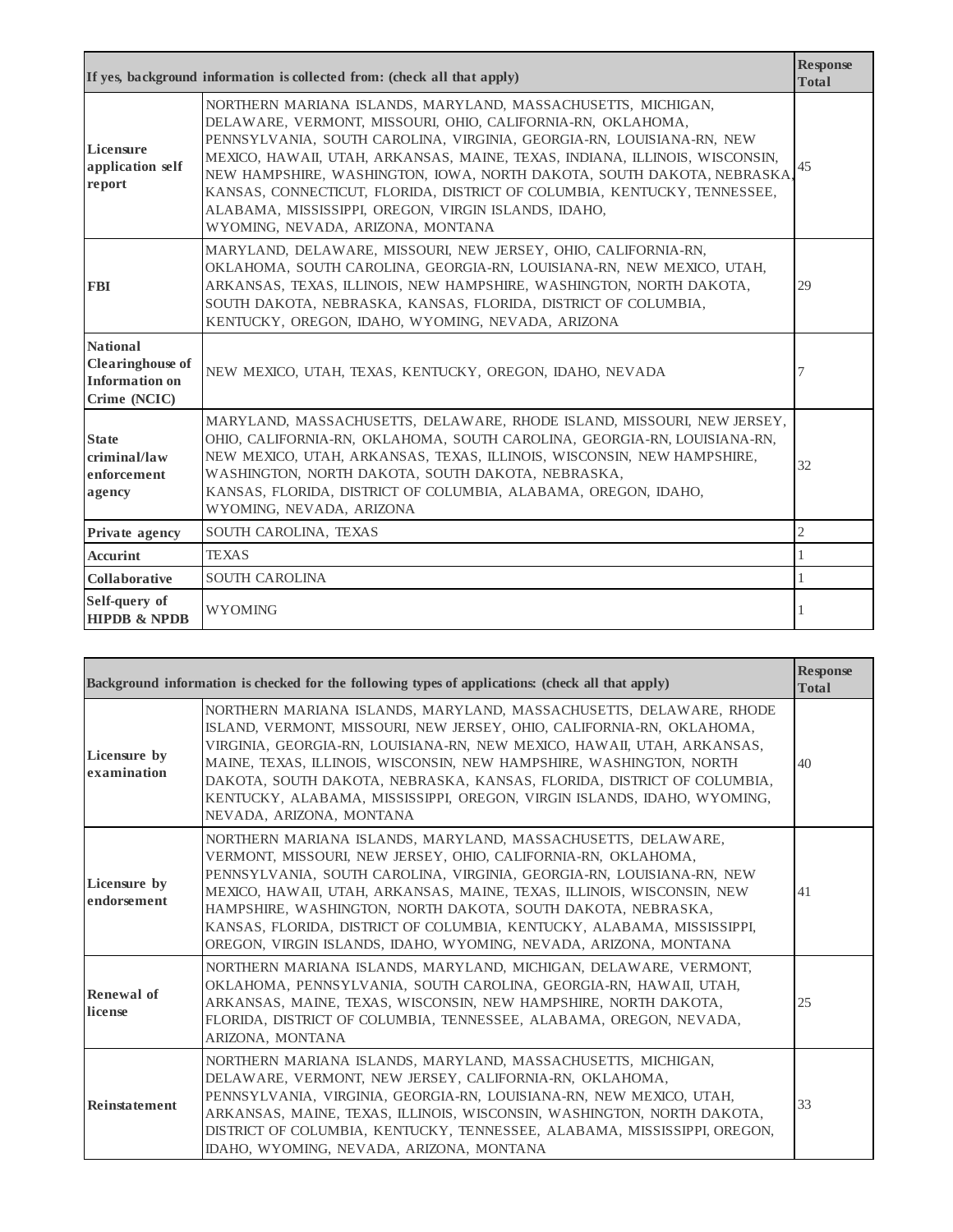| <b>Self report</b>                                                      | LOUISIANA-RN, HAWAII, ARKANSAS, MAINE, TEXAS, IOWA, NORTH DAKOTA, SOUTH<br>DAKOTA, KANSAS, CONNECTICUT, FLORIDA, KENTUCKY, ALABAMA, NEVADA,<br><b>ARIZONA</b> | 15 |
|-------------------------------------------------------------------------|---------------------------------------------------------------------------------------------------------------------------------------------------------------|----|
| <b>APRN</b><br>recognition or w<br>hen an existing<br><b>RN</b> applies | <b>WYOMING</b>                                                                                                                                                |    |
| <b>Initial</b><br>certification                                         | <b>INDIANA</b>                                                                                                                                                |    |
| periodic on<br>renewal                                                  | <b>NEVADA</b>                                                                                                                                                 |    |

| Board collects information related to criminal background on potential licensees for Nurse Aides<br>(ves/no/dna) |                                                                                                                                                                                                                                                                                                                                                                                                                                                          | <b>Response</b><br>Total |
|------------------------------------------------------------------------------------------------------------------|----------------------------------------------------------------------------------------------------------------------------------------------------------------------------------------------------------------------------------------------------------------------------------------------------------------------------------------------------------------------------------------------------------------------------------------------------------|--------------------------|
| <b>Yes</b>                                                                                                       | MARYLAND, VERMONT, NEW JERSEY, VIRGINIA, NEW HAMPSHIRE, NORTH DAKOTA,<br>CONNECTICUT, FLORIDA, DISTRICT OF COLUMBIA, OREGON, VIRGIN ISLANDS,<br>WYOMING, NEVADA, ALASKA, COLORADO, ARIZONA                                                                                                                                                                                                                                                               | 16                       |
| $\mathbf{N}\mathbf{0}$                                                                                           | NORTHERN MARIANA ISLANDS, INDIANA, SOUTH DAKOTA, KANSAS, GUAM                                                                                                                                                                                                                                                                                                                                                                                            |                          |
| <b>DNA</b>                                                                                                       | AMERICAN SAMOA, MASSACHUSETTS, MICHIGAN, MINNESOTA, DELAWARE, RHODE<br>ISLAND, MISSOURI, NORTH CAROLINA, OHIO, CALIFORNIA-RN, CALIFORNIA-VN,<br>OKLAHOMA, PENNSYLVANIA, SOUTH CAROLINA, GEORGIA-RN, GEORGIA-PN,<br>LOUISIANA-RN, LOUISIANA-PN, NEW MEXICO, HAWAII, UTAH, ARKANSAS, MAINE,<br>TEXAS, ILLINOIS, WISCONSIN, WEST VIRGINIA-RN, WEST VIRGINIA-PN,<br>WASHINGTON, IOWA, NEBRASKA, KENTUCKY, TENNESSEE, ALABAMA,<br>MISSISSIPPI, IDAHO, MONTANA | 37                       |

| If yes, background information is collected from: (check all that apply)     |                                                                                                                                                                 | <b>Response</b><br><b>Total</b> |
|------------------------------------------------------------------------------|-----------------------------------------------------------------------------------------------------------------------------------------------------------------|---------------------------------|
| Licensure<br>application self<br>report                                      | MARYLAND, VERMONT, VIRGINIA, NORTH DAKOTA, CONNECTICUT, FLORIDA,<br>DISTRICT OF COLUMBIA, OREGON, VIRGIN ISLANDS, WYOMING, NEVADA, ALASKA,<br>COLORADO, ARIZONA | 14                              |
| <b>FBI</b>                                                                   | MARYLAND, NEW JERSEY, NEW HAMPSHIRE, NORTH DAKOTA, FLORIDA, OREGON,<br>WYOMING, NEVADA, ALASKA, ARIZONA                                                         | 10                              |
| <b>National</b><br><b>Clearinghouse</b> of<br>Information on<br>Crime (NCIC) | OREGON, NEVADA                                                                                                                                                  |                                 |
| <b>State</b><br>criminal/law<br>enforcement<br>agency                        | MARYLAND, NEW JERSEY, NEW HAMPSHIRE, NORTH DAKOTA, FLORIDA, OREGON,<br>WYOMING, NEVADA, ALASKA, COLORADO, ARIZONA                                               | 11                              |
| <b>Private agency</b>                                                        | <b>WYOMING</b>                                                                                                                                                  |                                 |

|                             | Background information is checked for the following types of applications: (check all that apply)                                                               | <b>Response</b><br><b>Total</b> |
|-----------------------------|-----------------------------------------------------------------------------------------------------------------------------------------------------------------|---------------------------------|
| Licensure by<br>examination | MARYLAND, VERMONT, NEW JERSEY, VIRGINIA, NEW HAMPSHIRE, FLORIDA,<br>DISTRICT OF COLUMBIA, OREGON, VIRGIN ISLANDS, WYOMING, NEVADA, ALASKA,<br>COLORADO, ARIZONA | 14                              |
| Licensure by<br>endorsement | MARYLAND, VERMONT, NEW JERSEY, NEW HAMPSHIRE, FLORIDA, DISTRICT OF<br>COLUMBIA, OREGON, VIRGIN ISLANDS, WYOMING, NEVADA, ALASKA, COLORADO,<br><b>ARIZONA</b>    | 13                              |
| Renewal of<br>license       | MARYLAND, VERMONT, NEW HAMPSHIRE, DISTRICT OF COLUMBIA, OREGON,<br>NEVADA, ARIZONA                                                                              |                                 |
| Reinstatement               | MARYLAND, VERMONT, NEW JERSEY, VIRGINIA, NORTH DAKOTA, DISTRICT OF<br>COLUMBIA, OREGON, WYOMING, NEVADA, ALASKA, COLORADO, ARIZONA                              | 12                              |
| <b>Self report</b>          | MARYLAND, NORTH DAKOTA, CONNECTICUT, NEVADA, ARIZONA                                                                                                            |                                 |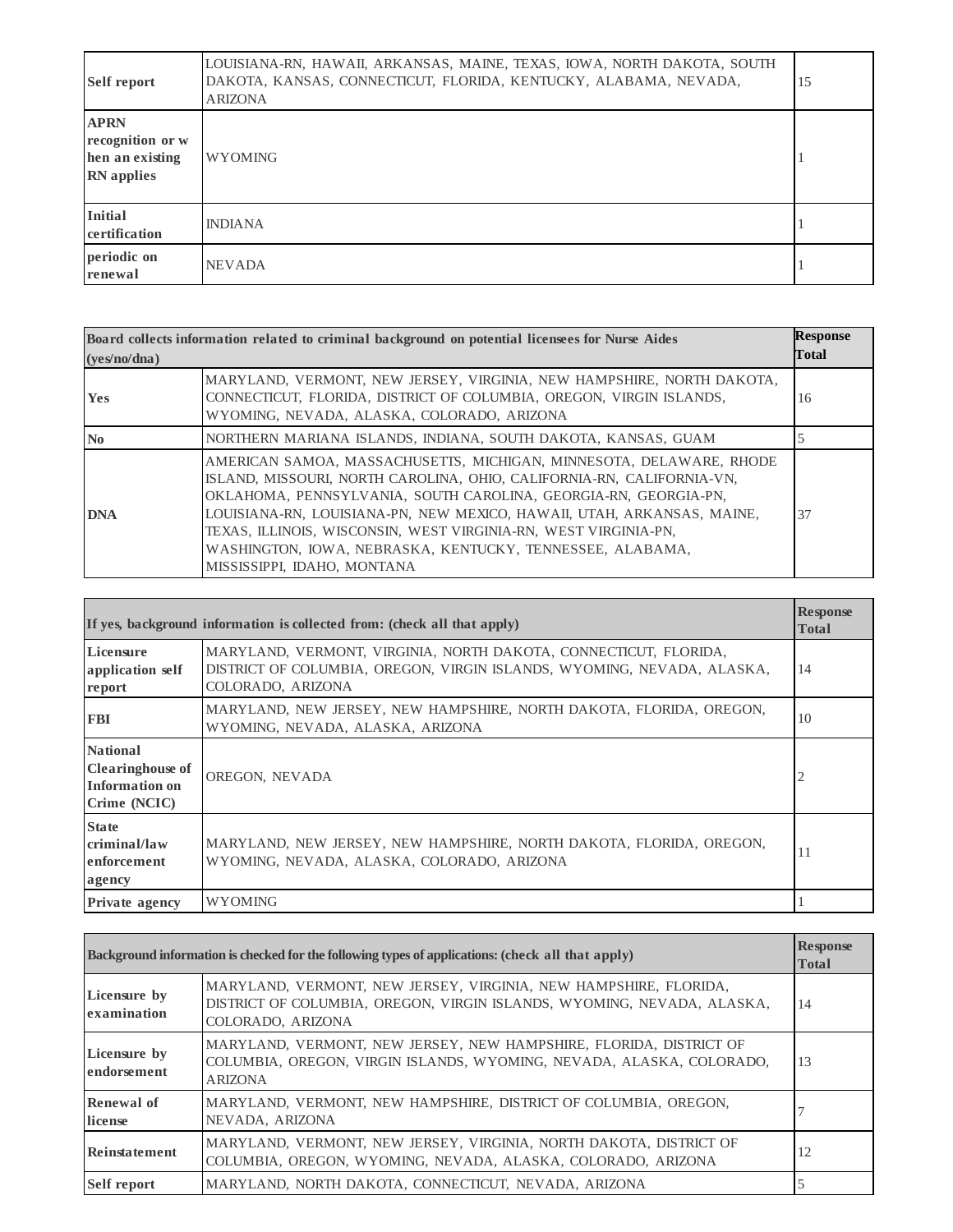| Board collects information related to criminal background on potential licensees for other UAPs<br>( <b>ves</b> /no/dna). |                                                                                                                                                                                                                                                                                                                                                                                                                            | <b>Response</b><br><b>Total</b> |
|---------------------------------------------------------------------------------------------------------------------------|----------------------------------------------------------------------------------------------------------------------------------------------------------------------------------------------------------------------------------------------------------------------------------------------------------------------------------------------------------------------------------------------------------------------------|---------------------------------|
| <b>Yes</b>                                                                                                                | MARYLAND, OHIO, OKLAHOMA, VIRGINIA, ARKANSAS, NEW HAMPSHIRE, NORTH<br>DAKOTA, DISTRICT OF COLUMBIA, KENTUCKY, VIRGIN ISLANDS, IDAHO                                                                                                                                                                                                                                                                                        | 11                              |
| $\mathbf{N}\mathbf{0}$                                                                                                    | NORTHERN MARIANA ISLANDS, NEW JERSEY, NEW MEXICO, INDIANA, SOUTH<br>DAKOTA, KANSAS, CONNECTICUT, FLORIDA, OREGON, GUAM, WYOMING, ALASKA,<br><b>ARIZONA</b>                                                                                                                                                                                                                                                                 | 13                              |
| <b>DNA</b>                                                                                                                | AMERICAN SAMOA, MASSACHUSETTS, MICHIGAN, MINNESOTA, DELAWARE, RHODE<br>ISLAND, VERMONT, MISSOURI, NORTH CAROLINA, CALIFORNIA-RN, CALIFORNIA-VN,<br>PENNSYLVANIA, SOUTH CAROLINA, GEORGIA-RN, GEORGIA-PN, LOUISIANA-RN,<br>LOUISIANA-PN, HAWAII, UTAH, MAINE, TEXAS, ILLINOIS, WISCONSIN, WEST VIRGINIA-<br>RN, WEST VIRGINIA-PN, WASHINGTON, IOWA, NEBRASKA, TENNESSEE, ALABAMA,<br>MISSISSIPPI, NEVADA, COLORADO, MONTANA | 34                              |

|                                                                              | If yes, background information is collected from: (check all that apply)                                                        | <b>Response</b><br><b>Total</b> |
|------------------------------------------------------------------------------|---------------------------------------------------------------------------------------------------------------------------------|---------------------------------|
| Licensure<br>application self<br>report                                      | MARYLAND, OHIO, OKLAHOMA, VIRGINIA, NEW MEXICO, NORTH DAKOTA, DISTRICT<br>OF COLUMBIA, KENTUCKY, VIRGIN ISLANDS, IDAHO, MONTANA | 11                              |
| <b>FBI</b>                                                                   | MARYLAND, OHIO, OKLAHOMA, NEW MEXICO, NEW HAMPSHIRE, NORTH DAKOTA,<br>DISTRICT OF COLUMBIA, IDAHO                               | 8                               |
| <b>National</b><br><b>Clearinghouse</b> of<br>Information on<br>Crime (NCIC) | NEW MEXICO, IDAHO                                                                                                               |                                 |
| <b>State</b><br>criminal/law<br>enforcement<br>agency                        | MARYLAND, OHIO, OKLAHOMA, NEW MEXICO, NEW HAMPSHIRE, NORTH DAKOTA,<br>DISTRICT OF COLUMBIA, KENTUCKY, IDAHO                     | $\overline{9}$                  |

| Background information is checked for the following types of applications: (check all that apply) |                                                                                                              | <b>Response</b><br><b>Total</b> |
|---------------------------------------------------------------------------------------------------|--------------------------------------------------------------------------------------------------------------|---------------------------------|
| Licensure by<br>examination                                                                       | MARYLAND, OHIO, OKLAHOMA, NEW MEXICO, NEW HAMPSHIRE, DISTRICT OF<br>COLUMBIA, VIRGIN ISLANDS, IDAHO, MONTANA | 9                               |
| Licensure by<br>endorsement                                                                       | MARYLAND, OHIO, NEW MEXICO, NEW HAMPSHIRE, DISTRICT OF COLUMBIA, VIRGIN<br>ISLANDS, IDAHO, MONTANA           | 8                               |
| Renewal of<br>license                                                                             | MARYLAND, OKLAHOMA, NEW HAMPSHIRE, DISTRICT OF COLUMBIA, MONTANA                                             | 5                               |
| Reinstatement                                                                                     | MARYLAND, OKLAHOMA, NORTH DAKOTA, DISTRICT OF COLUMBIA, IDAHO,<br><b>MONTANA</b>                             | 6                               |
| <b>Self report</b>                                                                                | OHIO, NORTH DAKOTA                                                                                           |                                 |

|                        | Felony convictions are reviewed as part of the licensure application process for RNs $(yes/no/dna)$                                                                                                                                                                                                                                                                                                                                                                                                                                                                                                                                             | <b>Response</b><br><b>Total</b> |
|------------------------|-------------------------------------------------------------------------------------------------------------------------------------------------------------------------------------------------------------------------------------------------------------------------------------------------------------------------------------------------------------------------------------------------------------------------------------------------------------------------------------------------------------------------------------------------------------------------------------------------------------------------------------------------|---------------------------------|
| <b>Yes</b>             | NORTHERN MARIANA ISLANDS, AMERICAN SAMOA, MARYLAND, MASSACHUSETTS,<br>MICHIGAN, MINNESOTA, DELAWARE, RHODE ISLAND, VERMONT, MISSOURI, NEW<br>JERSEY, NORTH CAROLINA, OHIO, CALIFORNIA-RN, OKLAHOMA, PENNSYLVANIA,<br>SOUTH CAROLINA, VIRGINIA, GEORGIA-RN, LOUISIANA-RN, NEW MEXICO, HAWAII,<br>UTAH, ARKANSAS, MAINE, TEXAS, INDIANA, ILLINOIS, WISCONSIN, NEW HAMPSHIRE,<br>WEST VIRGINIA-RN, WASHINGTON, IOWA, NORTH DAKOTA, SOUTH DAKOTA,<br>NEBRASKA, KANSAS, CONNECTICUT, FLORIDA, DISTRICT OF COLUMBIA, KENTUCKY,<br>TENNESSEE, ALABAMA, MISSISSIPPI, OREGON, VIRGIN ISLANDS, IDAHO, GUAM,<br>WYOMING, NEVADA, ALASKA, COLORADO, MONTANA | .53                             |
| $\mathbf{N}\mathbf{0}$ | <b>ARIZONA</b>                                                                                                                                                                                                                                                                                                                                                                                                                                                                                                                                                                                                                                  |                                 |
| <b>DNA</b>             | CALIFORNIA-VN, GEORGIA-PN, LOUISIANA-PN, WEST VIRGINIA-PN                                                                                                                                                                                                                                                                                                                                                                                                                                                                                                                                                                                       |                                 |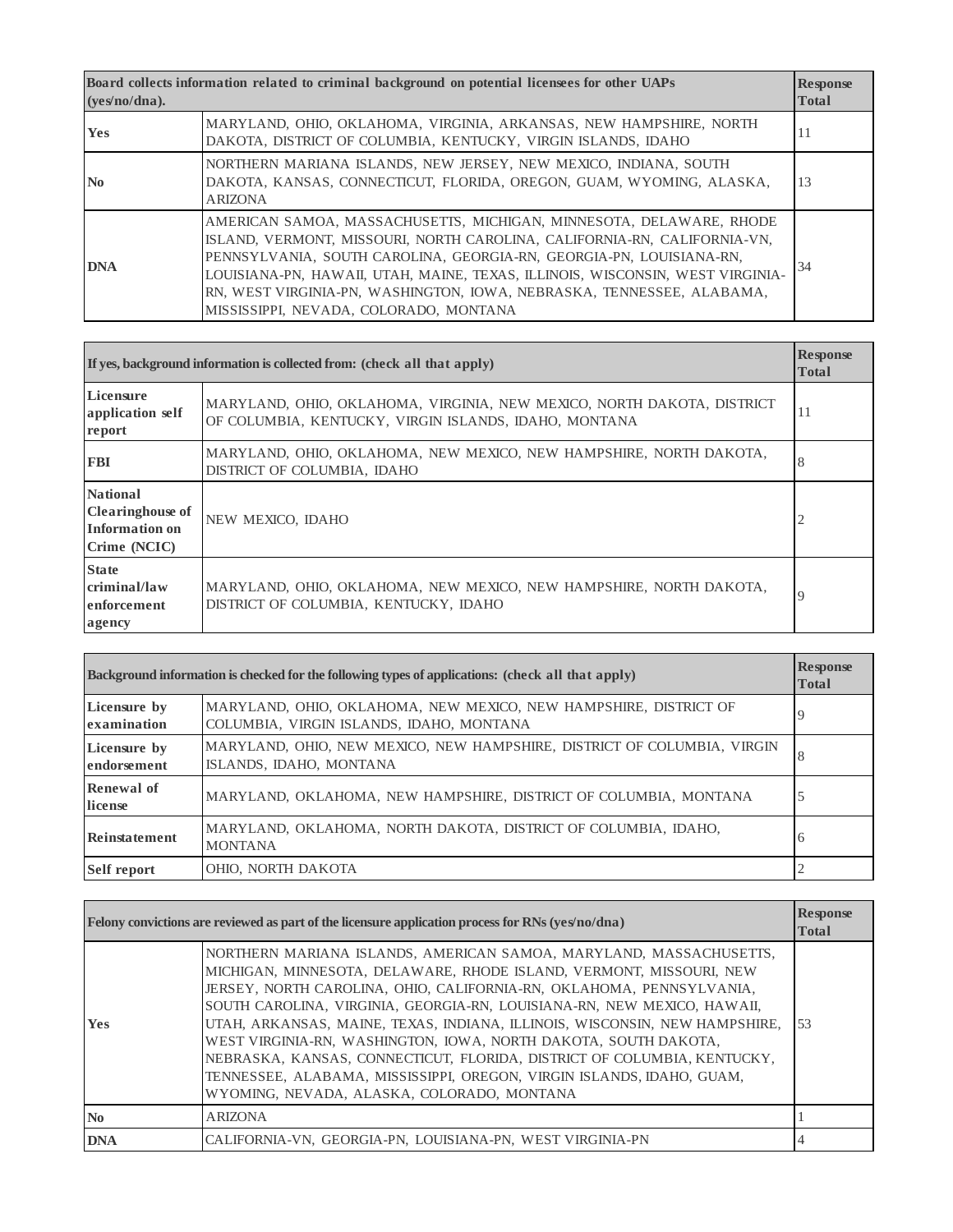| If Yes, all felony convictions are an absolute bar to licensure $(ves/no)$ |                                                                                                                                                                                                                                                                                                                                                                                                                                                                                                                                                                | <b>Response</b><br><b>Total</b> |
|----------------------------------------------------------------------------|----------------------------------------------------------------------------------------------------------------------------------------------------------------------------------------------------------------------------------------------------------------------------------------------------------------------------------------------------------------------------------------------------------------------------------------------------------------------------------------------------------------------------------------------------------------|---------------------------------|
| Yes                                                                        | NORTHERN MARIANA ISLANDS, AMERICAN SAMOA, RHODE ISLAND, GUAM                                                                                                                                                                                                                                                                                                                                                                                                                                                                                                   |                                 |
| N <sub>0</sub>                                                             | MARYLAND, MASSACHUSETTS, MICHIGAN, MINNESOTA, DELAWARE, VERMONT,<br>MISSOURI, NEW JERSEY, NORTH CAROLINA, OHIO, CALIFORNIA-RN, OKLAHOMA,<br>PENNSYLVANIA, VIRGINIA, GEORGIA-RN, LOUISIANA-RN, NEW MEXICO, HAWAII,<br>UTAH, ARKANSAS, MAINE, TEXAS, INDIANA, ILLINOIS, WISCONSIN, NEW<br>HAMPSHIRE, WEST VIRGINIA-RN, WASHINGTON, IOWA, NORTH DAKOTA, SOUTH<br>DAKOTA, NEBRASKA, KANSAS, CONNECTICUT, FLORIDA, DISTRICT OF COLUMBIA,<br>KENTUCKY, TENNESSEE, ALABAMA, MISSISSIPPI, OREGON, VIRGIN ISLANDS,<br>IDAHO, WYOMING, NEVADA, ALASKA, COLORADO, MONTANA | 48                              |

|                        | If yes, certain classes/types of felony convictions are an absolute bar to licensure (yes/no/case-by-case)                                                                                                                                                                                                     | <b>Response</b><br><b>Total</b> |
|------------------------|----------------------------------------------------------------------------------------------------------------------------------------------------------------------------------------------------------------------------------------------------------------------------------------------------------------|---------------------------------|
| <b>Yes</b>             | AMERICAN SAMOA, MASSACHUSETTS, DELAWARE, OHIO, PENNSYLVANIA,<br>LOUISIANA-RN, UTAH, ARKANSAS, TEXAS, KANSAS, OREGON, GUAM                                                                                                                                                                                      | 12                              |
| $\mathbf{N}\mathbf{0}$ | MICHIGAN, MAINE, INDIANA, KENTUCKY, IDAHO, WYOMING, NEVADA                                                                                                                                                                                                                                                     |                                 |
| Case-by-case           | NORTHERN MARIANA ISLANDS, MARYLAND, RHODE ISLAND, MISSOURI, SOUTH<br>CAROLINA, VIRGINIA, GEORGIA-RN, HAWAII, WISCONSIN, NEW HAMPSHIRE, WEST<br>VIRGINIA-RN, WASHINGTON, IOWA, NORTH DAKOTA, SOUTH DAKOTA, NEBRASKA,<br>CONNECTICUT, TENNESSEE, ALABAMA, MISSISSIPPI, VIRGIN ISLANDS, ALASKA,<br><b>MONTANA</b> | 23                              |

| If Yes, identify classes/types (check all that apply).                                                                           |                                                                                                                                                                  | <b>Response</b><br><b>Total</b> |
|----------------------------------------------------------------------------------------------------------------------------------|------------------------------------------------------------------------------------------------------------------------------------------------------------------|---------------------------------|
| <b>Most serious</b><br>violent crimes                                                                                            | NORTHERN MARIANA ISLANDS, MASSACHUSETTS, RHODE ISLAND, OHIO, LOUISIANA-<br>RN, HAWAII, UTAH, TEXAS, WISCONSIN, NEW HAMPSHIRE, TENNESSEE, OREGON,<br>GUAM, ALASKA | 14                              |
| Crimes against<br>person                                                                                                         | NORTHERN MARIANA ISLANDS, MASSACHUSETTS, RHODE ISLAND, OHIO, LOUISIANA-<br>RN, HAWAII, WISCONSIN, NEW HAMPSHIRE, KANSAS, OREGON, GUAM, ALASKA                    | 12                              |
| Correlation to<br>abuse, theft,<br>anger<br>management,<br>drug diversion                                                        | HAWAII                                                                                                                                                           | 1                               |
| Distribution of<br><b>Drugs</b>                                                                                                  | <b>LOUISIANA-RN</b>                                                                                                                                              | 1                               |
| drug                                                                                                                             | <b>PENNSYLVANIA</b>                                                                                                                                              | $\mathbf{1}$                    |
| felony sexual<br>offense                                                                                                         | <b>DELAWARE</b>                                                                                                                                                  | $\mathbf{1}$                    |
| for 5 years post<br>conviction                                                                                                   | <b>TENNESSEE</b>                                                                                                                                                 | 1                               |
| <b>Requires Board</b><br>review                                                                                                  | <b>MARYLAND</b>                                                                                                                                                  | 1                               |
| See ACA 17-87-<br>312                                                                                                            | <b>ARKANSAS</b>                                                                                                                                                  | $\mathbf{1}$                    |
| Time period. If<br>more than 10<br>years not a<br>factor.                                                                        | <b>WASHINGTON</b>                                                                                                                                                | 1                               |
| <b>Trafficking or</b><br>illegally<br>manufacturing<br>CS; exploitation<br>or criminal<br>mistreatment of a<br>vulnerable<br>per | <b>MASSACHUSETTS</b>                                                                                                                                             | 1                               |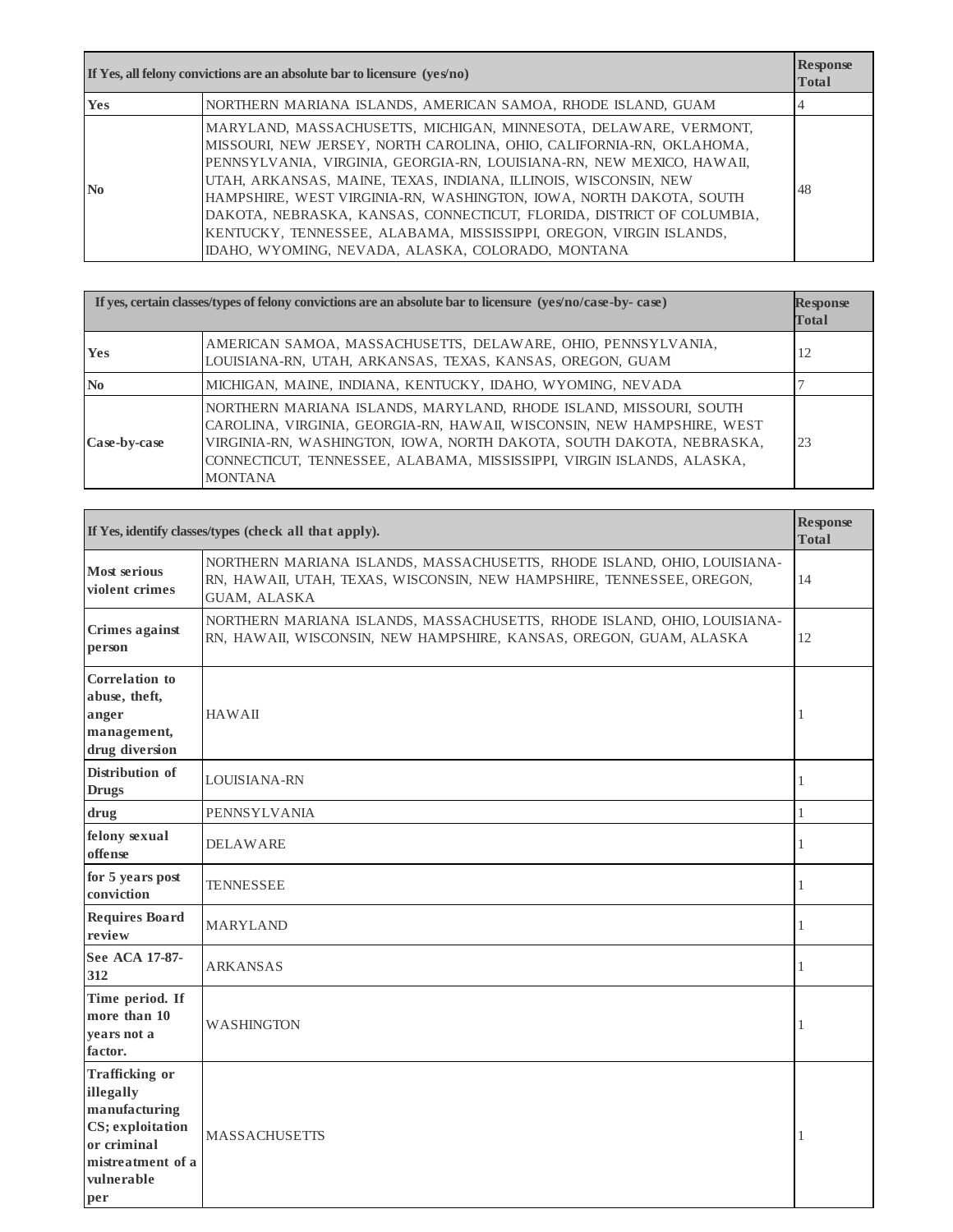| Felonies with deferred judgments or special pleas are given special consideration (yes/no). |                                                                                                                                                                                                                                                                                                                                                                                                                                                                                     | <b>Response</b><br><b>Total</b> |
|---------------------------------------------------------------------------------------------|-------------------------------------------------------------------------------------------------------------------------------------------------------------------------------------------------------------------------------------------------------------------------------------------------------------------------------------------------------------------------------------------------------------------------------------------------------------------------------------|---------------------------------|
| <b>Yes</b>                                                                                  | OHIO, NEW MEXICO, UTAH, WISCONSIN, WASHINGTON, NORTH DAKOTA,<br>NEBRASKA, DISTRICT OF COLUMBIA, MISSISSIPPI, OREGON, VIRGIN ISLANDS                                                                                                                                                                                                                                                                                                                                                 | 11                              |
| $\mathbf{N}$ <sub>0</sub>                                                                   | NORTHERN MARIANA ISLANDS, AMERICAN SAMOA, MARYLAND, MASSACHUSETTS,<br>MICHIGAN, MINNESOTA, DELAWARE, RHODE ISLAND, VERMONT, MISSOURI, NEW<br>JERSEY, NORTH CAROLINA, CALIFORNIA-RN, OKLAHOMA, SOUTH CAROLINA,<br>VIRGINIA, GEORGIA-RN, LOUISIANA-RN, HAWAII, ARKANSAS, MAINE, TEXAS,<br>INDIANA, ILLINOIS, NEW HAMPSHIRE, WEST VIRGINIA-RN, IOWA, SOUTH DAKOTA,<br>KANSAS, CONNECTICUT, FLORIDA, KENTUCKY, TENNESSEE, ALABAMA, IDAHO,<br>WYOMING, NEVADA, ALASKA, COLORADO, MONTANA | 40                              |

| Felony convictions are a time limited bar to licensure (yes/no). |                                                                                                                                                                                                                                                                                                                                                                                                                                                                                 | <b>Response</b><br><b>Total</b> |
|------------------------------------------------------------------|---------------------------------------------------------------------------------------------------------------------------------------------------------------------------------------------------------------------------------------------------------------------------------------------------------------------------------------------------------------------------------------------------------------------------------------------------------------------------------|---------------------------------|
| <b>Yes</b>                                                       | MASSACHUSETTS, DELAWARE, RHODE ISLAND, OKLAHOMA, PENNSYLVANIA,<br>SOUTH CAROLINA, LOUISIANA-RN, UTAH, WASHINGTON, TENNESSEE, VIRGIN<br><b>ISLANDS</b>                                                                                                                                                                                                                                                                                                                           | 11                              |
| N <sub>0</sub>                                                   | NORTHERN MARIANA ISLANDS, AMERICAN SAMOA, MARYLAND, MICHIGAN,<br>MINNESOTA, VERMONT, MISSOURI, NEW JERSEY, NORTH CAROLINA, OHIO,<br>CALIFORNIA-RN, VIRGINIA, GEORGIA-RN, NEW MEXICO, HAWAII, ARKANSAS, MAINE,<br>TEXAS, INDIANA, WISCONSIN, NEW HAMPSHIRE, WEST VIRGINIA-RN, IOWA, NORTH<br>DAKOTA, SOUTH DAKOTA, NEBRASKA, KANSAS, CONNECTICUT, FLORIDA, DISTRICT<br>OF COLUMBIA, KENTUCKY, ALABAMA, MISSISSIPPI, OREGON, IDAHO, WYOMING,<br>NEVADA, ALASKA, COLORADO, MONTANA | 40                              |

|            | Felony convictions are reviewed on a case-by-case basis (yes/no).                                                                                                                                                                                                                                                                                                                                                                                                                                                                                                                                                                               | <b>Response</b><br><b>Total</b> |
|------------|-------------------------------------------------------------------------------------------------------------------------------------------------------------------------------------------------------------------------------------------------------------------------------------------------------------------------------------------------------------------------------------------------------------------------------------------------------------------------------------------------------------------------------------------------------------------------------------------------------------------------------------------------|---------------------------------|
| <b>Yes</b> | NORTHERN MARIANA ISLANDS, AMERICAN SAMOA, MARYLAND, MASSACHUSETTS,<br>MICHIGAN, MINNESOTA, DELAWARE, RHODE ISLAND, VERMONT, MISSOURI, NEW<br>JERSEY, NORTH CAROLINA, OHIO, CALIFORNIA-RN, OKLAHOMA, PENNSYLVANIA,<br>SOUTH CAROLINA, VIRGINIA, GEORGIA-RN, LOUISIANA-RN, NEW MEXICO, HAWAII,<br>UTAH, ARKANSAS, MAINE, TEXAS, INDIANA, ILLINOIS, WISCONSIN, NEW HAMPSHIRE,<br>WEST VIRGINIA-RN, WASHINGTON, IOWA, NORTH DAKOTA, SOUTH DAKOTA,<br>NEBRASKA, KANSAS, CONNECTICUT, FLORIDA, DISTRICT OF COLUMBIA, KENTUCKY,<br>TENNESSEE, ALABAMA, MISSISSIPPI, OREGON, VIRGIN ISLANDS, IDAHO, GUAM,<br>WYOMING, NEVADA, ALASKA, COLORADO, MONTANA | 53                              |

| Misdemeanor convictions are reviewed by Board (yes/no). |                                                                                                                                                                                                                                                                                                                                                                                                                                                                                                                        | <b>Response</b><br><b>Total</b> |
|---------------------------------------------------------|------------------------------------------------------------------------------------------------------------------------------------------------------------------------------------------------------------------------------------------------------------------------------------------------------------------------------------------------------------------------------------------------------------------------------------------------------------------------------------------------------------------------|---------------------------------|
| <b>Yes</b>                                              | MARYLAND, MASSACHUSETTS, MICHIGAN, MINNESOTA, DELAWARE, RHODE ISLAND,<br>VERMONT, MISSOURI, NEW JERSEY, NORTH CAROLINA, OHIO, CALIFORNIA-RN,<br>OKLAHOMA, PENNSYLVANIA, VIRGINIA, GEORGIA-RN, LOUISIANA-RN, NEW MEXICO,<br>HAWAII, UTAH, ARKANSAS, MAINE, TEXAS, INDIANA, ILLINOIS, WISCONSIN, NEW<br>HAMPSHIRE, WEST VIRGINIA-RN, WASHINGTON, IOWA, SOUTH DAKOTA, NEBRASKA,<br>KANSAS, FLORIDA, KENTUCKY, TENNESSEE, ALABAMA, MISSISSIPPI, OREGON, VIRGIN<br>ISLANDS, IDAHO, GUAM, WYOMING, NEVADA, COLORADO, MONTANA | 46                              |
| N <sub>0</sub>                                          | NORTHERN MARIANA ISLANDS, AMERICAN SAMOA, SOUTH CAROLINA, NORTH<br>DAKOTA, CONNECTICUT, DISTRICT OF COLUMBIA, ALASKA                                                                                                                                                                                                                                                                                                                                                                                                   |                                 |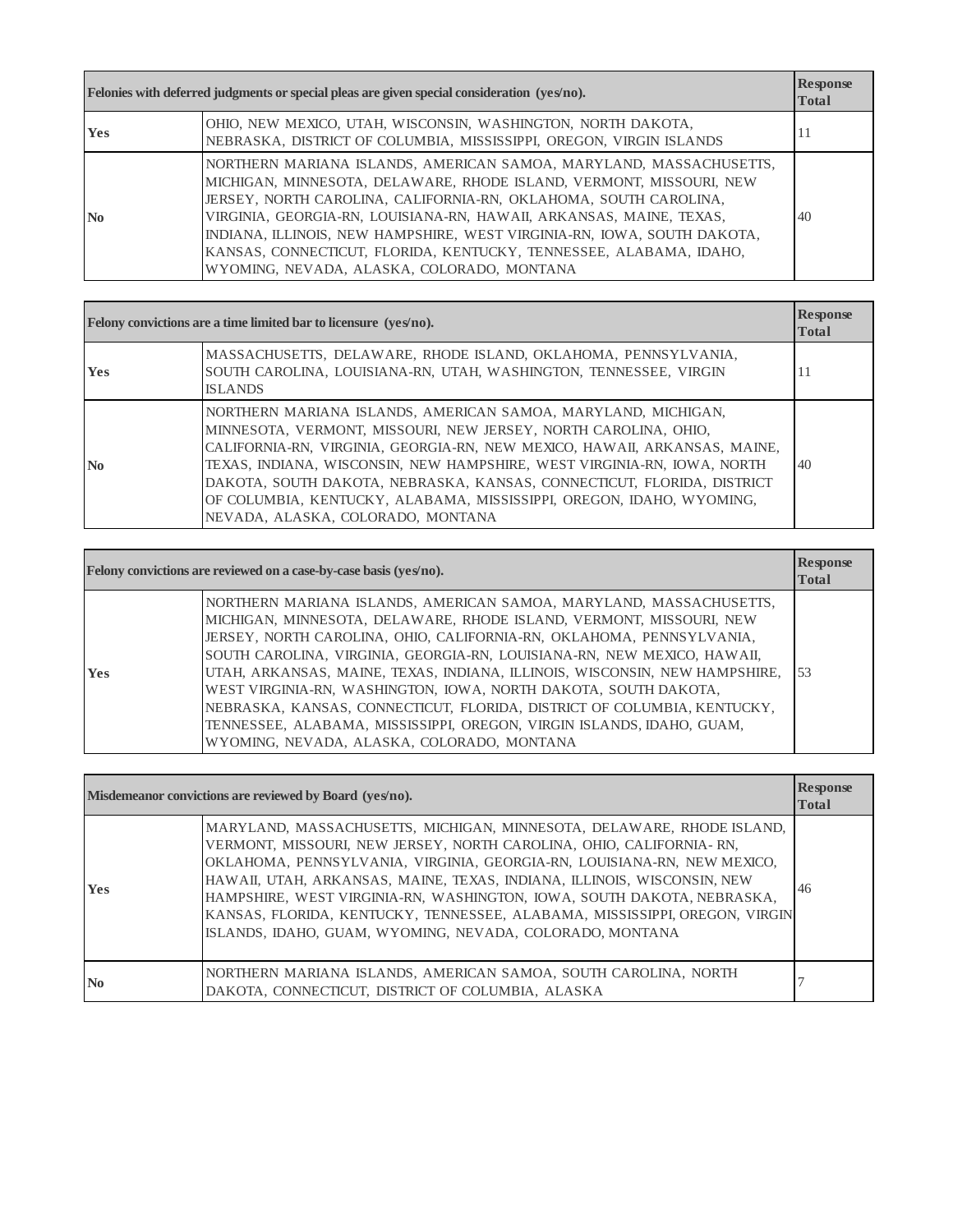|            | Felony convictions are reviewed as part of the licensure application process for LPNs ( $y \in S \cap \mathcal{A}$ ).                                                                                                                                                                                                                                                                                                                                                                                                                                                                                                                                    | <b>Response</b><br><b>Total</b> |
|------------|----------------------------------------------------------------------------------------------------------------------------------------------------------------------------------------------------------------------------------------------------------------------------------------------------------------------------------------------------------------------------------------------------------------------------------------------------------------------------------------------------------------------------------------------------------------------------------------------------------------------------------------------------------|---------------------------------|
| <b>Yes</b> | NORTHERN MARIANA ISLANDS, AMERICAN SAMOA, MARYLAND, MASSACHUSETTS,<br>MICHIGAN, MINNESOTA, DELAWARE, RHODE ISLAND, VERMONT, MISSOURI, NEW<br>JERSEY, NORTH CAROLINA, OHIO, CALIFORNIA-VN, OKLAHOMA, PENNSYLVANIA,<br>SOUTH CAROLINA, VIRGINIA, GEORGIA-PN, LOUISIANA-PN, NEW MEXICO, HAWAII,<br>UTAH, ARKANSAS, MAINE, TEXAS, INDIANA, ILLINOIS, WISCONSIN, NEW HAMPSHIRE,<br>WEST VIRGINIA-PN, WASHINGTON, IOWA, NORTH DAKOTA, SOUTH DAKOTA,<br>NEBRASKA, KANSAS, CONNECTICUT, FLORIDA, DISTRICT OF COLUMBIA, KENTUCKY,<br>TENNESSEE, ALABAMA, MISSISSIPPI, OREGON, VIRGIN ISLANDS, IDAHO, GUAM,<br>WYOMING, NEVADA, ALASKA, COLORADO, ARIZONA, MONTANA | -54                             |
| <b>DNA</b> | CALIFORNIA-RN, GEORGIA-RN, LOUISIANA-RN, WEST VIRGINIA-RN                                                                                                                                                                                                                                                                                                                                                                                                                                                                                                                                                                                                |                                 |

| If Yes, all felony convictions are an absolute bar to licensure $(yes/no)$ |                                                                                                                                                                                                                                                                                                                                                                                                                                                                                                                                                                                         | <b>Response</b><br><b>Total</b> |
|----------------------------------------------------------------------------|-----------------------------------------------------------------------------------------------------------------------------------------------------------------------------------------------------------------------------------------------------------------------------------------------------------------------------------------------------------------------------------------------------------------------------------------------------------------------------------------------------------------------------------------------------------------------------------------|---------------------------------|
| <b>Yes</b>                                                                 | NORTHERN MARIANA ISLANDS, AMERICAN SAMOA, RHODE ISLAND, GUAM                                                                                                                                                                                                                                                                                                                                                                                                                                                                                                                            |                                 |
| N <sub>0</sub>                                                             | MARYLAND, MASSACHUSETTS, MICHIGAN, MINNESOTA, DELAWARE, VERMONT,<br>MISSOURI, NEW JERSEY, NORTH CAROLINA, OHIO, CALIFORNIA-VN, OKLAHOMA,<br>PENNSYLVANIA, SOUTH CAROLINA, VIRGINIA, GEORGIA-PN, LOUISIANA-PN, NEW<br>MEXICO, HAWAII, UTAH, ARKANSAS, MAINE, TEXAS, INDIANA, ILLINOIS, WISCONSIN,<br>NEW HAMPSHIRE, WEST VIRGINIA-PN, WASHINGTON, IOWA, NORTH DAKOTA,<br>SOUTH DAKOTA, NEBRASKA, KANSAS, CONNECTICUT, FLORIDA, DISTRICT OF<br>COLUMBIA, KENTUCKY, TENNESSEE, ALABAMA, MISSISSIPPI, OREGON, VIRGIN<br>ISLANDS, IDAHO, WYOMING, NEVADA, ALASKA, COLORADO, ARIZONA, MONTANA | .50                             |

|                | If Yes, certain classes/types of felony convictions are an absolute bar to licensure $(ve s'no/case-bv-case)$ .                                                                                                                                                                                                     | <b>Response</b><br><b>Total</b> |
|----------------|---------------------------------------------------------------------------------------------------------------------------------------------------------------------------------------------------------------------------------------------------------------------------------------------------------------------|---------------------------------|
| <b>Yes</b>     | MASSACHUSETTS, DELAWARE, OHIO, PENNSYLVANIA, UTAH, ARKANSAS, TEXAS,<br>KANSAS, OREGON                                                                                                                                                                                                                               | 9                               |
| N <sub>0</sub> | MICHIGAN, MINNESOTA, LOUISIANA-PN, MAINE, INDIANA, KENTUCKY, IDAHO,<br>WYOMING, NEVADA, ARIZONA                                                                                                                                                                                                                     | 10                              |
| Case-by-case   | NORTHERN MARIANA ISLANDS, AMERICAN SAMOA, MARYLAND, RHODE ISLAND,<br>MISSOURI, SOUTH CAROLINA, VIRGINIA, HAWAII, ILLINOIS, WISCONSIN, NEW<br>HAMPSHIRE, WEST VIRGINIA-PN, WASHINGTON, IOWA, NORTH DAKOTA, SOUTH<br>DAKOTA, NEBRASKA, CONNECTICUT, TENNESSEE, ALABAMA, MISSISSIPPI, VIRGIN<br>ISLANDS, GUAM, MONTANA | 24                              |

| If Yes, identify classes/types                                                                             |                                                | <b>Response</b><br><b>Total</b> |
|------------------------------------------------------------------------------------------------------------|------------------------------------------------|---------------------------------|
| <b>Most serious</b><br>violent crimes                                                                      | UTAH, TEXAS, NEW HAMPSHIRE, TENNESSEE, OREGON  | 5                               |
| Crimes against<br>person                                                                                   | NORTHERN MARIANA ISLANDS, RHODE ISLAND, KANSAS | 3                               |
| both of above                                                                                              | <b>MISSOURI</b>                                |                                 |
| Both of the<br>above                                                                                       | <b>OHIO</b>                                    |                                 |
| <b>Both options</b><br>above; trafficking<br>or illegally<br>criminal<br>mistreatment of<br>vulnerable per | manufacturing CS; MASSACHUSETTS                |                                 |
| Case-by-case                                                                                               | <b>MINNESOTA</b>                               |                                 |
| drug                                                                                                       | PENNSYLVANIA                                   |                                 |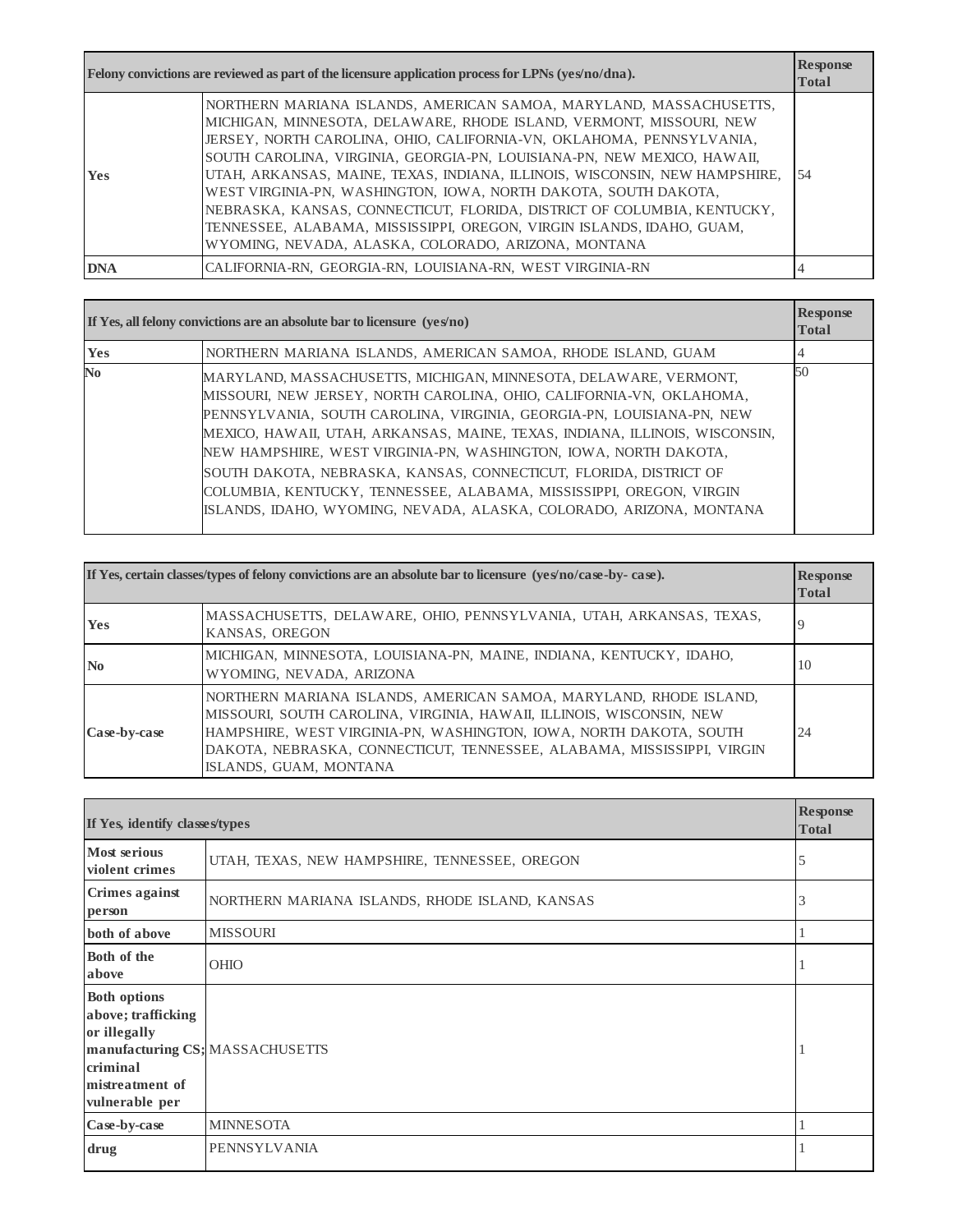| felony sexual<br>offenses               | <b>DELAWARE</b>   |  |
|-----------------------------------------|-------------------|--|
| Only if within<br>the last ten<br>years | <b>WASHINGTON</b> |  |
| <b>Requires Board</b><br><b>Review</b>  | <b>MARYLAND</b>   |  |
| see NPA @<br>www.arsbn.org<br>17-87-312 | <b>ARKANSAS</b>   |  |

| Felonies with deferred judgments or special pleas are given special consideration (yes/no). |                                                                                                                                                                                                                                                                                                                                                                                                                                                                                   | <b>Response</b><br><b>Total</b> |
|---------------------------------------------------------------------------------------------|-----------------------------------------------------------------------------------------------------------------------------------------------------------------------------------------------------------------------------------------------------------------------------------------------------------------------------------------------------------------------------------------------------------------------------------------------------------------------------------|---------------------------------|
| <b>Yes</b>                                                                                  | OHIO, NEW MEXICO, UTAH, WISCONSIN, WASHINGTON, NORTH DAKOTA,<br>NEBRASKA, DISTRICT OF COLUMBIA, MISSISSIPPI, OREGON, VIRGIN ISLANDS                                                                                                                                                                                                                                                                                                                                               | 11                              |
| $\mathbf{N}\mathbf{0}$                                                                      | NORTHERN MARIANA ISLANDS, AMERICAN SAMOA, MARYLAND, MASSACHUSETTS,<br>MICHIGAN, MINNESOTA, DELAWARE, RHODE ISLAND, VERMONT, MISSOURI, NEW<br>JERSEY, NORTH CAROLINA, CALIFORNIA-VN, OKLAHOMA, PENNSYLVANIA, VIRGINIA<br>GEORGIA-PN, HAWAII, ARKANSAS, MAINE, TEXAS, INDIANA, ILLINOIS, NEW<br>HAMPSHIRE, WEST VIRGINIA-PN, IOWA, SOUTH DAKOTA, KANSAS, CONNECTICUT,<br>FLORIDA, KENTUCKY, TENNESSEE, ALABAMA, IDAHO, GUAM, WYOMING, NEVADA,<br>ALASKA, COLORADO, ARIZONA, MONTANA | 41                              |

| Felony convictions are a time limited bar to licensure (yes/no). |                                                                                                                                                                                                                                                                                                                                                                                                                                                                 | <b>Response</b><br><b>Total</b> |
|------------------------------------------------------------------|-----------------------------------------------------------------------------------------------------------------------------------------------------------------------------------------------------------------------------------------------------------------------------------------------------------------------------------------------------------------------------------------------------------------------------------------------------------------|---------------------------------|
| <b>Yes</b>                                                       | NORTHERN MARIANA ISLANDS, MASSACHUSETTS, DELAWARE, RHODE ISLAND,<br>OKLAHOMA, PENNSYLVANIA, SOUTH CAROLINA, UTAH, WASHINGTON, TENNESSEE,<br>VIRGIN ISLANDS, ARIZONA                                                                                                                                                                                                                                                                                             | 12                              |
| $\mathbf{N}\mathbf{0}$                                           | AMERICAN SAMOA, MARYLAND, MICHIGAN, MINNESOTA, VERMONT, MISSOURI, NEW<br>JERSEY, NORTH CAROLINA, OHIO, CALIFORNIA-VN, VIRGINIA, GEORGIA-PN, NEW<br>MEXICO, HAWAII, ARKANSAS, MAINE, TEXAS, INDIANA, ILLINOIS, WISCONSIN, NEW<br>HAMPSHIRE, WEST VIRGINIA-PN, IOWA, NORTH DAKOTA, SOUTH DAKOTA, NEBRASKA, 40<br>KANSAS, CONNECTICUT, FLORIDA, DISTRICT OF COLUMBIA, KENTUCKY, ALABAMA,<br>MISSISSIPPI, OREGON, IDAHO, WYOMING, NEVADA, ALASKA, COLORADO, MONTANA |                                 |

|                        | Felony convictions are reviewed on a case-by-case basis (yes/no).                                                                                                                                                                                                                                                                                                                                                                                                                                                                                                                                                               | <b>Response</b><br><b>Total</b> |
|------------------------|---------------------------------------------------------------------------------------------------------------------------------------------------------------------------------------------------------------------------------------------------------------------------------------------------------------------------------------------------------------------------------------------------------------------------------------------------------------------------------------------------------------------------------------------------------------------------------------------------------------------------------|---------------------------------|
| <b>Yes</b>             | NORTHERN MARIANA ISLANDS, AMERICAN SAMOA, MARYLAND, MASSACHUSETTS,<br>MINNESOTA, DELAWARE, RHODE ISLAND, VERMONT, MISSOURI, NEW JERSEY, NORTH<br>CAROLINA, OHIO, CALIFORNIA-VN, OKLAHOMA, PENNSYLVANIA, SOUTH CAROLINA,<br>VIRGINIA, GEORGIA-PN, NEW MEXICO, HAWAII, UTAH, ARKANSAS, MAINE, TEXAS,<br>INDIANA, ILLINOIS, WISCONSIN, NEW HAMPSHIRE, WEST VIRGINIA-PN, WASHINGTON, [51]<br>IOWA, NORTH DAKOTA, SOUTH DAKOTA, NEBRASKA, KANSAS, CONNECTICUT,<br>FLORIDA, DISTRICT OF COLUMBIA, KENTUCKY, TENNESSEE, ALABAMA, MISSISSIPPI,<br>OREGON, VIRGIN ISLANDS, IDAHO, WYOMING, NEVADA, ALASKA, COLORADO,<br>ARIZONA, MONTANA |                                 |
| $\mathbf{N}\mathbf{0}$ | <b>GUAM</b>                                                                                                                                                                                                                                                                                                                                                                                                                                                                                                                                                                                                                     |                                 |

|            | Misdemeanor convictions are reviewed by Board (yes/no).                                                                                                                                                                                                                                                                                                                                                                                                                                                                                | <b>Response</b><br><b>Total</b> |
|------------|----------------------------------------------------------------------------------------------------------------------------------------------------------------------------------------------------------------------------------------------------------------------------------------------------------------------------------------------------------------------------------------------------------------------------------------------------------------------------------------------------------------------------------------|---------------------------------|
| <b>Yes</b> | AMERICAN SAMOA, MARYLAND, MASSACHUSETTS, MICHIGAN, MINNESOTA,<br>DELAWARE, RHODE ISLAND, VERMONT, MISSOURI, NEW JERSEY, NORTH<br>CAROLINA, OHIO, CALIFORNIA-VN, OKLAHOMA, PENNSYLVANIA, VIRGINIA,<br>GEORGIA-PN, NEW MEXICO, HAWAII, ARKANSAS, MAINE, TEXAS, INDIANA, ILLINOIS,<br>WISCONSIN, NEW HAMPSHIRE, WEST VIRGINIA-PN, WASHINGTON, IOWA, SOUTH<br>DAKOTA, NEBRASKA, KANSAS, FLORIDA, KENTUCKY, TENNESSEE, ALABAMA,<br>MISSISSIPPI, OREGON, VIRGIN ISLANDS, IDAHO, GUAM, WYOMING, NEVADA,<br>ALASKA, COLORADO, ARIZONA, MONTANA | .47                             |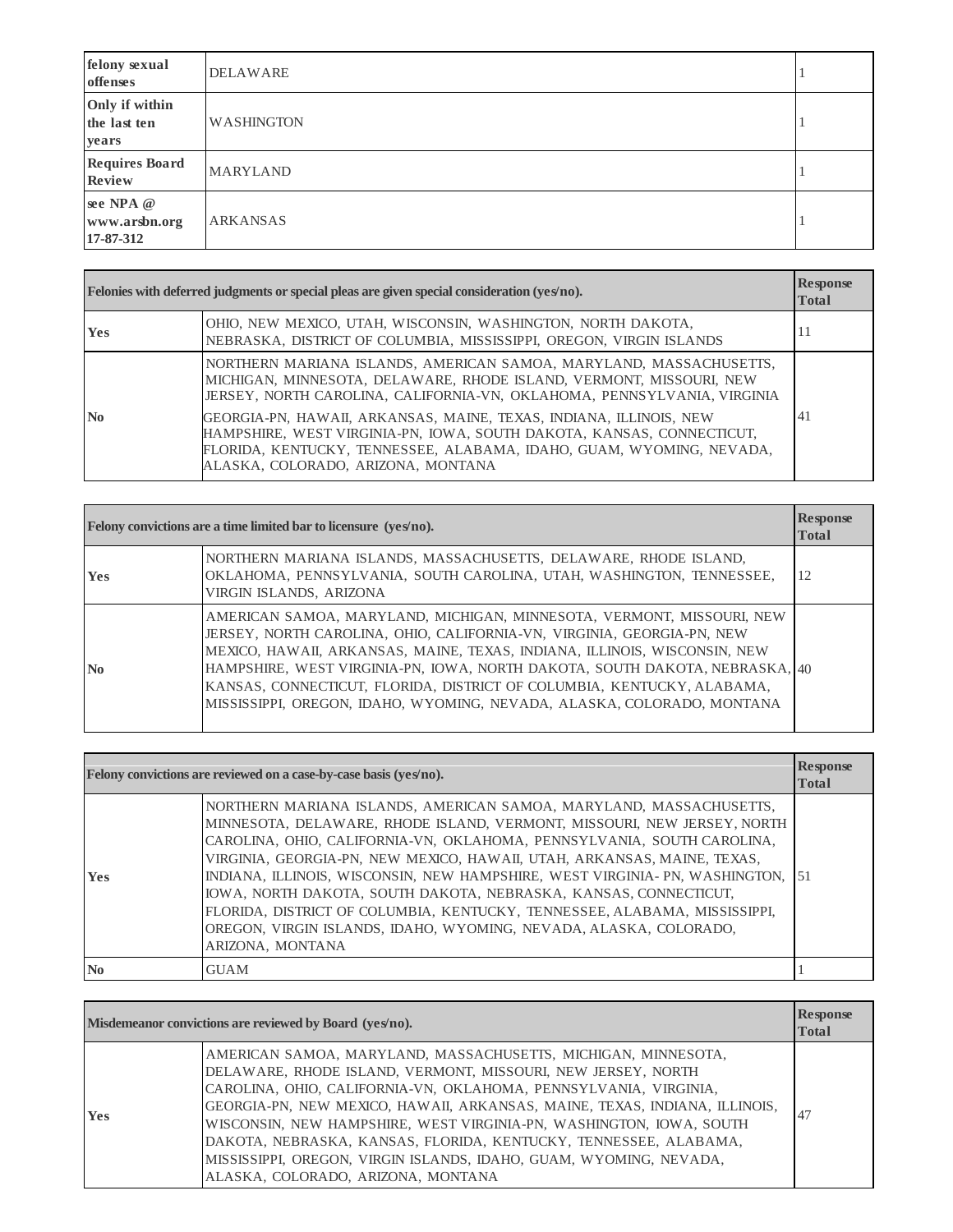| NORTHERN MARIANA ISLANDS, SOUTH CAROLINA, UTAH, NORTH DAKOTA,<br>No<br>CONNECTICUT. DISTRICT OF COLUMBIA |  |  |
|----------------------------------------------------------------------------------------------------------|--|--|
|----------------------------------------------------------------------------------------------------------|--|--|

|                        | Felony convictions are reviewed as part of the licensure application process for APRNs ( $\gamma$ es/no/dna).                                                                                                                                                                                                                                                                                                                                                                                                                                                                   | <b>Response</b><br><b>Total</b> |
|------------------------|---------------------------------------------------------------------------------------------------------------------------------------------------------------------------------------------------------------------------------------------------------------------------------------------------------------------------------------------------------------------------------------------------------------------------------------------------------------------------------------------------------------------------------------------------------------------------------|---------------------------------|
| <b>Yes</b>             | NORTHERN MARIANA ISLANDS, MARYLAND, MASSACHUSETTS, MICHIGAN,<br>DELAWARE, RHODE ISLAND, VERMONT, MISSOURI, NEW JERSEY, OHIO,<br>CALIFORNIA-RN, OKLAHOMA, PENNSYLVANIA, SOUTH CAROLINA, VIRGINIA,<br>GEORGIA-RN, GEORGIA-PN, LOUISIANA-RN, NEW MEXICO, HAWAII, UTAH,<br>ARKANSAS, MAINE, TEXAS, INDIANA, ILLINOIS, WISCONSIN, NEW HAMPSHIRE,<br>WASHINGTON, IOWA, NORTH DAKOTA, SOUTH DAKOTA, NEBRASKA, KANSAS,<br>CONNECTICUT, FLORIDA, DISTRICT OF COLUMBIA, KENTUCKY, TENNESSEE,<br>ALABAMA, MISSISSIPPI, OREGON, VIRGIN ISLANDS, IDAHO, WYOMING, NEVADA,<br>ARIZONA, MONTANA | 48                              |
| $\mathbf{N}\mathbf{0}$ | GUAM, COLORADO                                                                                                                                                                                                                                                                                                                                                                                                                                                                                                                                                                  |                                 |
| <b>DNA</b>             | AMERICAN SAMOA, MINNESOTA, NORTH CAROLINA, CALIFORNIA-VN, LOUISIANA-PN,<br>WEST VIRGINIA-RN, WEST VIRGINIA-PN, ALASKA                                                                                                                                                                                                                                                                                                                                                                                                                                                           | 8                               |

| If Yes, all felony convictions are an absolute bar to licensure $(ves/no)$ |                                                                                                                                                                                                                                                                                                                                                                                                                                                                                                                                      | <b>Response</b><br><b>Total</b> |
|----------------------------------------------------------------------------|--------------------------------------------------------------------------------------------------------------------------------------------------------------------------------------------------------------------------------------------------------------------------------------------------------------------------------------------------------------------------------------------------------------------------------------------------------------------------------------------------------------------------------------|---------------------------------|
| <b>Yes</b>                                                                 | NORTHERN MARIANA ISLANDS, RHODE ISLAND                                                                                                                                                                                                                                                                                                                                                                                                                                                                                               |                                 |
| $\mathbf{N}\mathbf{0}$                                                     | MARYLAND, MASSACHUSETTS, MICHIGAN, DELAWARE, VERMONT, MISSOURI, NEW<br>JERSEY, OHIO, CALIFORNIA-RN, OKLAHOMA, PENNSYLVANIA, SOUTH CAROLINA,<br>VIRGINIA, GEORGIA-RN, GEORGIA-PN, LOUISIANA-RN, NEW MEXICO, HAWAII, UTAH,<br>ARKANSAS, MAINE, TEXAS, INDIANA, ILLINOIS, WISCONSIN, NEW HAMPSHIRE,<br>WASHINGTON, IOWA, NORTH DAKOTA, SOUTH DAKOTA, NEBRASKA, KANSAS,<br>CONNECTICUT, FLORIDA, DISTRICT OF COLUMBIA, KENTUCKY, TENNESSEE,<br>ALABAMA, MISSISSIPPI, OREGON, VIRGIN ISLANDS, IDAHO, WYOMING, NEVADA,<br>ARIZONA, MONTANA | 46                              |

| If Yes, certain classes/types of felony convictions are an absolute bar to licensure (yes/no/case-by-case). |                                                                                                                                                                                                                    | <b>Response</b><br><b>Total</b> |
|-------------------------------------------------------------------------------------------------------------|--------------------------------------------------------------------------------------------------------------------------------------------------------------------------------------------------------------------|---------------------------------|
| <b>Yes</b>                                                                                                  | MASSACHUSETTS, DELAWARE, OHIO, PENNSYLVANIA, LOUISIANA-RN, UTAH,<br>ARKANSAS, TEXAS, KANSAS, TENNESSEE, OREGON                                                                                                     | 11                              |
| N <sub>0</sub>                                                                                              | INDIANA, IOWA, SOUTH DAKOTA, KENTUCKY, IDAHO, NEVADA, ARIZONA                                                                                                                                                      |                                 |
| Case-by-case                                                                                                | NORTHERN MARIANA ISLANDS, MARYLAND, RHODE ISLAND, MISSOURI, VIRGINIA,<br>GEORGIA-RN, HAWAII, MAINE, WISCONSIN, NEW HAMPSHIRE, WASHINGTON,<br>NORTH DAKOTA, NEBRASKA, CONNECTICUT, ALABAMA, VIRGIN ISLANDS, MONTANA |                                 |

| If Yes, identify classes/types                                                                             |                                                                                     | <b>Response</b><br><b>Total</b> |
|------------------------------------------------------------------------------------------------------------|-------------------------------------------------------------------------------------|---------------------------------|
| <b>Most serious</b><br>violent crimes                                                                      | RHODE ISLAND, LOUISIANA-RN, UTAH, TEXAS, NEW HAMPSHIRE, TENNESSEE,<br><b>OREGON</b> |                                 |
| Crimes against<br>person                                                                                   | KANSAS, TENNESSEE                                                                   | 2                               |
| Both of the<br>above                                                                                       | MISSOURI, OHIO                                                                      |                                 |
| <b>Both options</b><br>above; trafficking<br>or illegally<br>criminal<br>mistreatment of<br>vulnerable per | manufacturing CS; MASSACHUSETTS                                                     |                                 |
| drug                                                                                                       | PENNSYLVANIA                                                                        |                                 |
| felony sexual<br>offenses                                                                                  | <b>DELAWARE</b>                                                                     |                                 |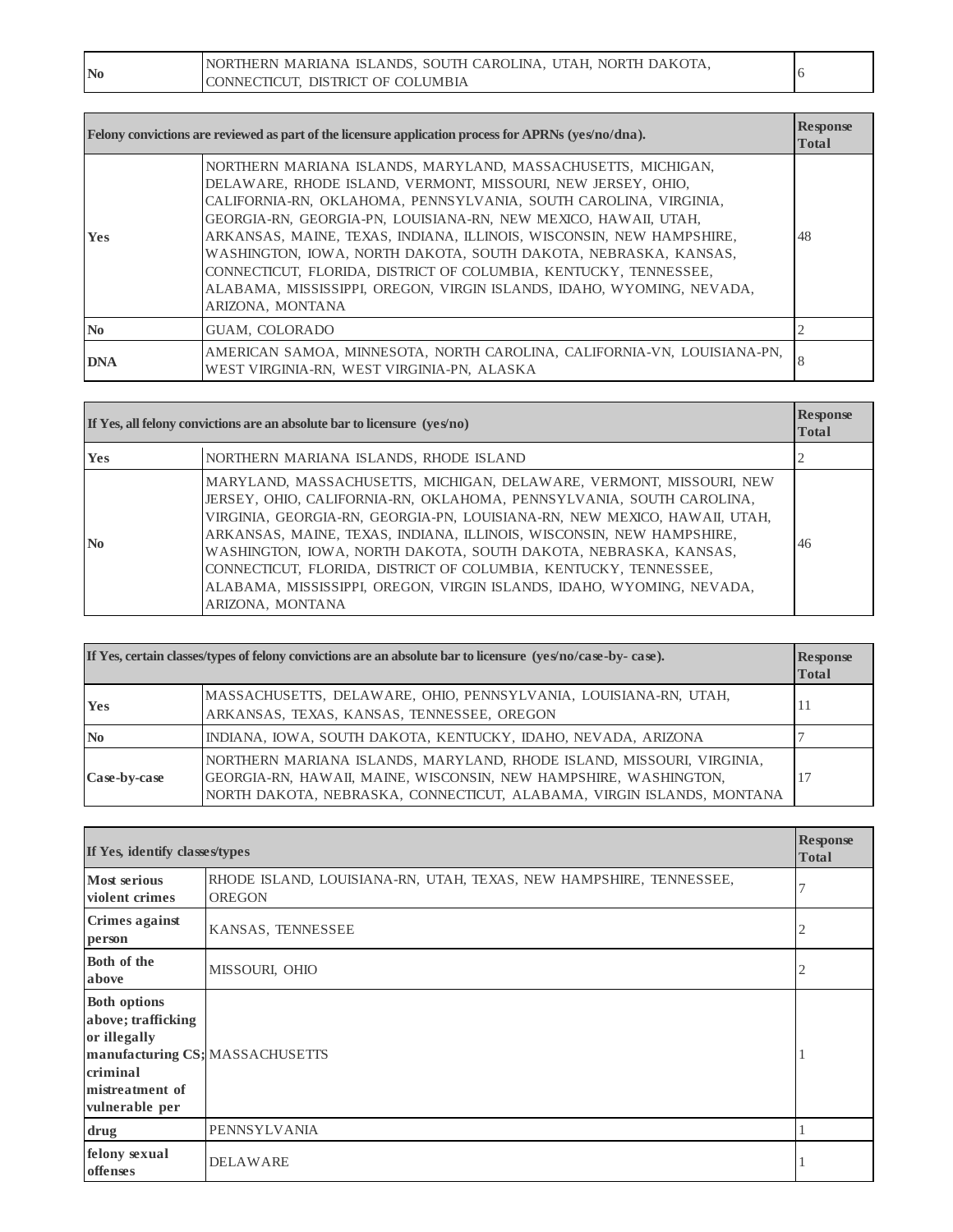| If within 10<br>years                                                    | <b>WASHINGTON</b> |  |
|--------------------------------------------------------------------------|-------------------|--|
| <b>Requires Board</b><br>review                                          | <b>MARYLAND</b>   |  |
| <b>See</b><br>www.arsbn.org<br>nurse practice act<br>- ACA 17-87-<br>312 | <b>ARKANSAS</b>   |  |

|                | Felonies with deferred judgments or special pleas are given special consideration (yes/no).                                                                                                                                                                                                                                                                                                                   |                                                           |
|----------------|---------------------------------------------------------------------------------------------------------------------------------------------------------------------------------------------------------------------------------------------------------------------------------------------------------------------------------------------------------------------------------------------------------------|-----------------------------------------------------------|
| <b>Yes</b>     | OHIO, NEW MEXICO, UTAH, WISCONSIN, WASHINGTON, NORTH DAKOTA,<br>NEBRASKA, DISTRICT OF COLUMBIA, MISSISSIPPI, OREGON, VIRGIN ISLANDS                                                                                                                                                                                                                                                                           | -14                                                       |
| N <sub>0</sub> | NORTHERN MARIANA ISLANDS, MARYLAND, MASSACHUSETTS, MICHIGAN,<br>DELAWARE, RHODE ISLAND, VERMONT, MISSOURI, NEW JERSEY, CALIFORNIA-RN,<br>OKLAHOMA, SOUTH CAROLINA, VIRGINIA, GEORGIA-RN, GEORGIA-PN, LOUISIANA-<br>RN, HAWAII, ARKANSAS, MAINE, TEXAS, INDIANA, NEW HAMPSHIRE, IOWA, SOUTH<br>DAKOTA, KANSAS, CONNECTICUT, FLORIDA, KENTUCKY, TENNESSEE, ALABAMA,<br>IDAHO, WYOMING, NEVADA, ARIZONA, MONTANA | 35                                                        |
|                | Felony convictions are a time limited bar to licensure (yes/no).                                                                                                                                                                                                                                                                                                                                              | <b>Response</b><br>$\mathbf{r}$ $\mathbf{r}$ $\mathbf{r}$ |

|                | Felony convictions are a time limited bar to licensure (yes/no).                                                                                                                                                                                                                                                                                                                                                                  | <b>TTCDhamme</b><br><b>Total</b> |
|----------------|-----------------------------------------------------------------------------------------------------------------------------------------------------------------------------------------------------------------------------------------------------------------------------------------------------------------------------------------------------------------------------------------------------------------------------------|----------------------------------|
| <b>Yes</b>     | MASSACHUSETTS, DELAWARE, RHODE ISLAND, OKLAHOMA, PENNSYLVANIA,<br>SOUTH CAROLINA, UTAH, WASHINGTON, TENNESSEE, VIRGIN ISLANDS, ARIZONA                                                                                                                                                                                                                                                                                            | Ħ                                |
| $\mathbf{N_0}$ | NORTHERN MARIANA ISLANDS, MARYLAND, MICHIGAN, VERMONT, MISSOURI, NEW<br>JERSEY, OHIO, CALIFORNIA-RN, VIRGINIA, GEORGIA-RN, GEORGIA-PN, LOUISIANA-RN,<br>NEW MEXICO, HAWAII, ARKANSAS, MAINE, TEXAS, INDIANA, ILLINOIS, WISCONSIN,<br>NEW HAMPSHIRE, IOWA, NORTH DAKOTA, SOUTH DAKOTA,<br>NEBRASKA, KANSAS, CONNECTICUT, FLORIDA, DISTRICT OF COLUMBIA, KENTUCKY,<br>ALABAMA, MISSISSIPPI, OREGON, IDAHO, WYOMING, NEVADA, MONTANA | 37                               |

|            | Felony convictions are reviewed on a case-by-case basis (yes/no).                                                                                                                                                                                                                                                                                                                                                                                                                                                                                                               | <b>Response</b><br><b>Total</b> |
|------------|---------------------------------------------------------------------------------------------------------------------------------------------------------------------------------------------------------------------------------------------------------------------------------------------------------------------------------------------------------------------------------------------------------------------------------------------------------------------------------------------------------------------------------------------------------------------------------|---------------------------------|
| <b>Yes</b> | NORTHERN MARIANA ISLANDS, MARYLAND, MASSACHUSETTS, MICHIGAN,<br>DELAWARE, RHODE ISLAND, VERMONT, MISSOURI, NEW JERSEY, OHIO,<br>CALIFORNIA-RN, OKLAHOMA, PENNSYLVANIA, SOUTH CAROLINA, VIRGINIA,<br>GEORGIA-RN, GEORGIA-PN, LOUISIANA-RN, NEW MEXICO, HAWAII, UTAH,<br>ARKANSAS, MAINE, TEXAS, INDIANA, ILLINOIS, WISCONSIN, NEW HAMPSHIRE,<br>WASHINGTON, IOWA, NORTH DAKOTA, SOUTH DAKOTA, NEBRASKA, KANSAS,<br>CONNECTICUT, FLORIDA, DISTRICT OF COLUMBIA, KENTUCKY, TENNESSEE,<br>ALABAMA, MISSISSIPPI, OREGON, VIRGIN ISLANDS, IDAHO, WYOMING, NEVADA,<br>ARIZONA, MONTANA | 48                              |

| Misdemeanor convictions are reviewed by Board (yes/no). |                                                                                                                                                                                                                                                                                                                                                                                                                                                                                | <b>Response</b><br><b>Total</b> |
|---------------------------------------------------------|--------------------------------------------------------------------------------------------------------------------------------------------------------------------------------------------------------------------------------------------------------------------------------------------------------------------------------------------------------------------------------------------------------------------------------------------------------------------------------|---------------------------------|
| <b>Yes</b>                                              | MARYLAND, MASSACHUSETTS, MICHIGAN, DELAWARE, RHODE ISLAND, VERMONT,<br>MISSOURI, NEW JERSEY, OHIO, CALIFORNIA-RN, OKLAHOMA, PENNSYLVANIA,<br>VIRGINIA, GEORGIA-RN, GEORGIA-PN, LOUISIANA-RN, NEW MEXICO, HAWAII, UTAH,<br>ARKANSAS, MAINE, TEXAS, INDIANA, ILLINOIS, WISCONSIN, NEW HAMPSHIRE,<br>WASHINGTON, IOWA, SOUTH DAKOTA, NEBRASKA, KANSAS, FLORIDA, KENTUCKY,<br>TENNESSEE, ALABAMA, MISSISSIPPI, OREGON, VIRGIN ISLANDS, IDAHO,<br>WYOMING, NEVADA, ARIZONA, MONTANA | 43                              |
| $\mathbf{N}\mathbf{0}$                                  | NORTHERN MARIANA ISLANDS, SOUTH CAROLINA, NORTH DAKOTA, CONNECTICUT,<br><b>DISTRICT OF COLUMBIA</b>                                                                                                                                                                                                                                                                                                                                                                            |                                 |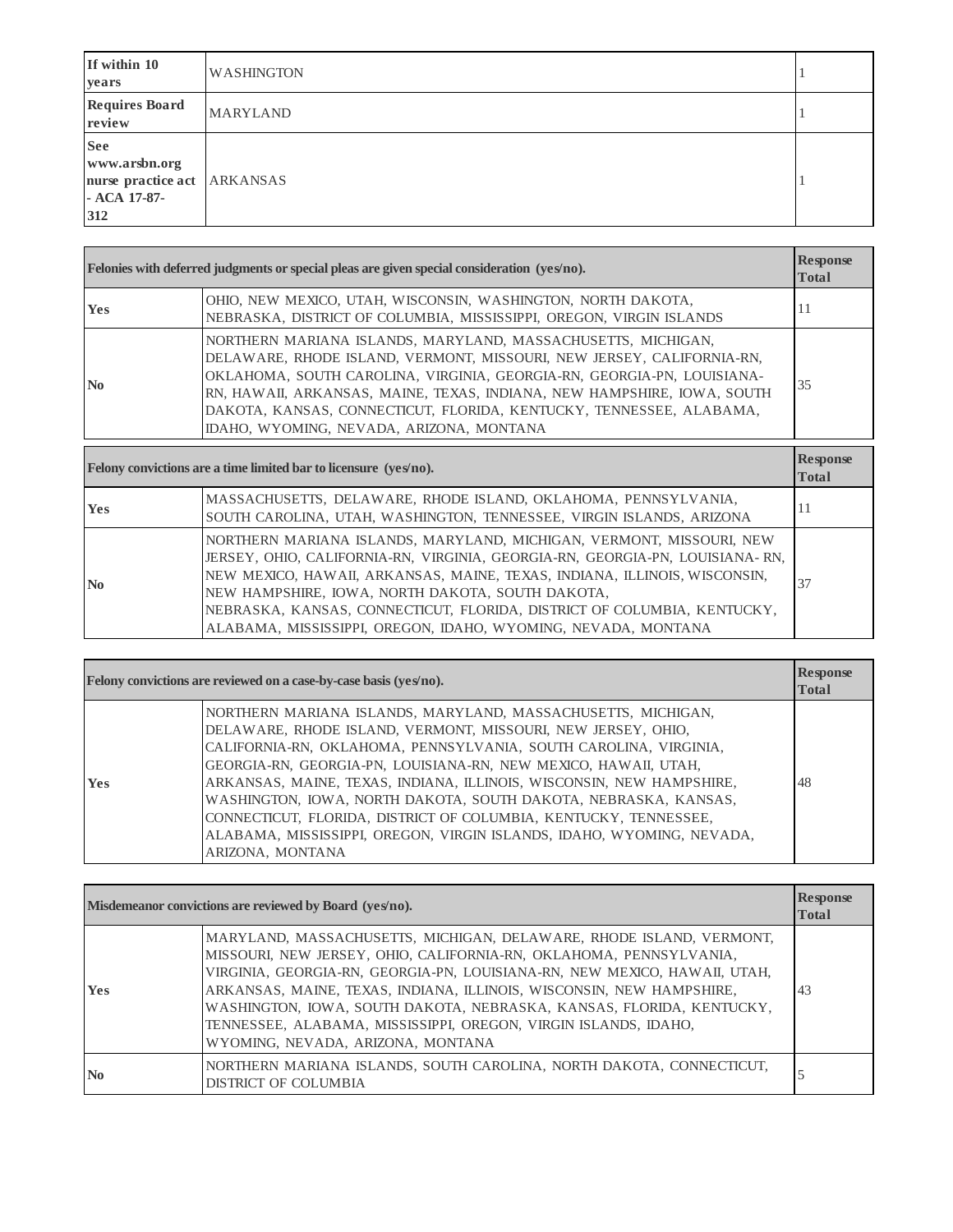| Felony convictions are reviewed as part of the licensure application process for Nurse Aides<br>( <b>ves</b> /no/dna) |                                                                                                                                                                                                                                                                                                                                                                                                                                                                  | <b>Response</b><br><b>Total</b> |
|-----------------------------------------------------------------------------------------------------------------------|------------------------------------------------------------------------------------------------------------------------------------------------------------------------------------------------------------------------------------------------------------------------------------------------------------------------------------------------------------------------------------------------------------------------------------------------------------------|---------------------------------|
| <b>Yes</b>                                                                                                            | NORTHERN MARIANA ISLANDS, MARYLAND, VERMONT, NEW JERSEY, VIRGINIA,<br>HAWAII, NEW HAMPSHIRE, WASHINGTON, NORTH DAKOTA, NEBRASKA,<br>CONNECTICUT, FLORIDA, DISTRICT OF COLUMBIA, OREGON, VIRGIN ISLANDS,<br>GUAM, WYOMING, NEVADA, ALASKA, COLORADO, ARIZONA                                                                                                                                                                                                      | 21                              |
| <b>DNA</b>                                                                                                            | AMERICAN SAMOA, MASSACHUSETTS, MICHIGAN, MINNESOTA, DELAWARE, RHODE<br>ISLAND, MISSOURI, NORTH CAROLINA, OHIO, CALIFORNIA-RN, CALIFORNIA-VN,<br>OKLAHOMA, PENNSYLVANIA, SOUTH CAROLINA, GEORGIA-RN, GEORGIA-PN,<br>LOUISIANA-RN, LOUISIANA-PN, NEW MEXICO, UTAH, ARKANSAS, MAINE, TEXAS,<br>INDIANA, ILLINOIS, WISCONSIN, WEST VIRGINIA-RN, WEST VIRGINIA-PN, IOWA, SOUTH<br>DAKOTA, KANSAS, KENTUCKY, TENNESSEE, ALABAMA, MISSISSIPPI,<br><b>IDAHO, MONTANA</b> | 37                              |

| If Yes, all felony convictions are an absolute bar to licensure $(ves/no)$ |                                                                                                                                                                                                     | <b>Response</b><br><b>Total</b> |
|----------------------------------------------------------------------------|-----------------------------------------------------------------------------------------------------------------------------------------------------------------------------------------------------|---------------------------------|
| Yes                                                                        | NORTHERN MARIANA ISLANDS, NEW JERSEY, GUAM, ARIZONA                                                                                                                                                 |                                 |
| $\mathbf{N_0}$                                                             | MARYLAND, VERMONT, VIRGINIA, HAWAII, NEW HAMPSHIRE, WASHINGTON, NORTH<br>DAKOTA, NEBRASKA, CONNECTICUT, FLORIDA, DISTRICT OF COLUMBIA, OREGON,<br>VIRGIN ISLANDS, WYOMING, NEVADA, ALASKA, COLORADO |                                 |

| If Yes, certain classes/types of felony convictions are an absolute bar to licensure (yes/no/case-by-<br>case). |                                                                                                                                         | <b>Response</b><br><b>Total</b> |
|-----------------------------------------------------------------------------------------------------------------|-----------------------------------------------------------------------------------------------------------------------------------------|---------------------------------|
| Yes                                                                                                             | NEW JERSEY, OREGON, GUAM                                                                                                                |                                 |
| $\mathbf{N_0}$                                                                                                  | VERMONT, NEVADA, ARIZONA                                                                                                                |                                 |
| Case-by-case                                                                                                    | NORTHERN MARIANA ISLANDS, MARYLAND, VIRGINIA, HAWAII, NEW HAMPSHIRE,<br>WASHINGTON, NORTH DAKOTA, NEBRASKA, CONNECTICUT, VIRGIN ISLANDS | 10                              |

| If Yes, identify classes/types        |                      | <b>Response</b><br><b>Total</b> |
|---------------------------------------|----------------------|---------------------------------|
| <b>Most serious</b><br>violent crimes | <b>OREGON</b>        |                                 |
| <b>Crimes against</b><br>person       | <b>NEW JERSEY</b>    |                                 |
| <b>Both of the</b><br>above           | <b>NEW HAMPSHIRE</b> |                                 |
| If within 10<br>years                 | <b>WASHINGTON</b>    |                                 |
| <b>Requires Board</b><br>review       | <b>MARYLAND</b>      |                                 |

|                | Felonies with deferred judgments or special pleas are given special consideration (yes/no)                                                                  | <b>Response</b><br><b>Total</b> |
|----------------|-------------------------------------------------------------------------------------------------------------------------------------------------------------|---------------------------------|
| Yes            | NEW JERSEY, WASHINGTON, NORTH DAKOTA, NEBRASKA, DISTRICT OF COLUMBIA,<br>OREGON, VIRGIN ISLANDS                                                             |                                 |
| $\mathbf{N_0}$ | NORTHERN MARIANA ISLANDS, MARYLAND, VERMONT, VIRGINIA, HAWAII, NEW<br>HAMPSHIRE, CONNECTICUT, FLORIDA, WYOMING, NEVADA, ALASKA, COLORADO,<br><b>ARIZONA</b> | 13                              |

| <b>Felony convictions are a time limited bar to licensure (yes/no)</b> |                                                                                                                                                                                                   | <b>Response</b><br><b>Total</b> |
|------------------------------------------------------------------------|---------------------------------------------------------------------------------------------------------------------------------------------------------------------------------------------------|---------------------------------|
| <b>Yes</b>                                                             | NEW JERSEY, WASHINGTON, VIRGIN ISLANDS, ARIZONA                                                                                                                                                   |                                 |
| $\mathbf{N}$ <sub>0</sub>                                              | NORTHERN MARIANA ISLANDS, MARYLAND, VERMONT, VIRGINIA, HAWAII, NEW<br>HAMPSHIRE, NORTH DAKOTA, NEBRASKA, CONNECTICUT, FLORIDA, DISTRICT OF<br>COLUMBIA, OREGON, WYOMING, NEVADA, ALASKA, COLORADO | 16                              |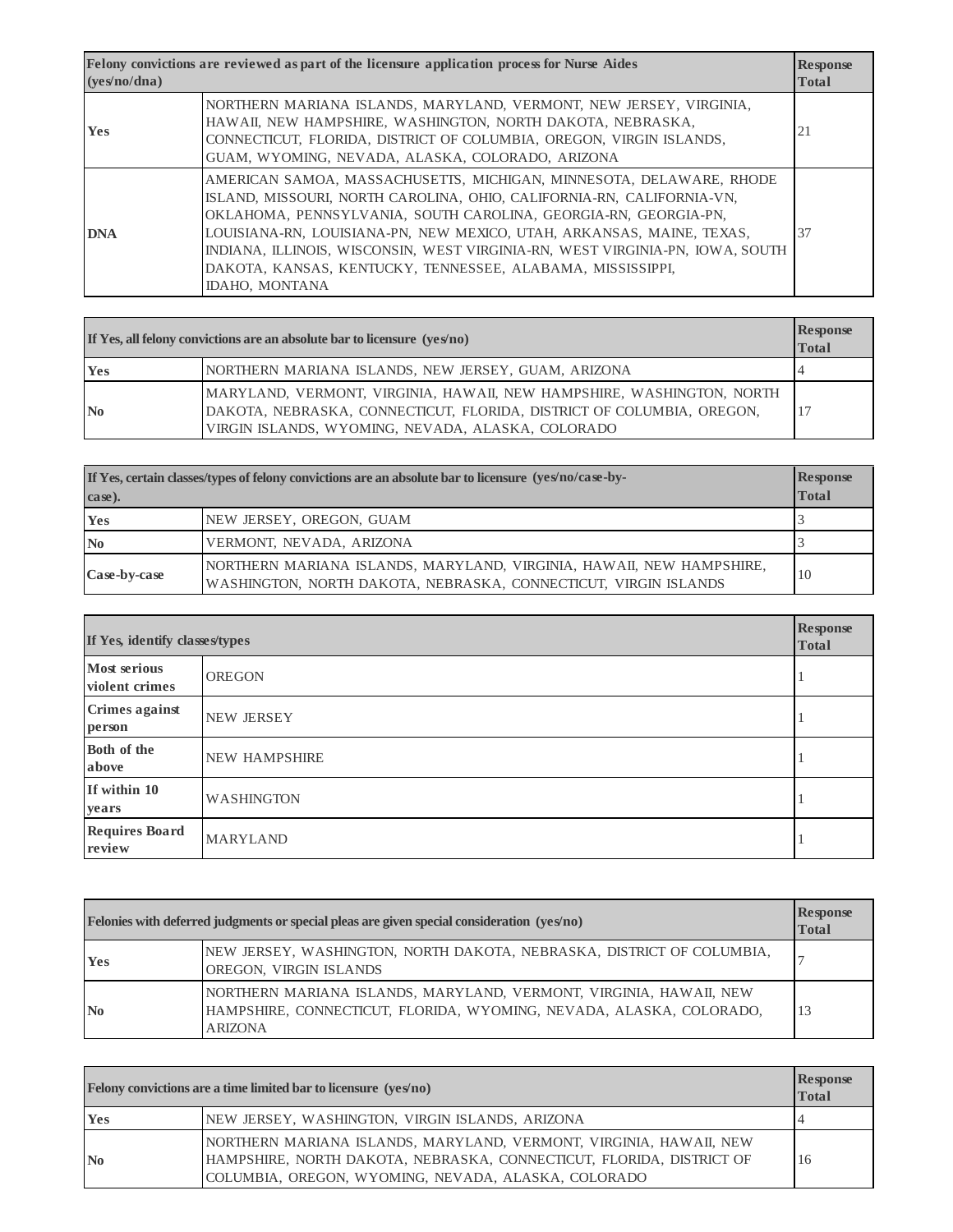|     | Felony convictions are reviewed on a case-by-case basis (yes/no)                                                                                                                                                                                      | <b>Response</b><br><b>Total</b> |
|-----|-------------------------------------------------------------------------------------------------------------------------------------------------------------------------------------------------------------------------------------------------------|---------------------------------|
| Yes | NORTHERN MARIANA ISLANDS, MARYLAND, VERMONT, NEW JERSEY, VIRGINIA,<br>HAWAII, NEW HAMPSHIRE, WASHINGTON, NORTH DAKOTA, NEBRASKA,<br>CONNECTICUT, FLORIDA, DISTRICT OF COLUMBIA, OREGON, VIRGIN ISLANDS,<br>WYOMING, NEVADA, ALASKA, COLORADO, ARIZONA | 20                              |

|                | Misdemeanor convictions are reviewed by Board (yes/no)                                                                                                     | <b>Response</b><br><b>Total</b> |
|----------------|------------------------------------------------------------------------------------------------------------------------------------------------------------|---------------------------------|
| Yes            | MARYLAND, VERMONT, NEW JERSEY, VIRGINIA, HAWAII, NEW HAMPSHIRE,<br>NEBRASKA, FLORIDA, VIRGIN ISLANDS, WYOMING, NEVADA, ALASKA, COLORADO,<br><b>ARIZONA</b> | 14                              |
| N <sub>0</sub> | NORTHERN MARIANA ISLANDS, WASHINGTON, NORTH DAKOTA, CONNECTICUT,<br>DISTRICT OF COLUMBIA                                                                   |                                 |

| ( <b>ves</b> 'no/dna) | Felony convictions are reviewed as part of the licensure application process for other UAPs                                                                                                                                                                                                                                                                                                                                                                                                                                | <b>Response</b><br><b>Total</b> |
|-----------------------|----------------------------------------------------------------------------------------------------------------------------------------------------------------------------------------------------------------------------------------------------------------------------------------------------------------------------------------------------------------------------------------------------------------------------------------------------------------------------------------------------------------------------|---------------------------------|
| <b>Yes</b>            | MARYLAND, OHIO, OKLAHOMA, VIRGINIA, HAWAII, NEW HAMPSHIRE, NORTH<br>DAKOTA, NEBRASKA, CONNECTICUT, DISTRICT OF COLUMBIA, KENTUCKY, VIRGIN<br>ISLANDS, IDAHO, ARIZONA                                                                                                                                                                                                                                                                                                                                                       | 14                              |
| N <sub>0</sub>        | NEW JERSEY, OREGON                                                                                                                                                                                                                                                                                                                                                                                                                                                                                                         |                                 |
| <b>DNA</b>            | NORTHERN MARIANA ISLANDS, AMERICAN SAMOA, MASSACHUSETTS, MICHIGAN,<br>MINNESOTA, DELAWARE, RHODE ISLAND, VERMONT, MISSOURI, NORTH CAROLINA,<br>CALIFORNIA-RN, CALIFORNIA-VN, PENNSYLVANIA, SOUTH CAROLINA, GEORGIA-RN,<br>GEORGIA-PN, LOUISIANA-RN, LOUISIANA-PN, NEW MEXICO, UTAH, ARKANSAS, MAINE,<br>TEXAS, INDIANA, ILLINOIS, WISCONSIN, WEST VIRGINIA-RN, WEST VIRGINIA- PN,<br>WASHINGTON, IOWA, SOUTH DAKOTA, KANSAS, FLORIDA, TENNESSEE, ALABAMA,<br>MISSISSIPPI, GUAM, WYOMING, NEVADA, ALASKA, COLORADO, MONTANA |                                 |

|                | If Yes, all felony convictions are an absolute bar to licensure $(ves/no)$                                                                                                        | <b>Response</b><br><b>Total</b> |
|----------------|-----------------------------------------------------------------------------------------------------------------------------------------------------------------------------------|---------------------------------|
| $\mathbf{N_0}$ | MARYLAND, OHIO, OKLAHOMA, VIRGINIA, NEW MEXICO, NEW HAMPSHIRE, NORTH<br>DAKOTA, NEBRASKA, CONNECTICUT, DISTRICT OF COLUMBIA, KENTUCKY, VIRGIN<br>ISLANDS, IDAHO, ARIZONA, MONTANA | 15                              |

| If Yes, certain classes/types of felony convictions are an absolute bar to licensure $(yes/no/case-by-case)$ |                                                                                                       | <b>Response</b><br><b>Total</b> |
|--------------------------------------------------------------------------------------------------------------|-------------------------------------------------------------------------------------------------------|---------------------------------|
| <b>Yes</b>                                                                                                   | <b>OHIO</b>                                                                                           |                                 |
| $\mathbf{N_0}$                                                                                               | VIRGINIA, KENTUCKY, IDAHO, ARIZONA                                                                    |                                 |
| Case-by-case                                                                                                 | MARYLAND, NEW HAMPSHIRE, NORTH DAKOTA, NEBRASKA, CONNECTICUT,<br>DISTRICT OF COLUMBIA, VIRGIN ISLANDS |                                 |

| If Yes, identify classes/types  |                            | <b>Response</b><br><b>Total</b> |
|---------------------------------|----------------------------|---------------------------------|
| Both of the<br><b>Above</b>     | <b>OHIO, NEW HAMPSHIRE</b> | ∼                               |
| <b>Requires Board</b><br>review | <b>MARYLAND</b>            |                                 |

|                | Felonies with deferred judgments or special pleas are given special consideration (yes/no)             | <b>Response</b><br><b>Total</b> |
|----------------|--------------------------------------------------------------------------------------------------------|---------------------------------|
| Yes            | OHIO, NEW MEXICO, NORTH DAKOTA, NEBRASKA, DISTRICT OF COLUMBIA, VIRGIN<br><b>ISLANDS</b>               |                                 |
| $\mathbf{N_0}$ | MARYLAND, OKLAHOMA, VIRGINIA, HAWAII, NEW HAMPSHIRE, CONNECTICUT,<br>KENTUCKY, IDAHO, ARIZONA, MONTANA | 10                              |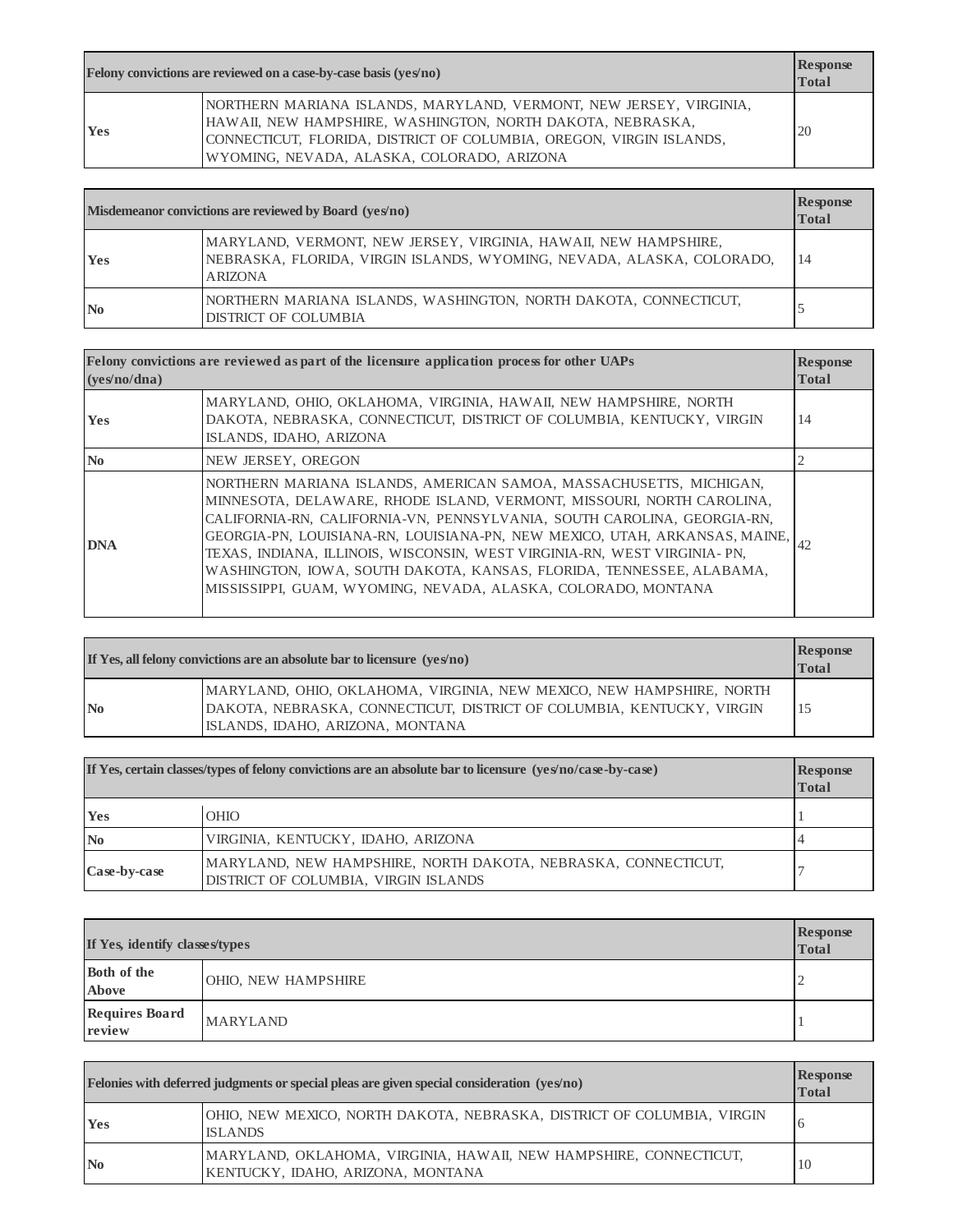| <b>Felony convictions are a time limited bar to licensure</b> $(yes/no)$ |                | <b>Response</b><br><b>Total</b>                                                                                                                                  |    |
|--------------------------------------------------------------------------|----------------|------------------------------------------------------------------------------------------------------------------------------------------------------------------|----|
|                                                                          | Yes            | VIRGIN ISLANDS, ARIZONA                                                                                                                                          |    |
|                                                                          | $\mathbf{N_0}$ | MARYLAND, OHIO, OKLAHOMA, VIRGINIA, NEW MEXICO, HAWAII, NEW HAMPSHIRE,<br>NORTH DAKOTA, NEBRASKA, CONNECTICUT, DISTRICT OF COLUMBIA, KENTUCKY,<br>IDAHO, MONTANA | 14 |

| <b>Felony convictions are reviewed on a case-by-case basis (yes/no)</b> |                                                                                                                                                                                   | <b>Response</b><br><b>Total</b> |
|-------------------------------------------------------------------------|-----------------------------------------------------------------------------------------------------------------------------------------------------------------------------------|---------------------------------|
| <b>Yes</b>                                                              | MARYLAND, OHIO, OKLAHOMA, VIRGINIA, NEW MEXICO, NEW HAMPSHIRE, NORTH<br>DAKOTA, NEBRASKA, CONNECTICUT, DISTRICT OF COLUMBIA, KENTUCKY, VIRGIN<br>ISLANDS, IDAHO, ARIZONA, MONTANA |                                 |
| N <sub>0</sub>                                                          | HAWAII                                                                                                                                                                            |                                 |

| <b>Misdemeanor convictions are reviewed by Board</b> (yes/no) |                                                                                                         | <b>Response</b><br><b>Total</b> |
|---------------------------------------------------------------|---------------------------------------------------------------------------------------------------------|---------------------------------|
| <b>Yes</b>                                                    | MARYLAND, OHIO, OKLAHOMA, VIRGINIA, NEW HAMPSHIRE, KENTUCKY, VIRGIN<br>ISLANDS, IDAHO, ARIZONA, MONTANA | 10                              |
| $\mathbf{N_0}$                                                | NEW MEXICO, HAWAII, NORTH DAKOTA, NEBRASKA, CONNECTICUT, DISTRICT OF<br><b>COLUMBIA</b>                 |                                 |

| Reporting violations of the nurse practice act to the Board of nursing is mandatory in this jurisdiction<br>( <b>ves</b> /no) |                                                                                                                                                                                                                                                                                                                                                                                                                                              | <b>Response</b><br><b>Total</b> |
|-------------------------------------------------------------------------------------------------------------------------------|----------------------------------------------------------------------------------------------------------------------------------------------------------------------------------------------------------------------------------------------------------------------------------------------------------------------------------------------------------------------------------------------------------------------------------------------|---------------------------------|
| <b>Yes</b>                                                                                                                    | MARYLAND, MASSACHUSETTS, MICHIGAN, MINNESOTA, DELAWARE, VERMONT,<br>MISSOURI, NEW JERSEY, NORTH CAROLINA, OHIO, CALIFORNIA-VN, OKLAHOMA,<br>SOUTH CAROLINA, VIRGINIA, NEW MEXICO, HAWAII, UTAH, MAINE, TEXAS, INDIANA,<br>ILLINOIS, NEW HAMPSHIRE, WEST VIRGINIA-RN, WEST VIRGINIA-PN, WASHINGTON,<br>IOWA, NORTH DAKOTA, NEBRASKA, KANSAS, FLORIDA, KENTUCKY, TENNESSEE,<br>ALABAMA, MISSISSIPPI, WYOMING, NEVADA, ALASKA, ARIZONA, MONTANA | 39                              |
| N <sub>0</sub>                                                                                                                | NORTHERN MARIANA ISLANDS, AMERICAN SAMOA, RHODE ISLAND, CALIFORNIA-<br>RN, PENNSYLVANIA, GEORGIA-RN, GEORGIA-PN, LOUISIANA-RN, ARKANSAS,<br>WISCONSIN, SOUTH DAKOTA, CONNECTICUT, DISTRICT OF COLUMBIA, OREGON,<br>VIRGIN ISLANDS, IDAHO, COLORADO                                                                                                                                                                                           | 17                              |

| List any exceptions to the Board's mandatory reporting requirement:                                                                                                                         |                      | <b>Response</b><br><b>Total</b> |
|---------------------------------------------------------------------------------------------------------------------------------------------------------------------------------------------|----------------------|---------------------------------|
| A nurse in a bona fide health<br>professional-patient<br>relationship with a licensee,<br>registrant or applicant<br>believed to be impaired; peer<br>review<br>function in a health agency | <b>MICHIGAN</b>      |                                 |
| Drug impairment if under<br>treatment and monitored by<br>the employer                                                                                                                      | <b>MARYLAND</b>      |                                 |
| <b>Liability insurance</b><br>settlement over \$3,000                                                                                                                                       | <b>CALIFORNIA-RN</b> |                                 |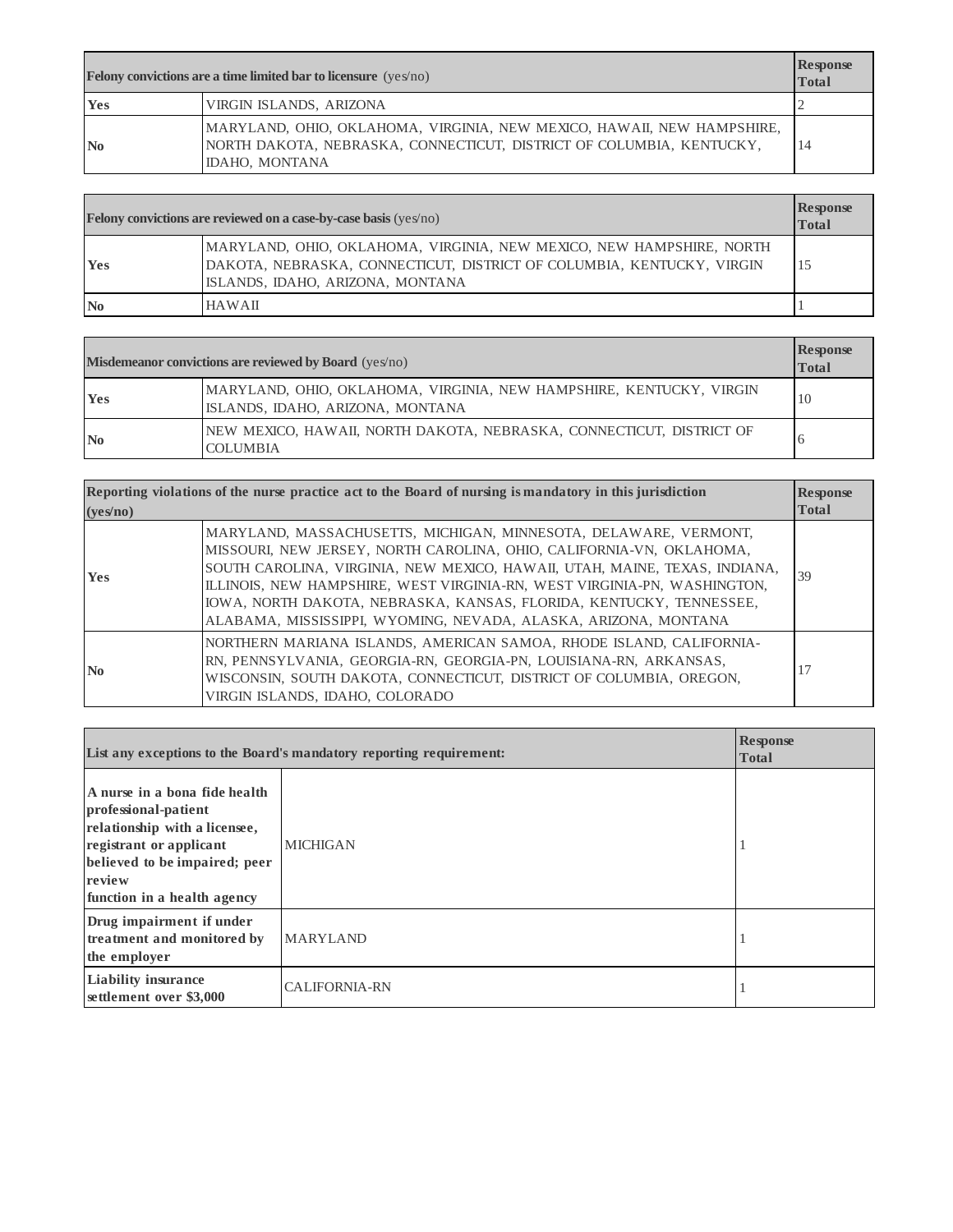| Licensed professionals do not<br>need to report to the Board<br>"professional<br>knowledge obtained in the<br>course of a health<br>professional-client relationship<br>when the client is a nurse and<br>the health professional<br>successfully counsels the nurse<br>to limit or withdraw from<br>practice to the extent<br>required by the impairment. | <b>MINNESOTA</b>     | -1             |
|------------------------------------------------------------------------------------------------------------------------------------------------------------------------------------------------------------------------------------------------------------------------------------------------------------------------------------------------------------|----------------------|----------------|
| Mandatory for nurses only                                                                                                                                                                                                                                                                                                                                  | <b>ARKANSAS</b>      | 1              |
| <b>Mandatory reporting</b><br>requirement pertains to<br>hospitals and other health<br>care institutions only                                                                                                                                                                                                                                              | <b>VIRGINIA</b>      | 1              |
| May be reported to<br><b>Alternative Program</b>                                                                                                                                                                                                                                                                                                           | <b>FLORIDA</b>       | 1              |
| minor incident rule                                                                                                                                                                                                                                                                                                                                        | TEXAS                | 1              |
| Must report child, elder,<br>vulnerable adult abuse to<br>law enforcement                                                                                                                                                                                                                                                                                  | <b>IDAHO</b>         | 1              |
| none                                                                                                                                                                                                                                                                                                                                                       | MISSOURI, NEW JERSEY | $\mathfrak{2}$ |
| Only require mandatory<br>report for direct<br>observation of patient<br>abuse, drug diversion,<br>impaired pract                                                                                                                                                                                                                                          | <b>MASSACHUSETTS</b> | 1              |
| <b>Reporting of chemically</b><br>dependent nurses who have<br>sought and complied with<br>treatment provided no<br>other provision of the law &<br>rules & regulations have been<br>violated.                                                                                                                                                             | <b>MISSISSIPPI</b>   | 1              |
| the spouse of the person, a<br>practitioner who is providing<br>treatment, nurse is in Licensee<br>Assistance                                                                                                                                                                                                                                              | <b>NEBRASKA</b>      | 1              |
| <b>Through ADA</b>                                                                                                                                                                                                                                                                                                                                         | <b>INDIANA</b>       | 1              |
| Treaters for drug/alcohol or<br>psyc issues (pt. confid)                                                                                                                                                                                                                                                                                                   | <b>KANSAS</b>        | 1              |
| Violation of the act if fail to<br>report through appropriate<br>channels                                                                                                                                                                                                                                                                                  | OKLAHOMA             | 1              |

|                          | Investigations of complaints against licensees are conducted by: (check all that apply)                                                                                                  | <b>Response</b><br><b>Total</b> |
|--------------------------|------------------------------------------------------------------------------------------------------------------------------------------------------------------------------------------|---------------------------------|
| <b>Executive Officer</b> | NORTHERN MARIANA ISLANDS, NEW JERSEY, LOUISIANA-PN, NEW MEXICO,<br>ARKANSAS, MAINE, NEW HAMPSHIRE, WEST VIRGINIA-RN, WEST VIRGINIA-PN,<br>SOUTH DAKOTA, ALABAMA, VIRGIN ISLANDS, WYOMING |                                 |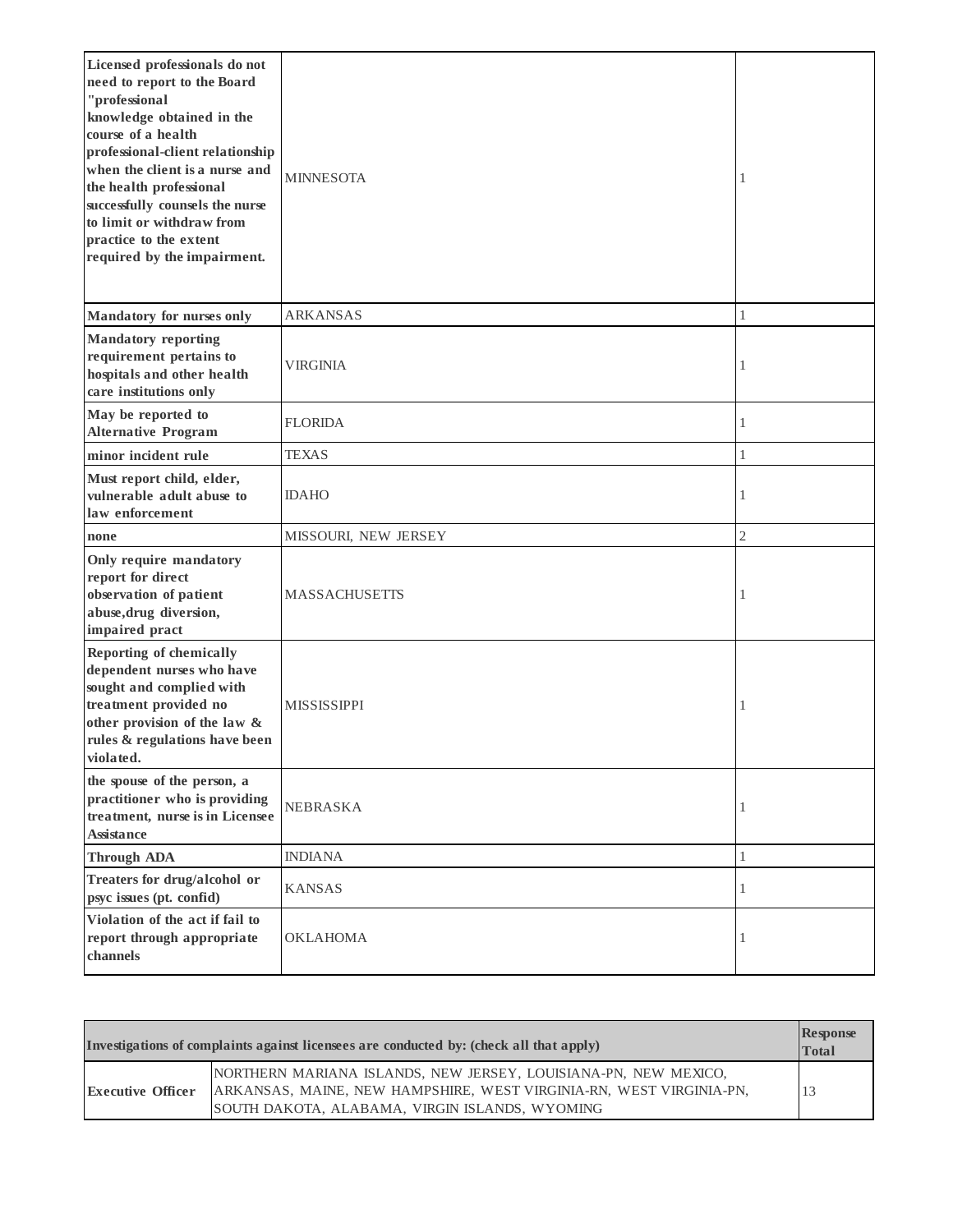| <b>Professional RN</b><br>staff                              | NORTHERN MARIANA ISLANDS, MASSACHUSETTS, MINNESOTA, RHODE ISLAND, NEW<br>JERSEY, NORTH CAROLINA, OHIO, CALIFORNIA-RN, OKLAHOMA, GEORGIA-RN,<br>GEORGIA-PN, LOUISIANA-RN, LOUISIANA-PN, NEW MEXICO, ARKANSAS, NEW<br>HAMPSHIRE, WEST VIRGINIA-RN, WEST VIRGINIA-PN, WASHINGTON, NORTH DAKOTA,<br>SOUTH DAKOTA, KENTUCKY, ALABAMA, OREGON, IDAHO, WYOMING, NEVADA,<br><b>ARIZONA</b>                                                                                                                                                                                          | 28 |
|--------------------------------------------------------------|-----------------------------------------------------------------------------------------------------------------------------------------------------------------------------------------------------------------------------------------------------------------------------------------------------------------------------------------------------------------------------------------------------------------------------------------------------------------------------------------------------------------------------------------------------------------------------|----|
| Investigative<br>Personnel                                   | NORTHERN MARIANA ISLANDS, MARYLAND, MASSACHUSETTS, MICHIGAN,<br>MINNESOTA, DELAWARE, VERMONT, MISSOURI, NEW JERSEY, NORTH CAROLINA,<br>OHIO, CALIFORNIA-RN, CALIFORNIA-VN, PENNSYLVANIA, SOUTH CAROLINA,<br>VIRGINIA, GEORGIA-RN, GEORGIA-PN, LOUISIANA-RN, LOUISIANA-PN, NEW MEXICO,<br>HAWAII, UTAH, ARKANSAS, MAINE, TEXAS, INDIANA, ILLINOIS, WISCONSIN, NEW<br>HAMPSHIRE, WEST VIRGINIA-RN, WASHINGTON, IOWA, KANSAS, CONNECTICUT,<br>FLORIDA, DISTRICT OF COLUMBIA, KENTUCKY, TENNESSEE, ALABAMA, MISSISSIPPI,<br>OREGON, WYOMING, ALASKA, COLORADO, ARIZONA, MONTANA | 47 |
| <b>Attorney</b>                                              | MASSACHUSETTS, NEW JERSEY, OHIO, OKLAHOMA, MAINE, INDIANA, NEW<br>HAMPSHIRE, WEST VIRGINIA-RN, KENTUCKY, ALABAMA, WYOMING                                                                                                                                                                                                                                                                                                                                                                                                                                                   | 11 |
| A separate<br>Investigation<br>Division in the<br>Department | <b>NEBRASKA</b>                                                                                                                                                                                                                                                                                                                                                                                                                                                                                                                                                             |    |
| Department of<br>Health, contact<br>investigators            | ARKANSAS                                                                                                                                                                                                                                                                                                                                                                                                                                                                                                                                                                    |    |
| Depending on<br>the Board                                    | <b>GUAM</b>                                                                                                                                                                                                                                                                                                                                                                                                                                                                                                                                                                 |    |
| <b>Discipline</b><br>Committee/Board<br><b>Members</b>       | <b>VIRGIN ISLANDS</b>                                                                                                                                                                                                                                                                                                                                                                                                                                                                                                                                                       |    |
| <b>Employed</b> by the<br>Dept of Health                     | <b>CONNECTICUT</b>                                                                                                                                                                                                                                                                                                                                                                                                                                                                                                                                                          |    |
| <b>Prosecutor</b>                                            | <b>MASSACHUSETTS</b>                                                                                                                                                                                                                                                                                                                                                                                                                                                                                                                                                        |    |

| The Board receives malpractice payment reports as a result of insurers reporting to the National<br><b>Practitioner Data Bank (NPDB)(ves/no/dna)</b> |                                                                                                                                                                                                                                                                                                                                                                                                                                                                                | <b>Response</b><br><b>Total</b> |
|------------------------------------------------------------------------------------------------------------------------------------------------------|--------------------------------------------------------------------------------------------------------------------------------------------------------------------------------------------------------------------------------------------------------------------------------------------------------------------------------------------------------------------------------------------------------------------------------------------------------------------------------|---------------------------------|
| <b>Yes</b>                                                                                                                                           | MARYLAND, MASSACHUSETTS, MICHIGAN, MINNESOTA, DELAWARE, RHODE ISLAND,<br>MISSOURI, NEW JERSEY, NORTH CAROLINA, OHIO, CALIFORNIA-RN, CALIFORNIA-VN,<br>OKLAHOMA, VIRGINIA, GEORGIA-RN, GEORGIA-PN, LOUISIANA-RN, NEW MEXICO,<br>HAWAII, MAINE, TEXAS, ILLINOIS, WISCONSIN, WEST VIRGINIA-RN, NORTH DAKOTA,<br>SOUTH DAKOTA, NEBRASKA, KANSAS, FLORIDA, DISTRICT OF COLUMBIA,<br>KENTUCKY, TENNESSEE, MISSISSIPPI, IDAHO, WYOMING, NEVADA, ALASKA,<br>COLORADO, ARIZONA, MONTANA | 40                              |
| No.                                                                                                                                                  | NORTHERN MARIANA ISLANDS, VERMONT, PENNSYLVANIA, SOUTH CAROLINA,<br>LOUISIANA-PN, UTAH, ARKANSAS, INDIANA, WEST VIRGINIA-PN, WASHINGTON,<br>IOWA, CONNECTICUT, ALABAMA, OREGON, GUAM                                                                                                                                                                                                                                                                                           | 15                              |
| <b>DNA</b>                                                                                                                                           | AMERICAN SAMOA, NEW HAMPSHIRE, VIRGIN ISLANDS                                                                                                                                                                                                                                                                                                                                                                                                                                  |                                 |

|                | If Yes, NPDB reports are used to determine if a disciplinary investigation is warranted $(yes/no)$                                                                                                                                                                                                                                                                                                                  | <b>Response</b><br><b>Total</b> |
|----------------|---------------------------------------------------------------------------------------------------------------------------------------------------------------------------------------------------------------------------------------------------------------------------------------------------------------------------------------------------------------------------------------------------------------------|---------------------------------|
| <b>Yes</b>     | MARYLAND, MASSACHUSETTS, MICHIGAN, MINNESOTA, DELAWARE, MISSOURI,<br>NEW JERSEY, NORTH CAROLINA, OHIO, CALIFORNIA-RN, CALIFORNIA-VN,<br>OKLAHOMA, VIRGINIA, GEORGIA-RN, LOUISIANA-RN, NEW MEXICO, HAWAII, MAINE,<br>TEXAS, ILLINOIS, WISCONSIN, WEST VIRGINIA-RN, NORTH DAKOTA, SOUTH DAKOTA,<br>NEBRASKA, KANSAS, FLORIDA, KENTUCKY, TENNESSEE, MISSISSIPPI, VIRGIN<br>ISLANDS, ALASKA, COLORADO, ARIZONA, MONTANA | 35                              |
| $\mathbf{N_0}$ | RHODE ISLAND, UTAH, ARKANSAS, NEW HAMPSHIRE, ALABAMA, IDAHO                                                                                                                                                                                                                                                                                                                                                         |                                 |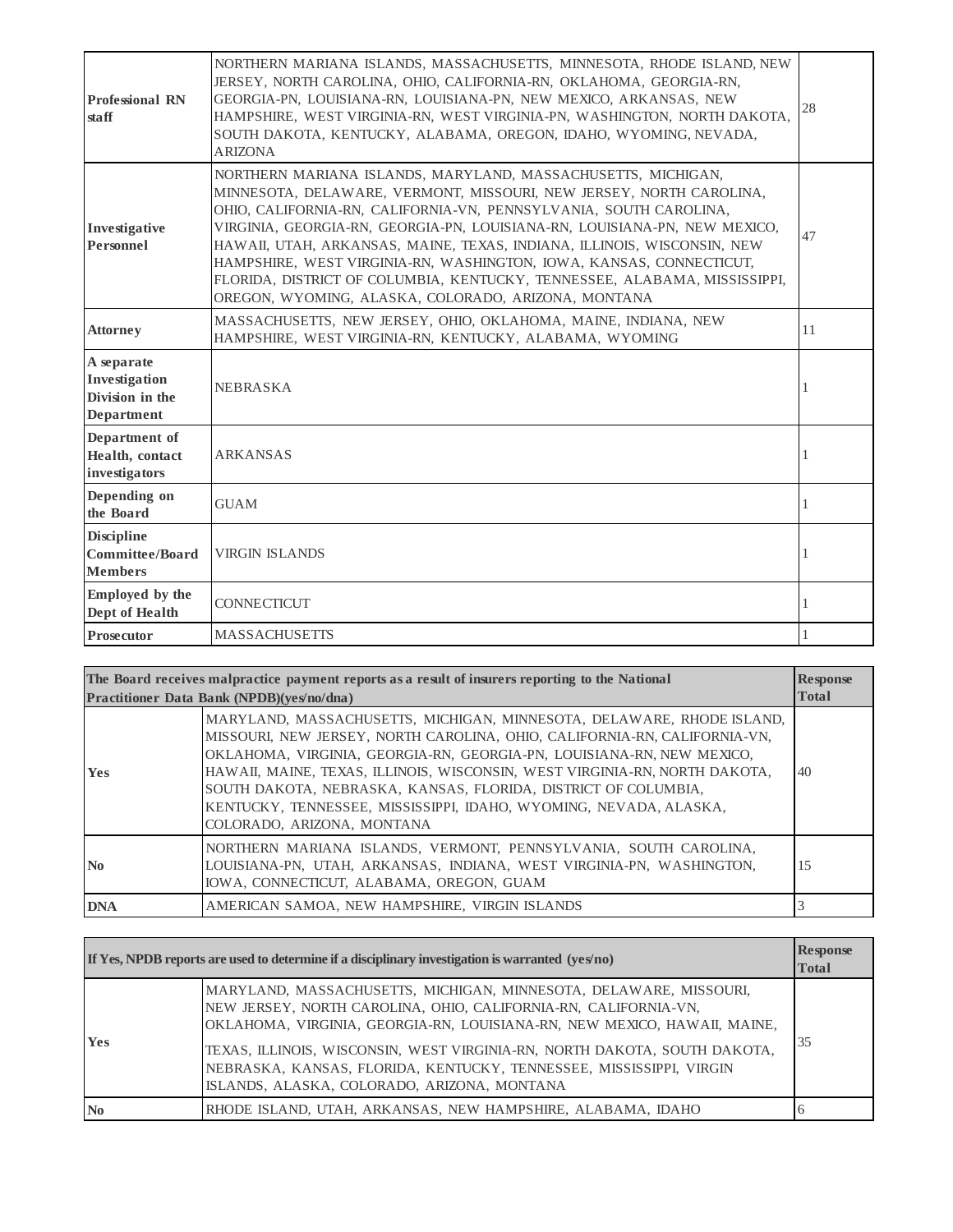| If Yes, NPDB reports are filed for future reference (yes/no) |                                                                                                                                                                                                                                                                                                                                                                                  | <b>Response</b><br><b>Total</b> |
|--------------------------------------------------------------|----------------------------------------------------------------------------------------------------------------------------------------------------------------------------------------------------------------------------------------------------------------------------------------------------------------------------------------------------------------------------------|---------------------------------|
| <b>Yes</b>                                                   | MASSACHUSETTS, MICHIGAN, MINNESOTA, DELAWARE, RHODE ISLAND, MISSOURI,<br>NEW JERSEY, NORTH CAROLINA, OHIO, CALIFORNIA-RN, CALIFORNIA-VN, OKLAHOMA,<br>VIRGINIA, GEORGIA-RN, LOUISIANA-RN, HAWAII, MAINE, TEXAS, ILLINOIS, WISCONSIN,<br>WEST VIRGINIA-RN, SOUTH DAKOTA, NEBRASKA, KANSAS, FLORIDA, KENTUCKY,<br>TENNESSEE, ALABAMA, MISSISSIPPI, VIRGIN ISLANDS, ALASKA, MONTANA | 32                              |
| N <sub>0</sub>                                               | MARYLAND, NEW MEXICO, ARKANSAS, NORTH DAKOTA, IDAHO, COLORADO,<br><b>ARIZONA</b>                                                                                                                                                                                                                                                                                                 |                                 |

|                | The Board can take action on a license based on Board action in another jurisdiction (yes/no)                                                                                                                                                                                                                                                                                                                                                                                                                                                                                                                                                                       | <b>Response</b><br><b>Total</b> |
|----------------|---------------------------------------------------------------------------------------------------------------------------------------------------------------------------------------------------------------------------------------------------------------------------------------------------------------------------------------------------------------------------------------------------------------------------------------------------------------------------------------------------------------------------------------------------------------------------------------------------------------------------------------------------------------------|---------------------------------|
| <b>Yes</b>     | NORTHERN MARIANA ISLANDS, MARYLAND, MASSACHUSETTS, MICHIGAN,<br>MINNESOTA, DELAWARE, RHODE ISLAND, VERMONT, MISSOURI, NEW JERSEY,<br>NORTH CAROLINA, OHIO, CALIFORNIA-RN, CALIFORNIA-VN, OKLAHOMA,<br>PENNSYLVANIA, SOUTH CAROLINA, VIRGINIA, GEORGIA-RN, GEORGIA-PN,<br>LOUISIANA-RN, NEW MEXICO, HAWAII, UTAH, ARKANSAS, MAINE, TEXAS, INDIANA,<br>ILLINOIS, WISCONSIN, NEW HAMPSHIRE, WEST VIRGINIA-RN, WEST VIRGINIA-PN,<br>WASHINGTON, IOWA, NORTH DAKOTA, SOUTH DAKOTA, NEBRASKA, KANSAS,<br>CONNECTICUT, FLORIDA, KENTUCKY, TENNESSEE, ALABAMA, MISSISSIPPI, OREGON,<br>VIRGIN ISLANDS, IDAHO, WYOMING, NEVADA, ALASKA, COLORADO, ARIZONA,<br><b>MONTANA</b> | 54                              |
| N <sub>0</sub> | LOUISIANA-PN                                                                                                                                                                                                                                                                                                                                                                                                                                                                                                                                                                                                                                                        |                                 |

| Individuals under investigation can be required to undergo evaluation for chemical dependency, physical and/or mental<br>health related problems w hen "probable cause" exists that a violation involving one or more of these elements has<br>occurred (ves/no) |                                                                                                                                                                                                                                                                                                                                                                                                                                                                                                                                                     | <b>Response</b><br><b>Total</b> |
|------------------------------------------------------------------------------------------------------------------------------------------------------------------------------------------------------------------------------------------------------------------|-----------------------------------------------------------------------------------------------------------------------------------------------------------------------------------------------------------------------------------------------------------------------------------------------------------------------------------------------------------------------------------------------------------------------------------------------------------------------------------------------------------------------------------------------------|---------------------------------|
| <b>Yes</b>                                                                                                                                                                                                                                                       | NORTHERN MARIANA ISLANDS, MARYLAND, MICHIGAN, MINNESOTA, RHODE<br>ISLAND, VERMONT, NEW JERSEY, OHIO, CALIFORNIA-RN, CALIFORNIA-VN,<br>PENNSYLVANIA, SOUTH CAROLINA, GEORGIA-RN, GEORGIA-PN, LOUISIANA-RN,<br>NEW MEXICO, HAWAII, UTAH, ARKANSAS, MAINE, TEXAS, INDIANA, ILLINOIS,<br>WISCONSIN, NEW HAMPSHIRE, WEST VIRGINIA-RN, WEST VIRGINIA-PN,<br>WASHINGTON, IOWA, NORTH DAKOTA, SOUTH DAKOTA, NEBRASKA, KANSAS,<br>CONNECTICUT, FLORIDA, KENTUCKY, MISSISSIPPI, OREGON, VIRGIN ISLANDS,<br>IDAHO, WYOMING, NEVADA, COLORADO, ARIZONA, MONTANA | 45                              |
| $\mathbf{N}\mathbf{0}$                                                                                                                                                                                                                                           | MASSACHUSETTS, DELAWARE, MISSOURI, NORTH CAROLINA, OKLAHOMA,<br>VIRGINIA, TENNESSEE, ALABAMA, ALASKA                                                                                                                                                                                                                                                                                                                                                                                                                                                |                                 |

| evidence, reasonable cause)         | The Board's standard of proof is the following (clear and convincing evidence, preponderance of evidence, substantial Response                                                                                                                                                                                                                                                         | <b>Total</b> |
|-------------------------------------|----------------------------------------------------------------------------------------------------------------------------------------------------------------------------------------------------------------------------------------------------------------------------------------------------------------------------------------------------------------------------------------|--------------|
| Clear and<br>convincing<br>evidence | NORTH CAROLINA, CALIFORNIA-RN, CALIFORNIA-VN, OKLAHOMA, VIRGINIA,<br>WASHINGTON, SOUTH DAKOTA, NEBRASKA, KANSAS, FLORIDA, MISSISSIPPI,<br>VIRGIN ISLANDS, WYOMING                                                                                                                                                                                                                      | 13           |
| evidence                            | MARYLAND, MASSACHUSETTS, MICHIGAN, MINNESOTA, DELAWARE, VERMONT,<br>MISSOURI, NEW JERSEY, OHIO, GEORGIA-RN, GEORGIA-PN, LOUISIANA-RN,<br>Preponderance of LOUISIANA-PN, HAWAII, UTAH, MAINE, TEXAS, INDIANA, NEW HAMPSHIRE, WEST<br>VIRGINIA-RN, WEST VIRGINIA-PN, IOWA, NORTH DAKOTA, CONNECTICUT,<br>KENTUCKY, TENNESSEE, OREGON, IDAHO, NEVADA, ALASKA, COLORADO,<br><b>ARIZONA</b> | 32           |
| Substantial<br>evidence             | SOUTH CAROLINA, ARKANSAS, ILLINOIS, WISCONSIN, DISTRICT OF COLUMBIA,<br><b>ALABAMA</b>                                                                                                                                                                                                                                                                                                 | <sub>0</sub> |
| Reasonable<br>cause                 | NORTHERN MARIANA ISLANDS, RHODE ISLAND, NEW MEXICO, MONTANA                                                                                                                                                                                                                                                                                                                            |              |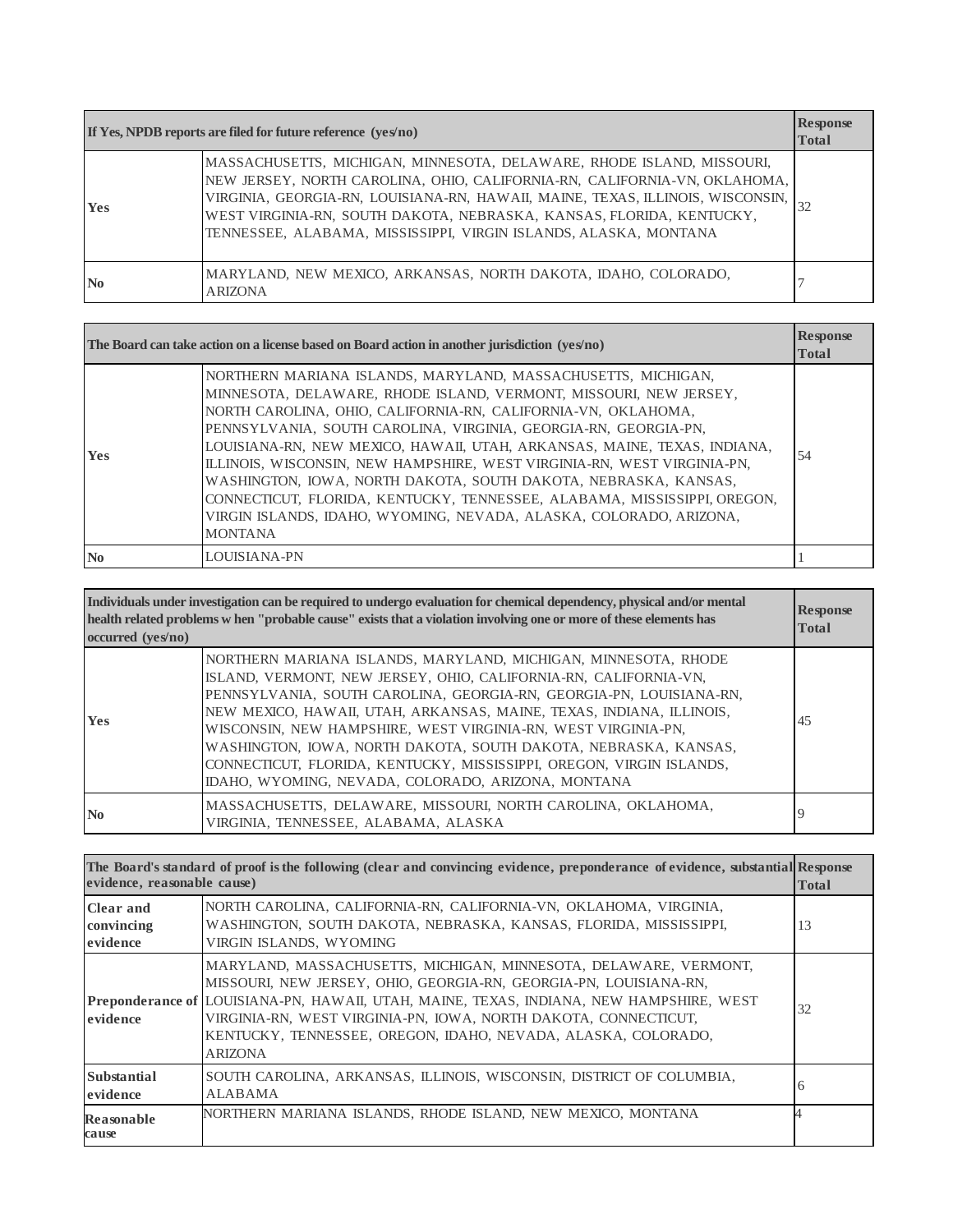|                                                                                    | The Board can use the following non-disciplinary alternative disciplinary approaches that do not result in formal<br>Board action for resolving non-drug related cases: (check all that apply)                                                                                                                                                                                                                                                                                                                                                      | <b>Response</b><br><b>Total</b> |
|------------------------------------------------------------------------------------|-----------------------------------------------------------------------------------------------------------------------------------------------------------------------------------------------------------------------------------------------------------------------------------------------------------------------------------------------------------------------------------------------------------------------------------------------------------------------------------------------------------------------------------------------------|---------------------------------|
| <b>Conference/meeting</b>                                                          | NORTHERN MARIANA ISLANDS, MARYLAND, MASSACHUSETTS, MINNESOTA, NEW<br>JERSEY, NORTH CAROLINA, OHIO, SOUTH CAROLINA, LOUISIANA-RN, UTAH,<br>ILLINOIS, NEW HAMPSHIRE, WEST VIRGINIA-RN, WASHINGTON, NORTH DAKOTA,<br>SOUTH DAKOTA, KANSAS, OREGON, VIRGIN ISLANDS, IDAHO, GUAM, WYOMING,<br><b>NEVADA</b>                                                                                                                                                                                                                                              | 23                              |
| <b>Teaching</b><br>conference                                                      | NORTHERN MARIANA ISLANDS, MINNESOTA, NEW JERSEY, NORTH CAROLINA,<br>SOUTH CAROLINA, HAWAII, UTAH, NEW HAMPSHIRE, WASHINGTON, SOUTH<br>DAKOTA, VIRGIN ISLANDS, IDAHO, WYOMING                                                                                                                                                                                                                                                                                                                                                                        | 13                              |
| <b>Self study</b>                                                                  | NORTHERN MARIANA ISLANDS, MINNESOTA, NEW JERSEY, NORTH CAROLINA,<br>SOUTH CAROLINA, NEW HAMPSHIRE, WEST VIRGINIA-RN, WASHINGTON, SOUTH<br>DAKOTA, KANSAS, OREGON, VIRGIN ISLANDS, IDAHO, WYOMING, NEVADA                                                                                                                                                                                                                                                                                                                                            | 15                              |
| Continuing<br>education                                                            | NORTHERN MARIANA ISLANDS, MASSACHUSETTS, MINNESOTA, DELAWARE,<br>NEW JERSEY, NORTH CAROLINA, OHIO, PENNSYLVANIA, SOUTH CAROLINA,<br>NEW MEXICO, HAWAII, WISCONSIN, NEW HAMPSHIRE, WEST VIRGINIA-RN, WEST<br>VIRGINIA-PN, WASHINGTON, NORTH DAKOTA, SOUTH DAKOTA, KANSAS,<br>FLORIDA, DISTRICT OF COLUMBIA, KENTUCKY, MISSISSIPPI, OREGON, VIRGIN<br>ISLANDS, IDAHO, GUAM, WYOMING, NEVADA, MONTANA                                                                                                                                                  | 30                              |
| <b>Mediation</b>                                                                   | NORTHERN MARIANA ISLANDS, NEW JERSEY, NEW MEXICO, NEW HAMPSHIRE,<br>WEST VIRGINIA-RN, WASHINGTON, SOUTH DAKOTA, FLORIDA, VIRGIN ISLANDS,<br><b>IDAHO</b>                                                                                                                                                                                                                                                                                                                                                                                            | 10                              |
| <b>Warning letters</b>                                                             | NORTHERN MARIANA ISLANDS, MARYLAND, MASSACHUSETTS, MINNESOTA,<br>MISSOURI, NEW JERSEY, NORTH CAROLINA, OHIO, CALIFORNIA-RN, CALIFORNIA-<br>VN, PENNSYLVANIA, SOUTH CAROLINA, VIRGINIA, GEORGIA-RN, GEORGIA-PN,<br>LOUISIANA-RN, NEW MEXICO, HAWAII, UTAH, ARKANSAS, ILLINOIS, WISCONSIN,<br>NEW HAMPSHIRE, WEST VIRGINIA-RN, WEST VIRGINIA-PN, IOWA, SOUTH DAKOTA,<br>KANSAS, CONNECTICUT, FLORIDA, DISTRICT OF COLUMBIA, TENNESSEE,<br>ALABAMA, MISSISSIPPI, OREGON, VIRGIN ISLANDS, IDAHO, WYOMING, NEVADA,<br>ALASKA, COLORADO, ARIZONA, MONTANA | 43                              |
| <b>Fines</b>                                                                       | NORTHERN MARIANA ISLANDS, MINNESOTA, NEW JERSEY, CALIFORNIA-RN,<br>CALIFORNIA-VN, PENNSYLVANIA, SOUTH CAROLINA, NEW MEXICO, HAWAII,<br>INDIANA, NEW HAMPSHIRE, WEST VIRGINIA-RN, WEST VIRGINIA-PN,<br>WASHINGTON, NORTH DAKOTA, KANSAS, FLORIDA, DISTRICT OF COLUMBIA,<br>OREGON, VIRGIN ISLANDS, NEVADA                                                                                                                                                                                                                                            | 21                              |
| <b>Civil penalties</b>                                                             | NORTHERN MARIANA ISLANDS, NEW JERSEY, PENNSYLVANIA, SOUTH<br>CAROLINA, HAWAII, NEW HAMPSHIRE, KANSAS, KENTUCKY, OREGON                                                                                                                                                                                                                                                                                                                                                                                                                              | 9                               |
| <b>Restitution</b>                                                                 | NORTHERN MARIANA ISLANDS, NEW JERSEY, NEW MEXICO, HAWAII, NEW<br>HAMPSHIRE, FLORIDA, VIRGIN ISLANDS, WYOMING                                                                                                                                                                                                                                                                                                                                                                                                                                        | 8                               |
| <b>Community service</b>                                                           | NORTHERN MARIANA ISLANDS, DELAWARE, NEW JERSEY, NEW MEXICO, NEW<br>HAMPSHIRE, WASHINGTON, KANSAS, FLORIDA                                                                                                                                                                                                                                                                                                                                                                                                                                           | 8                               |
| Advisement<br>Letter,<br><b>Confidential Letter of</b><br>Concern                  | <b>OKLAHOMA</b>                                                                                                                                                                                                                                                                                                                                                                                                                                                                                                                                     | 1                               |
| <b>Advisory Letters,</b><br><b>PIIP</b>                                            | <b>OHIO</b>                                                                                                                                                                                                                                                                                                                                                                                                                                                                                                                                         | 1                               |
| Assurance of<br>Compliance                                                         | NEBRASKA                                                                                                                                                                                                                                                                                                                                                                                                                                                                                                                                            | 1                               |
| <b>Citation</b>                                                                    | FLORIDA                                                                                                                                                                                                                                                                                                                                                                                                                                                                                                                                             | 1                               |
| Confidential<br>agreements to<br>participate in IPDP                               | <b>COLORADO</b>                                                                                                                                                                                                                                                                                                                                                                                                                                                                                                                                     | 1                               |
| Confidential<br><b>Consent</b><br><b>Agreements</b>                                | VIRGINIA                                                                                                                                                                                                                                                                                                                                                                                                                                                                                                                                            | 1                               |
| <b>Education Letters</b>                                                           | <b>MARYLAND</b>                                                                                                                                                                                                                                                                                                                                                                                                                                                                                                                                     | $\mathbf{1}$                    |
| entering into a non-<br>disciplinary<br>program is a formal<br><b>Board</b> action | <b>RHODE ISLAND</b>                                                                                                                                                                                                                                                                                                                                                                                                                                                                                                                                 | 1                               |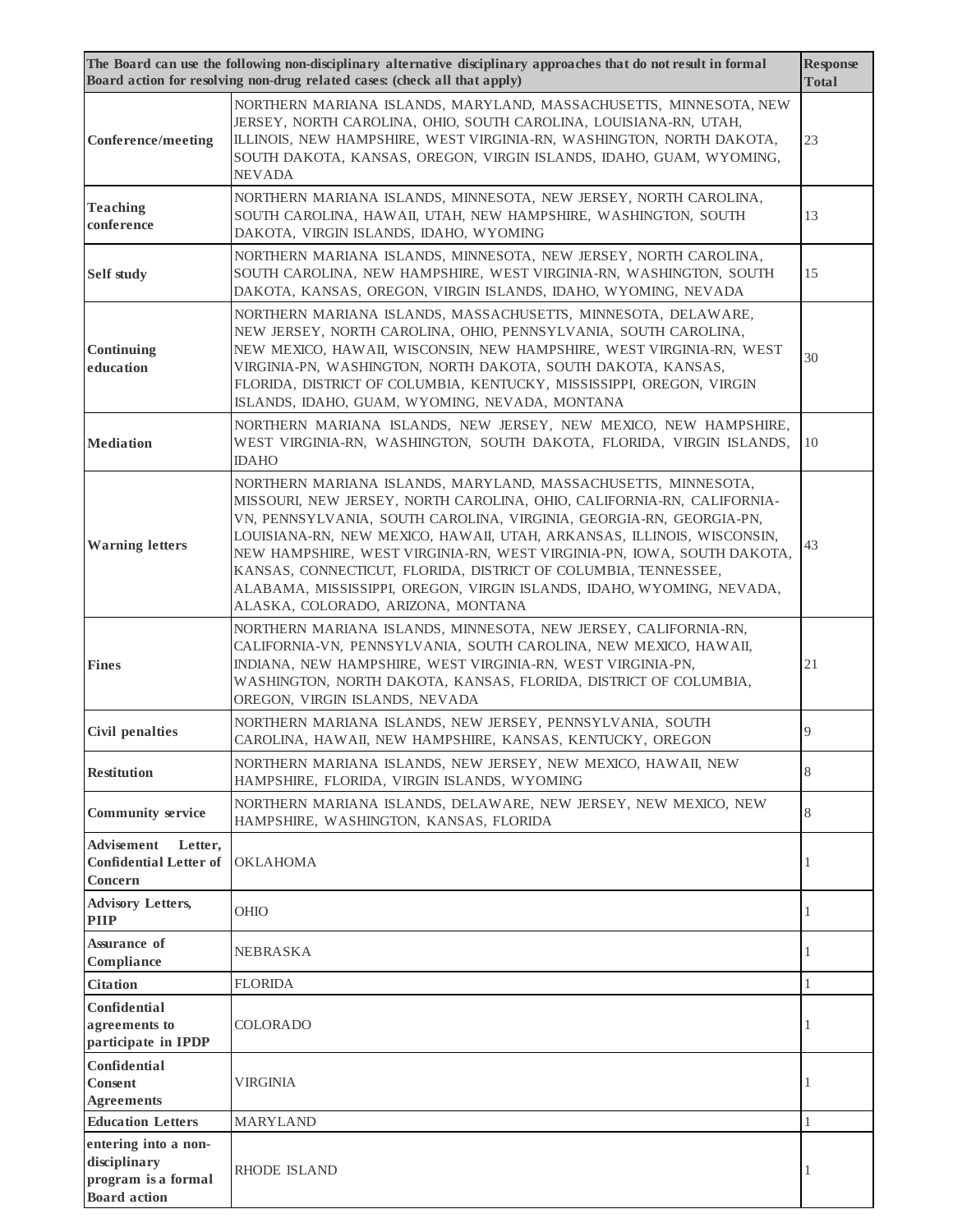| letter of concern                                              | <b>GEORGIA-RN</b>     |  |
|----------------------------------------------------------------|-----------------------|--|
| Letter of Concern or<br><b>Guidance</b>                        | <b>MAINE</b>          |  |
| Letter of concern;                                             | NORTH DAKOTA          |  |
| <b>Letters of Concern</b><br>and use Consent<br><b>Decrees</b> | <b>KENTUCKY</b>       |  |
| monitoring,<br>precepted practice                              | <b>IDAHO</b>          |  |
| <b>PREP</b> Contracts                                          | <b>SOUTH CAROLINA</b> |  |

|                              | Formal disciplinary proceedings are presided over by: (hearing examiner, administrative law judge, full Board,<br>panel of Board, Board chair/member) Check all that apply                                                                                                                                                                                       | <b>Response</b><br><b>Total</b> |
|------------------------------|------------------------------------------------------------------------------------------------------------------------------------------------------------------------------------------------------------------------------------------------------------------------------------------------------------------------------------------------------------------|---------------------------------|
| <b>Hearing</b><br>examiner   | NORTHERN MARIANA ISLANDS, MASSACHUSETTS, DELAWARE, RHODE ISLAND,<br>OHIO, PENNSYLVANIA, HAWAII, ARKANSAS, MAINE, WEST VIRGINIA-RN, WEST<br>VIRGINIA-PN, MISSISSIPPI, IDAHO, WYOMING, COLORADO, MONTANA                                                                                                                                                           | 16                              |
| Administrative<br>law judge  | NORTHERN MARIANA ISLANDS, MICHIGAN, MINNESOTA, NORTH CAROLINA,<br>CALIFORNIA-RN, CALIFORNIA-VN, PENNSYLVANIA, GEORGIA-RN, GEORGIA-PN,<br>HAWAII, UTAH, TEXAS, ILLINOIS, WISCONSIN, WASHINGTON, IOWA, NORTH DAKOTA,<br>SOUTH DAKOTA, NEBRASKA, KANSAS, FLORIDA, DISTRICT OF COLUMBIA, KENTUCKY,<br>TENNESSEE, ALABAMA, OREGON, ALASKA, COLORADO, ARIZONA, MONTANA | 30                              |
| <b>Full Board</b>            | NORTHERN MARIANA ISLANDS, MARYLAND, MASSACHUSETTS, RHODE ISLAND,<br>VERMONT, NEW JERSEY, OKLAHOMA, VIRGINIA, NEW MEXICO, MAINE, SOUTH<br>DAKOTA, KANSAS, MISSISSIPPI, VIRGIN ISLANDS, GUAM, NEVADA, COLORADO,<br><b>MONTANA</b>                                                                                                                                  | 18                              |
| <b>Panel of Board</b>        | NORTHERN MARIANA ISLANDS, DELAWARE, NORTH CAROLINA, OHIO, OKLAHOMA,<br>PENNSYLVANIA, SOUTH CAROLINA, VIRGINIA, LOUISIANA-RN, WASHINGTON,<br>KANSAS, MISSISSIPPI, VIRGIN ISLANDS, COLORADO, MONTANA                                                                                                                                                               | 15                              |
| <b>Board</b><br>chair/member | NORTHERN MARIANA ISLANDS, MASSACHUSETTS, MINNESOTA, DELAWARE, RHODE<br>ISLAND, MISSOURI, NORTH CAROLINA, VIRGINIA, GEORGIA-RN, GEORGIA-PN,<br>LOUISIANA-PN, ARKANSAS, INDIANA, ILLINOIS, NEW HAMPSHIRE, NORTH DAKOTA,<br>KANSAS, CONNECTICUT, DISTRICT OF COLUMBIA, VIRGIN ISLANDS, IDAHO, ALASKA,<br><b>MONTANA</b>                                             | 23                              |

|                                    | Formal disciplinary proceedings are heard by: (hearing examiner, administrative law judge, full<br>Board, panel of Board, Board chair/member) Check all that apply                                                                                                                                                                                                                                                                                         |    |
|------------------------------------|------------------------------------------------------------------------------------------------------------------------------------------------------------------------------------------------------------------------------------------------------------------------------------------------------------------------------------------------------------------------------------------------------------------------------------------------------------|----|
| <b>Hearing</b><br>examiner         | NORTHERN MARIANA ISLANDS, MASSACHUSETTS, DELAWARE, RHODE ISLAND,<br>OHIO, PENNSYLVANIA, NEW MEXICO, HAWAII, WEST VIRGINIA-RN, WEST VIRGINIA-<br>PN, MISSISSIPPI, IDAHO, WYOMING, COLORADO, MONTANA                                                                                                                                                                                                                                                         | 15 |
| <b>Administrative</b><br>law judge | MICHIGAN, MINNESOTA, CALIFORNIA-RN, CALIFORNIA-VN, SOUTH CAROLINA,<br>GEORGIA-RN, GEORGIA-PN, HAWAII, TEXAS, ILLINOIS, WISCONSIN, IOWA, NORTH<br>DAKOTA, SOUTH DAKOTA, NEBRASKA, KANSAS, FLORIDA, DISTRICT OF COLUMBIA,<br>KENTUCKY, ALABAMA, OREGON, ALASKA, COLORADO, ARIZONA, MONTANA                                                                                                                                                                   | 25 |
| <b>Full Board</b>                  | NORTHERN MARIANA ISLANDS, MARYLAND, MASSACHUSETTS, MINNESOTA,<br>DELAWARE, RHODE ISLAND, VERMONT, MISSOURI, NEW JERSEY, NORTH CAROLINA,<br>OKLAHOMA, SOUTH CAROLINA, VIRGINIA, GEORGIA-RN, GEORGIA-PN, NEW MEXICO,<br>UTAH, ARKANSAS, MAINE, INDIANA, NEW HAMPSHIRE, IOWA, NORTH DAKOTA,<br>SOUTH DAKOTA, KANSAS, CONNECTICUT, DISTRICT OF COLUMBIA, TENNESSEE,<br>MISSISSIPPI, VIRGIN ISLANDS, IDAHO, GUAM, WYOMING, NEVADA, ALASKA,<br>COLORADO, MONTANA | 37 |
| <b>Panel of Board</b>              | NORTHERN MARIANA ISLANDS, DELAWARE, NORTH CAROLINA, OHIO, OKLAHOMA,<br>PENNSYLVANIA, VIRGINIA, LOUISIANA-RN, WASHINGTON, KANSAS, DISTRICT OF<br>COLUMBIA, KENTUCKY, TENNESSEE, MISSISSIPPI, VIRGIN ISLANDS, COLORADO,<br><b>MONTANA</b>                                                                                                                                                                                                                    | 17 |
| <b>Board</b><br>chair/member       | NORTHERN MARIANA ISLANDS, MASSACHUSETTS, DELAWARE, RHODE ISLAND,<br>SOUTH CAROLINA, LOUISIANA-PN, ILLINOIS, KANSAS, CONNECTICUT, VIRGIN<br>ISLANDS, MONTANA                                                                                                                                                                                                                                                                                                | 11 |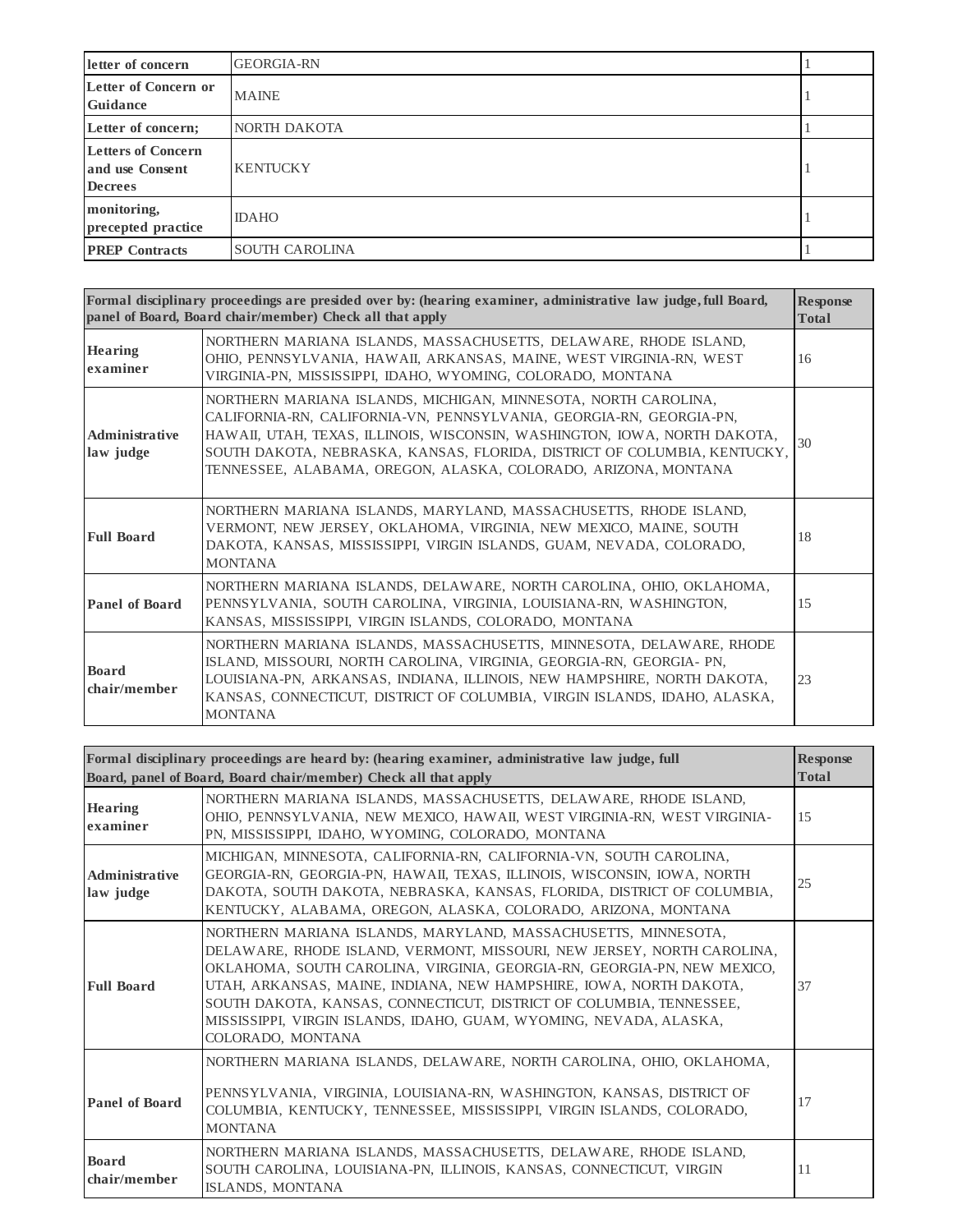| The Board can issue: (check all that apply)      |                                                                                                                                                                                                                                                                                                                                                                                                                                                                                                                                                                                                                                                                              | <b>Response</b><br><b>Total</b> |
|--------------------------------------------------|------------------------------------------------------------------------------------------------------------------------------------------------------------------------------------------------------------------------------------------------------------------------------------------------------------------------------------------------------------------------------------------------------------------------------------------------------------------------------------------------------------------------------------------------------------------------------------------------------------------------------------------------------------------------------|---------------------------------|
| <b>Censure</b>                                   | DELAWARE, RHODE ISLAND, MISSOURI, NEW JERSEY, NORTH CAROLINA,<br>LOUISIANA-RN, HAWAII, MAINE, INDIANA, NEW HAMPSHIRE, WASHINGTON,<br>NEBRASKA, KANSAS, CONNECTICUT, FLORIDA, TENNESSEE, ALABAMA,<br>OREGON, VIRGIN ISLANDS, IDAHO, COLORADO, ARIZONA, MONTANA                                                                                                                                                                                                                                                                                                                                                                                                                | 23                              |
| Cease and desist<br>orders                       | MASSACHUSETTS, MICHIGAN, MINNESOTA, RHODE ISLAND, NEW JERSEY, NORTH<br>CAROLINA, OHIO, CALIFORNIA-RN, CALIFORNIA-VN, PENNSYLVANIA, SOUTH<br>CAROLINA, VIRGINIA, GEORGIA-RN, GEORGIA-PN, LOUISIANA-RN, LOUISIANA-PN,<br>NEW MEXICO, HAWAII, UTAH, ARKANSAS, MAINE, TEXAS, ILLINOIS, WISCONSIN,<br>NEW HAMPSHIRE, WASHINGTON, IOWA, NORTH DAKOTA, SOUTH DAKOTA,<br>NEBRASKA, KANSAS, CONNECTICUT, FLORIDA, DISTRICT OF COLUMBIA,<br>KENTUCKY, TENNESSEE, ALABAMA, MISSISSIPPI, OREGON, VIRGIN ISLANDS,<br>IDAHO, GUAM, WYOMING, NEVADA, ALASKA, COLORADO, ARIZONA, MONTANA                                                                                                     | 48                              |
| Reprimands/citation<br>and warning               | MARYLAND, MASSACHUSETTS, MICHIGAN, MINNESOTA, DELAWARE, RHODE<br>ISLAND, VERMONT, MISSOURI, NEW JERSEY, NORTH CAROLINA, OHIO,<br>CALIFORNIA-RN, OKLAHOMA, PENNSYLVANIA, SOUTH CAROLINA, VIRGINIA,<br>GEORGIA-RN, GEORGIA-PN, LOUISIANA-RN, LOUISIANA-PN, NEW MEXICO, HAWAII,<br>UTAH, ARKANSAS, MAINE, TEXAS, INDIANA, ILLINOIS, WISCONSIN, NEW<br>HAMPSHIRE, WEST VIRGINIA-RN, WEST VIRGINIA-PN, WASHINGTON, IOWA,<br>NORTH DAKOTA, SOUTH DAKOTA, NEBRASKA, CONNECTICUT, FLORIDA, DISTRICT<br>OF COLUMBIA, KENTUCKY, TENNESSEE, ALABAMA, MISSISSIPPI, OREGON, VIRGIN<br>ISLANDS, IDAHO, GUAM, WYOMING, NEVADA, ALASKA, COLORADO, ARIZONA,<br><b>MONTANA</b>                 | 54                              |
| <b>Practice limitations</b><br>with probation    | MARYLAND, MASSACHUSETTS, MICHIGAN, MINNESOTA, DELAWARE, RHODE<br>ISLAND, VERMONT, MISSOURI, NEW JERSEY, NORTH CAROLINA, OHIO,<br>CALIFORNIA-RN, CALIFORNIA-VN, OKLAHOMA, PENNSYLVANIA, SOUTH<br>CAROLINA, VIRGINIA, GEORGIA-RN, GEORGIA-PN, LOUISIANA-RN, LOUISIANA-PN,<br>NEW MEXICO, HAWAII, UTAH, ARKANSAS, MAINE, TEXAS, INDIANA, ILLINOIS,<br>WISCONSIN, NEW HAMPSHIRE, WEST VIRGINIA-RN, WEST VIRGINIA-PN,<br>WASHINGTON, IOWA, NORTH DAKOTA, SOUTH DAKOTA, NEBRASKA, KANSAS,<br>CONNECTICUT, FLORIDA, DISTRICT OF COLUMBIA, KENTUCKY, TENNESSEE,<br>ALABAMA, MISSISSIPPI, OREGON, VIRGIN ISLANDS, IDAHO, GUAM, WYOMING,<br>NEVADA, ALASKA, COLORADO, ARIZONA, MONTANA | 56                              |
| <b>Practice limitations</b><br>without probation | MASSACHUSETTS, MICHIGAN, MINNESOTA, NEW JERSEY, NORTH CAROLINA, OHIO,<br>OKLAHOMA, PENNSYLVANIA, VIRGINIA, GEORGIA-RN, NEW MEXICO, HAWAII,<br>UTAH, ARKANSAS, MAINE, TEXAS, ILLINOIS, NEW HAMPSHIRE, WEST VIRGINIA-RN,<br>WASHINGTON, IOWA, NORTH DAKOTA, SOUTH DAKOTA, NEBRASKA, KANSAS,<br>FLORIDA, DISTRICT OF COLUMBIA, TENNESSEE, OREGON, VIRGIN ISLANDS, IDAHO,<br>WYOMING, NEVADA, ALASKA, COLORADO, ARIZONA, MONTANA                                                                                                                                                                                                                                                 | 37                              |
| Probation                                        | MARYLAND, MASSACHUSETTS, MICHIGAN, MINNESOTA, DELAWARE, RHODE<br>ISLAND, VERMONT, MISSOURI, NEW JERSEY, NORTH CAROLINA, OHIO,<br>CALIFORNIA-RN, CALIFORNIA-VN, OKLAHOMA, PENNSYLVANIA, SOUTH<br>CAROLINA, VIRGINIA, GEORGIA-RN, GEORGIA-PN, LOUISIANA-RN, LOUISIANA-PN,<br>NEW MEXICO, HAWAII, UTAH, ARKANSAS, MAINE, TEXAS, INDIANA, ILLINOIS, NEW<br>HAMPSHIRE, WEST VIRGINIA-RN, WEST VIRGINIA-PN, WASHINGTON, IOWA, NORTH<br>DAKOTA, SOUTH DAKOTA, NEBRASKA, KANSAS, CONNECTICUT,<br>FLORIDA, DISTRICT OF COLUMBIA, KENTUCKY, TENNESSEE, ALABAMA,<br>MISSISSIPPI, OREGON, VIRGIN ISLANDS, IDAHO, GUAM, WYOMING, NEVADA,<br>ALASKA, COLORADO, ARIZONA, MONTANA            | 55                              |
| Conditional<br><b>Probation</b>                  | MINNESOTA, RHODE ISLAND, VERMONT, NEW JERSEY, OHIO, OKLAHOMA,<br>GEORGIA-RN, LOUISIANA-PN, HAWAII, UTAH, ARKANSAS, MAINE, TEXAS,<br>ILLINOIS, NEW HAMPSHIRE, WEST VIRGINIA-RN, WASHINGTON, IOWA, SOUTH<br>DAKOTA, NEBRASKA, KANSAS, CONNECTICUT, FLORIDA, DISTRICT OF<br>COLUMBIA, TENNESSEE, OREGON, IDAHO, GUAM, WYOMING, NEVADA, ALASKA,<br>COLORADO, ARIZONA, MONTANA                                                                                                                                                                                                                                                                                                    | 34                              |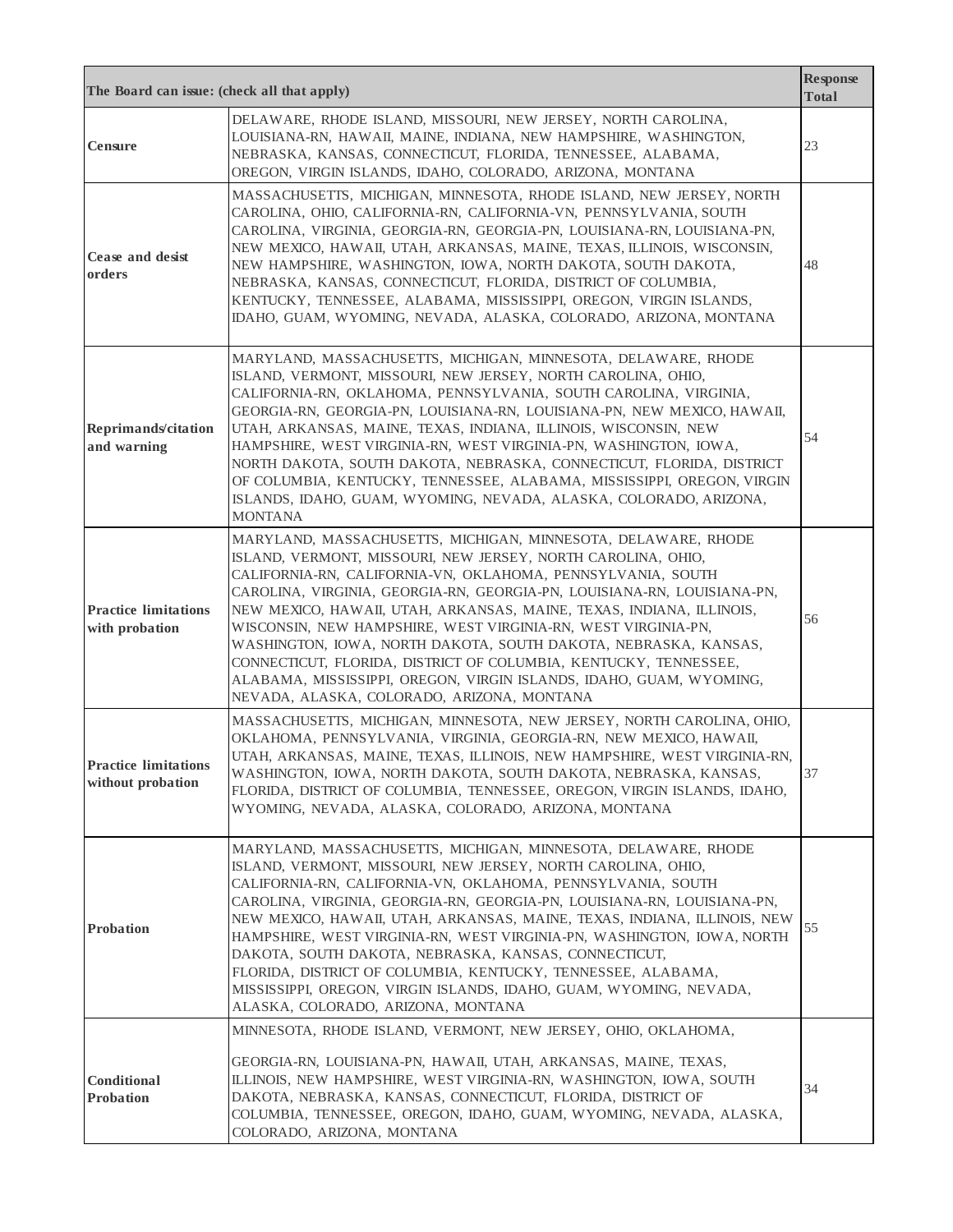| <b>Summary</b><br>suspension                               | MARYLAND, MASSACHUSETTS, MICHIGAN, MINNESOTA, DELAWARE, VERMONT,<br>NEW JERSEY, NORTH CAROLINA, OHIO, OKLAHOMA, PENNSYLVANIA, VIRGINIA,<br>GEORGIA-RN, GEORGIA-PN, LOUISIANA-RN, LOUISIANA-PN, NEW MEXICO, HAWAII,<br>UTAH, ARKANSAS, MAINE, TEXAS, INDIANA, ILLINOIS, WISCONSIN, NEW<br>HAMPSHIRE, WEST VIRGINIA-RN, WEST VIRGINIA-PN, WASHINGTON, IOWA, SOUTH<br>DAKOTA, NEBRASKA, KANSAS, CONNECTICUT, FLORIDA, DISTRICT OF COLUMBIA,<br>KENTUCKY, TENNESSEE, OREGON, VIRGIN ISLANDS, IDAHO, WYOMING, NEVADA,<br>ALASKA, COLORADO, ARIZONA, MONTANA                                                                                                                  | 47 |
|------------------------------------------------------------|-------------------------------------------------------------------------------------------------------------------------------------------------------------------------------------------------------------------------------------------------------------------------------------------------------------------------------------------------------------------------------------------------------------------------------------------------------------------------------------------------------------------------------------------------------------------------------------------------------------------------------------------------------------------------|----|
| Suspension-<br>temporarily barred<br>from nursing practice | MARYLAND, MASSACHUSETTS, MICHIGAN, MINNESOTA, DELAWARE, RHODE<br>ISLAND, MISSOURI, NEW JERSEY, NORTH CAROLINA, OHIO, CALIFORNIA-RN,<br>CALIFORNIA-VN, OKLAHOMA, SOUTH CAROLINA, GEORGIA-RN, GEORGIA-PN,<br>LOUISIANA-RN, LOUISIANA-PN, HAWAII, UTAH, ARKANSAS, MAINE, TEXAS,<br>INDIANA, ILLINOIS, NEW HAMPSHIRE, WEST VIRGINIA-RN, WEST VIRGINIA-PN,<br>WASHINGTON, IOWA, NORTH DAKOTA, SOUTH DAKOTA, NEBRASKA, KANSAS,<br>CONNECTICUT, FLORIDA, DISTRICT OF COLUMBIA, KENTUCKY, TENNESSEE,<br>ALABAMA, MISSISSIPPI, OREGON, VIRGIN ISLANDS, IDAHO, GUAM, WYOMING,<br>NEVADA, ALASKA, COLORADO, ARIZONA, MONTANA                                                       | 51 |
| <b>Revocation</b>                                          | MARYLAND, MASSACHUSETTS, MICHIGAN, MINNESOTA, DELAWARE, RHODE<br>ISLAND, VERMONT, MISSOURI, NEW JERSEY, NORTH CAROLINA, OHIO, CALIFORNIA-<br>RN, CALIFORNIA-VN, OKLAHOMA, PENNSYLVANIA, SOUTH CAROLINA, VIRGINIA,<br>GEORGIA-RN, GEORGIA-PN, LOUISIANA-RN, LOUISIANA-PN, NEW MEXICO, HAWAII,<br>UTAH, ARKANSAS, MAINE, TEXAS, INDIANA, ILLINOIS, WISCONSIN, NEW<br>HAMPSHIRE, WEST VIRGINIA-RN, WEST VIRGINIA-PN, WASHINGTON, IOWA, NORTH<br>DAKOTA, SOUTH DAKOTA, NEBRASKA, KANSAS, CONNECTICUT, FLORIDA,<br>DISTRICT OF COLUMBIA, KENTUCKY, TENNESSEE, ALABAMA, MISSISSIPPI,<br>OREGON, VIRGIN ISLANDS, IDAHO, WYOMING, NEVADA, ALASKA, COLORADO,<br>ARIZONA, MONTANA | 55 |
| Fines/assessment of<br>costs                               | MARYLAND, MASSACHUSETTS, MICHIGAN, MINNESOTA, VERMONT, NEW<br>JERSEY, OHIO, CALIFORNIA-RN, CALIFORNIA-VN, OKLAHOMA, PENNSYLVANIA,<br>SOUTH CAROLINA, VIRGINIA, GEORGIA-RN, GEORGIA-PN, LOUISIANA-RN,<br>LOUISIANA-PN, NEW MEXICO, HAWAII, UTAH, ARKANSAS, MAINE, TEXAS,<br>INDIANA, ILLINOIS, WISCONSIN, NEW HAMPSHIRE, WEST VIRGINIA-RN, WEST<br>VIRGINIA-PN, WASHINGTON, IOWA, NORTH DAKOTA, NEBRASKA, KANSAS,<br>CONNECTICUT, FLORIDA, DISTRICT OF COLUMBIA, KENTUCKY, TENNESSEE,<br>ALABAMA, MISSISSIPPI, OREGON, IDAHO, GUAM, NEVADA, ALASKA, ARIZONA,<br><b>MONTANA</b>                                                                                           | 48 |
| <b>Surrender</b>                                           | MARYLAND, MASSACHUSETTS, MINNESOTA, RHODE ISLAND, NEW JERSEY,<br>NORTH CAROLINA, OHIO, CALIFORNIA-RN, CALIFORNIA-VN, OKLAHOMA,<br>PENNSYLVANIA, SOUTH CAROLINA, VIRGINIA, GEORGIA-RN, GEORGIA-PN,<br>LOUISIANA-RN, NEW MEXICO, HAWAII, UTAH, ARKANSAS, MAINE, TEXAS,<br>INDIANA, ILLINOIS, WISCONSIN, NEW HAMPSHIRE, WEST VIRGINIA-RN, WEST<br>VIRGINIA-PN, WASHINGTON, IOWA, NORTH DAKOTA, SOUTH DAKOTA,<br>NEBRASKA, CONNECTICUT, FLORIDA, DISTRICT OF COLUMBIA, KENTUCKY,<br>TENNESSEE, ALABAMA, OREGON, VIRGIN ISLANDS, IDAHO, WYOMING, NEVADA,<br>ALASKA, COLORADO                                                                                                 | 46 |
| <b>Community service</b>                                   | MICHIGAN, MINNESOTA, NEW JERSEY, LOUISIANA-RN, NEW MEXICO, ARKANSAS,<br>TEXAS, NEW HAMPSHIRE, NEBRASKA, CONNECTICUT, FLORIDA, TENNESSEE,<br><b>NEVADA</b>                                                                                                                                                                                                                                                                                                                                                                                                                                                                                                               | 13 |

| apply                           | The Board is required to take disciplinary action via "social legislation" in the following cases: Check all that                                                                                                                                                                                                                                                                                                                                                                                                | <b>Response</b><br><b>Total</b> |
|---------------------------------|------------------------------------------------------------------------------------------------------------------------------------------------------------------------------------------------------------------------------------------------------------------------------------------------------------------------------------------------------------------------------------------------------------------------------------------------------------------------------------------------------------------|---------------------------------|
| Non-payment of<br>child support | MARYLAND, MASSACHUSETTS, MICHIGAN, MINNESOTA, DELAWARE, VERMONT,<br>MISSOURI, NEW JERSEY, NORTH CAROLINA, OHIO, CALIFORNIA-VN, OKLAHOMA,<br>PENNSYLVANIA, SOUTH CAROLINA, GEORGIA-RN, GEORGIA-PN, LOUISIANA-RN,<br>LOUISIANA-PN, NEW MEXICO, HAWAII, UTAH, ARKANSAS, MAINE, TEXAS, INDIANA,<br>ILLINOIS, NEW HAMPSHIRE, WEST VIRGINIA-RN, WEST VIRGINIA-PN, WASHINGTON,<br>IOWA, SOUTH DAKOTA, NEBRASKA, FLORIDA, KENTUCKY, TENNESSEE, ALABAMA,<br>MISSISSIPPI, OREGON, IDAHO, WYOMING, NEVADA, ALASKA, COLORADO | 44                              |
| Non-payment of<br>student loans | MARYLAND, MASSACHUSETTS, NEW JERSEY, OKLAHOMA, GEORGIA-RN, GEORGIA-<br>PN, LOUISIANA-RN, LOUISIANA-PN, HAWAII, TEXAS, ILLINOIS, WEST VIRGINIA-RN,<br>WASHINGTON, IOWA, FLORIDA, KENTUCKY, TENNESSEE, MISSISSIPPI                                                                                                                                                                                                                                                                                                 | 18                              |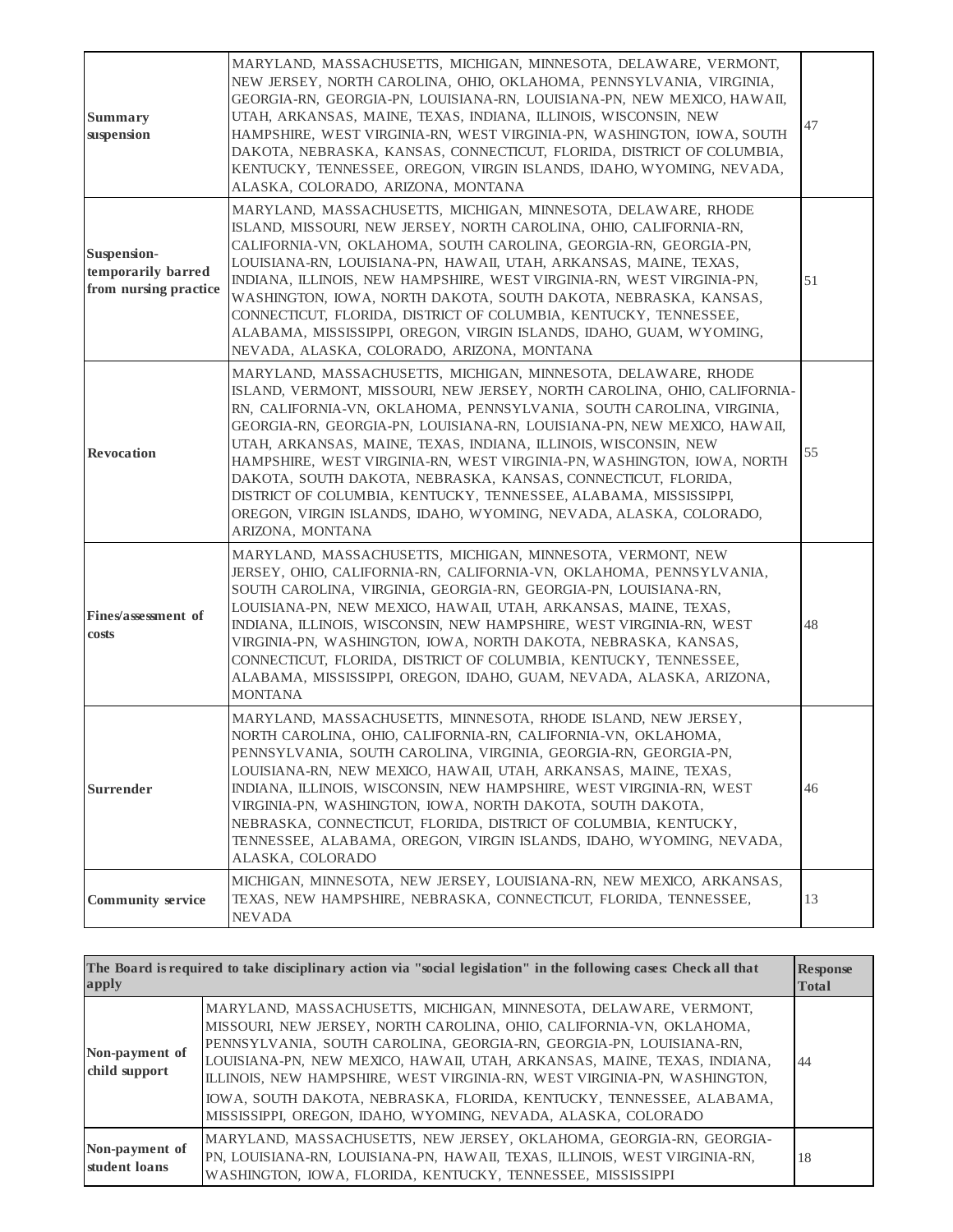| Non-payment<br>-ot<br>alimony/spousal<br>support | MINNESOTA, NEW JERSEY, LOUISIANA-RN                                                                                                                         |  |
|--------------------------------------------------|-------------------------------------------------------------------------------------------------------------------------------------------------------------|--|
| Non-payment of<br>state taxes                    | MARYLAND, MASSACHUSETTS, MINNESOTA, DELAWARE, VERMONT, MISSOURI,<br>CALIFORNIA-VN, OKLAHOMA, MAINE, INDIANA, ILLINOIS, WISCONSIN, WEST<br>VIRGINIA-RN. IOWA |  |

|                                       | The Board has a non-disciplinary alternative program for nurses with: Check all that apply                                                                                                                                                                                                                                                                                                                                                                                                 | <b>Response</b><br><b>Total</b> |
|---------------------------------------|--------------------------------------------------------------------------------------------------------------------------------------------------------------------------------------------------------------------------------------------------------------------------------------------------------------------------------------------------------------------------------------------------------------------------------------------------------------------------------------------|---------------------------------|
| <b>Chemical</b><br>dependency         | MARYLAND, MASSACHUSETTS, MICHIGAN, MINNESOTA, DELAWARE, RHODE<br>ISLAND, VERMONT, NORTH CAROLINA, OHIO, CALIFORNIA-RN, OKLAHOMA,<br>PENNSYLVANIA, SOUTH CAROLINA, VIRGINIA, LOUISIANA-RN, NEW MEXICO,<br>HAWAII, UTAH, TEXAS, INDIANA, ILLINOIS, WISCONSIN, NEW HAMPSHIRE, WEST<br>VIRGINIA-RN, WASHINGTON, IOWA, NORTH DAKOTA, SOUTH DAKOTA, KANSAS,<br>FLORIDA, DISTRICT OF COLUMBIA, KENTUCKY, TENNESSEE, ALABAMA, OREGON,<br>VIRGIN ISLANDS, IDAHO, NEVADA, COLORADO, ARIZONA, MONTANA | 41                              |
| Psychiatric/mental<br>health problems | MARYLAND, MICHIGAN, MINNESOTA, RHODE ISLAND, CALIFORNIA-RN,<br>PENNSYLVANIA, SOUTH CAROLINA, VIRGINIA, LOUISIANA-RN, HAWAII, UTAH,<br>TEXAS, NEW HAMPSHIRE, WEST VIRGINIA-RN, IOWA, NORTH DAKOTA, KANSAS,<br>FLORIDA, DISTRICT OF COLUMBIA, TENNESSEE, ALABAMA, OREGON, IDAHO,<br>NEVADA, COLORADO, MONTANA                                                                                                                                                                                | 26                              |
| <b>AIDS</b>                           | MINNESOTA, SOUTH CAROLINA, LOUISIANA-RN, KANSAS, FLORIDA                                                                                                                                                                                                                                                                                                                                                                                                                                   | 5                               |
| Scope of practice<br>violations       | MARYLAND, NORTH CAROLINA, OHIO, PENNSYLVANIA, SOUTH CAROLINA, HAWAII,<br>WEST VIRGINIA-PN, WASHINGTON, NORTH DAKOTA, IDAHO                                                                                                                                                                                                                                                                                                                                                                 | 10                              |
| Physical or health<br>problems        | MINNESOTA, SOUTH CAROLINA, VIRGINIA, LOUISIANA-RN, HAWAII, NEW<br>HAMPSHIRE, NORTH DAKOTA, KANSAS, FLORIDA, TENNESSEE, ALABAMA,<br><b>COLORADO</b>                                                                                                                                                                                                                                                                                                                                         | 12                              |

|                                                                                                                                        | The Board has the option of including the following as conditions of probation: Check all that apply                                                                                                                                                                                                                                                                                                                                                                                                                                                                                                                                                                                             | <b>Response</b><br><b>Total</b> |
|----------------------------------------------------------------------------------------------------------------------------------------|--------------------------------------------------------------------------------------------------------------------------------------------------------------------------------------------------------------------------------------------------------------------------------------------------------------------------------------------------------------------------------------------------------------------------------------------------------------------------------------------------------------------------------------------------------------------------------------------------------------------------------------------------------------------------------------------------|---------------------------------|
| Physical<br>examination -<br>includes body<br>fluid<br>examinations<br>for drugs and<br>alcohol                                        | NORTHERN MARIANA ISLANDS, MARYLAND, MASSACHUSETTS, MICHIGAN,<br>MINNESOTA, DELAWARE, RHODE ISLAND, VERMONT, MISSOURI, NEW JERSEY,<br>NORTH CAROLINA, OHIO, CALIFORNIA-RN, CALIFORNIA-VN, OKLAHOMA,<br>PENNSYLVANIA, SOUTH CAROLINA, VIRGINIA, GEORGIA-RN, GEORGIA-PN,<br>LOUISIANA-RN, LOUISIANA-PN, NEW MEXICO, HAWAII, UTAH, ARKANSAS, MAINE,<br>TEXAS, INDIANA, ILLINOIS, WISCONSIN, NEW HAMPSHIRE, WEST VIRGINIA-RN, WEST<br>VIRGINIA-PN, WASHINGTON, IOWA, NORTH DAKOTA, SOUTH DAKOTA, NEBRASKA,<br>KANSAS, CONNECTICUT, FLORIDA, DISTRICT OF COLUMBIA, KENTUCKY,<br>TENNESSEE, ALABAMA, MISSISSIPPI, OREGON, VIRGIN ISLANDS, IDAHO,<br>WYOMING, NEVADA, ALASKA, COLORADO, ARIZONA, MONTANA | 56                              |
| <b>Mental</b> health<br>evaluations                                                                                                    | NORTHERN MARIANA ISLANDS, MARYLAND, MASSACHUSETTS, MICHIGAN,<br>MINNESOTA, DELAWARE, RHODE ISLAND, VERMONT, MISSOURI, NEW JERSEY,<br>NORTH CAROLINA, OHIO, CALIFORNIA-RN, CALIFORNIA-VN, OKLAHOMA,<br>PENNSYLVANIA, SOUTH CAROLINA, VIRGINIA, GEORGIA-RN, GEORGIA-PN,<br>LOUISIANA-RN, LOUISIANA-PN, NEW MEXICO, HAWAII, UTAH, ARKANSAS, MAINE,<br>TEXAS, INDIANA, ILLINOIS, WISCONSIN, NEW HAMPSHIRE, WEST VIRGINIA-RN, WEST<br>VIRGINIA-PN, WASHINGTON, IOWA, NORTH DAKOTA, SOUTH DAKOTA, NEBRASKA,<br>KANSAS, CONNECTICUT, FLORIDA, DISTRICT OF COLUMBIA, KENTUCKY,<br>TENNESSEE, ALABAMA, MISSISSIPPI, OREGON, VIRGIN ISLANDS, IDAHO,<br>WYOMING, NEVADA, ALASKA, COLORADO, ARIZONA, MONTANA | 56                              |
| Continuing<br>education-<br>includes<br>supervision by<br>superior; credit<br>and/or non-<br>credit courses.<br>seminars,<br>workshops | NORTHERN MARIANA ISLANDS, MARYLAND, MASSACHUSETTS, MICHIGAN,<br>MINNESOTA, DELAWARE, RHODE ISLAND, VERMONT, MISSOURI, NEW JERSEY,<br>NORTH CAROLINA, OHIO, CALIFORNIA-RN, OKLAHOMA, PENNSYLVANIA, SOUTH<br>CAROLINA, VIRGINIA, GEORGIA-RN, GEORGIA-PN, LOUISIANA-RN, LOUISIANA-PN,<br>NEW MEXICO, HAWAII, UTAH, ARKANSAS, MAINE, TEXAS, INDIANA, ILLINOIS,<br>WISCONSIN, NEW HAMPSHIRE, WEST VIRGINIA-RN, WEST VIRGINIA-PN, WASHINGTON,<br>IOWA, NORTH DAKOTA, SOUTH DAKOTA, NEBRASKA, KANSAS, CONNECTICUT,<br>FLORIDA, DISTRICT OF COLUMBIA, KENTUCKY, TENNESSEE, ALABAMA, MISSISSIPPI,<br>OREGON, VIRGIN ISLANDS, IDAHO, GUAM, WYOMING, NEVADA, ALASKA, COLORADO,<br>ARIZONA, MONTANA          | 56                              |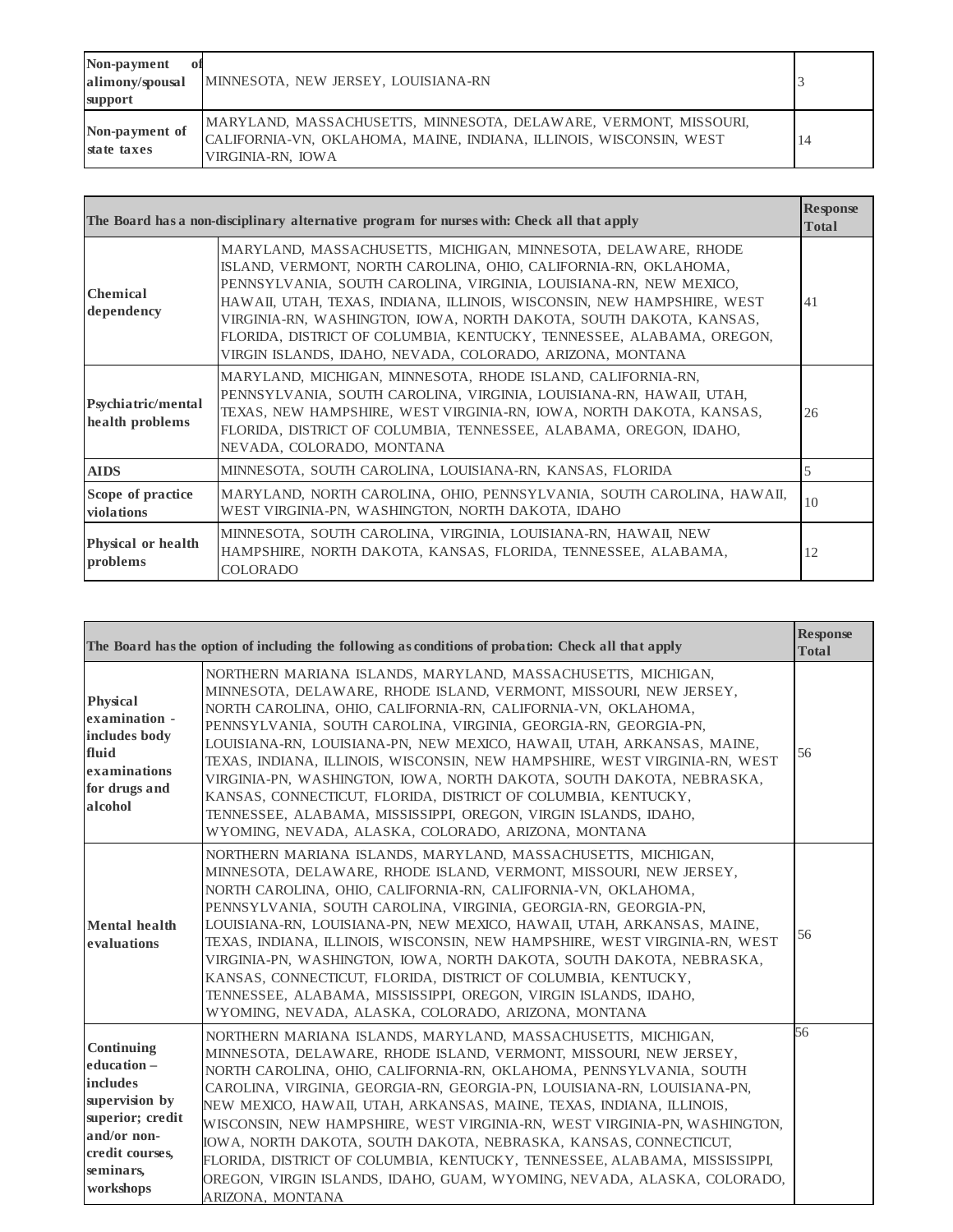| <b>Limitations</b> on<br>practice -<br><i>includes</i><br>restrictions<br>involving work<br>shift or area of<br>nursing practice;<br>denial of<br>authority;<br>administer<br>medications or to<br>perform specific<br>nursing tasks | NORTHERN MARIANA ISLANDS, MARYLAND, MASSACHUSETTS, MICHIGAN,<br>MINNESOTA, DELAWARE, RHODE ISLAND, VERMONT, MISSOURI, NEW JERSEY,<br>NORTH CAROLINA, OHIO, CALIFORNIA-RN, CALIFORNIA-VN, OKLAHOMA,<br>PENNSYLVANIA, SOUTH CAROLINA, VIRGINIA, GEORGIA-RN, GEORGIA-PN,<br>LOUISIANA-RN. LOUISIANA-PN. NEW MEXICO. HAWAII. UTAH. ARKANSAS. MAINE.<br>TEXAS, INDIANA, ILLINOIS, WISCONSIN, NEW HAMPSHIRE, WEST VIRGINIA-RN, WEST<br>VIRGINIA-PN. WASHINGTON. IOWA. NORTH DAKOTA. SOUTH DAKOTA. NEBRASKA.<br>KANSAS, CONNECTICUT, FLORIDA, DISTRICT OF COLUMBIA, KENTUCKY,<br>TENNESSEE, ALABAMA, MISSISSIPPI, OREGON, VIRGIN ISLANDS, IDAHO, GUAM,<br>WYOMING, NEVADA, ALASKA, COLORADO, ARIZONA, MONTANA | 57 |
|--------------------------------------------------------------------------------------------------------------------------------------------------------------------------------------------------------------------------------------|--------------------------------------------------------------------------------------------------------------------------------------------------------------------------------------------------------------------------------------------------------------------------------------------------------------------------------------------------------------------------------------------------------------------------------------------------------------------------------------------------------------------------------------------------------------------------------------------------------------------------------------------------------------------------------------------------------|----|
|--------------------------------------------------------------------------------------------------------------------------------------------------------------------------------------------------------------------------------------|--------------------------------------------------------------------------------------------------------------------------------------------------------------------------------------------------------------------------------------------------------------------------------------------------------------------------------------------------------------------------------------------------------------------------------------------------------------------------------------------------------------------------------------------------------------------------------------------------------------------------------------------------------------------------------------------------------|----|

|                                                          | The Board monitors nurses on probation through: Check all that apply.                                                                                                                                                                                                                                                                                                                                                                                                                                                                                                                                                                                                                                  | <b>Response</b><br><b>Total</b> |
|----------------------------------------------------------|--------------------------------------------------------------------------------------------------------------------------------------------------------------------------------------------------------------------------------------------------------------------------------------------------------------------------------------------------------------------------------------------------------------------------------------------------------------------------------------------------------------------------------------------------------------------------------------------------------------------------------------------------------------------------------------------------------|---------------------------------|
| Employer, self,<br>and/or counselor<br>reports           | NORTHERN MARIANA ISLANDS, MARYLAND, MASSACHUSETTS, MICHIGAN,<br>MINNESOTA, DELAWARE, RHODE ISLAND, VERMONT, MISSOURI, NEW JERSEY,<br>NORTH CAROLINA, OHIO, CALIFORNIA-RN, CALIFORNIA-VN, OKLAHOMA,<br>PENNSYLVANIA, SOUTH CAROLINA, VIRGINIA, GEORGIA-RN, GEORGIA-PN,<br>LOUISIANA-RN, LOUISIANA-PN, NEW MEXICO, HAWAII, UTAH, ARKANSAS, MAINE,<br>TEXAS, INDIANA, ILLINOIS, WISCONSIN, NEW HAMPSHIRE, WEST VIRGINIA-RN, WEST<br>VIRGINIA-PN, WASHINGTON, IOWA, NORTH DAKOTA, SOUTH DAKOTA, NEBRASKA,<br>KANSAS, CONNECTICUT, FLORIDA, DISTRICT OF COLUMBIA, KENTUCKY,<br>TENNESSEE, ALABAMA, MISSISSIPPI, OREGON, VIRGIN ISLANDS, IDAHO, GUAM,<br>WYOMING, NEVADA, ALASKA, COLORADO, ARIZONA, MONTANA | 57                              |
| Drug screens                                             | NORTHERN MARIANA ISLANDS, MARYLAND, MASSACHUSETTS, MICHIGAN,<br>MINNESOTA, DELAWARE, RHODE ISLAND, VERMONT, MISSOURI, NEW JERSEY,<br>NORTH CAROLINA, OHIO, CALIFORNIA-RN, CALIFORNIA-VN, OKLAHOMA,<br>PENNSYLVANIA, VIRGINIA, GEORGIA-RN, GEORGIA-PN, LOUISIANA-RN, LOUISIANA-<br>PN, NEW MEXICO, HAWAII, UTAH, ARKANSAS, TEXAS, INDIANA, ILLINOIS,<br>WISCONSIN, NEW HAMPSHIRE, WEST VIRGINIA-RN, WEST VIRGINIA-PN,<br>WASHINGTON, IOWA, NORTH DAKOTA, SOUTH DAKOTA, NEBRASKA, KANSAS,<br>CONNECTICUT, FLORIDA, KENTUCKY, TENNESSEE, ALABAMA, MISSISSIPPI, OREGON,<br>VIRGIN ISLANDS, IDAHO, WYOMING, NEVADA, ALASKA, COLORADO, ARIZONA,<br><b>MONTANA</b>                                            | 53                              |
| Direct/indirect<br>contact with<br>nurse on<br>probation | NORTHERN MARIANA ISLANDS, MARYLAND, MASSACHUSETTS, MICHIGAN,<br>MINNESOTA, DELAWARE, RHODE ISLAND, VERMONT, MISSOURI, NEW JERSEY,<br>NORTH CAROLINA, OHIO, CALIFORNIA-RN, CALIFORNIA-VN, OKLAHOMA, VIRGINIA,<br>GEORGIA-RN, LOUISIANA-RN, LOUISIANA-PN, NEW MEXICO, UTAH, ARKANSAS,<br>MAINE, TEXAS, INDIANA, ILLINOIS, WISCONSIN, NEW HAMPSHIRE, WEST VIRGINIA-<br>RN, WEST VIRGINIA-PN, WASHINGTON, IOWA, NORTH DAKOTA, SOUTH DAKOTA,<br>KANSAS, CONNECTICUT, FLORIDA, DISTRICT OF COLUMBIA, KENTUCKY, TENNESSEE,<br>ALABAMA, MISSISSIPPI, OREGON, IDAHO, WYOMING, NEVADA, ALASKA,<br>COLORADO, ARIZONA                                                                                              | 49                              |

|                | Board can charge a probation/monitoring fee (yes/no)                                                                                                                                                                                                                                                                                                                                                                                                                            | <b>Response</b><br><b>Total</b> |
|----------------|---------------------------------------------------------------------------------------------------------------------------------------------------------------------------------------------------------------------------------------------------------------------------------------------------------------------------------------------------------------------------------------------------------------------------------------------------------------------------------|---------------------------------|
| <b>Yes</b>     | NORTHERN MARIANA ISLANDS, SOUTH CAROLINA, GEORGIA-RN, GEORGIA-PN,<br>LOUISIANA-RN, LOUISIANA-PN, NEW MEXICO, ILLINOIS, NEW HAMPSHIRE, WEST<br>VIRGINIA-RN, WEST VIRGINIA-PN, NORTH DAKOTA, KANSAS, ALABAMA, NEVADA                                                                                                                                                                                                                                                              | 15                              |
| N <sub>0</sub> | MARYLAND, MASSACHUSETTS, MICHIGAN, MINNESOTA, DELAWARE, RHODE ISLAND,<br>VERMONT, MISSOURI, NEW JERSEY, NORTH CAROLINA, OHIO, CALIFORNIA-RN,<br>CALIFORNIA-VN, OKLAHOMA, PENNSYLVANIA, VIRGINIA, HAWAII, UTAH,<br>ARKANSAS, MAINE, TEXAS, INDIANA, WISCONSIN, WASHINGTON, IOWA, SOUTH<br>DAKOTA, NEBRASKA, CONNECTICUT, FLORIDA, DISTRICT OF COLUMBIA,<br>KENTUCKY, TENNESSEE, MISSISSIPPI, OREGON, VIRGIN ISLANDS, IDAHO,<br>GUAM, WYOMING, ALASKA, COLORADO, ARIZONA, MONTANA | 42                              |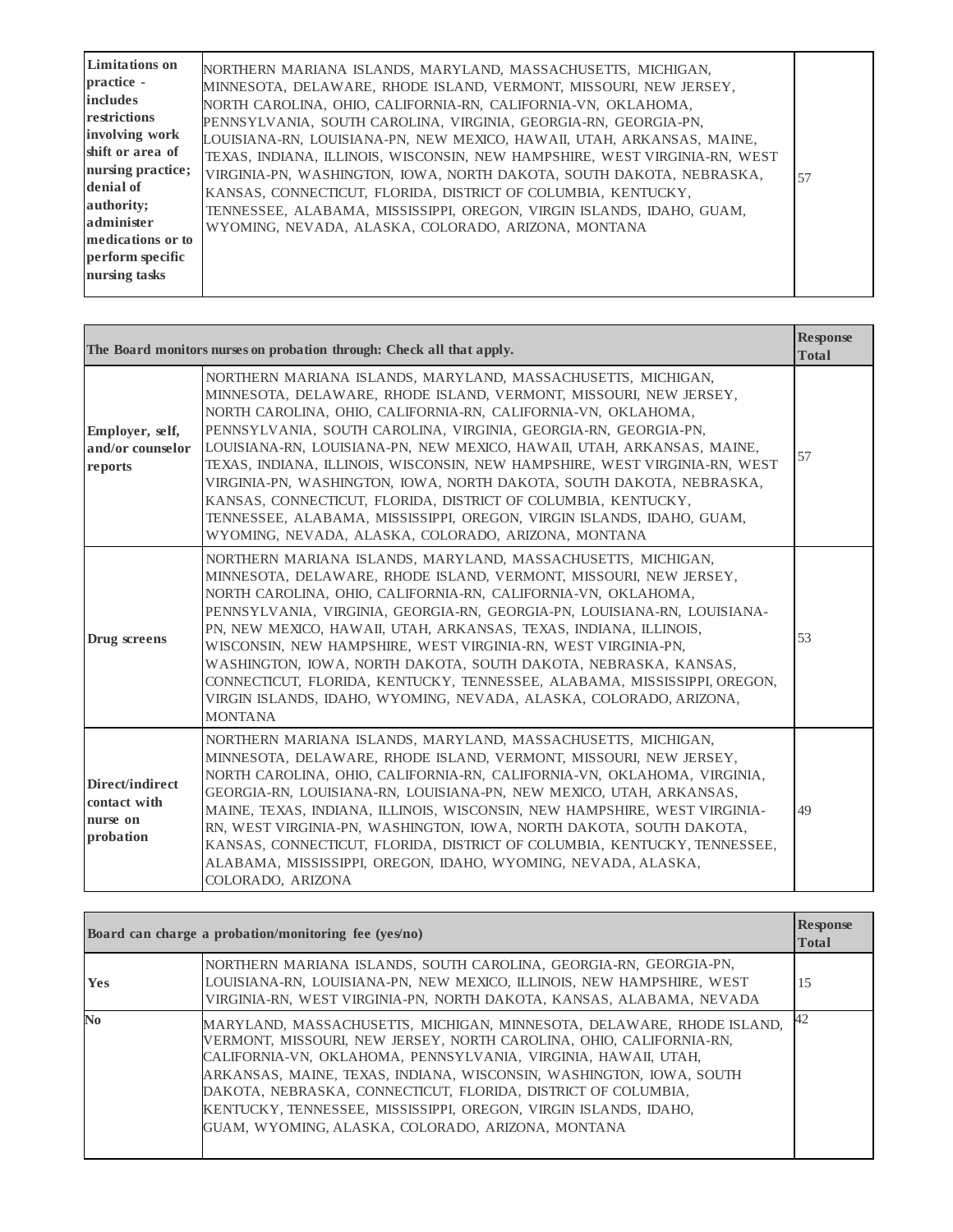| Board can recoup investigative fees (yes/no) |                                                                                                                                                                                                                                                                                                                                                                                              | <b>Response</b><br><b>Total</b> |
|----------------------------------------------|----------------------------------------------------------------------------------------------------------------------------------------------------------------------------------------------------------------------------------------------------------------------------------------------------------------------------------------------------------------------------------------------|---------------------------------|
| <b>Yes</b>                                   | NEW JERSEY, CALIFORNIA-RN, CALIFORNIA-VN, OKLAHOMA, PENNSYLVANIA, SOUTH<br>CAROLINA, GEORGIA-RN, GEORGIA-PN, LOUISIANA-RN, LOUISIANA-PN, NEW MEXICO,<br>HAWAII, WISCONSIN, NEW HAMPSHIRE, WEST VIRGINIA-RN, WEST VIRGINIA-PN,<br>WASHINGTON, NORTH DAKOTA, FLORIDA, TENNESSEE, IDAHO, NEVADA, MONTANA                                                                                        | 23                              |
| $\mathbf{N}\mathbf{0}$                       | NORTHERN MARIANA ISLANDS, MARYLAND, MASSACHUSETTS, MICHIGAN,<br>MINNESOTA, DELAWARE, RHODE ISLAND, VERMONT, MISSOURI, NORTH CAROLINA,<br>OHIO, VIRGINIA, UTAH, ARKANSAS, MAINE, TEXAS, INDIANA, ILLINOIS, IOWA, SOUTH<br>DAKOTA, NEBRASKA, KANSAS, CONNECTICUT, DISTRICT OF COLUMBIA, KENTUCKY,<br>ALABAMA, MISSISSIPPI, OREGON, VIRGIN ISLANDS, GUAM, WYOMING, ALASKA,<br>COLORADO, ARIZONA | 34                              |

| Board can recoup legal fees (yes/no) |                                                                                                                                                                                                                                                                                                                                                                                                                                         | <b>Response</b><br><b>Total</b> |
|--------------------------------------|-----------------------------------------------------------------------------------------------------------------------------------------------------------------------------------------------------------------------------------------------------------------------------------------------------------------------------------------------------------------------------------------------------------------------------------------|---------------------------------|
| <b>Yes</b>                           | MINNESOTA, NEW JERSEY, CALIFORNIA-RN, CALIFORNIA-VN, OKLAHOMA, SOUTH<br>CAROLINA, GEORGIA-RN, GEORGIA-PN, LOUISIANA-RN, NEW MEXICO, HAWAII,<br>INDIANA, WISCONSIN, NEW HAMPSHIRE, WEST VIRGINIA-RN, WASHINGTON, IOWA,<br>KANSAS, FLORIDA, TENNESSEE, NEVADA, MONTANA                                                                                                                                                                    | 22                              |
| $\mathbf{N}\mathbf{0}$               | NORTHERN MARIANA ISLANDS, MARYLAND, MASSACHUSETTS, MICHIGAN,<br>DELAWARE, RHODE ISLAND, VERMONT, MISSOURI, NORTH CAROLINA, OHIO,<br>PENNSYLVANIA, VIRGINIA, LOUISIANA-PN, UTAH, ARKANSAS, MAINE, TEXAS,<br>ILLINOIS, WEST VIRGINIA-PN, NORTH DAKOTA, SOUTH DAKOTA, NEBRASKA,<br>CONNECTICUT, DISTRICT OF COLUMBIA, KENTUCKY, ALABAMA, MISSISSIPPI,<br>OREGON, VIRGIN ISLANDS, IDAHO, GUAM, WYOMING, ALASKA, COLORADO,<br><b>ARIZONA</b> | 35                              |

| Board has subpoena power (yes/no) |                                                                                                                                                                                                                                                                                                                                                                                                                                                                                                                                                                                                                                                               | <b>Response</b><br><b>Total</b> |
|-----------------------------------|---------------------------------------------------------------------------------------------------------------------------------------------------------------------------------------------------------------------------------------------------------------------------------------------------------------------------------------------------------------------------------------------------------------------------------------------------------------------------------------------------------------------------------------------------------------------------------------------------------------------------------------------------------------|---------------------------------|
| <b>Yes</b>                        | NORTHERN MARIANA ISLANDS, MARYLAND, MASSACHUSETTS, MICHIGAN,<br>MINNESOTA, DELAWARE, RHODE ISLAND, MISSOURI, NEW JERSEY, NORTH CAROLINA,<br>OHIO, CALIFORNIA-RN, CALIFORNIA-VN, OKLAHOMA, PENNSYLVANIA, SOUTH<br>CAROLINA, VIRGINIA, GEORGIA-RN, GEORGIA-PN, LOUISIANA-RN, LOUISIANA-PN, NEW<br>MEXICO, HAWAII, UTAH, ARKANSAS, MAINE, TEXAS, INDIANA, WISCONSIN, NEW<br>HAMPSHIRE, WEST VIRGINIA-RN, WEST VIRGINIA-PN, WASHINGTON, IOWA, NORTH<br>DAKOTA, SOUTH DAKOTA, KANSAS, CONNECTICUT, DISTRICT OF COLUMBIA,<br>KENTUCKY, TENNESSEE, ALABAMA, MISSISSIPPI, OREGON, VIRGIN ISLANDS,<br>IDAHO, GUAM, WYOMING, NEVADA, ALASKA, COLORADO, ARIZONA, MONTANA | 53                              |
| $\mathbf{N}$ <sub>0</sub>         | VERMONT, NEBRASKA, FLORIDA                                                                                                                                                                                                                                                                                                                                                                                                                                                                                                                                                                                                                                    |                                 |

|                        | Do you have a continued competence requirement (yes/no)?                                                                                                                                                                                                                                                                                                                                                                                                                                                                                                                    | <b>Response</b><br><b>Total</b> |
|------------------------|-----------------------------------------------------------------------------------------------------------------------------------------------------------------------------------------------------------------------------------------------------------------------------------------------------------------------------------------------------------------------------------------------------------------------------------------------------------------------------------------------------------------------------------------------------------------------------|---------------------------------|
| <b>Yes</b>             | NORTHERN MARIANA ISLANDS, MARYLAND, MASSACHUSETTS, MICHIGAN,<br>MINNESOTA, DELAWARE, VERMONT, NEW JERSEY, NORTH CAROLINA, OHIO,<br>CALIFORNIA-RN, CALIFORNIA-VN, PENNSYLVANIA, SOUTH CAROLINA, LOUISIANA-RN,<br>LOUISIANA-PN, NEW MEXICO, HAWAII, UTAH, ARKANSAS, TEXAS, ILLINOIS, NEW<br>HAMPSHIRE, WEST VIRGINIA-RN, WEST VIRGINIA-PN, WASHINGTON, IOWA, NORTH<br>DAKOTA, SOUTH DAKOTA, NEBRASKA, KANSAS, FLORIDA, DISTRICT OF COLUMBIA,<br>KENTUCKY, TENNESSEE, ALABAMA, MISSISSIPPI, OREGON, VIRGIN ISLANDS, IDAHO,<br>GUAM, WYOMING, NEVADA, ALASKA, COLORADO, MONTANA | 46                              |
| $\mathbf{N}\mathbf{0}$ | AMERICAN SAMOA, RHODE ISLAND, MISSOURI, OKLAHOMA, VIRGINIA, GEORGIA-RN,<br>GEORGIA-PN, MAINE, INDIANA, WISCONSIN, CONNECTICUT, ARIZONA                                                                                                                                                                                                                                                                                                                                                                                                                                      | 12                              |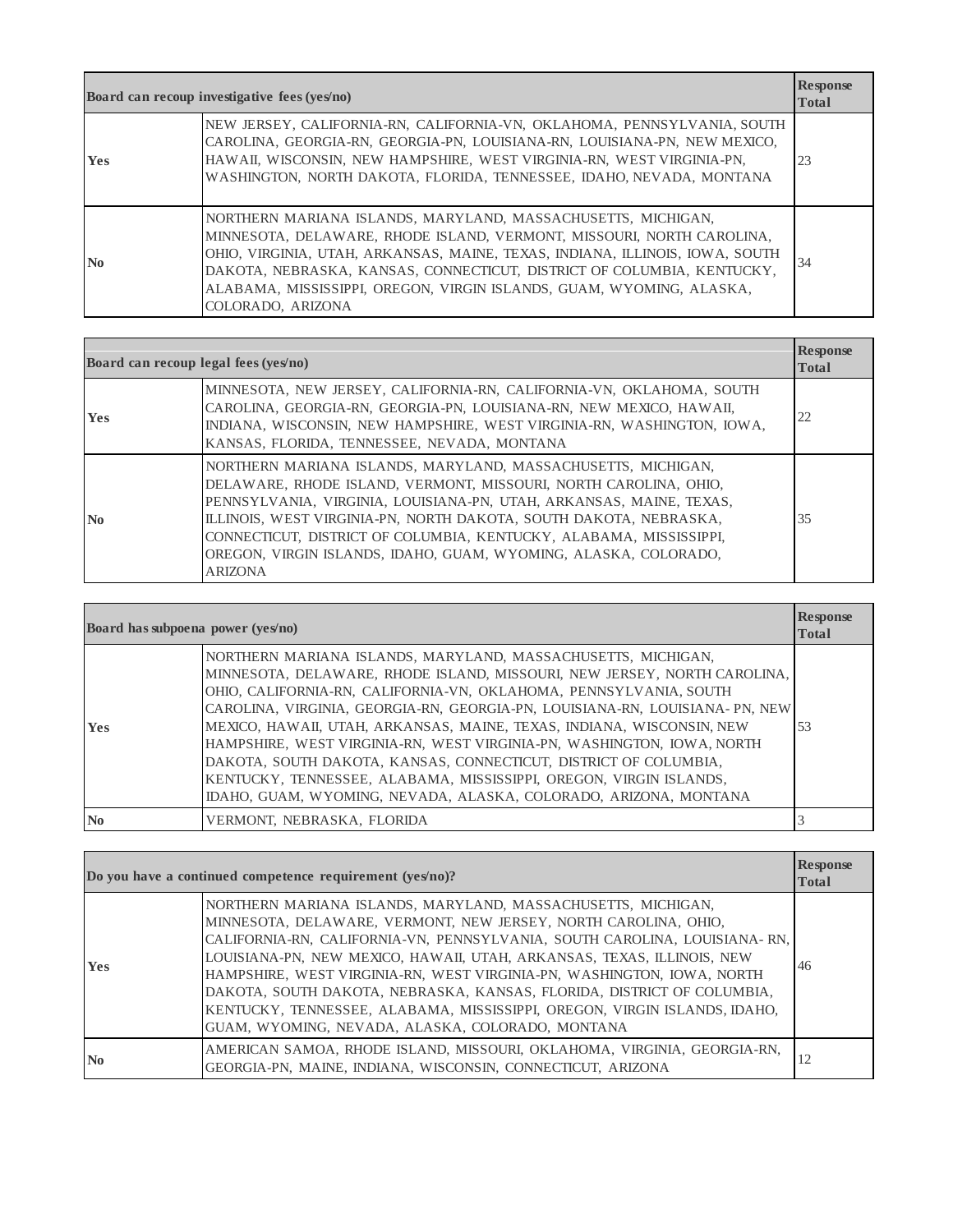| If Yes, check all that apply                                                                                                                    |                                                                                                                                                                                                                                                                                                                                                                                                                                                                                    | <b>Response</b><br><b>Total</b> |
|-------------------------------------------------------------------------------------------------------------------------------------------------|------------------------------------------------------------------------------------------------------------------------------------------------------------------------------------------------------------------------------------------------------------------------------------------------------------------------------------------------------------------------------------------------------------------------------------------------------------------------------------|---------------------------------|
| Peer review                                                                                                                                     | SOUTH CAROLINA, NEW HAMPSHIRE, TENNESSEE, IDAHO                                                                                                                                                                                                                                                                                                                                                                                                                                    | $\overline{4}$                  |
| Continuing<br><b>Education</b>                                                                                                                  | NORTHERN MARIANA ISLANDS, MASSACHUSETTS, MICHIGAN, MINNESOTA,<br>DELAWARE, NEW JERSEY, NORTH CAROLINA, OHIO, CALIFORNIA-RN, CALIFORNIA-<br>VN, PENNSYLVANIA, SOUTH CAROLINA, LOUISIANA-RN, NEW MEXICO, HAWAII,<br>UTAH, ARKANSAS, TEXAS, ILLINOIS, NEW HAMPSHIRE, WEST VIRGINIA-RN, WEST<br>VIRGINIA-PN, WASHINGTON, IOWA, NORTH DAKOTA, NEBRASKA, KANSAS, FLORIDA,<br>DISTRICT OF COLUMBIA, KENTUCKY, TENNESSEE, ALABAMA, VIRGIN ISLANDS,<br>IDAHO, GUAM, NEVADA, ALASKA, MONTANA | 38                              |
| Periodic<br><b>Refresher Course</b>                                                                                                             | MINNESOTA, NORTH CAROLINA, SOUTH CAROLINA, NEW HAMPSHIRE, NORTH<br>DAKOTA, NEBRASKA, TENNESSEE                                                                                                                                                                                                                                                                                                                                                                                     | 7                               |
| Competency<br><b>Examination</b>                                                                                                                | SOUTH CAROLINA, NEW HAMPSHIRE, TENNESSEE                                                                                                                                                                                                                                                                                                                                                                                                                                           | 3                               |
| <b>Minimal Practice</b><br><b>Hours</b>                                                                                                         | MARYLAND, DELAWARE, VERMONT, CALIFORNIA-RN, SOUTH CAROLINA,<br>LOUISIANA-RN, UTAH, NEW HAMPSHIRE, WEST VIRGINIA-PN, WASHINGTON, NORTH<br>DAKOTA, SOUTH DAKOTA, NEBRASKA, TENNESSEE, OREGON, VIRGIN ISLANDS,<br>IDAHO, WYOMING, ALASKA                                                                                                                                                                                                                                              | 19                              |
| <b>Continued</b><br>Competence<br><b>Assessment</b>                                                                                             | NORTH CAROLINA, SOUTH CAROLINA, NEW HAMPSHIRE, WASHINGTON,<br><b>TENNESSEE</b>                                                                                                                                                                                                                                                                                                                                                                                                     | 5                               |
| 140 hours of<br>active practice<br>per year/480<br>hours over 6<br>years                                                                        | <b>SOUTH DAKOTA</b>                                                                                                                                                                                                                                                                                                                                                                                                                                                                |                                 |
| Certification in a<br>specialty area;<br>formal<br>educational credit<br>hours                                                                  | <b>ARKANSAS</b>                                                                                                                                                                                                                                                                                                                                                                                                                                                                    |                                 |
| <b>National</b><br><b>Certification</b>                                                                                                         | <b>IDAHO</b>                                                                                                                                                                                                                                                                                                                                                                                                                                                                       | 1                               |
| or certification                                                                                                                                | <b>ALABAMA</b>                                                                                                                                                                                                                                                                                                                                                                                                                                                                     | 1                               |
| professional<br>activities                                                                                                                      | <b>VIRGIN ISLANDS</b>                                                                                                                                                                                                                                                                                                                                                                                                                                                              | 1                               |
| Professional<br>Responsibility-<br>proof of<br>competency is<br>required to reuse.<br><b>Fail to practice</b><br>within 5<br>years (rules/regs) | <b>MISSISSIPPI</b>                                                                                                                                                                                                                                                                                                                                                                                                                                                                 |                                 |
| Professional/<br>(uncompensated)<br>activities                                                                                                  | <b>ALASKA</b>                                                                                                                                                                                                                                                                                                                                                                                                                                                                      | 1                               |
| reactivation<br>program, NCLEX,<br>practice in another PENNSYLVANIA<br>jurisdiction                                                             |                                                                                                                                                                                                                                                                                                                                                                                                                                                                                    | 1                               |
| Refresher after<br>five years of non-<br>practice                                                                                               | <b>NEVADA</b>                                                                                                                                                                                                                                                                                                                                                                                                                                                                      | 1                               |
| Refresher course<br>for reactivation                                                                                                            | <b>FLORIDA</b>                                                                                                                                                                                                                                                                                                                                                                                                                                                                     | 1                               |
| after 5 years.                                                                                                                                  |                                                                                                                                                                                                                                                                                                                                                                                                                                                                                    |                                 |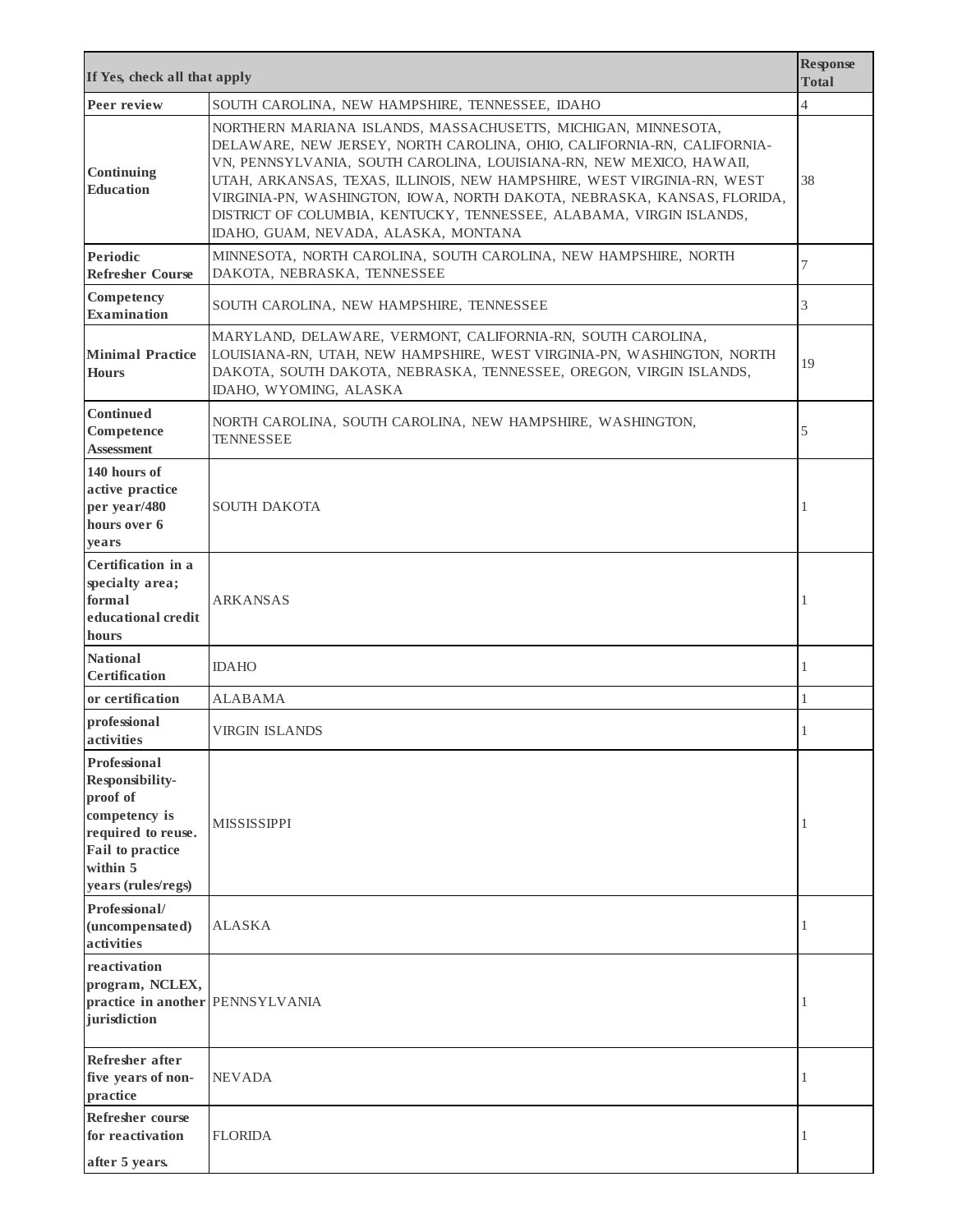| <b>Satisfactory</b><br>employment<br>evaluation | <b>KENTUCKY</b>                                                  |  |
|-------------------------------------------------|------------------------------------------------------------------|--|
| Self assessment,                                | $\left  \text{learning plan}, \text{and} \right $ NORTH CAROLINA |  |
| choice of learning<br>activity                  |                                                                  |  |

|                | The Board may recognize the practice hours a licensee voluntarily provides to an organization such as the American<br>Red Cross, disaster relief, CPR, etc. as contributing towards the continued competence practice requirement (yes/no)                                                                        | <b>Response</b><br>Total |
|----------------|-------------------------------------------------------------------------------------------------------------------------------------------------------------------------------------------------------------------------------------------------------------------------------------------------------------------|--------------------------|
| Yes            | MARYLAND, DELAWARE, VERMONT, NEW JERSEY, NORTH CAROLINA, CALIFORNIA-<br>RN, SOUTH CAROLINA, LOUISIANA-RN, UTAH, NEW HAMPSHIRE, WEST VIRGINIA-PN,<br>WASHINGTON, NORTH DAKOTA, SOUTH DAKOTA, NEBRASKA, CONNECTICUT,<br>TENNESSEE, MISSISSIPPI, OREGON, VIRGIN ISLANDS, IDAHO, NEVADA, ALASKA,<br>COLORADO, ARIZONA | 25                       |
| N <sub>0</sub> | NORTHERN MARIANA ISLANDS, MASSACHUSETTS, MICHIGAN, MINNESOTA, RHODE<br>ISLAND, MISSOURI, OHIO, CALIFORNIA-VN, OKLAHOMA, PENNSYLVANIA, VIRGINIA,<br>NEW MEXICO, HAWAII, ARKANSAS, TEXAS, ILLINOIS, WEST VIRGINIA-RN, IOWA,<br>KANSAS, FLORIDA, DISTRICT OF COLUMBIA, KENTUCKY, ALABAMA, GUAM,<br>WYOMING, MONTANA  | 26                       |

|                            | Continuing education by subject matter is required as part of licensure maintenance $(yes/no)$                                                                                                                                                                                                                                                                                                                                                                                                               | <b>Response</b><br><b>Total</b> |
|----------------------------|--------------------------------------------------------------------------------------------------------------------------------------------------------------------------------------------------------------------------------------------------------------------------------------------------------------------------------------------------------------------------------------------------------------------------------------------------------------------------------------------------------------|---------------------------------|
| <b>Yes</b>                 | MICHIGAN, NEW JERSEY, OHIO, HAWAII, TEXAS, WEST VIRGINIA-RN, WEST<br>VIRGINIA-PN, WASHINGTON, IOWA, FLORIDA, KENTUCKY, ALABAMA, OREGON,<br>IDAHO, GUAM, MONTANA                                                                                                                                                                                                                                                                                                                                              | 16                              |
| $\mathbf{N}$ <sub>0</sub>  | NORTHERN MARIANA ISLANDS, AMERICAN SAMOA, MARYLAND, MASSACHUSETTS,<br>MINNESOTA, DELAWARE, RHODE ISLAND, VERMONT, MISSOURI, NORTH CAROLINA,<br>CALIFORNIA-RN, CALIFORNIA-VN, OKLAHOMA, PENNSYLVANIA, SOUTH CAROLINA,<br>VIRGINIA, LOUISIANA-RN, NEW MEXICO, UTAH, ARKANSAS, MAINE, INDIANA,<br>ILLINOIS, WISCONSIN, NEW HAMPSHIRE, NORTH DAKOTA, SOUTH DAKOTA,<br>NEBRASKA, KANSAS, CONNECTICUT, DISTRICT OF COLUMBIA, TENNESSEE,<br>MISSISSIPPI, VIRGIN ISLANDS, WYOMING, NEVADA, ALASKA, COLORADO, ARIZONA | 39                              |
| No Information<br>Provided | GEORGIA-RN, GEORGIA-PN, LOUISIANA-PN                                                                                                                                                                                                                                                                                                                                                                                                                                                                         |                                 |

| If Yes, check all that apply |                                                                                   | <b>Response</b><br><b>Total</b> |
|------------------------------|-----------------------------------------------------------------------------------|---------------------------------|
| <b>AIDS</b>                  | NEW JERSEY, FLORIDA, KENTUCKY, GUAM                                               | 4                               |
| Child abuse                  | NEW JERSEY, IOWA, KENTUCKY, GUAM                                                  | 4                               |
| <b>Domestic</b><br>violence  | NEW JERSEY, FLORIDA, KENTUCKY, GUAM                                               | 4                               |
| End of life                  | NEW JERSEY, WEST VIRGINIA-PN, GUAM                                                |                                 |
| Law and rules                | NEW JERSEY, OHIO, ALABAMA                                                         |                                 |
| Pain<br>management           | MICHIGAN, NEW JERSEY, WEST VIRGINIA-PN, OREGON, GUAM                              |                                 |
| Pharmacology                 | NEW JERSEY, HAWAII, WASHINGTON, KENTUCKY, ALABAMA, IDAHO, GUAM,<br><b>MONTANA</b> | 8                               |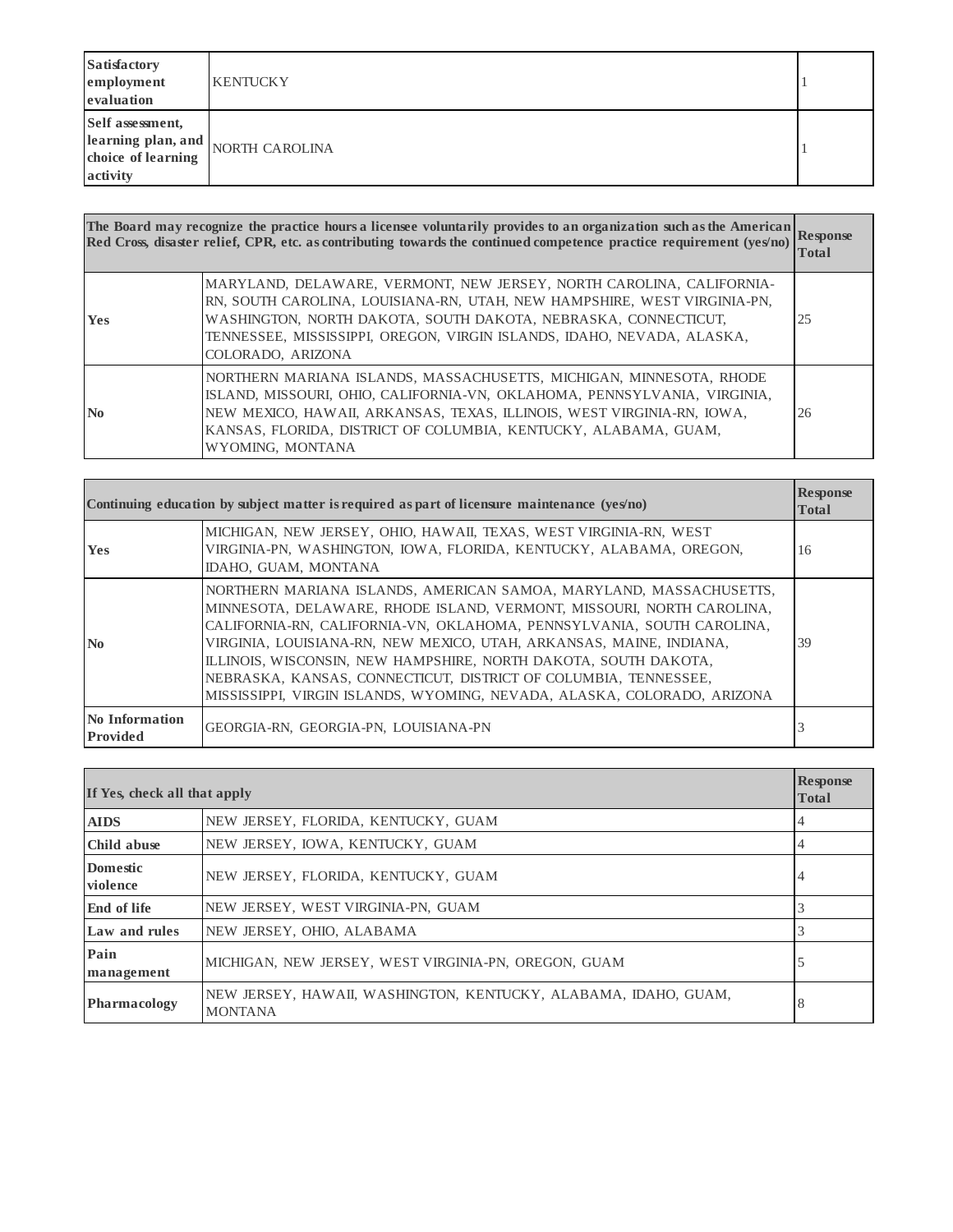|                            | Is your Board considering implementing any continued competence mechanisms (yes/no)?                                                                                                                                                                                                                                                                                                                                                                           | <b>Response</b><br><b>Total</b> |
|----------------------------|----------------------------------------------------------------------------------------------------------------------------------------------------------------------------------------------------------------------------------------------------------------------------------------------------------------------------------------------------------------------------------------------------------------------------------------------------------------|---------------------------------|
| <b>Yes</b>                 | NORTHERN MARIANA ISLANDS, AMERICAN SAMOA, NEW JERSEY, OKLAHOMA,<br>VIRGINIA, GEORGIA-RN, NEW MEXICO, HAWAII, NEW HAMPSHIRE, WASHINGTON,<br>MISSISSIPPI, OREGON, VIRGIN ISLANDS, IDAHO, WYOMING                                                                                                                                                                                                                                                                 | 15                              |
| $\mathbf{N}\mathbf{0}$     | MARYLAND, MASSACHUSETTS, MICHIGAN, MINNESOTA, DELAWARE, RHODE ISLAND,<br>VERMONT, MISSOURI, OHIO, CALIFORNIA-RN, CALIFORNIA-VN, PENNSYLVANIA,<br>SOUTH CAROLINA, GEORGIA-PN, LOUISIANA-RN, UTAH, ARKANSAS, MAINE, TEXAS,<br>INDIANA, ILLINOIS, WISCONSIN, WEST VIRGINIA-RN, WEST VIRGINIA-PN, IOWA,<br>NORTH DAKOTA, SOUTH DAKOTA, NEBRASKA, KANSAS, CONNECTICUT, FLORIDA,<br>KENTUCKY, TENNESSEE, ALABAMA, GUAM, NEVADA, COLORADO, ARIZONA,<br><b>MONTANA</b> | 39                              |
| No Information<br>Provided | NORTH CAROLINA, LOUISIANA-PN, DISTRICT OF COLUMBIA, ALASKA                                                                                                                                                                                                                                                                                                                                                                                                     | 4                               |

|                           | Have you set a target date for implementation $(ves/no)$ ?                                                                                                              | <b>Response</b><br><b>Total</b> |
|---------------------------|-------------------------------------------------------------------------------------------------------------------------------------------------------------------------|---------------------------------|
| <b>Yes</b>                | OKLAHOMA, VIRGINIA, WASHINGTON, KENTUCKY                                                                                                                                |                                 |
| $\mathbf{N}$ <sub>0</sub> | NORTHERN MARIANA ISLANDS, NEW JERSEY, NORTH CAROLINA, GEORGIA-RN,<br>NEW MEXICO, HAWAII, NEW HAMPSHIRE, WEST VIRGINIA-RN, MISSISSIPPI,<br>OREGON, VIRGIN ISLANDS, IDAHO |                                 |

| If yes, what mechanisms are you considering? (please specify) |                         | <b>Response</b><br><b>Total</b> |
|---------------------------------------------------------------|-------------------------|---------------------------------|
| awaiting NCSBN work to be<br>completed                        | <b>VIRGIN ISLANDS</b>   |                                 |
| Considering evidence of<br>'lifelong learning'                | <b>IDAHO</b>            |                                 |
| continued competency<br>assessment for RNs                    | <b>HAWAII</b>           |                                 |
| <b>Employment evaluations</b><br>and competency checks        | <b>WEST VIRGINIA-RN</b> |                                 |
| Have implemented already                                      | <b>KENTUCKY</b>         |                                 |
| <b>Initial Stages of Exploring</b><br>Model                   | <b>OREGON</b>           |                                 |
| Looking at research re<br>issue                               | <b>MISSISSIPPI</b>      |                                 |
| regulations waiting to be<br>signed by governor.              | <b>VIRGINIA</b>         | 1                               |

|                                   | The Board is considering modifying its continued competency requirements (yes/no)?                                                                                                                                                                                                                                                                                                                                                                                                 | <b>Response</b><br><b>Total</b> |
|-----------------------------------|------------------------------------------------------------------------------------------------------------------------------------------------------------------------------------------------------------------------------------------------------------------------------------------------------------------------------------------------------------------------------------------------------------------------------------------------------------------------------------|---------------------------------|
| <b>Yes</b>                        | AMERICAN SAMOA, NEW JERSEY, VIRGINIA, NEW MEXICO, WEST VIRGINIA-PN,<br>WASHINGTON, DISTRICT OF COLUMBIA, TENNESSEE, OREGON, VIRGIN ISLANDS,<br>IDAHO, GUAM, WYOMING, ALASKA                                                                                                                                                                                                                                                                                                        | 14                              |
| $\mathbf{N}\mathbf{0}$            | MARYLAND, MASSACHUSETTS, MICHIGAN, MINNESOTA, DELAWARE, RHODE ISLAND,<br>VERMONT, MISSOURI, NORTH CAROLINA, OHIO, CALIFORNIA-RN, CALIFORNIA-VN,<br>OKLAHOMA, PENNSYLVANIA, SOUTH CAROLINA, GEORGIA-PN, LOUISIANA-RN,<br>HAWAII, UTAH, ARKANSAS, MAINE, TEXAS, INDIANA, ILLINOIS, WISCONSIN, NEW<br>HAMPSHIRE, WEST VIRGINIA-RN, IOWA, NORTH DAKOTA, SOUTH DAKOTA,<br>NEBRASKA, KANSAS, CONNECTICUT, FLORIDA, KENTUCKY, ALABAMA, MISSISSIPPI,<br>NEVADA, COLORADO, ARIZONA, MONTANA | 41                              |
| No Information<br><b>Provided</b> | NORTHERN MARIANA ISLANDS, GEORGIA-RN, LOUISIANA-PN                                                                                                                                                                                                                                                                                                                                                                                                                                 |                                 |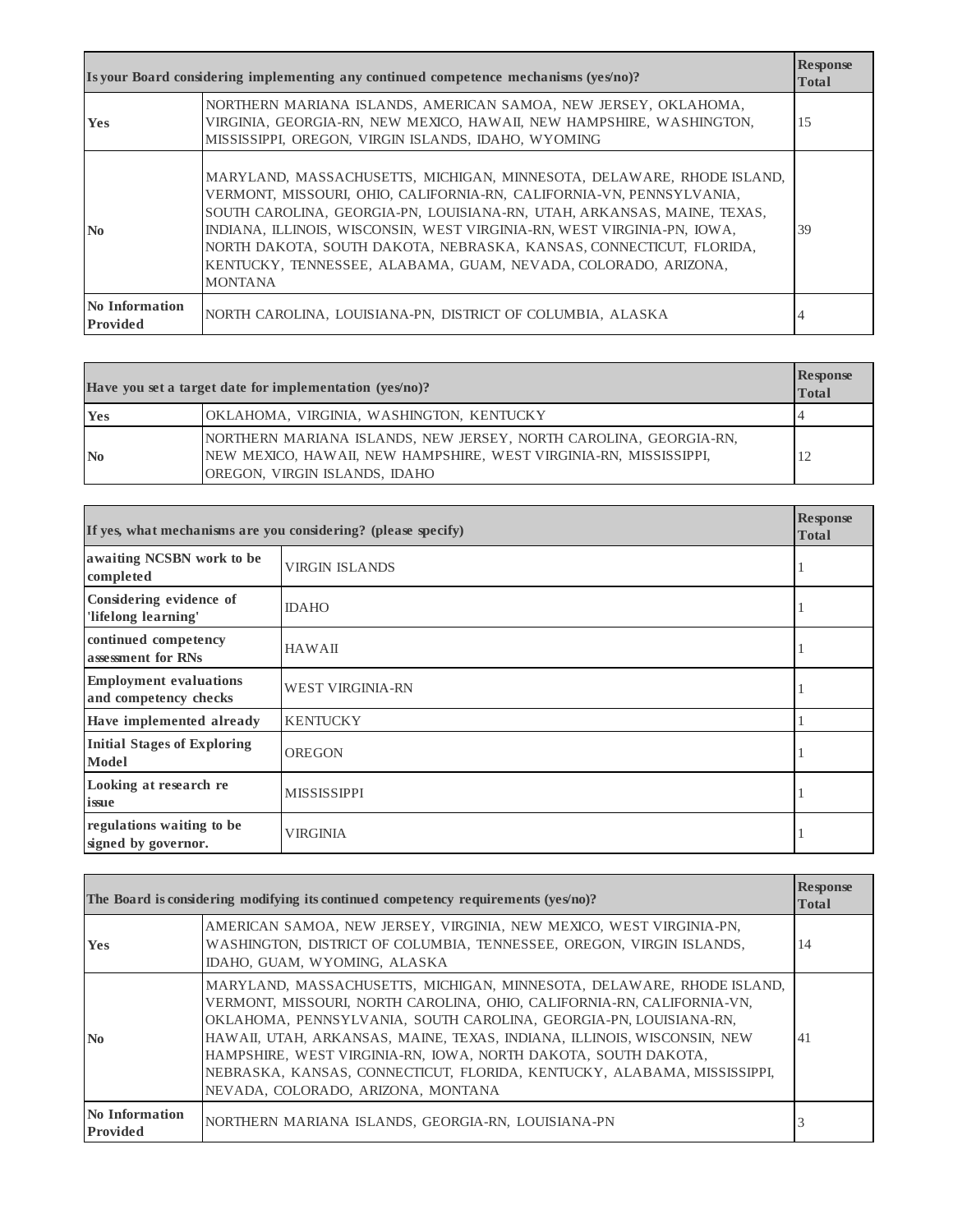| If yes, what mechanisms are you considering? (please specify)                         |                         | <b>Response</b><br><b>Total</b> |
|---------------------------------------------------------------------------------------|-------------------------|---------------------------------|
| 2 contact hours in<br>substance abuse now<br>required by law                          | <b>WEST VIRGINIA-PN</b> |                                 |
| Current requirements are<br>for APRNs only; considering<br>requirements for LPNs, RNs | <b>IDAHO</b>            |                                 |
| Not yet determined.                                                                   | <b>NEW MEXICO</b>       |                                 |
| <b>Prescriber course</b>                                                              | <b>TENNESSEE</b>        |                                 |
| still studying                                                                        | <b>ALABAMA</b>          |                                 |
| To be determined                                                                      | <b>OREGON</b>           |                                 |
| unknown at this time.                                                                 | <b>ALASKA</b>           |                                 |

|                | The Board of Nursing regulates assistive personnel (yes/no)                                                                                                                                                                                                                                                                                                                                    | <b>Response</b><br><b>Total</b> |
|----------------|------------------------------------------------------------------------------------------------------------------------------------------------------------------------------------------------------------------------------------------------------------------------------------------------------------------------------------------------------------------------------------------------|---------------------------------|
| <b>Yes</b>     | NORTHERN MARIANA ISLANDS, MARYLAND, VERMONT, NEW JERSEY, NORTH<br>CAROLINA, OHIO, OKLAHOMA, VIRGINIA, NEW MEXICO, ARKANSAS, NEW HAMPSHIRE,<br>WEST VIRGINIA-RN, NORTH DAKOTA, SOUTH DAKOTA, FLORIDA, DISTRICT OF<br>COLUMBIA, MISSISSIPPI, OREGON, VIRGIN ISLANDS, IDAHO, WYOMING, NEVADA,<br>ALASKA, ARIZONA, MONTANA                                                                         | 25                              |
| N <sub>0</sub> | AMERICAN SAMOA, MASSACHUSETTS, MICHIGAN, MINNESOTA, DELAWARE, RHODE<br>ISLAND, MISSOURI, CALIFORNIA-RN, CALIFORNIA-VN, PENNSYLVANIA, SOUTH<br>CAROLINA, GEORGIA-RN, GEORGIA-PN, LOUISIANA-RN, LOUISIANA-PN, HAWAII, UTAH,<br>MAINE, TEXAS, INDIANA, ILLINOIS, WISCONSIN, WEST VIRGINIA-PN, WASHINGTON,<br>IOWA, NEBRASKA, KANSAS, CONNECTICUT, KENTUCKY,<br>TENNESSEE, ALABAMA, GUAM, COLORADO | 33                              |

| If No, who does? (please identify)                                                                                                                    |                        | <b>Response</b><br><b>Total</b> |
|-------------------------------------------------------------------------------------------------------------------------------------------------------|------------------------|---------------------------------|
| <b>Department of Community</b><br>Health                                                                                                              | <b>GEORGIA-RN</b>      |                                 |
| <b>Department of Health</b>                                                                                                                           | RHODE ISLAND, UTAH     | $\mathfrak{2}$                  |
| Department of Health and<br><b>Family Services</b>                                                                                                    | <b>WISCONSIN</b>       | 1                               |
| Department of Health and<br><b>Hospitals</b>                                                                                                          | <b>LOUISIANA-RN</b>    |                                 |
| department of health and<br>human services                                                                                                            | <b>MONTANA</b>         |                                 |
| Department of Health and<br><b>Human Services, CNA</b><br><b>Registry</b>                                                                             | <b>MAINE</b>           |                                 |
| Department of Health has<br>responsibility for discipline<br>and Nursing Commission has<br>responsibility for nursing<br>assistant training programs. | <b>WASHINGTON</b>      |                                 |
| Department of<br><b>Health/Employers</b>                                                                                                              | <b>MISSOURI</b>        | 1                               |
| <b>Department of Inspections</b><br>and Appeals                                                                                                       | <b>IOWA</b>            |                                 |
| <b>Department of Public</b><br><b>Health</b>                                                                                                          | CALIFORNIA-RN, ALABAMA | 2                               |
| Dept of Health                                                                                                                                        | INDIANA, CONNECTICUT   | 2                               |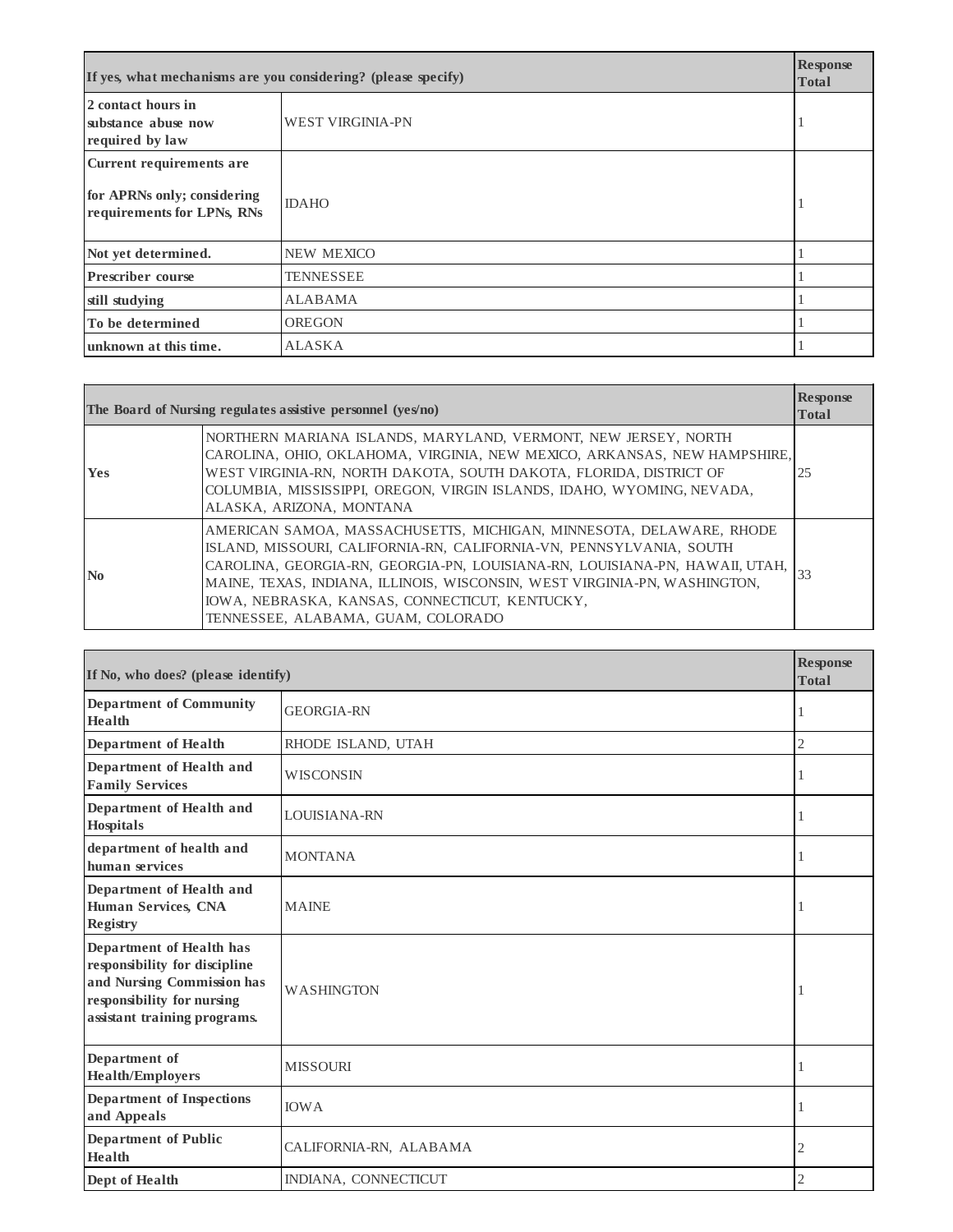| Dept of Health &<br><b>Environmental Control has</b><br><b>Abuse Registry</b>          | <b>SOUTH CAROLINA</b>   | 1 |
|----------------------------------------------------------------------------------------|-------------------------|---|
| Dept of Public Health<br><b>Services</b>                                               | <b>CALIFORNIA-VN</b>    | 1 |
| <b>Dept of State Health</b>                                                            |                         |   |
| <b>Services</b>                                                                        | <b>TEXAS</b>            | 1 |
| Division of Long Term Care<br><b>Residents Protection</b>                              | <b>DELAWARE</b>         | 1 |
| Division of Public Health -<br><b>Licensure Unit</b>                                   | <b>NEBRASKA</b>         | 1 |
| <b>Facilities</b>                                                                      | <b>COLORADO</b>         | 1 |
| Georgia Health Partnership                                                             | <b>GEORGIA-PN</b>       | 1 |
| <b>Health Care Facilities</b>                                                          | <b>TENNESSEE</b>        | 1 |
| <b>Kansas Department of</b><br><b>Aging</b>                                            | <b>KANSAS</b>           | 1 |
| <b>Michigan Department of</b><br><b>Community Health</b>                               | <b>MICHIGAN</b>         | 1 |
| No one                                                                                 | <b>GUAM</b>             | 1 |
| <b>Nurse Aide Registry-</b><br><b>Department of Public</b><br>Health                   | <b>MASSACHUSETTS</b>    | 1 |
| Some UAPs must register.<br>The registry is maintained by<br>the Department of Health. | <b>MINNESOTA</b>        | 1 |
| state health department                                                                | <b>WEST VIRGINIA-PN</b> |   |
| Umbrella agency-=Dept. of<br>Commerce & Consumer<br><b>Affairs</b>                     | <b>HAWAII</b>           | 1 |

|                                                                                            | If Yes, what types of assistive personnel are regulated. Check all that apply                                                                                                                                                                                                                       | <b>Response</b><br><b>Total</b> |
|--------------------------------------------------------------------------------------------|-----------------------------------------------------------------------------------------------------------------------------------------------------------------------------------------------------------------------------------------------------------------------------------------------------|---------------------------------|
| <b>Certified Nursing</b><br><b>Assistants/Aides (all</b><br>skill levels)                  | NORTHERN MARIANA ISLANDS, MARYLAND, RHODE ISLAND, VERMONT, NORTH<br>CAROLINA, VIRGINIA, HAWAII, INDIANA, NEW HAMPSHIRE, WASHINGTON, SOUTH<br>DAKOTA, NEBRASKA, CONNECTICUT, FLORIDA, DISTRICT OF COLUMBIA,<br>MISSISSIPPI, OREGON, VIRGIN ISLANDS, GUAM, WYOMING, NEVADA, ALASKA,<br><b>ARIZONA</b> | 23                              |
| Home health aides                                                                          | MARYLAND, NEW JERSEY, NEW HAMPSHIRE, WASHINGTON, CONNECTICUT,<br>VIRGIN ISLANDS, WYOMING                                                                                                                                                                                                            |                                 |
| Hemodialysis<br>assistant/technician                                                       | NORTHERN MARIANA ISLANDS, MARYLAND, OHIO, NEW MEXICO, WEST VIRGINIA-<br>RN, WASHINGTON, NORTH DAKOTA, SOUTH DAKOTA, CONNECTICUT, MISSISSIPPI                                                                                                                                                        | 10                              |
| <b>Medication Aide</b>                                                                     | MARYLAND, OHIO, VIRGINIA, NEW MEXICO, UTAH, ARKANSAS, NEW HAMPSHIRE,<br>WASHINGTON, NORTH DAKOTA, SOUTH DAKOTA, NEBRASKA, CONNECTICUT,<br>DISTRICT OF COLUMBIA, TENNESSEE, OREGON, VIRGIN ISLANDS, IDAHO, NEVADA,<br><b>MONTANA</b>                                                                 | 19                              |
| <b>Advanced</b><br><b>Unlicensed Assistive</b><br>Personnel, acute<br>care facilities only | <b>OKLAHOMA</b>                                                                                                                                                                                                                                                                                     |                                 |
| certified<br>medication<br>technicians                                                     | <b>MARYLAND</b>                                                                                                                                                                                                                                                                                     |                                 |
| Dialysis Technician                                                                        | <b>KENTUCKY</b>                                                                                                                                                                                                                                                                                     |                                 |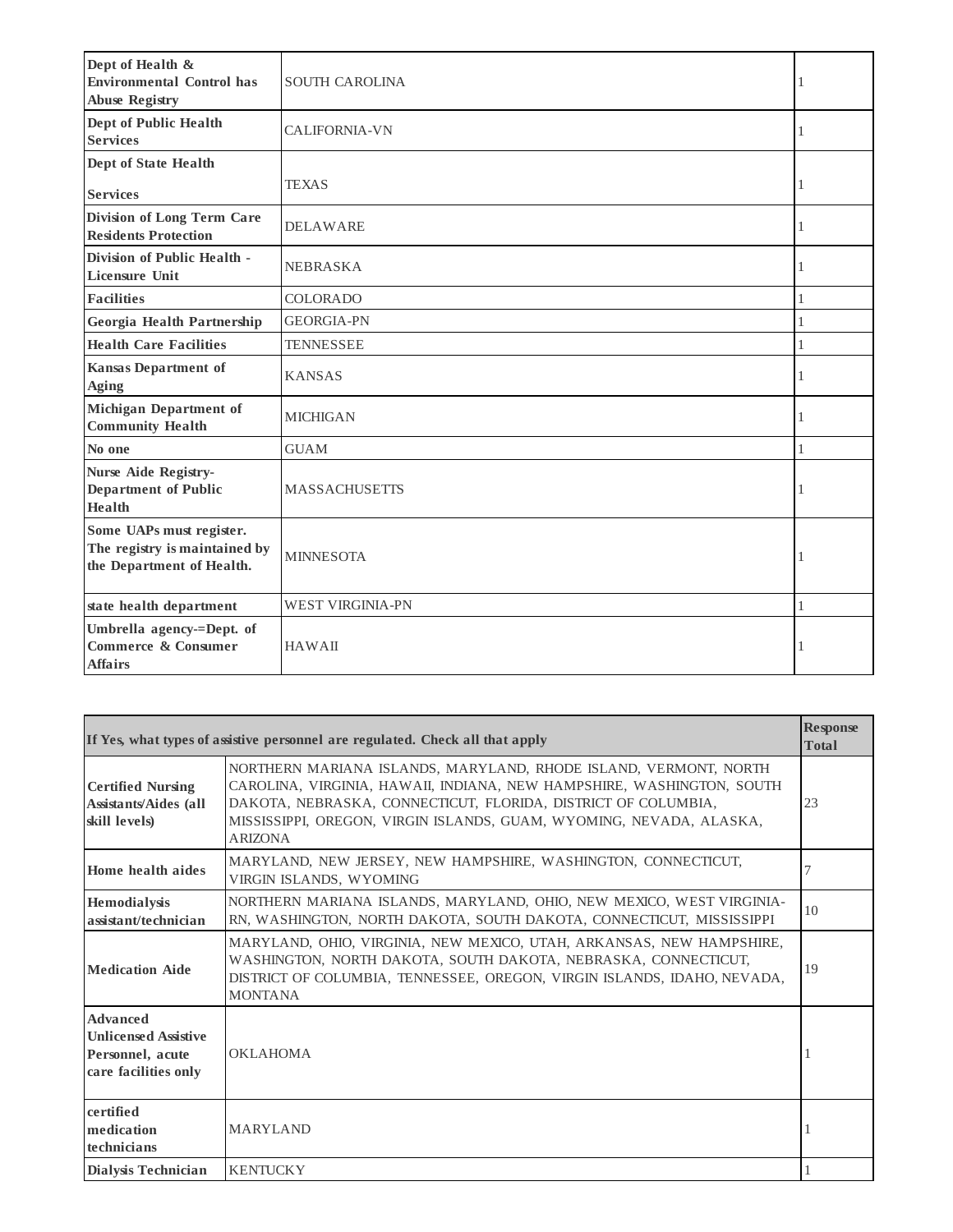| Division of Long<br><b>Term Care</b><br>residents<br>protection   | <b>DELAWARE</b>     |  |
|-------------------------------------------------------------------|---------------------|--|
| <b>Feeding Assistants</b>                                         | <b>MISSISSIPPI</b>  |  |
| <b>LNA</b> Medication<br>aides                                    | <b>VERMONT</b>      |  |
| <b>Medication Aides</b><br>beginning 2007-for<br><b>ALFs only</b> | <b>VIRGINIA</b>     |  |
| <b>Nurse Aide II</b>                                              | NORTH CAROLINA      |  |
| <b>UAPs</b>                                                       | <b>NORTH DAKOTA</b> |  |

|                | The Board of Nursing approves training programs for any assistive personnel (yes/no)                                                                                                                                                                                                                                                                                      | <b>Response</b><br><b>Total</b> |
|----------------|---------------------------------------------------------------------------------------------------------------------------------------------------------------------------------------------------------------------------------------------------------------------------------------------------------------------------------------------------------------------------|---------------------------------|
| <b>Yes</b>     | NORTHERN MARIANA ISLANDS, MARYLAND, VERMONT, NEW JERSEY, NORTH<br>CAROLINA, OHIO, OKLAHOMA, VIRGINIA, NEW MEXICO, ARKANSAS, MAINE, NEW<br>HAMPSHIRE, WEST VIRGINIA-RN, WASHINGTON, SOUTH DAKOTA, FLORIDA,<br>DISTRICT OF COLUMBIA, KENTUCKY, MISSISSIPPI, OREGON, VIRGIN ISLANDS,<br>IDAHO, GUAM, WYOMING, NEVADA, ALASKA, ARIZONA, MONTANA                               | 28                              |
| N <sub>0</sub> | AMERICAN SAMOA, MASSACHUSETTS, MICHIGAN, MINNESOTA, DELAWARE, RHODE<br>ISLAND, MISSOURI, CALIFORNIA-RN, CALIFORNIA-VN, PENNSYLVANIA, SOUTH<br>CAROLINA, GEORGIA-RN, GEORGIA-PN, LOUISIANA-RN, LOUISIANA-PN, HAWAII, UTAH, 30<br>TEXAS, INDIANA, ILLINOIS, WISCONSIN, WEST VIRGINIA-PN, IOWA, NORTH DAKOTA,<br>NEBRASKA, KANSAS, CONNECTICUT, TENNESSEE, ALABAMA, COLORADO |                                 |

| If No, who does? (please identify)                          |                              | <b>Response</b><br><b>Total</b> |
|-------------------------------------------------------------|------------------------------|---------------------------------|
| <b>CDOHPE</b> - Health<br><b>Department</b>                 | <b>COLORADO</b>              |                                 |
| <b>DCH</b> - Bureau of Health<br><b>Professions</b>         | <b>MICHIGAN</b>              |                                 |
| <b>Department of Community</b><br><b>Health</b>             | <b>GEORGIA-RN</b>            |                                 |
| <b>Department of Education</b>                              | <b>PENNSYLVANIA</b>          |                                 |
| <b>Department of Health</b>                                 | MISSOURI, UTAH               |                                 |
| <b>Department of Health and</b><br><b>Family Services</b>   | <b>WISCONSIN</b>             |                                 |
| <b>Department of Inspections and</b><br><b>Appeals</b>      | <b>IOWA</b>                  |                                 |
| <b>Department of Public</b><br><b>Health</b>                | MASSACHUSETTS, CALIFORNIA-RN |                                 |
| <b>Dept of Health</b>                                       | INDIANA, CONNECTICUT         |                                 |
| <b>Dept of State Health</b><br><b>Services</b>              | <b>TEXAS</b>                 |                                 |
| <b>Dept. of Human Services</b>                              | <b>HAWAII</b>                |                                 |
| <b>DHEC</b>                                                 | SOUTH CAROLINA               |                                 |
| <b>Division of Long Term Care</b><br>residents protection   | <b>DELAWARE</b>              |                                 |
| <b>Division of Public Health -</b><br><b>Licensure Unit</b> | <b>NEBRASKA</b>              |                                 |
| <b>Georgia Health Partnership</b>                           | <b>GEORGIA-PN</b>            |                                 |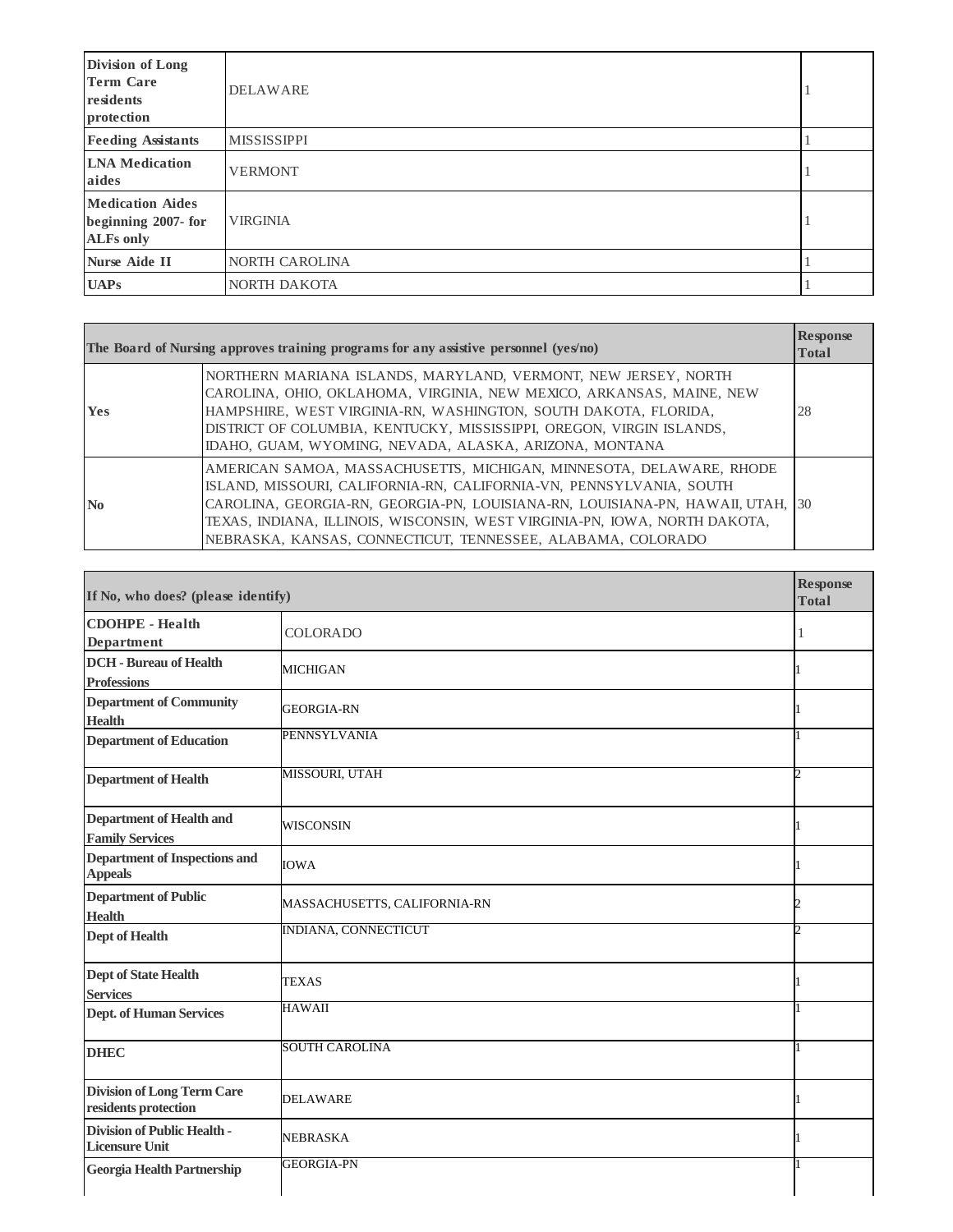| <b>Health Care Facilities</b>                                         | <b>TENNESSEE</b>        |  |
|-----------------------------------------------------------------------|-------------------------|--|
| <b>Medication Assistants in public</b><br>schools and community-based |                         |  |
| <b>ND Department of Health</b>                                        | NORTH DAKOTA            |  |
| state health department                                               | <b>WEST VIRGINIA-PN</b> |  |

| The Board administers or out sources nursing assistant examinations (yes/no) |                                                                                                                                                                                                                                                                                                                                                                                                         | <b>Response</b><br><b>Total</b> |
|------------------------------------------------------------------------------|---------------------------------------------------------------------------------------------------------------------------------------------------------------------------------------------------------------------------------------------------------------------------------------------------------------------------------------------------------------------------------------------------------|---------------------------------|
| <b>Yes</b>                                                                   | MARYLAND, VERMONT, OKLAHOMA, VIRGINIA, HAWAII, ARKANSAS, NEW<br>HAMPSHIRE, WASHINGTON, NORTH DAKOTA, FLORIDA, DISTRICT OF COLUMBIA,<br>OREGON, VIRGIN ISLANDS, GUAM, WYOMING, NEVADA, ALASKA, COLORADO,<br><b>ARIZONA</b>                                                                                                                                                                               | 19                              |
| N <sub>0</sub>                                                               | AMERICAN SAMOA, MASSACHUSETTS, MICHIGAN, MINNESOTA, DELAWARE,<br>MISSOURI, NEW JERSEY, NORTH CAROLINA, OHIO, CALIFORNIA-RN, CALIFORNIA-VN,<br>PENNSYLVANIA, GEORGIA-RN, GEORGIA-PN, LOUISIANA-RN, MAINE, TEXAS,<br>INDIANA, ILLINOIS, WISCONSIN, WEST VIRGINIA-RN, WEST VIRGINIA-PN, IOWA,<br>SOUTH DAKOTA, NEBRASKA, KANSAS, CONNECTICUT, KENTUCKY, TENNESSEE,<br>ALABAMA, MISSISSIPPI, IDAHO, MONTANA | 33                              |

|                                      | For training programs the Board requires:                                                                                                                                                                        | <b>Response</b><br><b>Total</b> |
|--------------------------------------|------------------------------------------------------------------------------------------------------------------------------------------------------------------------------------------------------------------|---------------------------------|
| <b>Board</b><br>constructed<br>exams | NEW MEXICO, NEBRASKA, ALABAMA, MONTANA                                                                                                                                                                           |                                 |
| Standardized<br>exams                | NORTHERN MARIANA ISLANDS, MARYLAND, VERMONT, OHIO, VIRGINIA, MAINE,<br>WEST VIRGINIA-RN, WASHINGTON, SOUTH DAKOTA, TENNESSEE, OREGON, VIRGIN<br>ISLANDS, IDAHO, GUAM, WYOMING, NEVADA, ALASKA, COLORADO, ARIZONA | 19                              |

| The Board of Nursing is responsible for the competency evaluation of assistive personnel employed<br>in nursing homes $(yes/no)$ |                                                                                                                                                                                                                                                                                                                                                                                                                                                                                                                                                       | <b>Response</b><br><b>Total</b> |
|----------------------------------------------------------------------------------------------------------------------------------|-------------------------------------------------------------------------------------------------------------------------------------------------------------------------------------------------------------------------------------------------------------------------------------------------------------------------------------------------------------------------------------------------------------------------------------------------------------------------------------------------------------------------------------------------------|---------------------------------|
| <b>Yes</b>                                                                                                                       | NORTHERN MARIANA ISLANDS, MARYLAND, VERMONT, ARKANSAS, NEW<br>HAMPSHIRE, FLORIDA, OREGON, VIRGIN ISLANDS, WYOMING, NEVADA, ALASKA                                                                                                                                                                                                                                                                                                                                                                                                                     | 11                              |
| $\mathbf{N}\mathbf{0}$                                                                                                           | AMERICAN SAMOA, MASSACHUSETTS, MICHIGAN, MINNESOTA, DELAWARE,<br>MISSOURI, NEW JERSEY, NORTH CAROLINA, OHIO, CALIFORNIA-RN, CALIFORNIA-VN,<br>OKLAHOMA, PENNSYLVANIA, SOUTH CAROLINA, VIRGINIA, GEORGIA-RN, GEORGIA-<br>PN, LOUISIANA-RN, NEW MEXICO, HAWAII, UTAH, MAINE, TEXAS, INDIANA, ILLINOIS,<br>WISCONSIN, WEST VIRGINIA-RN, WEST VIRGINIA-PN, WASHINGTON, IOWA, NORTH<br>DAKOTA, SOUTH DAKOTA, NEBRASKA, KANSAS, CONNECTICUT, DISTRICT OF<br>COLUMBIA, KENTUCKY, TENNESSEE, ALABAMA, MISSISSIPPI, IDAHO, GUAM,<br>COLORADO, ARIZONA, MONTANA | 45                              |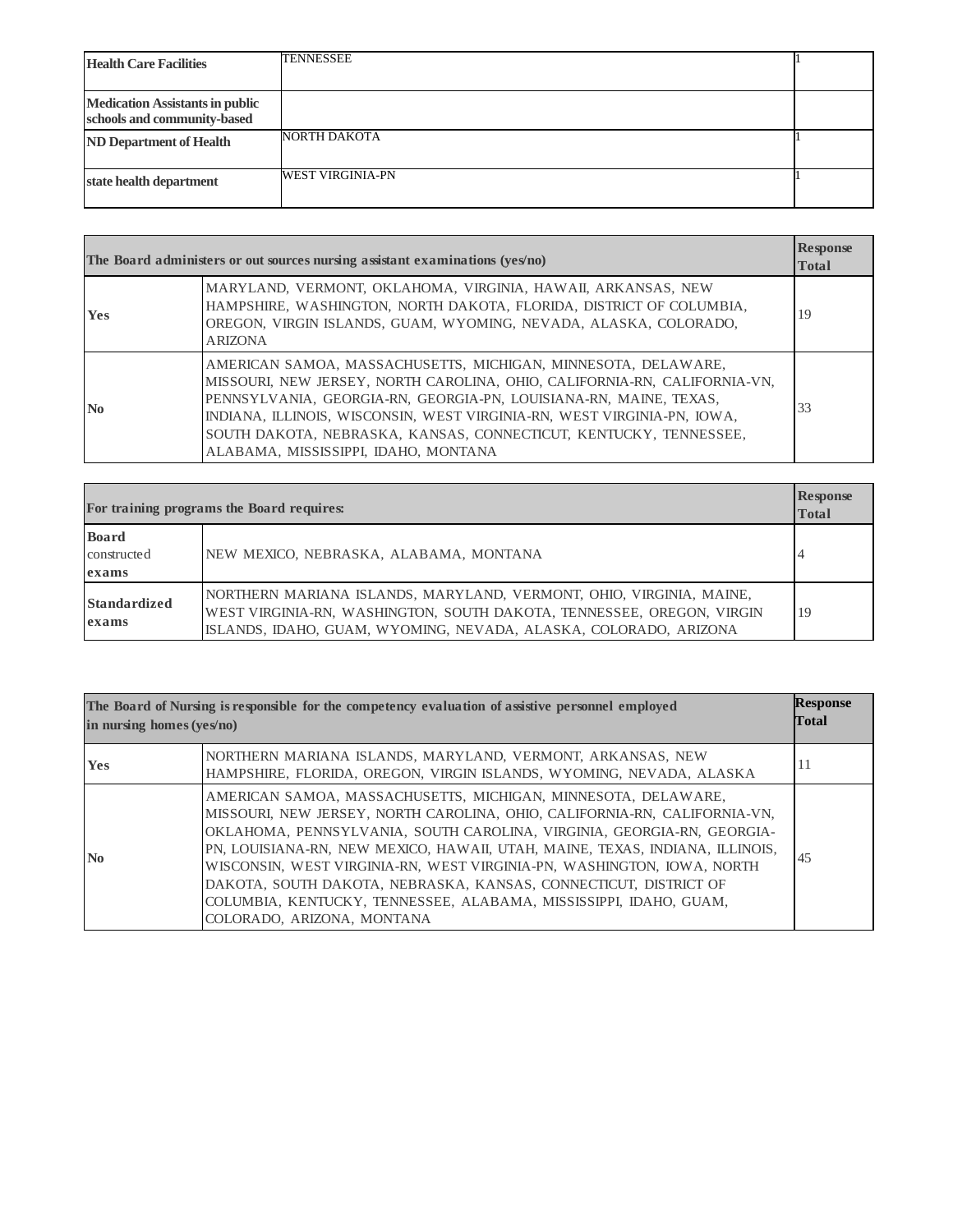| If No, who does? (please identify)                                                            |                                              | <b>Response</b><br><b>Total</b> |
|-----------------------------------------------------------------------------------------------|----------------------------------------------|---------------------------------|
| <b>Cabinet Health &amp; Family</b><br><b>Services</b>                                         | <b>KENTUCKY</b>                              | 1                               |
| <b>CDOPHE</b>                                                                                 | <b>COLORADO</b>                              | $\mathbf{1}$                    |
| <b>CNA Registry- Department of</b><br><b>Health and Human Services</b>                        | <b>MAINE</b>                                 | 1                               |
| Competency determined by<br>RN within facility.                                               | NORTH CAROLINA                               | 1                               |
| <b>DCCA/American REd Cross</b>                                                                | <b>HAWAII</b>                                | $\mathbf{1}$                    |
| <b>Department of Health</b>                                                                   | MISSOURI, NEW MEXICO, UTAH, WEST VIRGINIA-RN | $\overline{4}$                  |
| Department of Health and<br>department of Social and<br><b>Health Sciences</b>                | <b>WASHINGTON</b>                            | 1                               |
| Department of Health and<br>Hospitals                                                         | LOUISIANA-RN                                 | 1                               |
| Department of health and<br>human services                                                    | <b>MONTANA</b>                               | 1                               |
| Department of Health and<br>the South Dakota Health<br><b>Care Association</b>                | <b>SOUTH DAKOTA</b>                          | 1                               |
| <b>Department of Inspections</b><br>and Appeals                                               | <b>IOWA</b>                                  | 1                               |
| <b>Department of Public</b><br><b>Health</b>                                                  | MASSACHUSETTS, CALIFORNIA-RN, ALABAMA        | 3                               |
| <b>Department of Public</b><br><b>Health Certifies CNAs</b>                                   | <b>ILLINOIS</b>                              | 1                               |
| Dept of Health                                                                                | <b>INDIANA</b>                               | 1                               |
| Dept of Health or Agency                                                                      | CONNECTICUT                                  | $\mathbf{1}$                    |
| Dept of Public Health                                                                         | <b>CALIFORNIA-VN</b>                         | $\mathbf{1}$                    |
| <b>Dept of State Health</b><br><b>Services</b>                                                | <b>TEXAS</b>                                 | 1                               |
| Division of Long Term Care<br>residents protection                                            | <b>DELAWARE</b>                              | 1                               |
| Division of Public Health -<br><b>Licensure Unit</b>                                          | <b>NEBRASKA</b>                              | 1                               |
| <b>Employers</b>                                                                              | <b>VIRGINIA</b>                              | $\mathbf{1}$                    |
| Georgia Health Partnership                                                                    | <b>GEORGIA-PN</b>                            | $\mathbf{1}$                    |
| <b>Health Care Facilities</b>                                                                 | <b>TENNESSEE</b>                             | $\mathbf{1}$                    |
| <b>Kansas Department of</b><br>Aging                                                          | <b>KANSAS</b>                                | 1                               |
| Michigan Dept of<br><b>Community Health - Bureau of MICHIGAN</b><br><b>Health Professions</b> |                                              | 1                               |
| Minnesota Department of<br>Health                                                             | <b>MINNESOTA</b>                             | 1                               |
| ND Department of Health                                                                       | NORTH DAKOTA                                 | $\mathbf{1}$                    |
| <b>Ohio Department of Health</b>                                                              | <b>OHIO</b>                                  | $\mathbf{1}$                    |
| <b>State Department of Health</b>                                                             | OKLAHOMA, MISSISSIPPI                        | $\overline{2}$                  |
| <b>State Department of Health</b><br>and Welfare                                              | <b>IDAHO</b>                                 | 1                               |
| state health department                                                                       | <b>WEST VIRGINIA-PN</b>                      | $\mathbf{1}$                    |
| The hiring agency.                                                                            | NEW JERSEY                                   | $\mathbf{1}$                    |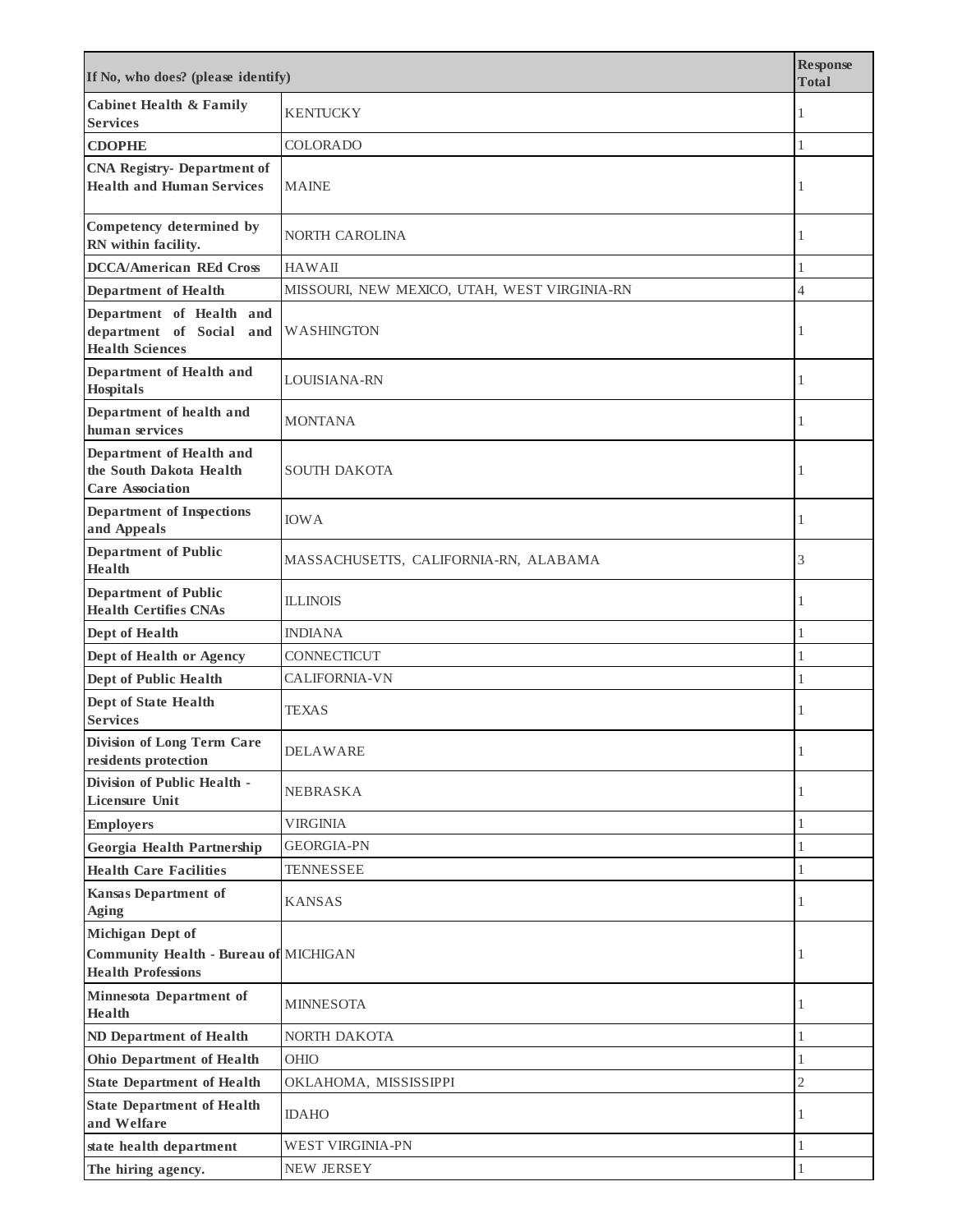| The Board of Nursing is responsible for the competency evaluation of assistive personnel employed in home health<br>care agencies (yes/no) |                                                                                                                                                                                                                                                                                                                                                                                                                                                                                                                                                                  | <b>Response</b><br><b>Total</b> |
|--------------------------------------------------------------------------------------------------------------------------------------------|------------------------------------------------------------------------------------------------------------------------------------------------------------------------------------------------------------------------------------------------------------------------------------------------------------------------------------------------------------------------------------------------------------------------------------------------------------------------------------------------------------------------------------------------------------------|---------------------------------|
| <b>Yes</b>                                                                                                                                 | NORTHERN MARIANA ISLANDS, MARYLAND, VERMONT, NEW JERSEY, NEW<br>HAMPSHIRE, OREGON, VIRGIN ISLANDS, WYOMING, NEVADA, ALASKA                                                                                                                                                                                                                                                                                                                                                                                                                                       | 10                              |
| N <sub>0</sub>                                                                                                                             | AMERICAN SAMOA, MASSACHUSETTS, MICHIGAN, MINNESOTA, RHODE ISLAND,<br>MISSOURI, NORTH CAROLINA, OHIO, CALIFORNIA-RN, CALIFORNIA-VN, OKLAHOMA,<br>PENNSYLVANIA, SOUTH CAROLINA, VIRGINIA, GEORGIA-RN, GEORGIA-PN, LOUISIANA-<br>RN, NEW MEXICO, HAWAII, UTAH, ARKANSAS, MAINE, TEXAS, INDIANA, ILLINOIS,<br>WISCONSIN, WEST VIRGINIA-RN, WEST VIRGINIA-PN, WASHINGTON, IOWA, NORTH<br>DAKOTA, SOUTH DAKOTA, NEBRASKA, KANSAS, CONNECTICUT, FLORIDA, DISTRICT<br>OF COLUMBIA, KENTUCKY, TENNESSEE, ALABAMA, MISSISSIPPI, IDAHO, GUAM,<br>COLORADO, ARIZONA, MONTANA | 46                              |

| If No, who does? (please identify)                                               |                                              | <b>Response</b><br><b>Total</b> |
|----------------------------------------------------------------------------------|----------------------------------------------|---------------------------------|
| <b>Agency itself</b>                                                             | <b>MISSISSIPPI</b>                           |                                 |
| <b>Cabinet Health &amp; Family</b><br><b>Services</b>                            | <b>KENTUCKY</b>                              | 1                               |
| Competency determined by<br>RN in facility                                       | NORTH CAROLINA                               | 1                               |
| <b>Department of Human</b><br><b>Services Office of Long</b><br><b>Term Care</b> | ARKANSAS                                     | 1                               |
| <b>Department of Health</b>                                                      | MISSOURI, NEW MEXICO, UTAH, WEST VIRGINIA-RN | $\overline{4}$                  |
| Department of Health &<br>Human Services, Division of<br><b>Public Health</b>    | <b>NEBRASKA</b>                              |                                 |
| Department of Health and<br><b>Human Services</b>                                | <b>MAINE</b>                                 | 1                               |
| <b>Department of Inspections</b><br>and Appeals                                  | <b>IOWA</b>                                  | 1                               |
| <b>Department of Public</b><br><b>Health</b>                                     | CALIFORNIA-RN, ALABAMA                       | $\overline{c}$                  |
| Dept of Health                                                                   | <b>INDIANA</b>                               | 1                               |
| Dept of Health or Agency                                                         | CONNECTICUT                                  | $\mathbf{1}$                    |
| <b>Dept of Public Health</b>                                                     | <b>CALIFORNIA-VN</b>                         | 1                               |
| Dept of State Health<br><b>Services</b>                                          | TEXAS                                        | 1                               |
| Dept. of Health                                                                  | <b>HAWAII</b>                                | $\mathbf{1}$                    |
| Dept. of health and SD<br><b>Home Health Association</b>                         | SOUTH DAKOTA                                 | 1                               |
| <b>Employer</b>                                                                  | <b>MINNESOTA</b>                             | 1                               |
| Georgia Health Partnership                                                       | <b>GEORGIA-PN</b>                            | 1                               |
| <b>Health Care Facilities</b>                                                    | <b>TENNESSEE</b>                             | $\mathbf{1}$                    |
| <b>Home Health Agencies</b>                                                      | NORTH DAKOTA                                 | 1                               |
| <b>Kansas Department of</b><br><b>Aging</b>                                      | <b>KANSAS</b>                                | $\perp$                         |
| not regulated                                                                    | LOUISIANA-RN, FLORIDA                        | $\sqrt{2}$                      |
| Not regulated unless nurse<br>aide                                               | <b>MICHIGAN</b>                              | 1                               |
| <b>Ohio Department of Health</b>                                                 | OHIO                                         | $\mathbf{1}$                    |
| <b>Public Health</b>                                                             | <b>DELAWARE</b>                              | 1                               |
| <b>State Department of Health</b>                                                | <b>OKLAHOMA</b>                              | $\,1$                           |
| <b>State Department of Health</b><br>and Welfare                                 | <b>IDAHO</b>                                 | 1                               |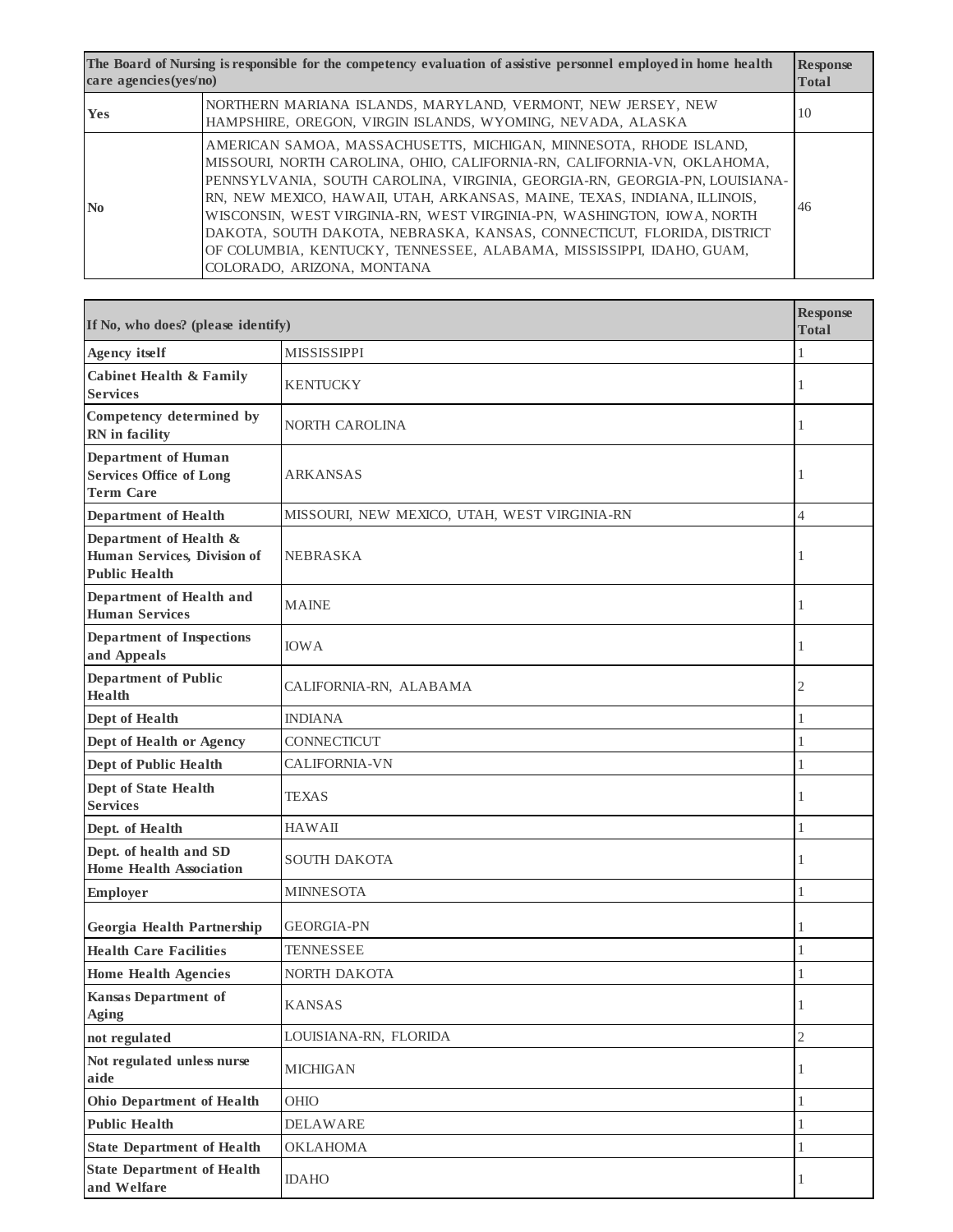| health<br>state<br>department<br>. | <b>GINIA-PN</b><br>W<br>ΊК |  |
|------------------------------------|----------------------------|--|
| <b>Unknown</b>                     | <b>DC</b><br>. IR          |  |

| The Board of Nursing is responsible for the competency evaluation of assistive personnel employed in acute care<br><b>Response</b><br>settings $(yes/no)$<br><b>Total</b> |                                                                                                                                                                                                                                                                                                                                                                                                                                                                                                                                                                       |               |
|---------------------------------------------------------------------------------------------------------------------------------------------------------------------------|-----------------------------------------------------------------------------------------------------------------------------------------------------------------------------------------------------------------------------------------------------------------------------------------------------------------------------------------------------------------------------------------------------------------------------------------------------------------------------------------------------------------------------------------------------------------------|---------------|
| <b>Yes</b>                                                                                                                                                                | NORTHERN MARIANA ISLANDS, MARYLAND, VERMONT, OKLAHOMA, NEW<br>HAMPSHIRE, OREGON, VIRGIN ISLANDS, WYOMING, NEVADA, ALASKA                                                                                                                                                                                                                                                                                                                                                                                                                                              | <sup>10</sup> |
| $\mathbf{N}\mathbf{0}$                                                                                                                                                    | AMERICAN SAMOA, MASSACHUSETTS, MICHIGAN, MINNESOTA, DELAWARE, RHODE<br>ISLAND, MISSOURI, NEW JERSEY, NORTH CAROLINA, OHIO, CALIFORNIA-RN,<br>CALIFORNIA-VN, PENNSYLVANIA, SOUTH CAROLINA, VIRGINIA, GEORGIA-RN,<br>GEORGIA-PN, LOUISIANA-RN, NEW MEXICO, HAWAII, UTAH, ARKANSAS, MAINE,<br>TEXAS, INDIANA, ILLINOIS, WISCONSIN, WEST VIRGINIA-RN, WEST VIRGINIA-PN,<br>WASHINGTON, IOWA, NORTH DAKOTA, SOUTH DAKOTA, NEBRASKA, KANSAS,<br>CONNECTICUT, FLORIDA, DISTRICT OF COLUMBIA, KENTUCKY, TENNESSEE, ALABAMA,<br>MISSISSIPPI, IDAHO, COLORADO, ARIZONA, MONTANA | 46            |

| The Board of Nursing maintains a registry of assistive personnel employed in nursing homes ( $y \in \mathcal{S}(n)$ ) |                                                                                                                                                                                                                                                                                                                                                                                                                                                                                                                                         | <b>Response</b><br><b>Total</b> |
|-----------------------------------------------------------------------------------------------------------------------|-----------------------------------------------------------------------------------------------------------------------------------------------------------------------------------------------------------------------------------------------------------------------------------------------------------------------------------------------------------------------------------------------------------------------------------------------------------------------------------------------------------------------------------------|---------------------------------|
| <b>Yes</b>                                                                                                            | MARYLAND, VERMONT, VIRGINIA, ARKANSAS, NEW HAMPSHIRE, SOUTH DAKOTA,<br>FLORIDA, DISTRICT OF COLUMBIA, KENTUCKY, OREGON, VIRGIN ISLANDS, GUAM,<br>NEVADA, ALASKA                                                                                                                                                                                                                                                                                                                                                                         | 14                              |
| N <sub>0</sub>                                                                                                        | NORTHERN MARIANA ISLANDS, AMERICAN SAMOA, MASSACHUSETTS, MICHIGAN,<br>MINNESOTA, DELAWARE, RHODE ISLAND, MISSOURI, NEW JERSEY, NORTH<br>CAROLINA, OHIO, CALIFORNIA-RN, CALIFORNIA-VN, OKLAHOMA, PENNSYLVANIA,<br>SOUTH CAROLINA, GEORGIA-RN, GEORGIA-PN, LOUISIANA-RN, NEW MEXICO,<br>HAWAII, UTAH, MAINE, TEXAS, INDIANA, ILLINOIS, WISCONSIN, WEST VIRGINIA-RN,<br>WEST VIRGINIA-PN, WASHINGTON, IOWA, NORTH DAKOTA, NEBRASKA, KANSAS,<br>CONNECTICUT, TENNESSEE, ALABAMA, MISSISSIPPI, IDAHO, WYOMING, COLORADO,<br>ARIZONA, MONTANA | 43                              |

| If No, who does? (please identify)                                                    |                                                            | <b>Response</b><br><b>Total</b> |
|---------------------------------------------------------------------------------------|------------------------------------------------------------|---------------------------------|
| <b>CNA Registry - Department of</b><br><b>Health and Human Services</b>               | <b>MAINE</b>                                               | 1                               |
| <b>DCCA/American Red Cross</b>                                                        | <b>HAWAII</b>                                              |                                 |
| <b>Department of Health</b>                                                           | MISSOURI, PENNSYLVANIA, NEW MEXICO, UTAH, WEST VIRGINIA-RN | 5                               |
| Department of Health and<br><b>Family Services</b>                                    | <b>WISCONSIN</b>                                           | 1                               |
| <b>Department of Inspections</b><br>and Appeals                                       | <b>IOWA</b>                                                |                                 |
| <b>Department of Public</b>                                                           | MASSACHUSETTS, CALIFORNIA-RN                               | 2                               |
| <b>Health</b>                                                                         |                                                            |                                 |
| <b>Department of Public</b><br><b>Health and Human</b><br><b>Services tracks CNAs</b> | <b>MONTANA</b>                                             |                                 |
| <b>Department of Public</b><br><b>Health</b>                                          | <b>ALABAMA</b>                                             | 1                               |
| Department of Social and<br><b>Health Services</b>                                    | <b>WASHINGTON</b>                                          |                                 |
| Dept of Health                                                                        | <b>INDIANA</b>                                             | 1                               |
| Dept of Public health                                                                 | <b>CALIFORNIA-VN</b>                                       |                                 |
| <b>Dept of State Health</b><br><b>Services</b>                                        | <b>TEXAS</b>                                               | J.                              |
| Division of Health Service<br>Regulation NAI; BON lists<br><b>NAII</b>                | NORTH CAROLINA                                             | 1                               |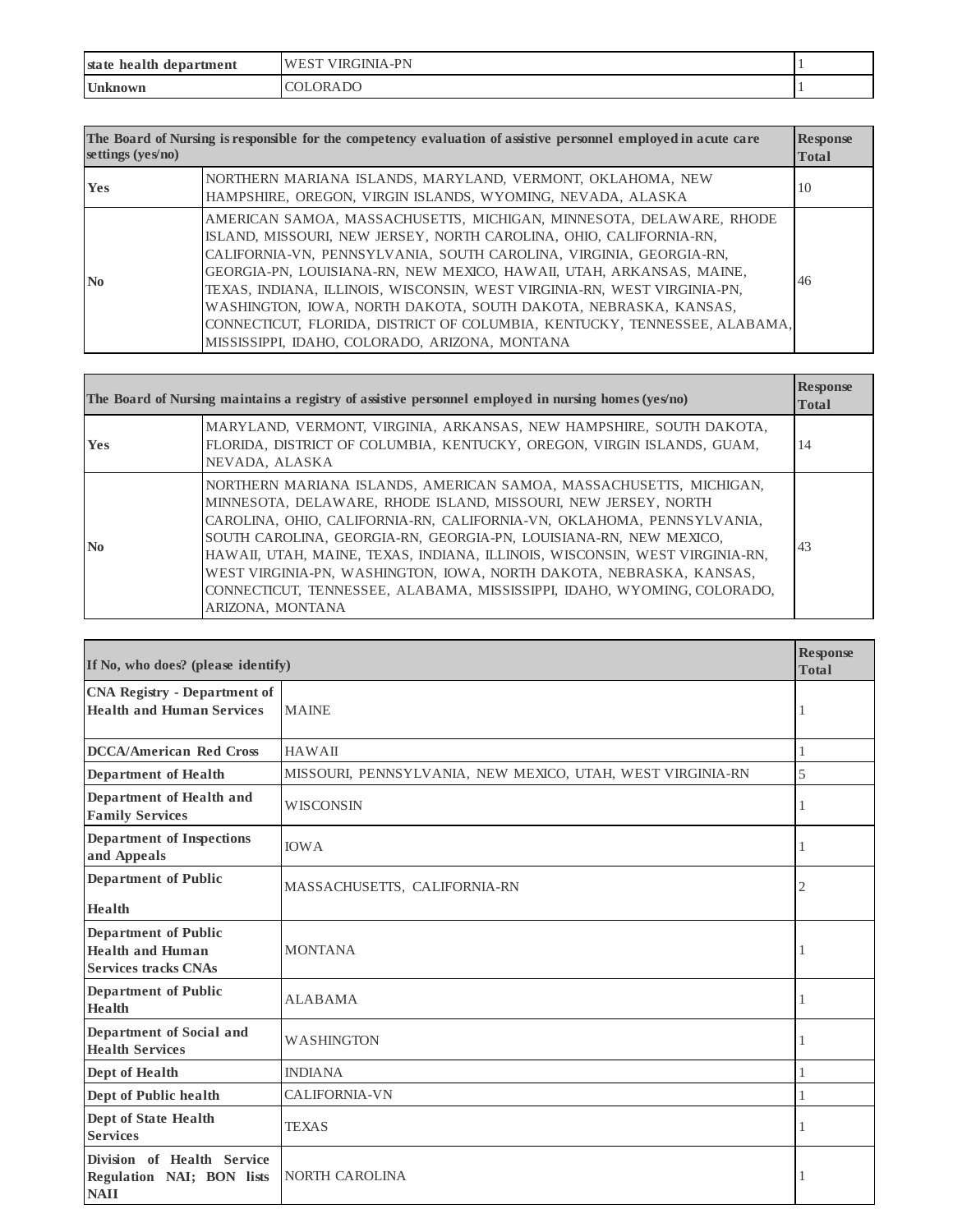| Division of Long Term Care<br>residents protection                                          | <b>DELAWARE</b>         | 1 |
|---------------------------------------------------------------------------------------------|-------------------------|---|
| Division of Public Health -<br><b>Licensure Unit</b>                                        | <b>NEBRASKA</b>         |   |
| <b>DPH</b>                                                                                  | <b>ILLINOIS</b>         | 1 |
| Georgia Health Partnership                                                                  | <b>GEORGIA-PN</b>       |   |
| <b>Health Care Facilities</b>                                                               | <b>TENNESSEE</b>        |   |
| <b>Kansas Department of</b><br><b>Aging</b>                                                 | <b>KANSAS</b>           |   |
| <b>Louisiana Nursing Homes</b><br>Administration                                            | LOUISIANA-RN            | 1 |
| <b>Michigan Dept of Community</b><br><b>Health - Bureau of Health</b><br><b>Professions</b> | <b>MICHIGAN</b>         | 1 |
| <b>MN Department of Health</b>                                                              | <b>MINNESOTA</b>        | 1 |
| <b>ND Department of Health</b>                                                              | <b>NORTH DAKOTA</b>     |   |
| Not done                                                                                    | <b>CONNECTICUT</b>      | 1 |
| <b>Nursing Assistance</b><br><b>Board/Department of</b><br>Health                           | <b>RHODE ISLAND</b>     |   |
| Office of Healthcare<br>Licensure & Survey                                                  | <b>WYOMING</b>          | 1 |
| <b>Ohio Department of Health</b>                                                            | <b>OHIO</b>             |   |
| <b>State Department of Health</b>                                                           | <b>OKLAHOMA</b>         | 1 |
| <b>State Department of Health</b><br>and Welfare                                            | <b>IDAHO</b>            | 1 |
| state health department                                                                     | <b>WEST VIRGINIA-PN</b> | 1 |
| The faculty itself                                                                          | <b>MISSISSIPPI</b>      |   |
| <b>Unknown</b>                                                                              | <b>COLORADO</b>         |   |

|                           | The Board of Nursing maintains a registry of assistive personnel employed in home health care agencies (yes/no)                                                                                                                                                                                                                                                                                                                                                                                                                                                                                     | <b>Response</b><br><b>Total</b> |
|---------------------------|-----------------------------------------------------------------------------------------------------------------------------------------------------------------------------------------------------------------------------------------------------------------------------------------------------------------------------------------------------------------------------------------------------------------------------------------------------------------------------------------------------------------------------------------------------------------------------------------------------|---------------------------------|
| Yes                       | MARYLAND, VERMONT, NEW JERSEY, NEW HAMPSHIRE, DISTRICT OF COLUMBIA,<br>KENTUCKY, GUAM, NEVADA                                                                                                                                                                                                                                                                                                                                                                                                                                                                                                       | 8                               |
| $\mathbf{N}$ <sub>0</sub> | NORTHERN MARIANA ISLANDS, AMERICAN SAMOA, MASSACHUSETTS, MICHIGAN,<br>MINNESOTA, DELAWARE, RHODE ISLAND, MISSOURI, NORTH CAROLINA, OHIO,<br>CALIFORNIA-RN, CALIFORNIA-VN, OKLAHOMA, PENNSYLVANIA, SOUTH CAROLINA,<br>VIRGINIA, GEORGIA-RN, GEORGIA-PN, LOUISIANA-RN, NEW MEXICO, HAWAII, UTAH,<br>ARKANSAS, MAINE, TEXAS, INDIANA, ILLINOIS, WISCONSIN, WEST VIRGINIA-RN, WEST   48<br>VIRGINIA-PN, WASHINGTON, IOWA, NORTH DAKOTA, SOUTH DAKOTA, NEBRASKA,<br>KANSAS, CONNECTICUT, FLORIDA, TENNESSEE, ALABAMA, MISSISSIPPI, VIRGIN<br>ISLANDS, IDAHO, WYOMING, ALASKA, COLORADO, ARIZONA, MONTANA |                                 |

| If No, who does? (please identify)                                      |                                              | <b>Response</b><br><b>Total</b> |
|-------------------------------------------------------------------------|----------------------------------------------|---------------------------------|
| <b>CNA Registry - Department of</b><br><b>Health and Human Services</b> | <b>MAINE</b>                                 |                                 |
| <b>DCCA/ARC</b>                                                         | <b>HAWAII</b>                                |                                 |
| Department of Health                                                    | MISSOURI, NEW MEXICO, UTAH, WEST VIRGINIA-RN | 4                               |
| <b>Department of Inspections</b><br>and Appeals                         | <b>IOWA</b>                                  |                                 |
| <b>Department of Public</b><br>Health                                   | <b>CALIFORNIA-RN</b>                         |                                 |
| Dept of Health                                                          | <b>INDIANA</b>                               |                                 |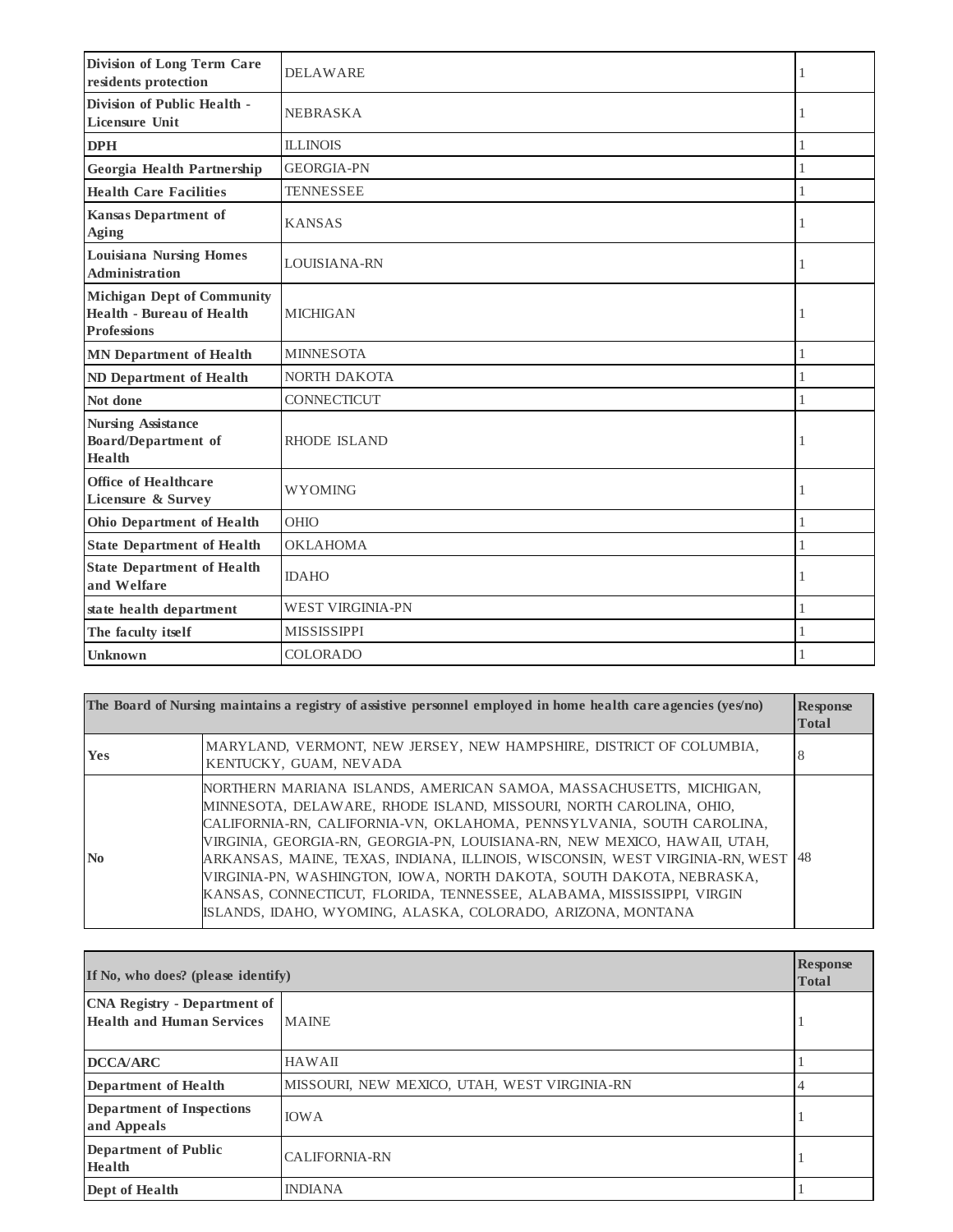| <b>Dept of Public Health</b>                                                            | <b>CALIFORNIA-VN</b>                                          | 1              |
|-----------------------------------------------------------------------------------------|---------------------------------------------------------------|----------------|
| Dept of Public Health and<br><b>Human Services</b>                                      | <b>MONTANA</b>                                                | 1              |
| Dept of State Health<br><b>Services</b>                                                 | <b>TEXAS</b>                                                  | 1              |
| <b>Division of Health Service</b><br><b>Regulation on NAI; BON lists</b><br><b>NAII</b> | NORTH CAROLINA                                                | 1              |
| Division of Public Health -<br><b>Licensure Unit</b>                                    | <b>NEBRASKA</b>                                               | 1              |
| <b>DNA</b>                                                                              | PENNSYLVANIA                                                  | 1              |
| <b>DOH</b>                                                                              | <b>SOUTH DAKOTA</b>                                           | $\mathbf{1}$   |
| Georgia Health Partnership                                                              | <b>GEORGIA-PN</b>                                             | 1              |
| <b>Kansas Department of</b><br><b>Aging</b>                                             | <b>KANSAS</b>                                                 | 1              |
| N/A                                                                                     | <b>DELAWARE</b>                                               | 1              |
| No one                                                                                  | NORTHERN MARIANA ISLANDS, LOUISIANA-RN, ARKANSAS, MISSISSIPPI | $\overline{4}$ |
| No Registry exists                                                                      | <b>OHIO</b>                                                   | 1              |
| <b>None</b>                                                                             | <b>MINNESOTA</b>                                              | 1              |
| none at this time                                                                       | <b>VIRGIN ISLANDS</b>                                         | $\mathbf{1}$   |
| Not applicable                                                                          | <b>TENNESSEE</b>                                              | $\mathbf{1}$   |
| <b>Not Done</b>                                                                         | <b>CONNECTICUT</b>                                            | $\mathbf{1}$   |
| not regulated                                                                           | <b>FLORIDA</b>                                                | $\mathbf{1}$   |
| Not regulated unless nurse<br>aide                                                      | <b>MICHIGAN</b>                                               | 1              |
| Office of Healthcare<br>Licensure & Survey                                              | <b>WYOMING</b>                                                | 1              |
| see above                                                                               | <b>RHODE ISLAND</b>                                           | 1              |
| <b>State Department of Health</b>                                                       | <b>OKLAHOMA</b>                                               | 1              |
| <b>State Department of Health</b><br>and Welfare                                        | <b>IDAHO</b>                                                  | 1              |
| state health department                                                                 | WEST VIRGINIA-PN                                              | 1              |
| <b>Unknown</b>                                                                          | ALABAMA, ALASKA, COLORADO                                     | 3              |

| The Board of Nursing maintains a registry of assistive personnel disciplined for patient abuse<br>(yes/no) |                                                                                                                                                                                                                                                                                                                                                                                                                                                                                                                                                                    | <b>Response</b><br><b>Total</b> |
|------------------------------------------------------------------------------------------------------------|--------------------------------------------------------------------------------------------------------------------------------------------------------------------------------------------------------------------------------------------------------------------------------------------------------------------------------------------------------------------------------------------------------------------------------------------------------------------------------------------------------------------------------------------------------------------|---------------------------------|
| <b>Yes</b>                                                                                                 | MARYLAND, VERMONT, VIRGINIA, NEW HAMPSHIRE, SOUTH DAKOTA, FLORIDA,<br>DISTRICT OF COLUMBIA, KENTUCKY, OREGON, GUAM, NEVADA, ALASKA                                                                                                                                                                                                                                                                                                                                                                                                                                 | 12                              |
| $\mathbf{N}\mathbf{0}$                                                                                     | NORTHERN MARIANA ISLANDS, AMERICAN SAMOA, MASSACHUSETTS, MICHIGAN,<br>MINNESOTA, DELAWARE, RHODE ISLAND, MISSOURI, NEW JERSEY, NORTH<br>CAROLINA, OHIO, CALIFORNIA-RN, CALIFORNIA-VN, OKLAHOMA, PENNSYLVANIA,<br>SOUTH CAROLINA, GEORGIA-RN, GEORGIA-PN, LOUISIANA-RN, NEW MEXICO, HAWAII,<br>UTAH, ARKANSAS, MAINE, TEXAS, INDIANA, ILLINOIS, WISCONSIN, WEST VIRGINIA-<br>RN, WEST VIRGINIA-PN, WASHINGTON, IOWA, NORTH DAKOTA, NEBRASKA, KANSAS,<br>CONNECTICUT, TENNESSEE, ALABAMA, MISSISSIPPI, VIRGIN ISLANDS, IDAHO,<br>WYOMING, COLORADO, ARIZONA, MONTANA | 45                              |

|            | The Board of Nursing investigates complaints filed against assistive personnel (yes/no)                                                                                                                                          | <b>Response</b><br><b>Total</b> |
|------------|----------------------------------------------------------------------------------------------------------------------------------------------------------------------------------------------------------------------------------|---------------------------------|
| <b>Yes</b> | MARYLAND, VERMONT, NEW JERSEY, OKLAHOMA, VIRGINIA, NEW MEXICO,<br>ARKANSAS, NEW HAMPSHIRE, NORTH DAKOTA, FLORIDA, DISTRICT OF COLUMBIA,<br>MISSISSIPPI, OREGON, VIRGIN ISLANDS, GUAM, WYOMING, NEVADA, ALASKA,<br><b>MONTANA</b> | 19                              |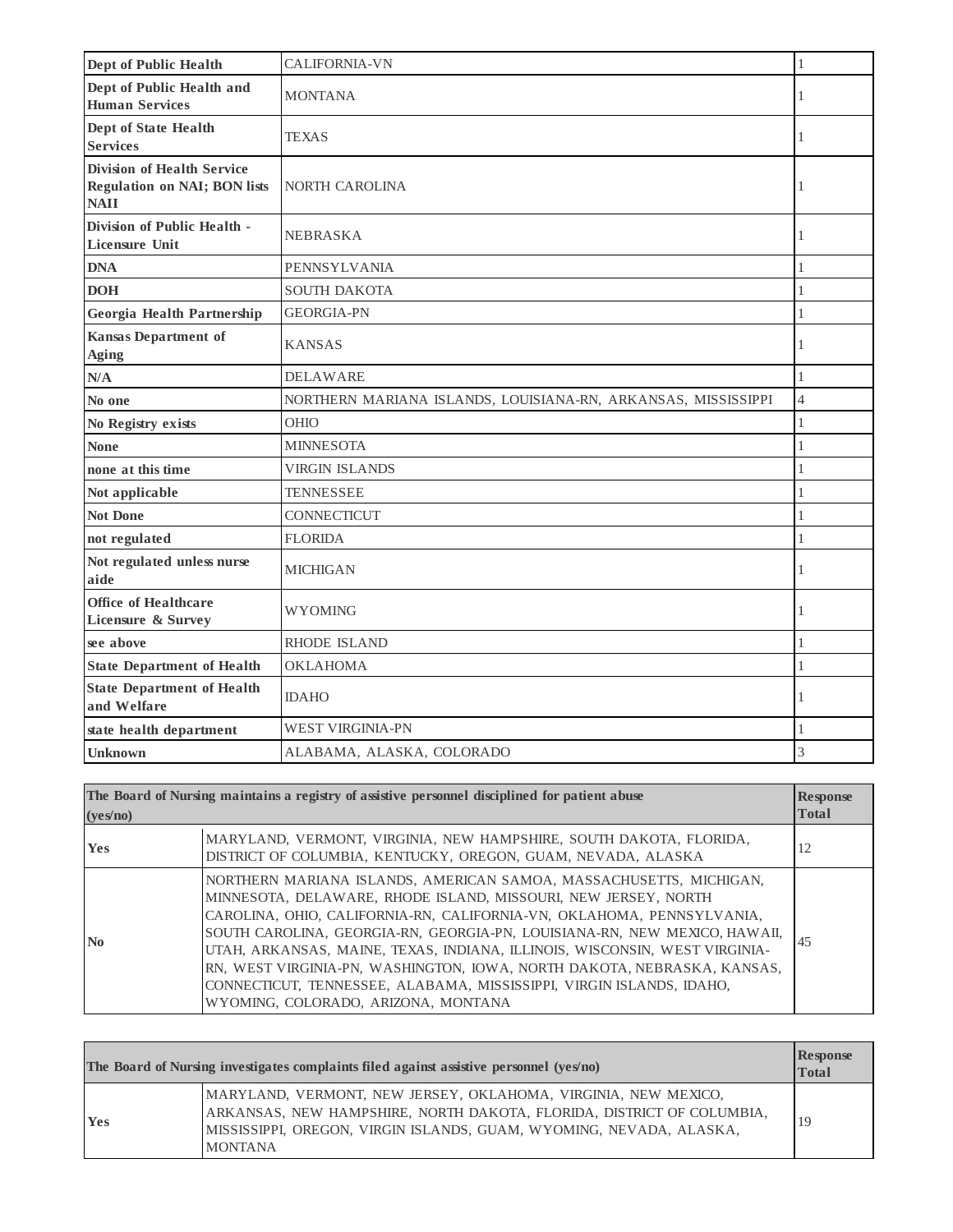AMERICAN SAMOA, MASSACHUSETTS, MICHIGAN, MINNESOTA, DELAWARE, RHODE ISLAND, MISSOURI, NORTH CAROLINA, OHIO, CALIFORNIA-RN, CALIFORNIA-VN, PENNSYLVANIA, SOUTH CAROLINA, GEORGIA-RN, GEORGIA-PN, LOUISIANA-RN, HAWAII, UTAH, MAINE, TEXAS, INDIANA, ILLINOIS, WISCONSIN, WEST VIRGINIA-RN, WEST VIRGINIA-PN, WASHINGTON, IOWA, SOUTH DAKOTA, NEBRASKA, KANSAS, CONNECTICUT, KENTUCKY, TENNESSEE, ALABAMA, IDAHO, COLORADO, ARIZONA 37

**No**

| If No, who does? (please identify)                                                                 |                                                        | <b>Response</b><br><b>Total</b> |
|----------------------------------------------------------------------------------------------------|--------------------------------------------------------|---------------------------------|
| <b>Cabinet for Health and</b><br><b>Family Services</b>                                            | <b>KENTUCKY</b>                                        | 1                               |
| <b>CNA Registry - Department of</b><br><b>Health and Human Services</b>                            | <b>MAINE</b>                                           | 1                               |
| <b>Department of Health</b>                                                                        | MISSOURI, PENNSYLVANIA, UTAH, WASHINGTON, SOUTH DAKOTA | 5                               |
| Department of Health and<br><b>Family Services</b>                                                 | WISCONSIN                                              | 1                               |
| Department of Health and<br>Hospitals                                                              | LOUISIANA-RN                                           | 1                               |
| Department of Health if the<br>UAP is under their jurisdiction WEST VIRGINIA-RN                    |                                                        | 1                               |
| <b>Department of Inspections</b><br>and Appeals                                                    | <b>IOWA</b>                                            | 1                               |
| Department of Public<br>Health                                                                     | MASSACHUSETTS, CALIFORNIA-RN, ALABAMA                  | 3                               |
| Dept of Health                                                                                     | HAWAII, INDIANA, CONNECTICUT                           | 3                               |
| Dept of Human Resources,<br><b>Office of Regulatory Services,</b><br><b>Long-term Care section</b> | <b>GEORGIA-PN</b>                                      | 1                               |
| Dept of Public Health                                                                              | <b>CALIFORNIA-VN</b>                                   | $\mathbf{1}$                    |
| Dept of State Health<br><b>Services</b>                                                            | TEXAS                                                  | 1                               |
| <b>DHHS</b> Division of Health<br><b>Service Regulation on NAI</b>                                 | NORTH CAROLINA                                         | 1                               |
| Division of Long Term Care<br>residents protection                                                 | DELAWARE                                               | 1                               |
| Division of Public Health -<br>Licensure Unit                                                      | <b>NEBRASKA</b>                                        | 1                               |
| <b>Health Care Facilities,</b><br>abuse only                                                       | TENNESSEE                                              | 1                               |
| <b>Kansas Department of</b><br>Aging                                                               | <b>KANSAS</b>                                          | 1                               |
| <b>Michigan Dept of Community</b><br><b>Health - Bureau of Health</b><br><b>Professions</b>        | <b>MICHIGAN</b>                                        | 1                               |
| <b>MN</b> Department of Health                                                                     | <b>MINNESOTA</b>                                       | 1                               |
| <b>Ohio Department of Health</b>                                                                   | OHIO                                                   | $\mathbf{1}$                    |
| see above                                                                                          | RHODE ISLAND                                           | 1                               |
| <b>State Department of Health</b><br>and Welfare                                                   | <b>IDAHO</b>                                           | 1                               |
| state health department                                                                            | <b>WEST VIRGINIA-PN</b>                                | 1                               |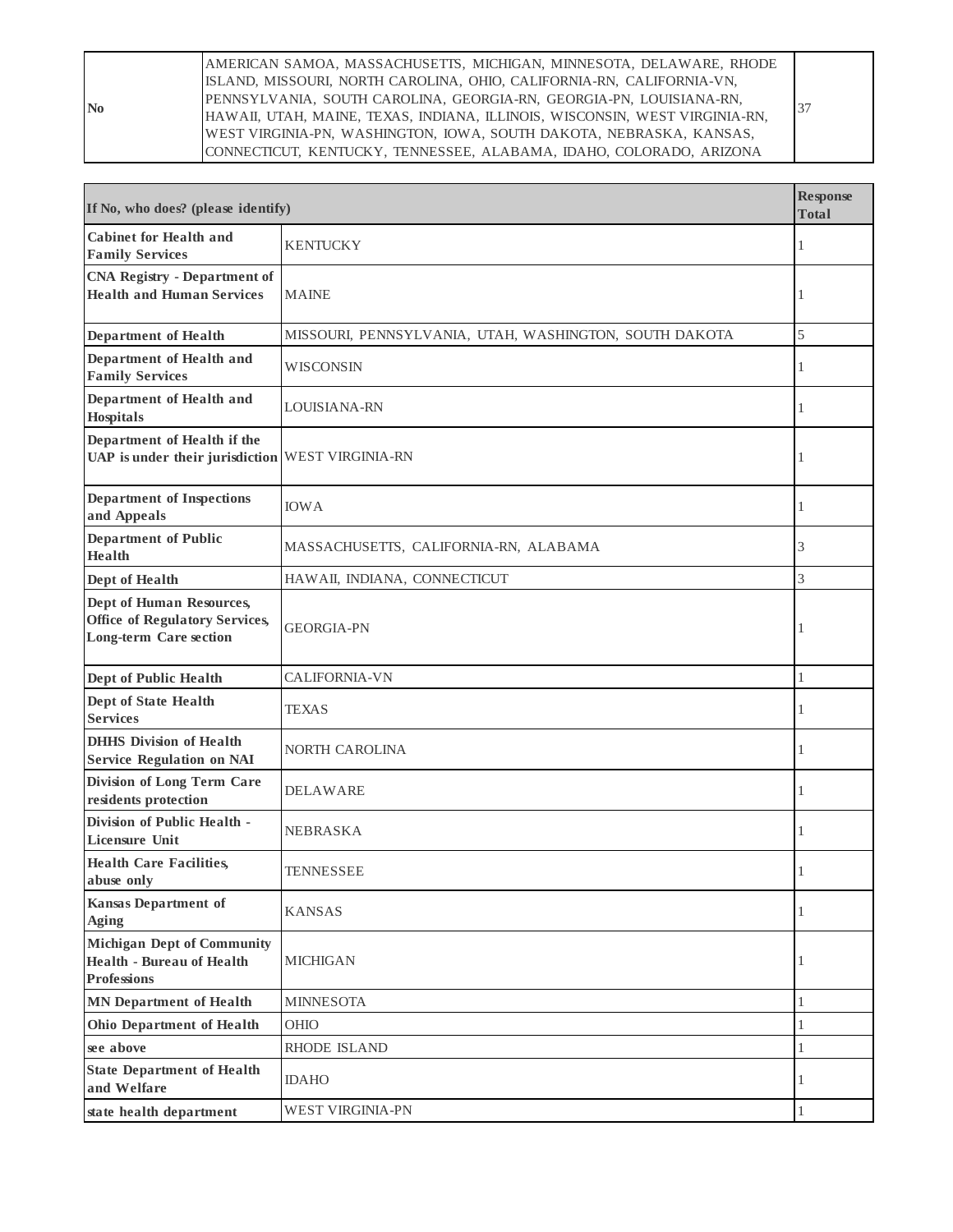| The Board only<br>investigates complaints<br>against the assistive<br>personnel the Board<br>regulates | <b>OKLAHOMA</b> |  |
|--------------------------------------------------------------------------------------------------------|-----------------|--|
| <b>Unknown</b>                                                                                         | <b>COLORADO</b> |  |

| The Board has the authority to take disciplinary action on assistive personnel (yes/no) |                                                                                                                                                                                                                                                                                                                                                                                                                           | <b>Response</b><br><b>Total</b> |
|-----------------------------------------------------------------------------------------|---------------------------------------------------------------------------------------------------------------------------------------------------------------------------------------------------------------------------------------------------------------------------------------------------------------------------------------------------------------------------------------------------------------------------|---------------------------------|
| <b>Yes</b>                                                                              | NORTHERN MARIANA ISLANDS, MARYLAND, VERMONT, NEW JERSEY, OKLAHOMA,<br>VIRGINIA, NEW MEXICO, ARKANSAS, NEW HAMPSHIRE, NORTH DAKOTA, FLORIDA,<br>DISTRICT OF COLUMBIA, MISSISSIPPI, OREGON, VIRGIN ISLANDS, GUAM, WYOMING,<br>NEVADA, ALASKA, ARIZONA, MONTANA                                                                                                                                                              | 21                              |
| $\mathbf{N}\mathbf{0}$                                                                  | AMERICAN SAMOA, MASSACHUSETTS, MICHIGAN, MINNESOTA, DELAWARE,<br>MISSOURI, NORTH CAROLINA, OHIO, CALIFORNIA-RN, CALIFORNIA-VN,<br>PENNSYLVANIA, SOUTH CAROLINA, GEORGIA-RN, GEORGIA-PN, LOUISIANA-RN,<br>HAWAII, UTAH, MAINE, TEXAS, INDIANA, ILLINOIS, WISCONSIN, WEST VIRGINIA-RN,<br>WEST VIRGINIA-PN, WASHINGTON, IOWA, SOUTH DAKOTA, NEBRASKA, KANSAS,<br>CONNECTICUT, KENTUCKY, TENNESSEE, ALABAMA, IDAHO, COLORADO | 35                              |

| exam                    | If assistive personnel are required to pay any of the following fees - please provide the amount. Application fee for Response | <b>Total</b>                    |
|-------------------------|--------------------------------------------------------------------------------------------------------------------------------|---------------------------------|
| \$106                   | <b>OREGON</b>                                                                                                                  | 1                               |
| \$110                   | <b>WASHINGTON</b>                                                                                                              | 1                               |
| \$25                    | <b>MONTANA</b>                                                                                                                 | 1                               |
| \$35.00                 | <b>ARKANSAS</b>                                                                                                                | 1                               |
| \$45.                   | <b>NEW MEXICO</b>                                                                                                              | 1                               |
| \$50                    | <b>ALASKA</b>                                                                                                                  | 1                               |
| \$80                    | <b>FLORIDA</b>                                                                                                                 | 1                               |
| $\boldsymbol{0}$        | <b>IDAHO</b>                                                                                                                   | 1                               |
| 130.00                  | <b>VERMONT</b>                                                                                                                 | 1                               |
| 90.00                   | WYOMING, NEVADA                                                                                                                | $\overline{2}$                  |
| Not by Board            | <b>KENTUCKY</b>                                                                                                                | 1                               |
| certification/licensure | If assistive personnel are required to pay any of the following fees - please provide the amount. Initial fee for              | <b>Response</b><br><b>Total</b> |
| \$20                    | <b>MARYLAND</b>                                                                                                                | 1                               |
| \$200.00                | <b>WEST VIRGINIA-RN</b>                                                                                                        | $\mathbf{1}$                    |
| \$24.00 - NAII          | NORTH CAROLINA                                                                                                                 | 1                               |
| \$30                    | NORTH DAKOTA                                                                                                                   | 1                               |
| \$35                    | <b>IDAHO</b>                                                                                                                   | 1                               |
| \$35.00                 | <b>NEW HAMPSHIRE</b>                                                                                                           | 1                               |
| \$45 Endorsement        | <b>ARIZONA</b>                                                                                                                 | 1                               |
| \$45.                   | <b>NEW MEXICO</b>                                                                                                              | 1                               |
| \$48                    | <b>WASHINGTON</b>                                                                                                              | 1                               |
| $$50 + $120$            | <b>ALASKA</b>                                                                                                                  | 1                               |
| \$60                    | OREGON                                                                                                                         | 1                               |
| $\boldsymbol{0}$        | <b>FLORIDA</b>                                                                                                                 | 1                               |
| 18.00                   | <b>NEBRASKA</b>                                                                                                                | 1                               |
| 20                      | <b>OKLAHOMA</b>                                                                                                                | 1                               |
| 20.00                   | <b>VERMONT</b>                                                                                                                 | 1                               |
| 50.00                   | <b>NEVADA</b>                                                                                                                  | 1                               |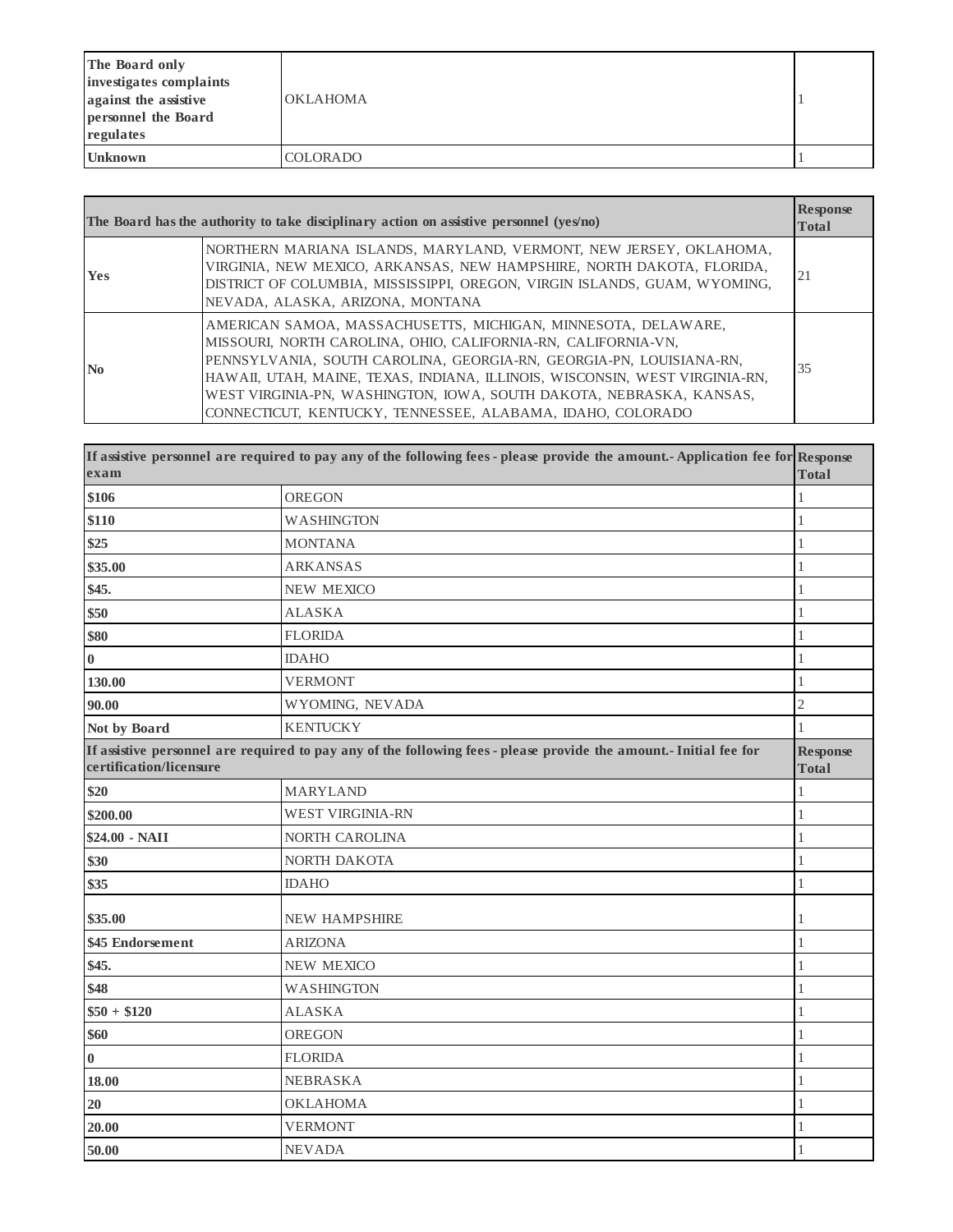| 50.00 application fee and<br>20.00 or 10.00 cert fee<br>prorated | <b>NEW JERSEY</b>                                                                                               | 1                               |
|------------------------------------------------------------------|-----------------------------------------------------------------------------------------------------------------|---------------------------------|
| 60.00                                                            | <b>WYOMING</b>                                                                                                  | 1                               |
| 70.00                                                            | <b>KENTUCKY</b>                                                                                                 | 1                               |
| n/a                                                              | <b>ARKANSAS</b>                                                                                                 | 1                               |
|                                                                  | If assistive personnel are required to pay any of the following fees - please provide the amount. - Renewal fee | <b>Response</b><br><b>Total</b> |
| \$100.00                                                         | <b>WEST VIRGINIA-RN</b>                                                                                         | 1                               |
| \$120                                                            | <b>ALASKA</b>                                                                                                   | 1                               |
| \$24.00 - 2 yrs. - NAII                                          | NORTH CAROLINA                                                                                                  | 1                               |
| \$25                                                             | <b>MONTANA</b>                                                                                                  | 1                               |
| \$30                                                             | NORTH DAKOTA                                                                                                    | 1                               |
| \$35.00                                                          | <b>NEW HAMPSHIRE</b>                                                                                            | 1                               |
| \$40                                                             | <b>MARYLAND</b>                                                                                                 | 1                               |
| \$40.00                                                          | <b>ARKANSAS</b>                                                                                                 | 1                               |
| \$45.                                                            | <b>NEW MEXICO</b>                                                                                               | 1                               |
| \$50                                                             | <b>FLORIDA</b>                                                                                                  | 1                               |
| \$50.00 per biennium- CNA<br>and Med. Aide                       | <b>VIRGINIA</b>                                                                                                 | 1                               |
| \$53                                                             | <b>WASHINGTON</b>                                                                                               | 1                               |
| \$60                                                             | OREGON                                                                                                          | 1                               |
| \$65                                                             | <b>IDAHO</b>                                                                                                    | 1                               |
| 18.00                                                            | NEBRASKA                                                                                                        | 1                               |
| 20.00                                                            | <b>NEW JERSEY</b>                                                                                               | 1                               |
| 25                                                               | <b>OKLAHOMA</b>                                                                                                 | 1                               |
| 30.00                                                            | <b>VERMONT</b>                                                                                                  | 1                               |
| 50.00                                                            | WYOMING, NEVADA                                                                                                 | $\mathbf{2}$                    |
| 70.00                                                            | <b>KENTUCKY</b>                                                                                                 | 1                               |
|                                                                  | If assistive personnel are required to pay any of the following fees - please provide the amount. Late renewal  | <b>Response</b><br><b>Total</b> |
| \$10/year                                                        | <b>ARIZONA</b>                                                                                                  | 1                               |
| \$35                                                             | <b>IDAHO</b>                                                                                                    | 1                               |
| \$50                                                             | FLORIDA, ALASKA                                                                                                 | $\overline{2}$                  |
| \$50.                                                            | <b>NEW MEXICO</b>                                                                                               | 1                               |
| \$50.00                                                          | <b>ARKANSAS</b>                                                                                                 | 1                               |
| \$60                                                             | NORTH DAKOTA                                                                                                    | 1                               |
| $(\$53 + \$53)$                                                  | <b>WASHINGTON</b>                                                                                               | $\mathbf{1}$                    |
| $\boldsymbol{0.00}$                                              | <b>NEVADA</b>                                                                                                   | 1                               |
| 10.00 plus the 20.00<br>renewal fee                              | <b>NEW JERSEY</b>                                                                                               | 1                               |
| 25.00                                                            | VERMONT, NEBRASKA, KENTUCKY                                                                                     | 3                               |
| 35.00                                                            | <b>WYOMING</b>                                                                                                  | 1                               |
|                                                                  | If assistive personnel are required to pay any of the following fees - please provide the amount - Listing fee  | <b>Response</b><br><b>Total</b> |
| $\pmb{0}$                                                        | FLORIDA, IDAHO                                                                                                  | $\overline{2}$                  |
| 0.00                                                             | WYOMING, NEVADA                                                                                                 | $\overline{c}$                  |
| n/a                                                              | <b>WASHINGTON</b>                                                                                               | $\mathbf{1}$                    |
| Not by Board                                                     | <b>KENTUCKY</b>                                                                                                 | 1                               |
|                                                                  | If assistive personnel are required to pay any of the following fees - please provide the amount - Verification | <b>Response</b><br><b>Total</b> |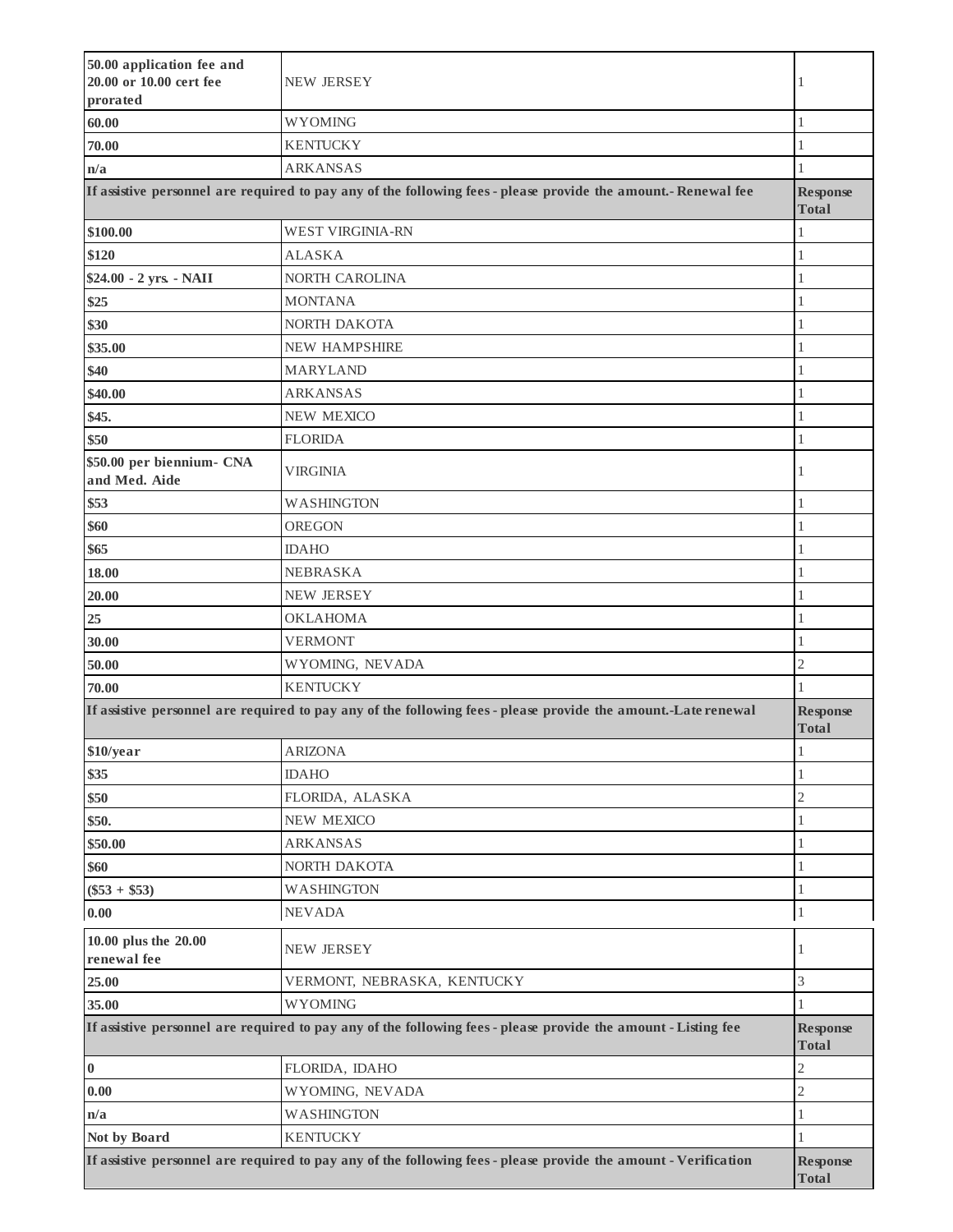| \$10                                                 | WASHINGTON, OREGON, ARIZONA                                                                                      | 3                               |
|------------------------------------------------------|------------------------------------------------------------------------------------------------------------------|---------------------------------|
| \$10 non-certified; \$40<br>certified                | <b>OKLAHOMA</b>                                                                                                  | 1                               |
| \$20                                                 | <b>ALASKA</b>                                                                                                    | 1                               |
| \$25                                                 | <b>FLORIDA</b>                                                                                                   | 1                               |
| \$25 (paper only, online no<br>cost)                 | <b>MARYLAND</b>                                                                                                  | 1                               |
| \$30                                                 | <b>IDAHO</b>                                                                                                     | 1                               |
| 20.00                                                | <b>VERMONT</b>                                                                                                   | 1                               |
| 25.00                                                | <b>NEVADA</b>                                                                                                    | 1                               |
| 30.00 verification fee                               | <b>NEW JERSEY</b>                                                                                                | 1                               |
| 35.00                                                | <b>KENTUCKY</b>                                                                                                  | 1                               |
| 40.00                                                | <b>WYOMING</b>                                                                                                   | 1                               |
|                                                      | If assistive personnel are required to pay any of the following fees - please provide the amount - Reinstatement | <b>Response</b><br><b>Total</b> |
| \$0                                                  | <b>MARYLAND</b>                                                                                                  | 1                               |
| \$120                                                | <b>ALASKA</b>                                                                                                    | 1                               |
| \$30                                                 | NORTH DAKOTA                                                                                                     | 1                               |
| \$35.00                                              | <b>NEW HAMPSHIRE</b>                                                                                             | 1                               |
| \$5                                                  | <b>OREGON</b>                                                                                                    | 1                               |
| \$50                                                 | <b>IDAHO</b>                                                                                                     | $\mathbf{1}$                    |
| \$50.for lapsed / \$60. after<br><b>Board</b> action | <b>NEW MEXICO</b>                                                                                                | 1                               |
| $(\$52 + \$53 + \$53)$                               | <b>WASHINGTON</b>                                                                                                | 1                               |
| 18.00                                                | <b>NEBRASKA</b>                                                                                                  | 1                               |
| 20.00 plus 20.00 certification<br>renewal fee        | <b>NEW JERSEY</b>                                                                                                | 1                               |
| 25.00                                                | <b>VERMONT</b>                                                                                                   | 1                               |
| 50.00                                                | <b>NEVADA</b>                                                                                                    | 1                               |
| 60.00                                                | <b>WYOMING</b>                                                                                                   | 1                               |
| 65                                                   | <b>OKLAHOMA</b>                                                                                                  | 1                               |
| 70.00                                                | <b>KENTUCKY</b>                                                                                                  | $\,1$                           |
| n/a                                                  | ARKANSAS, FLORIDA                                                                                                | $\overline{2}$                  |
| <b>Endorsement</b>                                   | If assistive personnel are required to pay any of the following fees - please provide the amount -               | <b>Response</b><br><b>Total</b> |
| \$20                                                 | <b>MARYLAND</b>                                                                                                  | 1                               |
| \$25                                                 | <b>MONTANA</b>                                                                                                   | 1                               |
| \$47                                                 | <b>FLORIDA</b>                                                                                                   | 1                               |
| $$50 + $120$                                         | <b>ALASKA</b>                                                                                                    | 1                               |
| \$60                                                 | OREGON                                                                                                           | 1                               |
| \$65.00                                              | <b>ARKANSAS</b>                                                                                                  | 1                               |
| $\boldsymbol{0}$                                     | <b>IDAHO</b>                                                                                                     | 1                               |
| 60.00                                                | <b>WYOMING</b>                                                                                                   | 1                               |
| n/a                                                  | <b>WASHINGTON</b>                                                                                                | 1                               |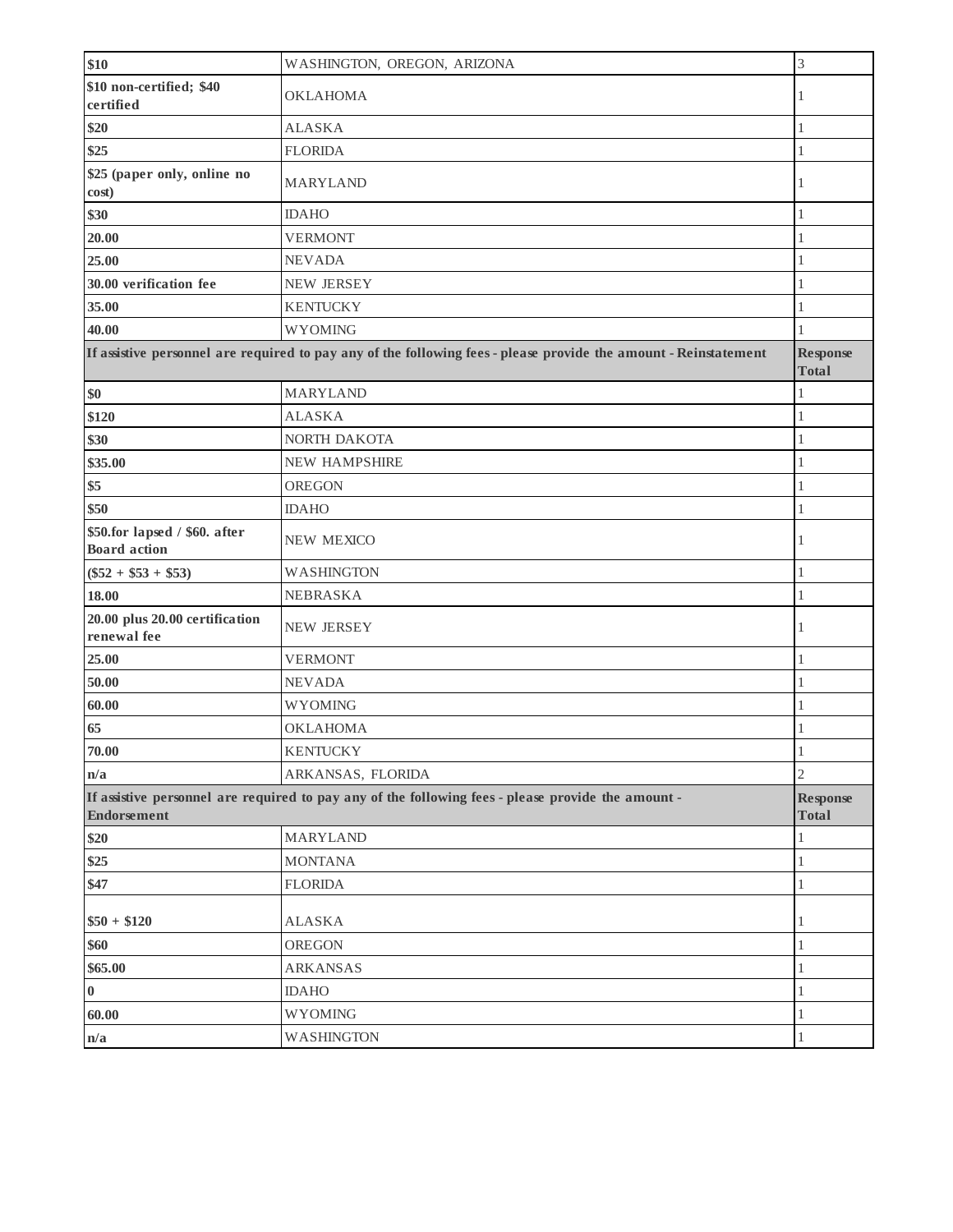**Specific references to "delegation" appear in your Nurse Practice Act or Rules and Regulations (yes/no) Response Total Yes** MARYLAND, MASSACHUSETTS, MICHIGAN, MINNESOTA, DELAWARE, RHODE ISLAND, VERMONT, NEW JERSEY, NORTH CAROLINA, OHIO, CALIFORNIA-RN, OKLAHOMA, SOUTH CAROLINA, VIRGINIA, GEORGIA-RN, LOUISIANA-RN, NEW MEXICO, HAWAII, UTAH, ARKANSAS, MAINE, TEXAS, INDIANA, ILLINOIS, WISCONSIN, NEW HAMPSHIRE, WEST VIRGINIA-RN, WASHINGTON, IOWA, NORTH DAKOTA, SOUTH DAKOTA, NEBRASKA, KANSAS, FLORIDA, DISTRICT OF COLUMBIA, KENTUCKY, TENNESSEE, ALABAMA, MISSISSIPPI, OREGON, IDAHO, GUAM, WYOMING, NEVADA, ALASKA, COLORADO, ARIZONA, MONTANA 48 **No** NORTHERN MARIANA ISLANDS, AMERICAN SAMOA, MISSOURI, CALIFORNIA-VN, PENNSYLVANIA, GEORGIA-PN, LOUISIANA-PN, WEST VIRGINIA-PN, CONNECTICUT, VIRGIN ISLANDS 10

| If Yes, references to delegation apply to:                      |                                                                                                                                                                                                                                                                                                                                                                                                                                                                                                                              | <b>Response</b><br><b>Total</b> |
|-----------------------------------------------------------------|------------------------------------------------------------------------------------------------------------------------------------------------------------------------------------------------------------------------------------------------------------------------------------------------------------------------------------------------------------------------------------------------------------------------------------------------------------------------------------------------------------------------------|---------------------------------|
| <b>Registered Nurses</b>                                        | MARYLAND, MASSACHUSETTS, MICHIGAN, MINNESOTA, DELAWARE, RHODE<br>ISLAND, VERMONT, NEW JERSEY, NORTH CAROLINA, OHIO, CALIFORNIA-RN,<br>OKLAHOMA, SOUTH CAROLINA, VIRGINIA, NEW MEXICO, HAWAII, UTAH,<br>ARKANSAS, MAINE, TEXAS, INDIANA, ILLINOIS, WISCONSIN, NEW HAMPSHIRE,<br>WEST VIRGINIA-RN, WASHINGTON, IOWA, NORTH DAKOTA, SOUTH DAKOTA,<br>NEBRASKA, KANSAS, FLORIDA, DISTRICT OF COLUMBIA, KENTUCKY,<br>TENNESSEE, ALABAMA, MISSISSIPPI, OREGON, IDAHO, GUAM, WYOMING,<br>NEVADA, ALASKA, COLORADO, ARIZONA, MONTANA | 46                              |
| <b>Licensed</b><br><b>Practical/Vocational</b><br><b>Nurses</b> | MARYLAND, MASSACHUSETTS, MINNESOTA, RHODE ISLAND, VERMONT, NORTH<br>CAROLINA, OHIO, OKLAHOMA, SOUTH CAROLINA, NEW MEXICO, UTAH,<br>ARKANSAS, ILLINOIS, WISCONSIN, NEW HAMPSHIRE, IOWA, NORTH DAKOTA,<br>SOUTH DAKOTA, KANSAS, FLORIDA, DISTRICT OF COLUMBIA, KENTUCKY,<br>TENNESSEE, ALABAMA, MISSISSIPPI, IDAHO, WYOMING, ALASKA, ARIZONA,<br><b>MONTANA</b>                                                                                                                                                                | 30                              |

| If Yes, references to "delegation" appear in (check all that apply): |                                                                                                                                                                                                                                                                                                                                                                                                                                                                                                     | <b>Response</b><br><b>Total</b> |
|----------------------------------------------------------------------|-----------------------------------------------------------------------------------------------------------------------------------------------------------------------------------------------------------------------------------------------------------------------------------------------------------------------------------------------------------------------------------------------------------------------------------------------------------------------------------------------------|---------------------------------|
| <b>Nurse Practice</b><br>Act                                         | MARYLAND, MASSACHUSETTS, MICHIGAN, MINNESOTA, DELAWARE, RHODE<br>ISLAND, VERMONT, NEW JERSEY, NORTH CAROLINA, OKLAHOMA, SOUTH<br>CAROLINA, VIRGINIA, LOUISIANA-RN, NEW MEXICO, UTAH, ARKANSAS, MAINE,<br>TEXAS, INDIANA, ILLINOIS, WISCONSIN, NEW HAMPSHIRE, WASHINGTON, NORTH<br>DAKOTA, SOUTH DAKOTA, NEBRASKA, KANSAS, KENTUCKY, MISSISSIPPI,<br>OREGON, IDAHO, GUAM, WYOMING, NEVADA, ALASKA, COLORADO, ARIZONA,<br><b>MONTANA</b>                                                              | 38                              |
| <b>Rules and</b><br><b>Regulations</b>                               | MARYLAND, MASSACHUSETTS, MICHIGAN, DELAWARE, RHODE ISLAND, VERMONT,<br>NEW JERSEY, NORTH CAROLINA, OHIO, CALIFORNIA-RN, OKLAHOMA, VIRGINIA,<br>LOUISIANA-RN, NEW MEXICO, HAWAII, UTAH, ARKANSAS, MAINE, TEXAS, ILLINOIS,<br>WISCONSIN, NEW HAMPSHIRE, WEST VIRGINIA-RN, WASHINGTON, IOWA, NORTH<br>DAKOTA, SOUTH DAKOTA, NEBRASKA, KANSAS, FLORIDA, DISTRICT OF COLUMBIA,<br>KENTUCKY, TENNESSEE, ALABAMA, MISSISSIPPI, OREGON, IDAHO, GUAM,<br>WYOMING, NEVADA, ALASKA, COLORADO, ARIZONA, MONTANA | 44                              |
| <b>Declaratory</b><br>rulings/advisory<br>opinions                   | MASSACHUSETTS, VERMONT, NORTH CAROLINA, OKLAHOMA, LOUISIANA-RN, NEW<br>HAMPSHIRE, SOUTH DAKOTA, NEBRASKA, KENTUCKY, ALABAMA, WYOMING,<br>ALASKA, ARIZONA                                                                                                                                                                                                                                                                                                                                            | 13                              |
| <b>Position</b><br>statements                                        | MASSACHUSETTS, VERMONT, NORTH CAROLINA, OKLAHOMA, LOUISIANA-RN,<br>ARKANSAS, WISCONSIN, NEW HAMPSHIRE, WEST VIRGINIA-RN, WASHINGTON,<br>NORTH DAKOTA, SOUTH DAKOTA, KANSAS, MISSISSIPPI, OREGON, ALASKA                                                                                                                                                                                                                                                                                             | 16                              |
| Guidelines, etc.                                                     | NORTH CAROLINA, OKLAHOMA, LOUISIANA-RN, MAINE, NEW HAMPSHIRE, WEST<br>VIRGINIA-RN, WASHINGTON, KENTUCKY, MISSISSIPPI, IDAHO, NEVADA                                                                                                                                                                                                                                                                                                                                                                 | 11                              |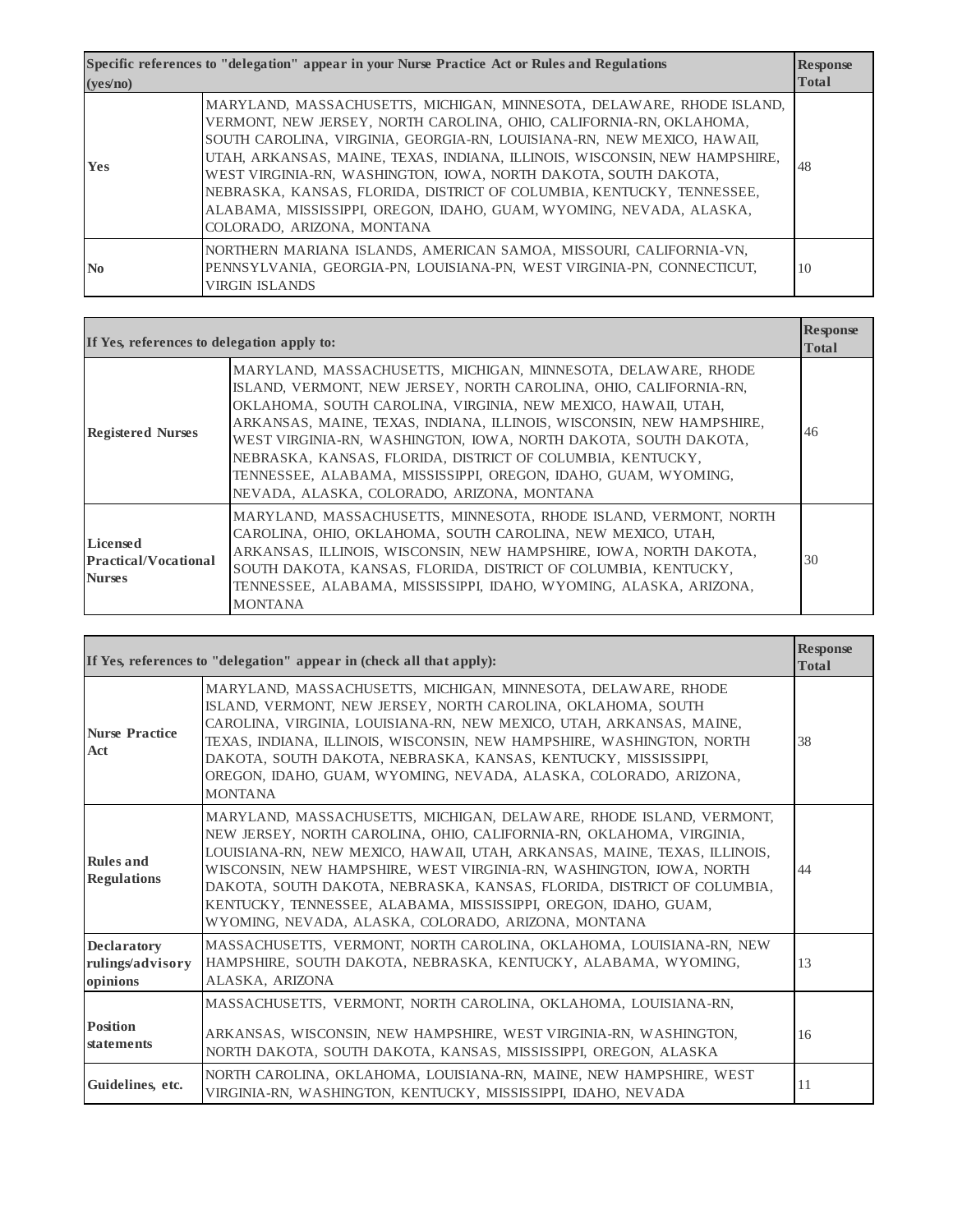| If No to all the above referenced options: The act of "delegation" is inferred in your Nurse Practice |                                                                                                              | <b>Response</b> |
|-------------------------------------------------------------------------------------------------------|--------------------------------------------------------------------------------------------------------------|-----------------|
| Act or Rules and Regulations (yes/no)                                                                 |                                                                                                              | <b>Total</b>    |
| <b>Yes</b>                                                                                            | MISSOURI, GEORGIA-PN, WEST VIRGINIA-RN, WEST VIRGINIA-PN, CONNECTICUT,<br>TENNESSEE, VIRGIN ISLANDS, ARIZONA |                 |
| $\mathbf{N_0}$                                                                                        | AMERICAN SAMOA, CALIFORNIA-VN, DISTRICT OF COLUMBIA                                                          |                 |

| Are there specific references to tele-nursing in your Nurse Practice Act or Rules and Regulation<br>$(ves/no)$ ? |                                                                                                                                                                                                                                                                                                                                                                                                                                                                                                                                                                                                                               | <b>Response</b><br><b>Total</b> |
|------------------------------------------------------------------------------------------------------------------|-------------------------------------------------------------------------------------------------------------------------------------------------------------------------------------------------------------------------------------------------------------------------------------------------------------------------------------------------------------------------------------------------------------------------------------------------------------------------------------------------------------------------------------------------------------------------------------------------------------------------------|---------------------------------|
| <b>Yes</b>                                                                                                       | MARYLAND, MASSACHUSETTS, GEORGIA-RN, HAWAII, KENTUCKY, ALABAMA,<br><b>NEVADA</b>                                                                                                                                                                                                                                                                                                                                                                                                                                                                                                                                              |                                 |
| N <sub>0</sub>                                                                                                   | NORTHERN MARIANA ISLANDS, AMERICAN SAMOA, MICHIGAN, MINNESOTA,<br>DELAWARE, RHODE ISLAND, VERMONT, MISSOURI, NEW JERSEY, NORTH<br>CAROLINA. OHIO. CALIFORNIA-RN. CALIFORNIA-VN. OKLAHOMA. PENNSYLVANIA.<br>SOUTH CAROLINA, VIRGINIA, GEORGIA-PN, LOUISIANA-RN, NEW MEXICO, UTAH,<br>ARKANSAS, MAINE, TEXAS, INDIANA, ILLINOIS, WISCONSIN, NEW HAMPSHIRE,<br>WEST VIRGINIA-RN, WEST VIRGINIA-PN, WASHINGTON, IOWA, NORTH DAKOTA,<br>SOUTH DAKOTA, NEBRASKA, KANSAS, CONNECTICUT, FLORIDA, DISTRICT OF<br>COLUMBIA, TENNESSEE, MISSISSIPPI, OREGON, VIRGIN ISLANDS, IDAHO, GUAM,<br>WYOMING, ALASKA, COLORADO, ARIZONA, MONTANA | .50                             |

| Is state licensure or authorization to practice required to care for clients in your state through tele-nursing<br>(yes/no)? |                                                                                                                                                                                                                                                                                                                                                                                                                                                                                                                                                                   | <b>Response</b><br><b>Total</b> |
|------------------------------------------------------------------------------------------------------------------------------|-------------------------------------------------------------------------------------------------------------------------------------------------------------------------------------------------------------------------------------------------------------------------------------------------------------------------------------------------------------------------------------------------------------------------------------------------------------------------------------------------------------------------------------------------------------------|---------------------------------|
| <b>Yes</b>                                                                                                                   | NORTHERN MARIANA ISLANDS, MARYLAND, MASSACHUSETTS, MICHIGAN,<br>MINNESOTA, DELAWARE, RHODE ISLAND, VERMONT, MISSOURI, NEW JERSEY,<br>NORTH CAROLINA, OHIO, CALIFORNIA-RN, OKLAHOMA, PENNSYLVANIA, SOUTH<br>CAROLINA, VIRGINIA, GEORGIA-RN, LOUISIANA-RN, NEW MEXICO, HAWAII, UTAH,<br>ARKANSAS, MAINE, TEXAS, ILLINOIS, NEW HAMPSHIRE, WEST VIRGINIA-RN, WEST<br>VIRGINIA-PN, IOWA, NORTH DAKOTA, SOUTH DAKOTA, NEBRASKA, KANSAS,<br>CONNECTICUT, FLORIDA, TENNESSEE, ALABAMA, MISSISSIPPI, OREGON, IDAHO,<br>WYOMING, NEVADA, ALASKA, COLORADO, ARIZONA, MONTANA | 47                              |
| N <sub>0</sub>                                                                                                               | AMERICAN SAMOA, CALIFORNIA-VN, INDIANA, DISTRICT OF COLUMBIA, KENTUCKY,<br>VIRGIN ISLANDS, GUAM                                                                                                                                                                                                                                                                                                                                                                                                                                                                   |                                 |

| The Board of Nursing has a plan in place that would allow RNs to expand their scope of practice in disaster<br>situation (yes/no) |                                                                                                                                                                                                                                                                                                                                                                                                                                                                                                                                                      | <b>Response</b><br><b>Total</b> |
|-----------------------------------------------------------------------------------------------------------------------------------|------------------------------------------------------------------------------------------------------------------------------------------------------------------------------------------------------------------------------------------------------------------------------------------------------------------------------------------------------------------------------------------------------------------------------------------------------------------------------------------------------------------------------------------------------|---------------------------------|
| <b>Yes</b>                                                                                                                        | MARYLAND, VERMONT, OKLAHOMA, VIRGINIA, HAWAII, UTAH, CONNECTICUT,<br>ALABAMA, MISSISSIPPI, GUAM, NEVADA, COLORADO                                                                                                                                                                                                                                                                                                                                                                                                                                    | 12                              |
| $\mathbf{N}\mathbf{0}$                                                                                                            | NORTHERN MARIANA ISLANDS, AMERICAN SAMOA, MASSACHUSETTS, MICHIGAN,<br>MINNESOTA, DELAWARE, RHODE ISLAND, MISSOURI, NEW JERSEY, NORTH<br>CAROLINA, OHIO, CALIFORNIA-RN, CALIFORNIA-VN, PENNSYLVANIA, SOUTH<br>CAROLINA, GEORGIA-RN, LOUISIANA-RN, NEW MEXICO, ARKANSAS, MAINE, TEXAS,<br>INDIANA, ILLINOIS, WISCONSIN, NEW HAMPSHIRE, WEST VIRGINIA-RN, WASHINGTON,<br>IOWA, NORTH DAKOTA, SOUTH DAKOTA, NEBRASKA, KANSAS, FLORIDA, DISTRICT OF<br>COLUMBIA, KENTUCKY, TENNESSEE, OREGON, VIRGIN ISLANDS, IDAHO, WYOMING,<br>ALASKA, ARIZONA, MONTANA | 43                              |

|            | If Yes, can the RN dispense drugs from the national stockpile in an emergency ( $vesno$ )                                                                                                                                         | <b>Response</b><br><b>Total</b> |
|------------|-----------------------------------------------------------------------------------------------------------------------------------------------------------------------------------------------------------------------------------|---------------------------------|
| <b>Yes</b> | VERMONT, OKLAHOMA, HAWAII, UTAH, FLORIDA, MISSISSIPPI, GUAM, WYOMING,<br><b>NEVADA</b>                                                                                                                                            |                                 |
| No         | MARYLAND, RHODE ISLAND, MISSOURI, OHIO, NEW MEXICO, TEXAS, NEW HAMPSHIRE,<br>WEST VIRGINIA-RN, NORTH DAKOTA, SOUTH DAKOTA, NEBRASKA, KANSAS,<br>CONNECTICUT, ALABAMA, VIRGIN ISLANDS, IDAHO, COLORADO, ARIZONA,<br><b>MONTANA</b> | 19                              |